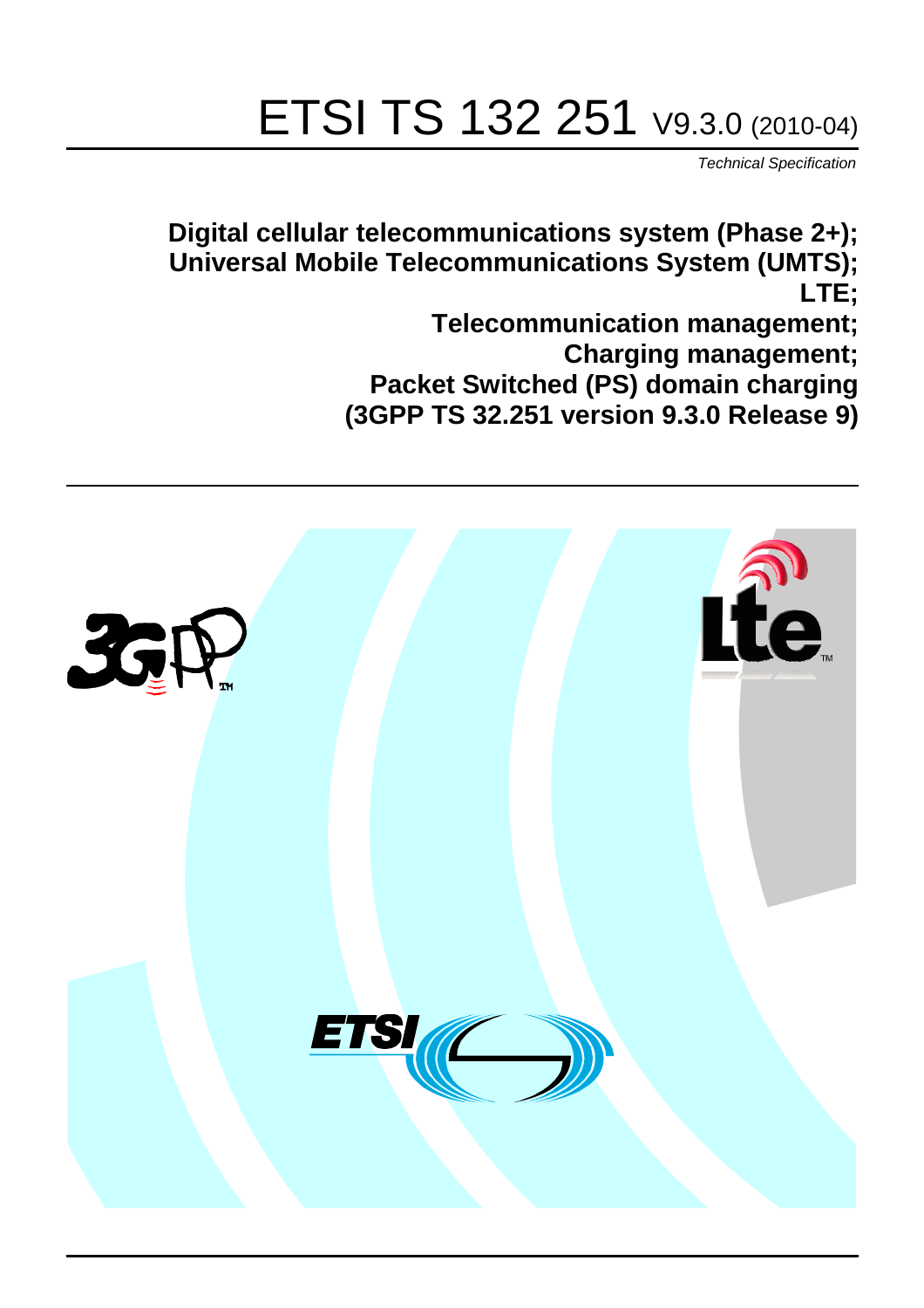Reference RTS/TSGS-0532251v930

> Keywords GSM, LTE, UMTS

> > *ETSI*

#### 650 Route des Lucioles F-06921 Sophia Antipolis Cedex - FRANCE

Tel.: +33 4 92 94 42 00 Fax: +33 4 93 65 47 16

Siret N° 348 623 562 00017 - NAF 742 C Association à but non lucratif enregistrée à la Sous-Préfecture de Grasse (06) N° 7803/88

#### *Important notice*

Individual copies of the present document can be downloaded from: [http://www.etsi.org](http://www.etsi.org/)

The present document may be made available in more than one electronic version or in print. In any case of existing or perceived difference in contents between such versions, the reference version is the Portable Document Format (PDF). In case of dispute, the reference shall be the printing on ETSI printers of the PDF version kept on a specific network drive within ETSI Secretariat.

Users of the present document should be aware that the document may be subject to revision or change of status. Information on the current status of this and other ETSI documents is available at <http://portal.etsi.org/tb/status/status.asp>

If you find errors in the present document, please send your comment to one of the following services: [http://portal.etsi.org/chaircor/ETSI\\_support.asp](http://portal.etsi.org/chaircor/ETSI_support.asp)

#### *Copyright Notification*

No part may be reproduced except as authorized by written permission. The copyright and the foregoing restriction extend to reproduction in all media.

> © European Telecommunications Standards Institute 2010. All rights reserved.

**DECT**TM, **PLUGTESTS**TM, **UMTS**TM, **TIPHON**TM, the TIPHON logo and the ETSI logo are Trade Marks of ETSI registered for the benefit of its Members.

**3GPP**TM is a Trade Mark of ETSI registered for the benefit of its Members and of the 3GPP Organizational Partners. **LTE**™ is a Trade Mark of ETSI currently being registered

for the benefit of its Members and of the 3GPP Organizational Partners.

**GSM**® and the GSM logo are Trade Marks registered and owned by the GSM Association.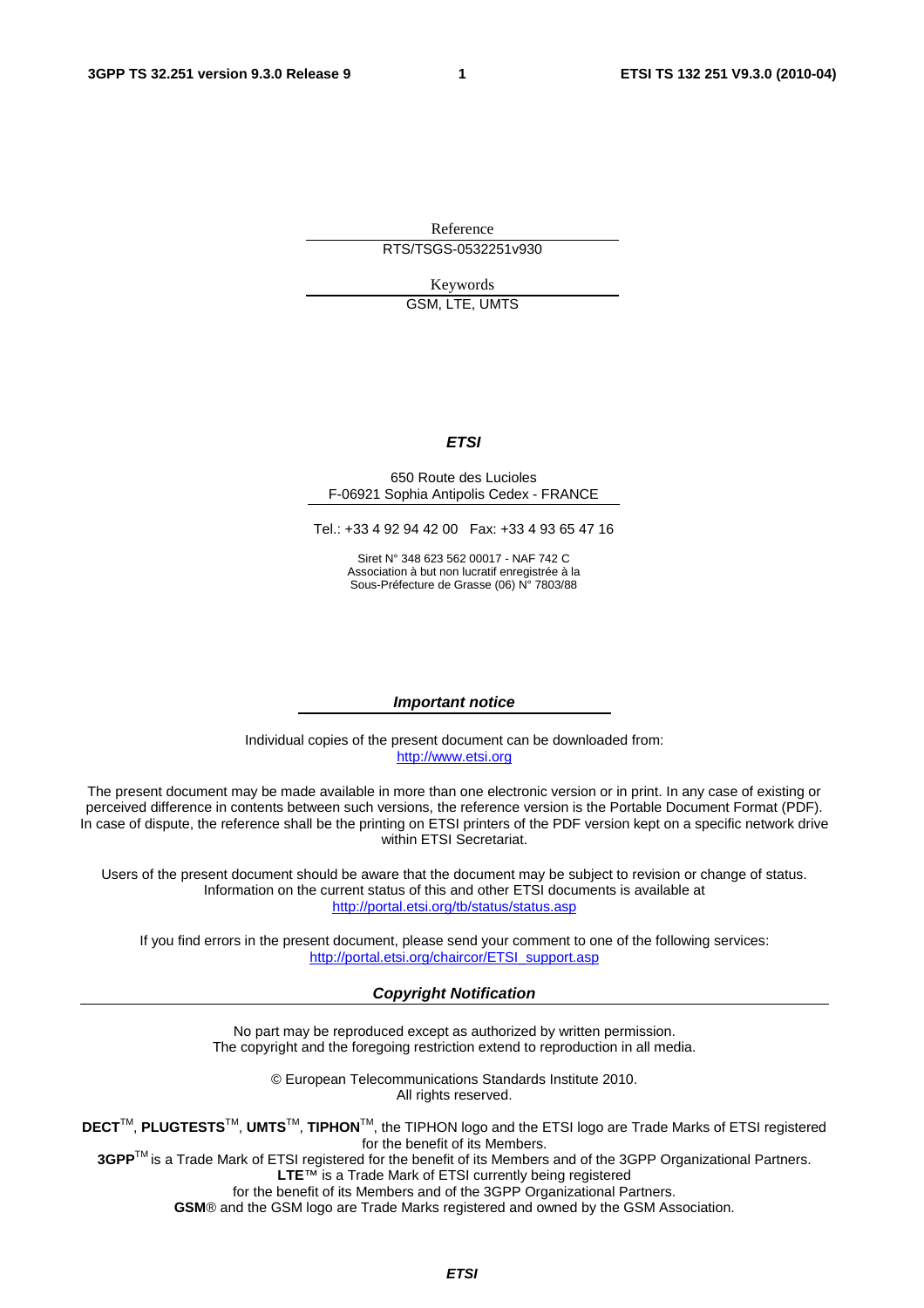# Intellectual Property Rights

IPRs essential or potentially essential to the present document may have been declared to ETSI. The information pertaining to these essential IPRs, if any, is publicly available for **ETSI members and non-members**, and can be found in ETSI SR 000 314: *"Intellectual Property Rights (IPRs); Essential, or potentially Essential, IPRs notified to ETSI in respect of ETSI standards"*, which is available from the ETSI Secretariat. Latest updates are available on the ETSI Web server ([http://webapp.etsi.org/IPR/home.asp\)](http://webapp.etsi.org/IPR/home.asp).

Pursuant to the ETSI IPR Policy, no investigation, including IPR searches, has been carried out by ETSI. No guarantee can be given as to the existence of other IPRs not referenced in ETSI SR 000 314 (or the updates on the ETSI Web server) which are, or may be, or may become, essential to the present document.

# Foreword

This Technical Specification (TS) has been produced by ETSI 3rd Generation Partnership Project (3GPP).

The present document may refer to technical specifications or reports using their 3GPP identities, UMTS identities or GSM identities. These should be interpreted as being references to the corresponding ETSI deliverables.

The cross reference between GSM, UMTS, 3GPP and ETSI identities can be found under [http://webapp.etsi.org/key/queryform.asp.](http://webapp.etsi.org/key/queryform.asp)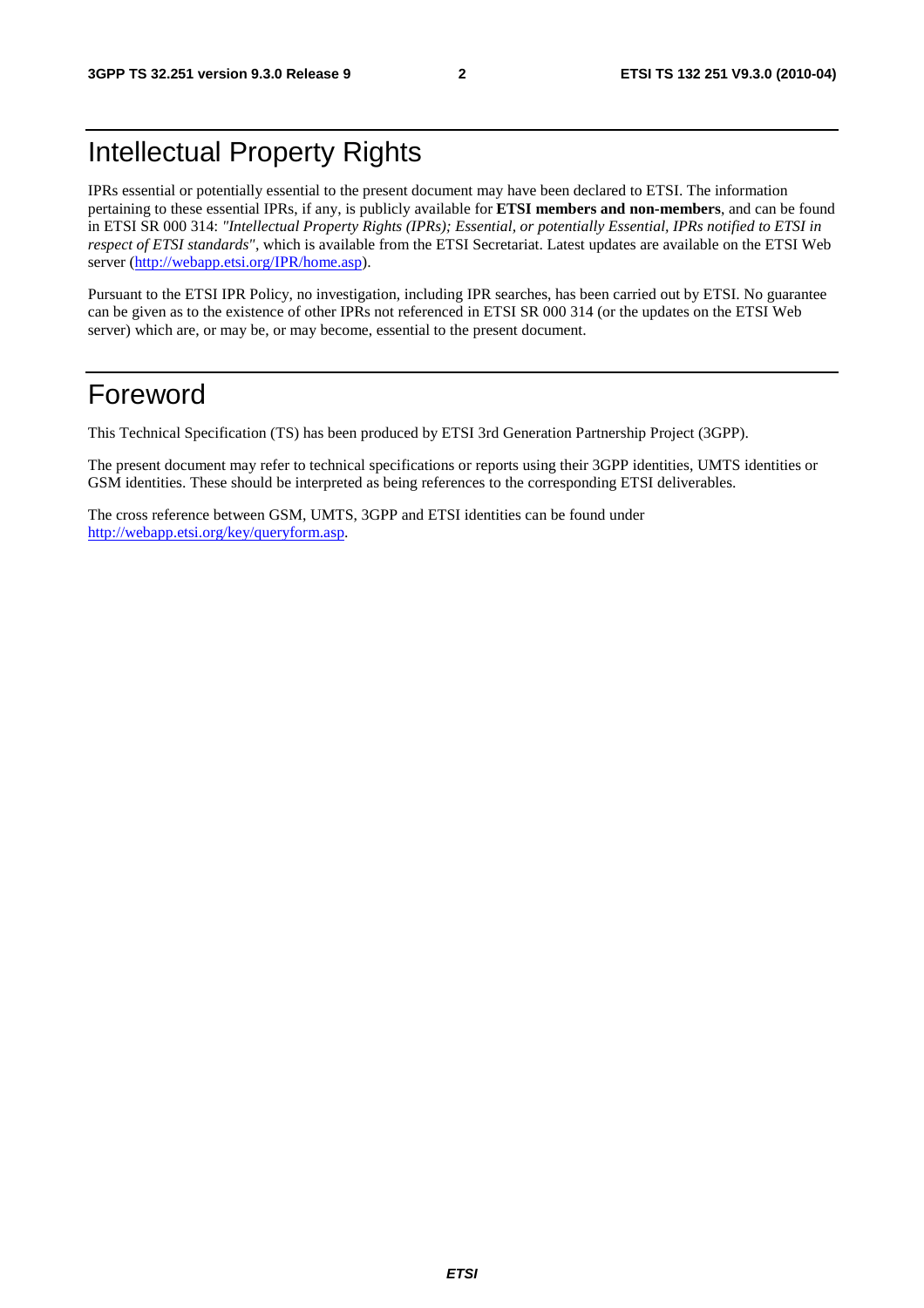$\mathbf{3}$ 

# Contents

| 1                    |                                                                                        |  |  |
|----------------------|----------------------------------------------------------------------------------------|--|--|
| 2                    |                                                                                        |  |  |
| 3                    |                                                                                        |  |  |
| 3.1                  |                                                                                        |  |  |
| 3.2                  |                                                                                        |  |  |
| 3.3                  |                                                                                        |  |  |
| 4                    |                                                                                        |  |  |
| 4.1                  |                                                                                        |  |  |
| 4.2                  |                                                                                        |  |  |
| 4.3                  |                                                                                        |  |  |
| 5                    |                                                                                        |  |  |
| 5.1                  |                                                                                        |  |  |
| 5.1.1                |                                                                                        |  |  |
| 5.1.2                |                                                                                        |  |  |
| 5.2                  |                                                                                        |  |  |
| 5.2.1                |                                                                                        |  |  |
| 5.2.1.1              |                                                                                        |  |  |
| 5.2.1.2<br>5.2.1.3   |                                                                                        |  |  |
| 5.2.1.4              |                                                                                        |  |  |
| 5.2.1.5              |                                                                                        |  |  |
| 5.2.1.6              |                                                                                        |  |  |
| 5.2.1.6A             |                                                                                        |  |  |
| 5.2.2                |                                                                                        |  |  |
| 5.2.2.1              |                                                                                        |  |  |
| 5.2.2.2              |                                                                                        |  |  |
| 5.2.3                |                                                                                        |  |  |
| 5.2.3.1<br>5.2.3.1.1 |                                                                                        |  |  |
| 5.2.3.1.2            |                                                                                        |  |  |
| 5.2.3.2              |                                                                                        |  |  |
| 5.2.3.2.1            |                                                                                        |  |  |
| 5.2.3.2.2            |                                                                                        |  |  |
| 5.2.3.3              |                                                                                        |  |  |
| 5.2.3.3.1            |                                                                                        |  |  |
| 5.2.3.3.2            |                                                                                        |  |  |
| 5.2.3.4              |                                                                                        |  |  |
| 5.2.3.4.1            |                                                                                        |  |  |
| 5.2.3.4.2<br>5.2.3.5 |                                                                                        |  |  |
| 5.2.3.6              |                                                                                        |  |  |
| 5.2.3.7              | Triggers for S-MB-CDR and G-MB-CDR charging information collection for MBMS context    |  |  |
|                      |                                                                                        |  |  |
| 5.2.3.7.1            | Triggers for S-MB-CDR and G-MB-CDR Charging Information Creation36                     |  |  |
| 5.2.3.7.2            | Triggers for S-MB-CDR and G-MB-CDR Charging Information Addition 36                    |  |  |
| 5.2.3.7.3            |                                                                                        |  |  |
| 5.2.3.7A             | Triggers for MBMS-GW-CDR charging information collection for MBMS context charging for |  |  |
| 5.2.3.7A.1           |                                                                                        |  |  |
| 5.2.3.7A.2           |                                                                                        |  |  |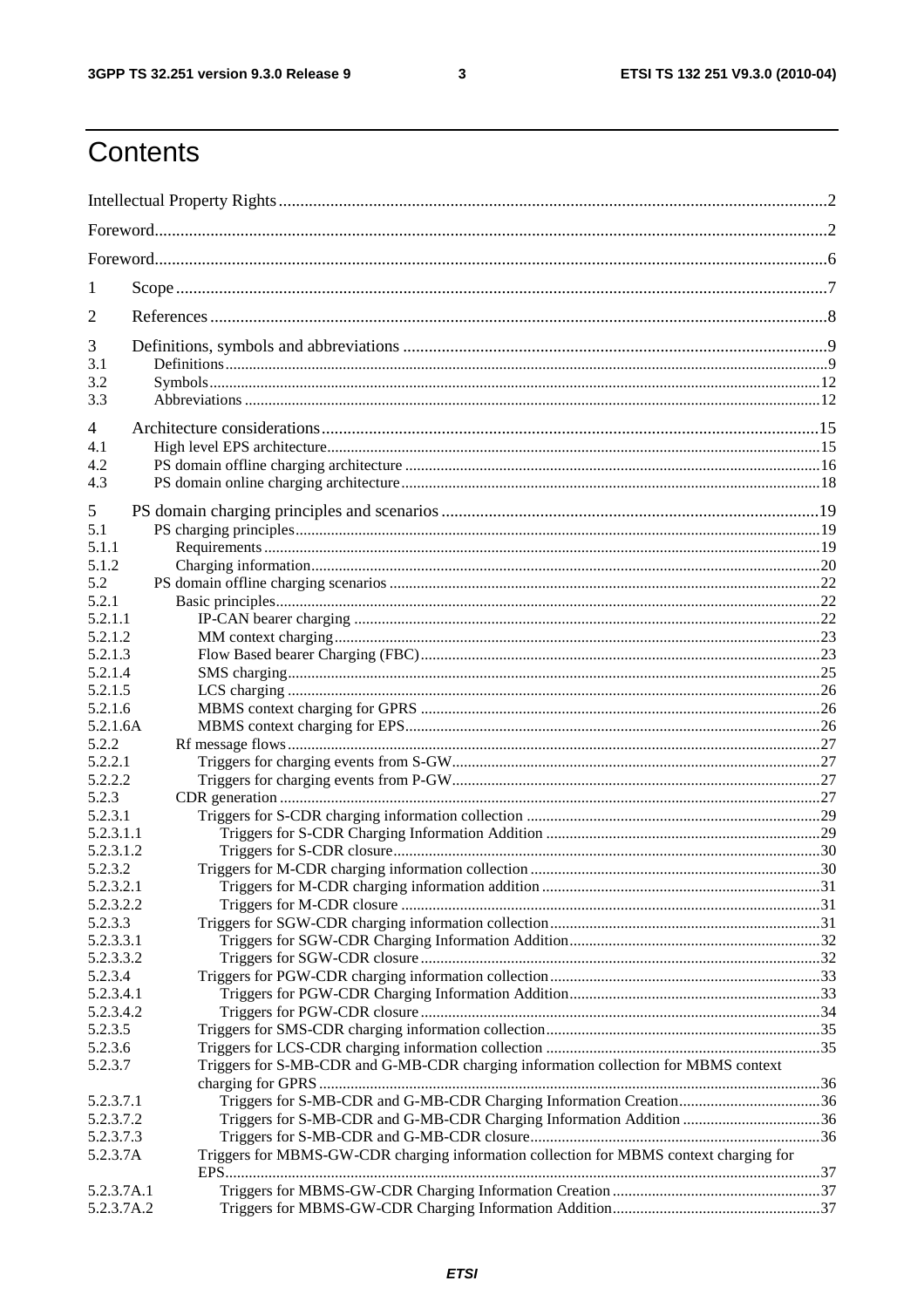#### $\overline{\mathbf{4}}$

|                        | <b>Annex C</b> (informative): |                                                                |  |
|------------------------|-------------------------------|----------------------------------------------------------------|--|
|                        | <b>Annex B</b> (normative):   | Tx expiration; Failure Handling procedure and session failover |  |
|                        | <b>Annex A (normative):</b>   |                                                                |  |
| 6.5                    |                               |                                                                |  |
| 6.4                    |                               |                                                                |  |
| 6.3.3                  |                               |                                                                |  |
| 6.3.2                  |                               |                                                                |  |
| 6.3.1.2                |                               |                                                                |  |
| 6.3.1.1                |                               |                                                                |  |
| 6.3.1                  |                               |                                                                |  |
| 6.3                    |                               |                                                                |  |
| 6.2.2                  |                               |                                                                |  |
| 6.2.1.2.1<br>6.2.1.2.2 |                               |                                                                |  |
| 6.2.1.2                |                               |                                                                |  |
| 6.2.1.1                |                               |                                                                |  |
| 6.2.1                  |                               |                                                                |  |
| 6.2                    |                               |                                                                |  |
| 6.1.11A                |                               |                                                                |  |
| 6.1.11                 |                               |                                                                |  |
| 6.1.10                 |                               |                                                                |  |
| 6.1.9                  |                               |                                                                |  |
| 6.1.8                  |                               |                                                                |  |
| 6.1.7                  |                               |                                                                |  |
| 6.1.6                  |                               |                                                                |  |
| 6.1.5                  |                               |                                                                |  |
| 6.1.4                  |                               |                                                                |  |
| 6.1.3                  |                               |                                                                |  |
| 6.1.2                  |                               |                                                                |  |
| 6.1.1                  |                               |                                                                |  |
| 6.1B                   |                               |                                                                |  |
| 6.1A.2.2               |                               |                                                                |  |
| 6.1A.2<br>6.1A.2.1     |                               |                                                                |  |
| 6.1A.1                 |                               |                                                                |  |
| 6.1A                   |                               |                                                                |  |
| 6                      |                               |                                                                |  |
|                        |                               |                                                                |  |
| 5.3.2.4                |                               |                                                                |  |
| 5.3.2.3                |                               |                                                                |  |
| 5.3.2.2.2              |                               |                                                                |  |
| 5.3.2.2<br>5.3.2.2.1   |                               |                                                                |  |
| 5.3.2.1.2              |                               |                                                                |  |
| 5.3.2.1.1              |                               |                                                                |  |
| 5.3.2.1                |                               |                                                                |  |
| 5.3.2                  |                               |                                                                |  |
| 5.3.1.4                |                               |                                                                |  |
| 5.3.1.3                |                               |                                                                |  |
| 5.3.1.2                |                               |                                                                |  |
| 5.3.1.1                |                               |                                                                |  |
| 5.3.1                  |                               |                                                                |  |
| 5.2.6<br>5.3           |                               |                                                                |  |
| 5.2.5                  |                               |                                                                |  |
| 5.2.4                  |                               |                                                                |  |
| 5.2.3.7A.3             |                               |                                                                |  |
|                        |                               |                                                                |  |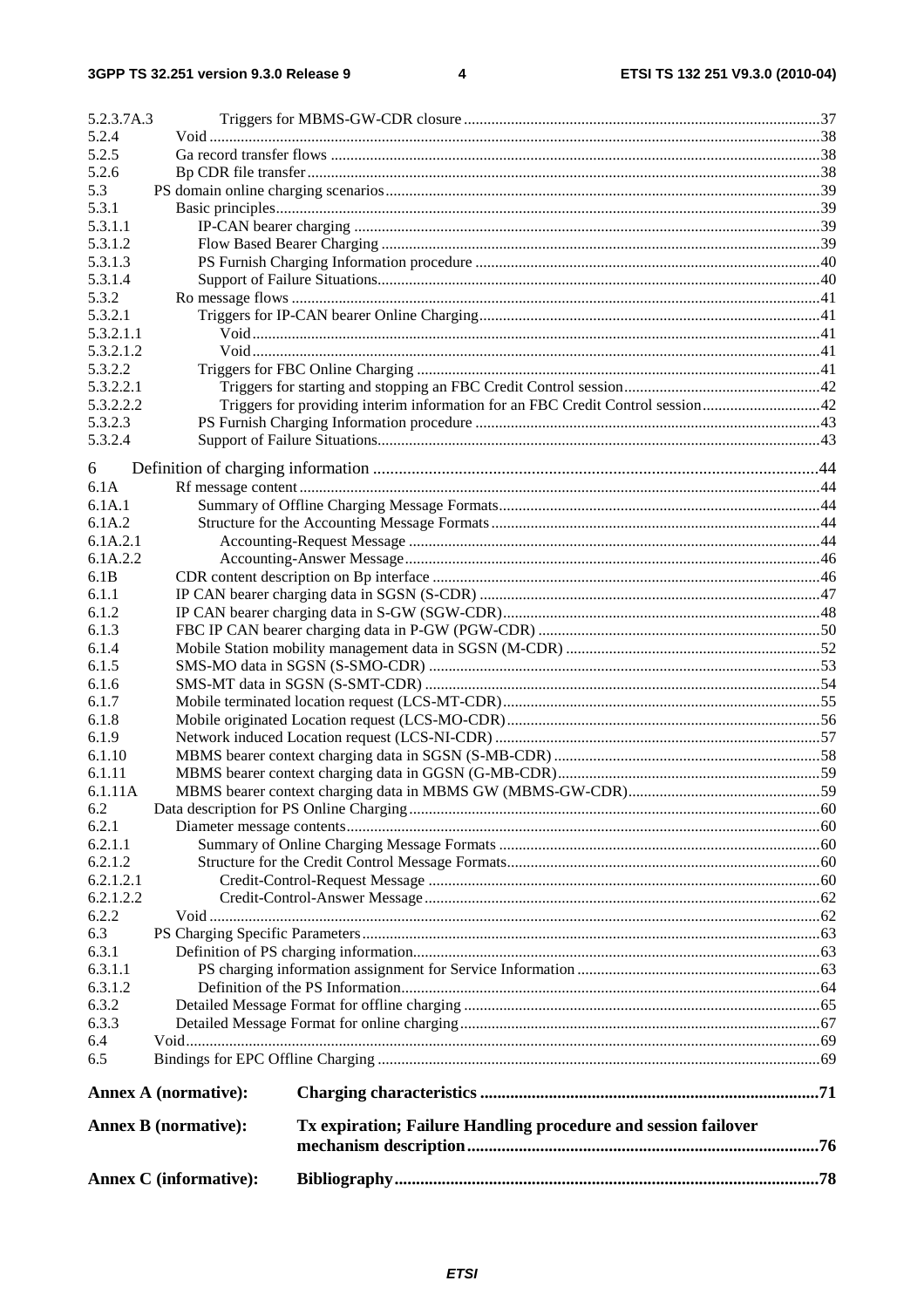$5\phantom{a}$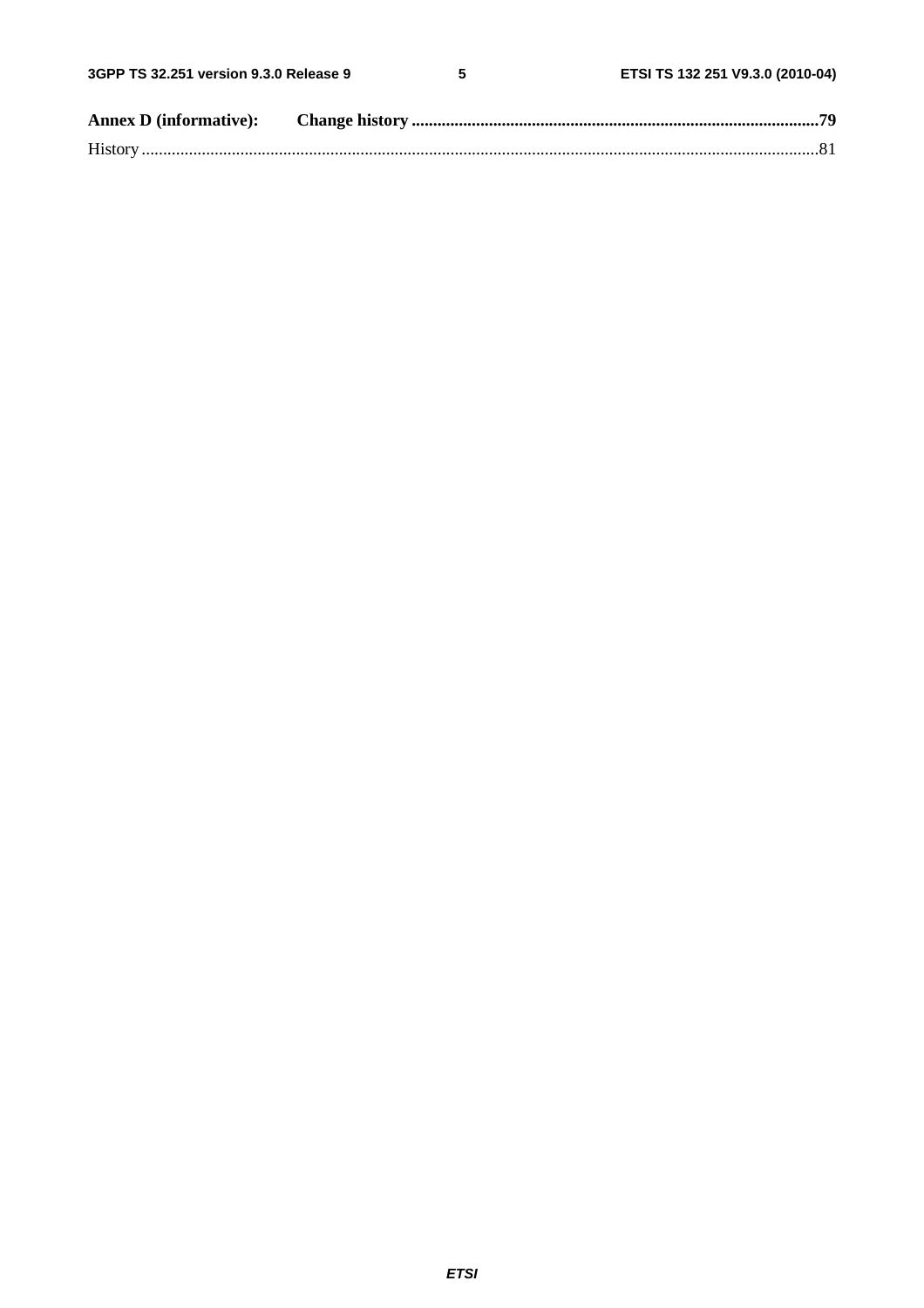# Foreword

This Technical Specification has been produced by the 3<sup>rd</sup> Generation Partnership Project (3GPP).

The contents of the present document are subject to continuing work within the TSG and may change following formal TSG approval. Should the TSG modify the contents of the present document, it will be re-released by the TSG with an identifying change of release date and an increase in version number as follows:

Version x.y.z

where:

- x the first digit:
	- 1 presented to TSG for information;
	- 2 presented to TSG for approval;
	- 3 or greater indicates TSG approved document under change control.
- y the second digit is incremented for all changes of substance, i.e. technical enhancements, corrections, updates, etc.
- z the third digit is incremented when editorial only changes have been incorporated in the document.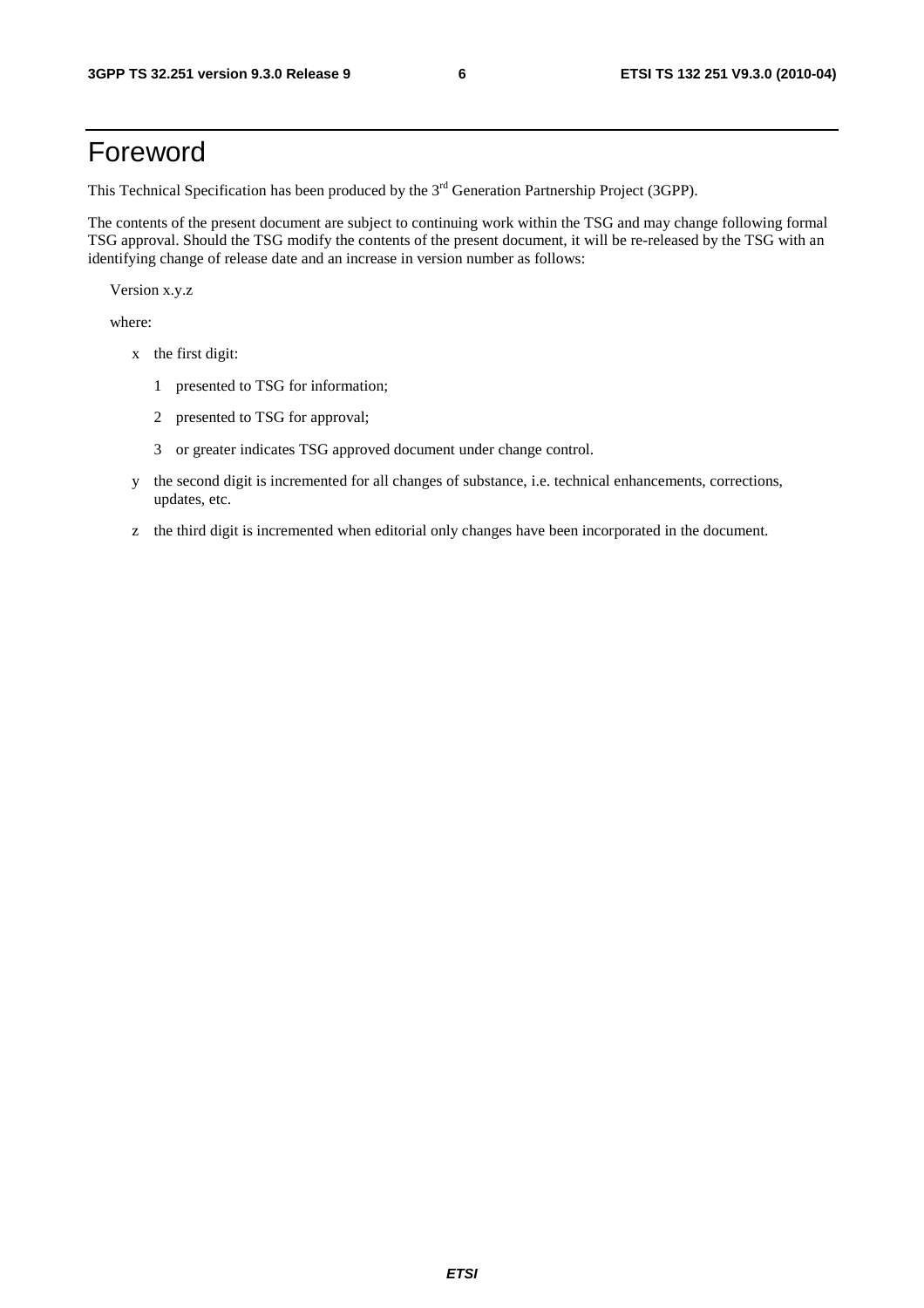# 1 Scope

The present document is part of a series of documents specifying charging functionality and charging management in Packet Switched networks (GSM/UMTS, EPS). The 3GPP core network charging architecture and principles are specified in 3GPP TS 32.240 [1], which provides an umbrella for other charging management documents that specify:

- the content of the CDRs per domain / subsystem / service (offline charging);
- the content of real-time charging messages per domain / subsystem /service (online charging);
- the functionality of online and offline charging for those domains / subsystems / services;
- the interfaces that are used in the charging framework to transfer the charging information (i.e. CDRs or charging events).

The complete document structure for these TSs is defined in 3GPP TS 32.240 [1].

The present document specifies the Offline and Online Charging description for the Packet Switched (PS) domain based on the functional stage 2 description in 3GPP TS 23.060 [201], 3GPP TS 23.401[208] and 3GPP TS 23.402 [209]. This charging description includes the offline and online charging architecture and scenarios specific to the PS domain, as well as the mapping of the common 3GPP charging architecture specified in TS 32.240 [1] onto the PS domain. It further specifies the structure and content of the CDRs for offline charging, and the charging events for online charging. The present document is related to other 3GPP charging TSs as follows:

- The common 3GPP charging architecture is specified in TS 32.240 [1];<br>The parameters abstract suntay and apociting rules for the CDPs are sp
- The parameters, abstract syntax and encoding rules for the CDRs are specified in TS 32.298 [51];<br>A transaction based mechanism for the transfer of CDRs within the network is specified in TS 32
- A transaction based mechanism for the transfer of CDRs within the network is specified in TS 32.295 [54];<br>The file based mechanism used to transfer the CDRs from the network to the operator"s billing domain (e.g.
- The file based mechanism used to transfer the CDRs from the network to the operator"s billing domain (e.g. the billing system or a mediation device) is specified in TS 32.297 [52];
- The 3GPP Diameter application that is used for PS domain offline and online charging is specified in TS 32.299 [50].

Note that a CAMEL based prepaid function and protocol is also specified for the PS domain (3GPP TS 23.078 [206] and 3GPP TS 29.078 [202]). CAMEL entities and functions are outside the scope of the present document.

All terms, definitions and abbreviations used in the present document, which are common across 3GPP TSs, are defined in 3GPP TR 21.905 [100]. Those that are common across charging management in PS domains, services or subsystems are provided in the umbrella document 3GPP TS 32.240 [1] and are copied into clause 3 of the present document for ease of reading. Finally, those items that are specific to the present document are defined exclusively in the present document.

Furthermore, requirements that govern the charging work are specified in 3GPP TS 22.115 [102].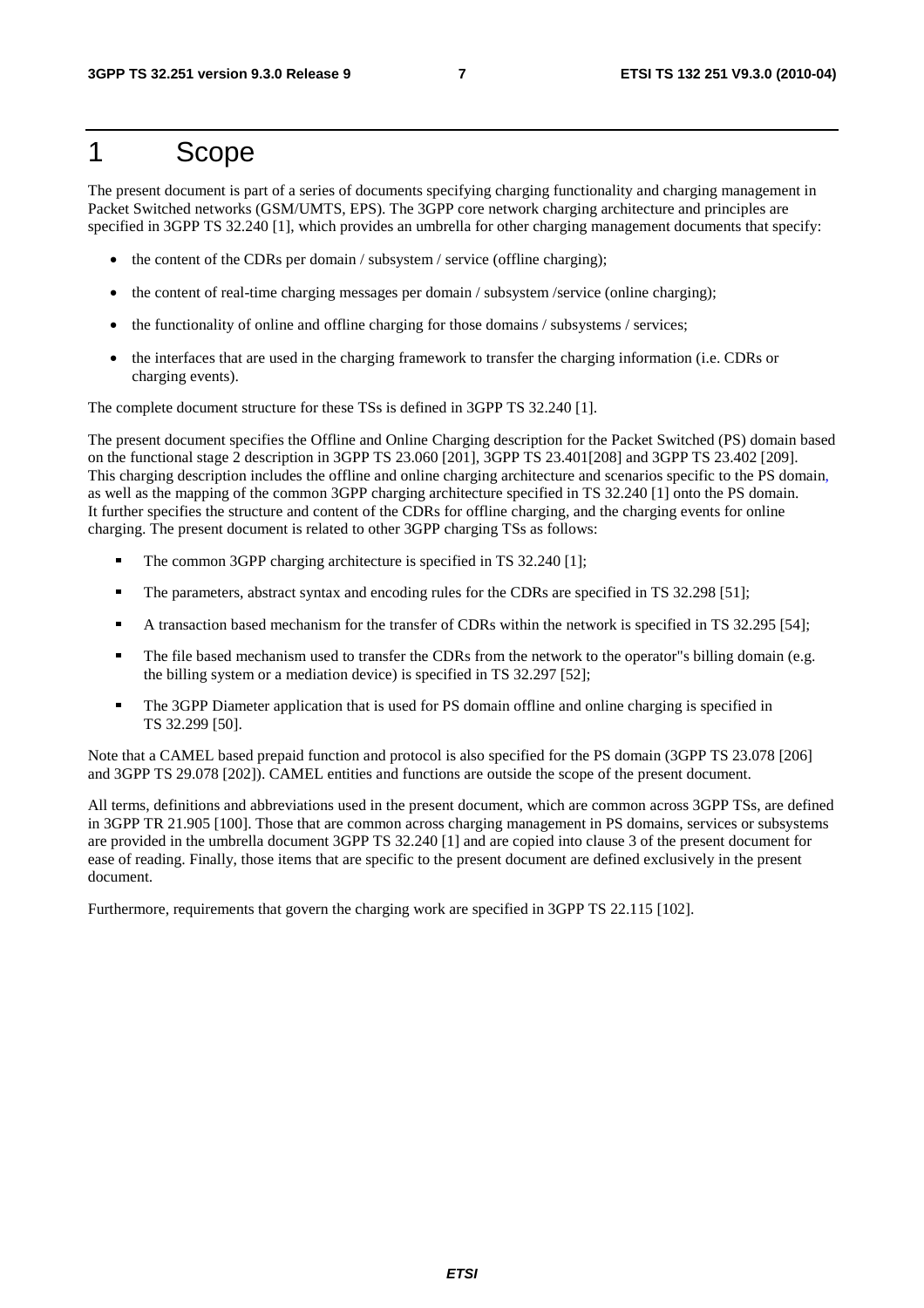# 2 References

The following documents contain provisions which, through reference in this text, constitute provisions of the present document.

- References are either specific (identified by date of publication, edition number, version number, etc.) or non-specific.
- For a specific reference, subsequent revisions do not apply.
- For a non-specific reference, the latest version applies. In the case of a reference to a 3GPP document (including a GSM document), a non-specific reference implicitly refers to the latest version of that document *in the same Release as the present document*.
- [1] 3GPP TS 32.240: "Telecommunication management; Charging management; Charging architecture and principles".
- [2]- [9] Void.
- [10] 3GPP TS 32.250: "Telecommunication management; Charging management; Circuit Switched (CS) domain charging".
- [11-19] Void.
- [20] 3GPP TS 32.260: "Telecommunication management; Charging management; IP Multimedia Subsystem (IMS) charging".
- [21]- [29] Void.
- [30] 3GPP TS 32.270: "Telecommunication management; Charging management; Multimedia Messaging Service (MMS) charging".
- [31] 3GPP TS 32.271: "Telecommunication management; Charging management; Location Services (LCS) charging".
- [32] 3GPP TS 32.273: "Telecommunication management; Charging management; Multimedia Broadcast and Multicast Service (MBMS) charging"
- [33]- [49] Void.
- [50] 3GPP TS 32.299: "Telecommunication management; Charging management; Diameter charging application".
- [51] 3GPP TS 32.298: "Telecommunication management; Charging management; Charging Data Record (CDR) encoding rules description".
- [52] 3GPP TS 32.297: "Telecommunication management; Charging management; Charging Data Records (CDR) file format and transfer".
- [53] 3GPP TS 32.296: "Telecommunication management; Charging management; Online Charging System (OCS) applications and interfaces".
- [54] 3GPP TS 32.295: "Telecommunication management; Charging management; Charging Data Record (CDR) transfer".
- [55]- [69] Void. [70] Void.
- 
- [71] 3GPP TS 29.212: "Policy and Charging Control over Gx reference point".
- [72] 3GPP TS 23.203: "Policy and Charging Control Architecture".
- [73]- [99] Void.
- [100] 3GPP TR 21.905: "Vocabulary for 3GPP Specifications".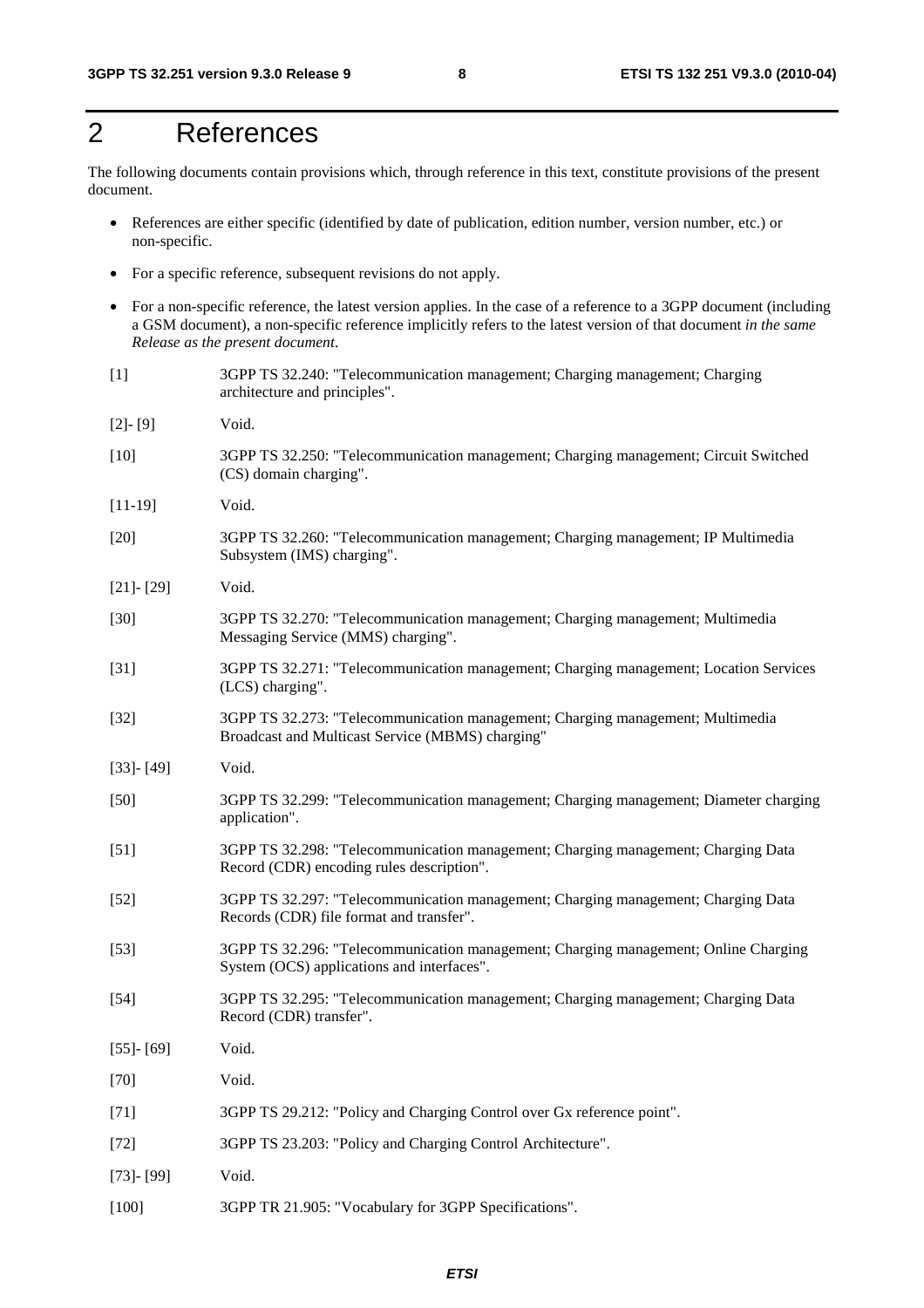| $[101]$           | Void.                                                                                                                                           |
|-------------------|-------------------------------------------------------------------------------------------------------------------------------------------------|
| $[102]$           | 3GPP TS 22.115 "Service aspects; Charging and billing".                                                                                         |
| $[103]$ - $[199]$ | Void.                                                                                                                                           |
| $[200]$           | 3GPP TS 22.060: "General Packet Radio Service (GPRS); Service description; Stage 1".                                                            |
| $[201]$           | 3GPP TS 23.060: "General Packet Radio Service (GPRS); Service description; Stage 2".                                                            |
| $[202]$           | 3GPP TS 29.078: "Customized Applications for Mobile network Enhanced Logic (CAMEL);<br>CAMEL Application Part (CAP) specification".             |
| $[203]$           | 3GPP TS 29.060: "General Packet Radio Service (GPRS); GPRS Tunnelling Protocol (GTP)<br>across the Gn and Gp interface".                        |
| $[204]$           | Void.                                                                                                                                           |
| [205]             | 3GPP TS 29.061: "Interworking between the Public Land Mobile Network (PLMN) supporting<br>packet based services and Packet Data Networks (PDN)" |
| [206]             | 3GPP TS 23.078: "Customized Applications for Mobile network Enhanced Logic (CAMEL);<br>Stage 2".                                                |
| $[207]$           | 3GPP TS 23.246: "Multimedia Broadcast/Multicast Service (MBMS); Architecture and functional<br>description".                                    |
| $[208]$           | 3GPP TS 23.401: "GPRS Enhancements for E-UTRAN Access".                                                                                         |
| $[209]$           | 3GPP TS 23.402: "Architecture enhancements for non-3GPP accesses".                                                                              |
| $[210]$           | 3GPP TS 29.274: "Evolved GPRS Tunnelling Protocol for Control Plane (GTPv2-C); Stage 3".                                                        |
| $[211]$           | 3GPP TS 29.275: "Proxy Mobile IPv6 (PMIPv6) based Mobility and Tunnelling protocols; Stage<br>$3$ ".                                            |
| $[212] - [400]$   | Void.                                                                                                                                           |
| $[401]$           | IETF RFC 3588 (2003): "Diameter Base Protocol".                                                                                                 |
| [402]             | IETF RFC 4006: "Diameter Credit Control" Application                                                                                            |
| [403]             | Void.                                                                                                                                           |

# 3 Definitions, symbols and abbreviations

### 3.1 Definitions

For the purposes of the present document, the terms end definitions defined in 3GPP TR 21.905 [100], 3GPP TS 32.240 [1] and 3GPP TS 22.060 [200], and the following apply:

**2G-/3G-:** prefixes 2G- and 3G- refer to functionality that supports only GSM or UMTS, respectively, e.g. 2G-SGSN refers only to the GSM functionality of an SGSN

When the term/prefix is omitted, reference is made independently from the GSM or UMTS functionality.

**accounting:** process of apportioning charges between the Home Environment, Serving Network and Subscriber.

**billing:** function whereby CDRs generated by the charging function(s) are transformed into bills requiring payment.

**Billing Domain:** Part of the operator network, which is outside the core network that receives and processes CDR files from the core network charging functions. It includes functions that can provide billing mediation and billing or other (e.g. statistical) end applications. It is only applicable to offline charging (see "Online Charging System" for equivalent functionality in online charging).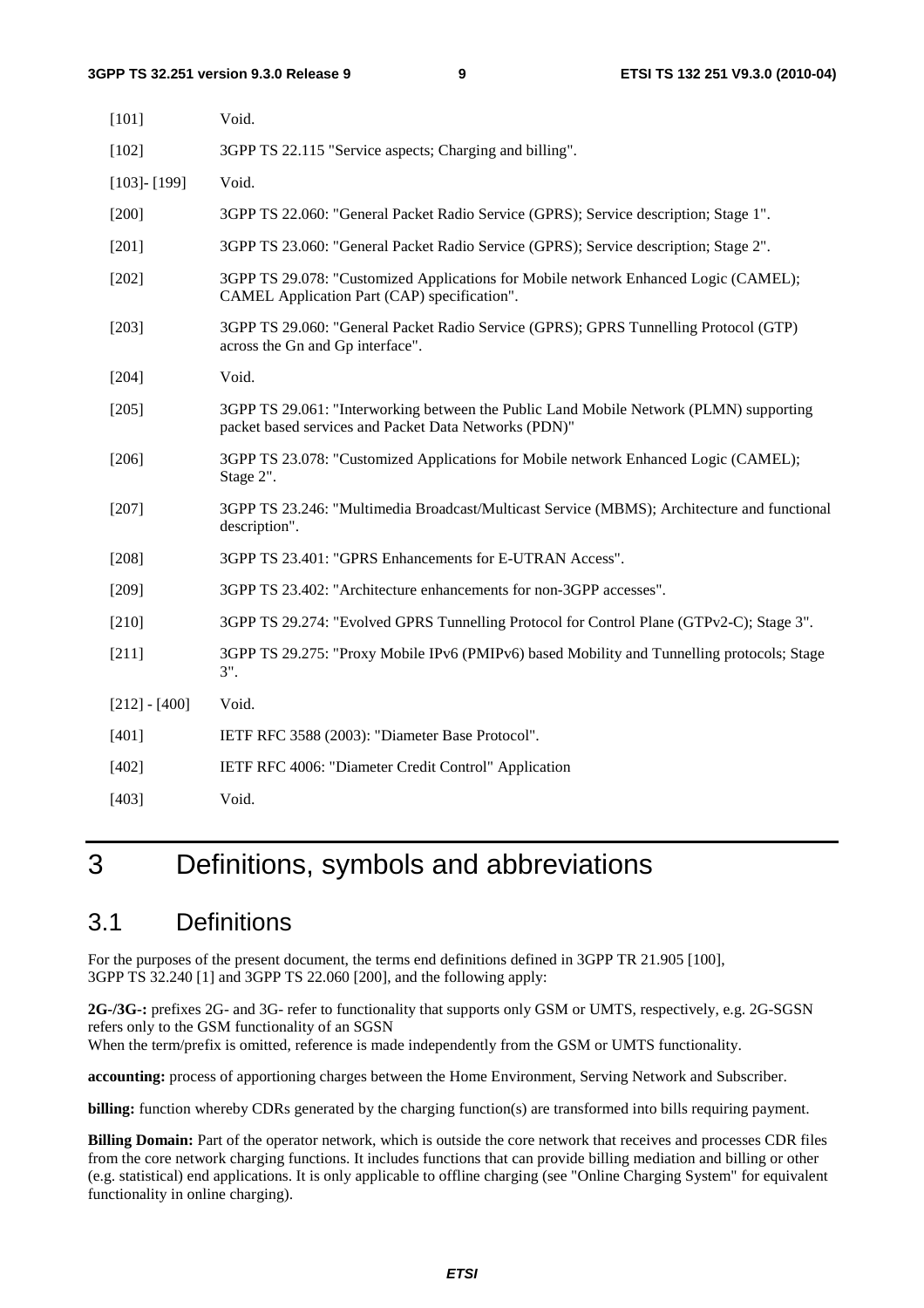**CAMEL:** network feature that provides the mechanisms to support operator specific services even when roaming outside HPLMN.

**CAMEL subscription information:** identifies a subscriber as having CAMEL services.

**CDR field Categories:** the CDR fields are defined in the present document. They are divided into the following categories:

- **Mandatory (M):** field that shall always be present in the CDR.
- **Conditional (C):** field that shall be present in a CDR if certain conditions are met.
- **Operator Provisionable: Mandatory**  $(O_M)$ **:** A field that operators have provisioned to always be included in the CDR.
- **Operator Provisionable: Conditional (O<sub>C</sub>):** A field that operators have provisioned to be included in the CDR if certain conditions are met.

**chargeable event:** activity utilizing telecommunications network resources and related services for:

- user to user communication (e.g. a single call, a data communication session or a short message); or
- user to network communication (e.g. service profile administration); or
- inter-network communication (e.g. transferring calls, signalling, or short messages); or
- mobility (e.g. roaming or inter-system handover); and
- that the network operator may want to charge for.

As a minimum, a chargeable event characterises the resource / service usage and indicates the identity of the involved end user(s).

**charged party:** user involved in a chargeable event that has to pay parts or the whole charges of the chargeable event, or a third party paying the charges caused by one or all users involved in the chargeable event, or a network operator.

**charging:** a function within the telecommunications network and the associated OCS/BD components whereby information related to a chargeable event is collected, formatted and transferred in order to make it possible to determine usage for which the charged party may be billed.

**Charging Data Record (CDR):** A formatted collection of information about a chargeable event (e.g. time of call setup, duration of the call, amount of data transferred, etc) for use in billing and accounting. For each party to be charged for parts of or all charges of a chargeable event a separate CDR shall be generated, i.e. more than one CDR may be generated for a single chargeable event, e.g. because of its long duration, or because more than one charged party is to be charged.

**Charging event:** a set of charging information forwarded by the CTF towards the CDF (offline charging) or towards the OCS (online charging). Each charging event matches exactly one chargeable event.

**charging function:** entity inside the core network domain, subsystem or service that is involved in charging for that domain, subsystem or service.

**credit control:** mechanism which directly interacts in real-time with an account and controls or monitors the charges, related to the service usage. Credit control is a process of: checking if credit is available, credit reservation, deduction of credit from the end user account when service is completed and refunding of reserved credit not used.

**domain:** part of a communication network that provides network resources using a certain bearer technology.

**Fully qualified Partial CDR (FQPC):** partial CDR that contains a complete set of the fields specified in the present document. This includes all the mandatory and conditional fields as well as those fields that the PLMN operator has provisioned to be included in the CDR. The first Partial CDR shall be a Fully qualified Partial CDR.

**GPRS:** packet switched bearer and radio services for GSM and UMTS systems.

**GSM only:** qualifier indicating that this clause or paragraph applies only to a GSM system. For multi-system cases this is determined by the current serving radio access network.

**in GSM,...:** qualifier indicating that this paragraph applies only to GSM System.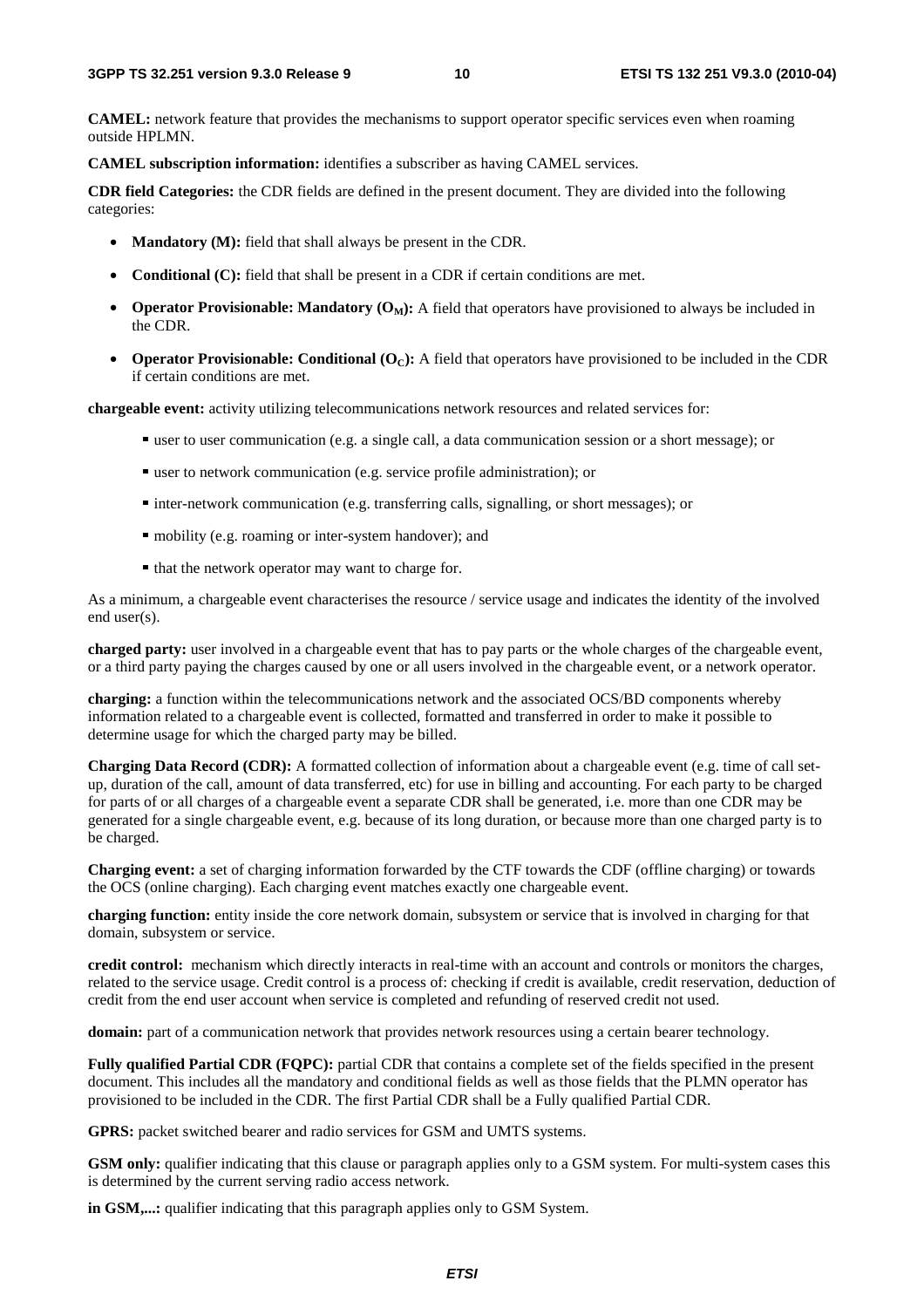**in UMTS,...:** qualifier indicating that this paragraph applies only to UMTS System.

**inter-system change:** change of radio access between different radio access technologies such as GSM and UMTS.

**IP-CAN bearer:** An IP transmission path of defined capacity, delay and bit error rate, etc. See TS 21.905 [8] for the definition of bearer.

**IP-CAN session:** The association between a UE represented by an IPv4 and/or an IPv6 address, and UE identity information, if available, and a PDN represented by a PDN ID (e.g. an APN). An IP-CAN session incorporates one or more IP-CAN bearers. Support for multiple IP-CAN bearers per IP-CAN session is IP-CAN specific. An IP-CAN session exists as long as UE IP addresses are established and announced to the IP network.**middle tier (charging) TS:** used for the 3GPP charging TSs that specify the domain / subsystem / service specific, online and offline, charging functionality. These are all the TSs in the numbering range from 3GPP TS 32.250 [10] to 3GPP TS 32.271 [31], e.g. 3GPP TS 32.250 [10] for the CS domain, or 3GPP TS 32.270 [30] for the MMS service. Currently, there is only one "tier 1" TS in 3GPP, which is TS 32.240 [1] that specifies the charging architecture and principles. Finally, there are a number of top tier TSs in the 32.29x numbering range ([50] ff) that specify common charging aspects such as parameter definitions, encoding rules, the common billing domain interface or common charging applications.

**near real-time:** near real-time charging and billing information is to be generated, processed, and transported to a desired conclusion in less than 1 minute.

**offline charging:** charging mechanism where charging information **does not** affect, in real-time, the service rendered.

**online charging:** charging mechanism where charging information can affect, in real-time, the service rendered and therefore a direct interaction of the charging mechanism with bearer/session/service control is required.

**Online Charging System:** the entity that performs real-time credit control. Its functionality includes transaction handling, rating, online correlation and management of subscriber account balances.

**packet switched domain:** domain in which data is transferred between core network elements in packet switched mode.

**partial CDR:** CDR that provides information on part of a subscriber session. A long session may be covered by several partial CDRs. Two formats are considered for Partial CDRs. One that contains all of the necessary fields (FQPC); the second has a reduced format (RPC).

**Real-time:** real-time charging and billing information is to be generated, processed, and transported to a desired conclusion in less than 1 second.

**Reduced Partial CDR (RPC):** partial CDRs that only provide mandatory fields and information regarding changes in the session parameters relative to the previous partial CDR. For example, location information is not repeated in these CDRs if the subscriber did not change its location.

**settlement:** payment of amounts resulting from the accounting process.

**subscriber:** A subscriber is an entity (associated with one or more users) that is engaged in a Subscription with a service provider. The subscriber is allowed to subscribe and unsubscribe services, to register a user or a list of users authorised to enjoy these services, and also to set the limits relative to the use that associated users make of these services.

**tariff period:** part of one (calendar) day during which a particular tariff is applied. Defined by the time at which the period commences (the switch-over time) and the tariff to be applied after switch-over.

**tariff:** set of parameters defining the network utilisation charges for the use of a particular bearer / session / service.

**UMTS only:** qualifier indicating that this clause or paragraph applies only to a UMTS system. For multi-system cases this is determined by the current serving radio access network.

**user:** An entity, not part of the 3GPP System that uses network resources by means of a subscription. The user may or may not be identical to the subscriber holding that subscription.

**User Equipment (UE):** A device allowing a user access to network services. For the purpose of 3GPP specifications the interface between the UE and the network is the radio interface. A User Equipment can be subdivided into a number of domains, the domains being separated by reference points. Currently defined domains are the USIM and ME Domains. The ME Domain can further be subdivided into several components showing the connectivity between multiple functional groups. These groups can be implemented in one or more hardware devices. An example of such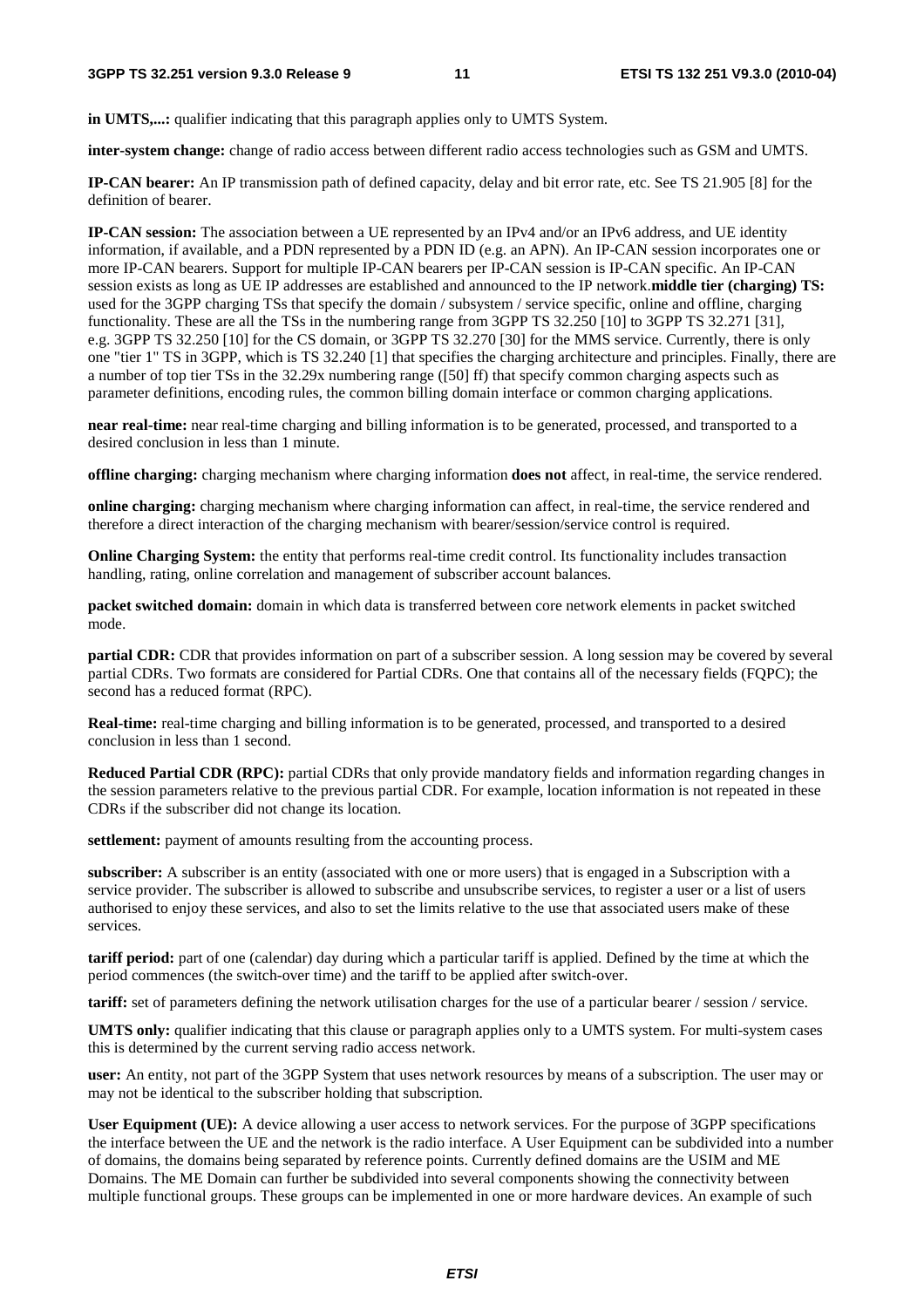connectivity is the TE – MT interface. Further, an occurrence of a User Equipment is an MS for GSM as defined in GSM TS 04.02.

# 3.2 Symbols

For the purposes of the present document the following symbols apply:

| A            | Interface between an MSC and a BSC.                                                                                              |
|--------------|----------------------------------------------------------------------------------------------------------------------------------|
| <b>Bp</b>    | Reference point for the CDR file transfer from the Packet Switched CGF to the BD.                                                |
| $\mathsf{C}$ | Interface between a HLR and a SMSC.                                                                                              |
| $\mathbf D$  | Interface between a MSC and a HLR.                                                                                               |
| E            | Interface between a MSC and a SMSC.                                                                                              |
| Ga           | Reference point between a CDF and the CGF for CDR transfer.                                                                      |
| Gb           | Interface between an SGSN and a BSC.                                                                                             |
| Gc           | Interface between an GGSN and an HLR.                                                                                            |
| Gd           | Interface between an SMS-GMSC and an SGSN, and between a SMS-IWMSC and an SGSN.                                                  |
| Ge           | Interface between a SGSN and a CAMEL GSM SCF                                                                                     |
| Gf           | Interface between an SGSN and an EIR.                                                                                            |
| Gi           | Interface between the Packet-Switched domain and an external packet data network.                                                |
| Gn           | Interface between two GSNs within the same PLMN.                                                                                 |
| Gp           | Interface between two GSNs in different PLMNs.                                                                                   |
| Gr           | Interface between an SGSN and an HLR.                                                                                            |
| Gs           | Interface between an SGSN and an MSC/VLR. Iu Interface between the 3G SGSN and the UTRAN                                         |
| Gy           | Online charging reference point between a PCEF and an OCS.                                                                       |
| Gz           | Offline charging reference point between a PCEF and a CGF.                                                                       |
| kbit/s       | Kilobits per second. 1 kbit/s = $2^{10}$ bits per second.                                                                        |
| Mbit/s       | Megabits per second. 1 Mbit/s = $2^{20}$ bits per second.                                                                        |
| R            | Reference point between a non-ISDN compatible TE and MT. Typically this reference point<br>supports a standard serial interface. |
| Rf           | Offline Charging Reference Point between a PCN network element and CDF.                                                          |
| Ro           | Online Charging Reference Point between a PCN network element and the OCS.                                                       |
| Um           | Interface between the Mobile Station (MS) and the GSM fixed network part.                                                        |
| Uu           | Interface between the Mobile Station (MS) and the UMTS fixed network part.                                                       |

## 3.3 Abbreviations

For the purposes of the present document, the abbreviations defined in 3GPP TR 21.905 [50] and the following apply:

| 3G               | 3 <sup>rd</sup> Generation                                |
|------------------|-----------------------------------------------------------|
| A <sub>0</sub> C | Advice of Charge                                          |
| <b>APN</b>       | <b>Access Point Name</b>                                  |
| ARP              | Allocation and Retention Priority                         |
| <b>BD</b>        | <b>Billing Domain</b>                                     |
| <b>CAMEL</b>     | Customized Applications for Mobile network Enhanced Logic |
| <b>CCA</b>       | <b>Credit Control Answer</b>                              |
| <b>CCR</b>       | <b>Credit Control Request</b>                             |
| <b>CDF</b>       | <b>Charging Data Function</b>                             |
| <b>CDR</b>       | Charging Data Record                                      |
| <b>CG</b>        | <b>Charging Gateway</b>                                   |
| CGF              | <b>Charging Gateway Function</b>                          |
| <b>CI</b>        | Cell Identity                                             |
| <b>CS</b>        | Circuit Switched                                          |
| <b>CSE</b>       | <b>CAMEL Service Environment</b>                          |
| <b>CSG</b>       | Closed Subscriber Group                                   |
| CSG ID           | Closed Subscriber Group Identity                          |
| <b>CTF</b>       | <b>Charging Trigger Function</b>                          |
| <b>DCCA</b>      | Diameter Credit Control Application                       |
| <b>EPC</b>       | <b>Evolved Packet Core</b>                                |
| <b>EPS</b>       | <b>Evolved Packet System</b>                              |
| <b>ECUR</b>      | Event Charging with Unit Reservation                      |
| <b>E-UTRAN</b>   | Evolved Universal Terrestrial Radio Access Network        |
|                  |                                                           |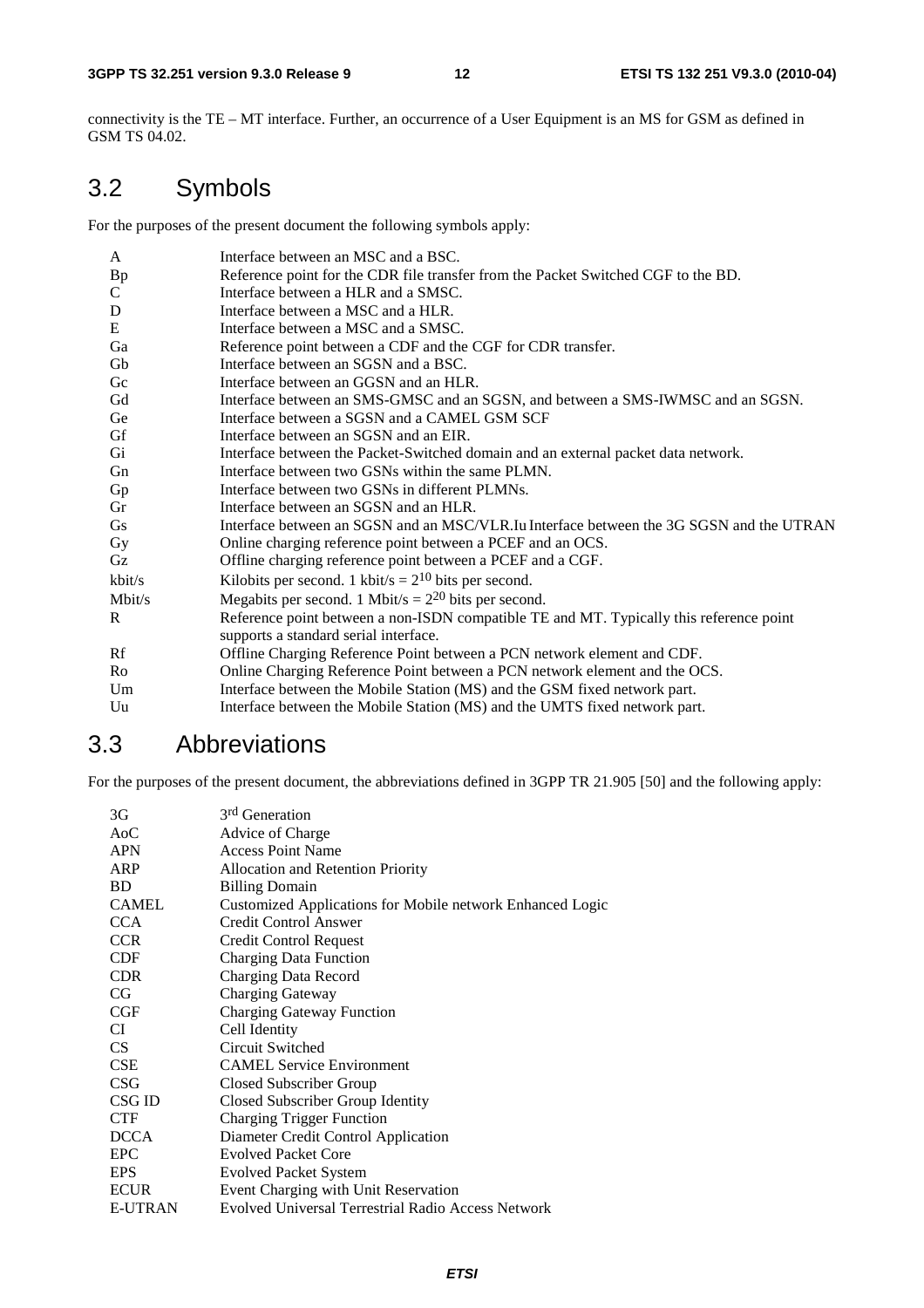| <b>FBC</b>       | Flow Based bearer Charging                                                                                                      |
|------------------|---------------------------------------------------------------------------------------------------------------------------------|
| <b>FQPC</b>      | <b>Fully Qualified Partial CDR</b>                                                                                              |
| <b>GERAN</b>     | <b>GSM EDGE Radio Access Network</b>                                                                                            |
| <b>GGSN</b>      | Gateway GPRS Support Node                                                                                                       |
| <b>GPRS</b>      | General Packet Radio Service                                                                                                    |
| <b>GSM</b>       | Global System for Mobile communication                                                                                          |
| <b>GTP</b>       | <b>GPRS</b> Tunnelling Protocol                                                                                                 |
| GTP'             | The GPRS protocol used for CDR transport. It is derived from GTP with enhancements to improve                                   |
|                  | transport reliability necessary for CDRs.                                                                                       |
| <b>HLR</b>       | Home Location Register                                                                                                          |
| <b>HPLMN</b>     | Home PLMN                                                                                                                       |
| <b>IEC</b>       | <b>Immediate Event Charging</b>                                                                                                 |
| <b>IETF</b>      | <b>Internet Engineering Task Force</b>                                                                                          |
| <b>IHOSS:OSP</b> | Internet Hosted Octet Stream Service: Octet Stream Protocol                                                                     |
| <b>IMEI</b>      | <b>International Mobile Equipment Identity</b>                                                                                  |
| <b>IMSI</b>      | International Mobile Subscriber Identity                                                                                        |
| IP               | <b>Internet Protocol</b>                                                                                                        |
| <b>IP-CAN</b>    | IP Connectivity Access Network                                                                                                  |
| IPv4             | Internet Protocol version 4                                                                                                     |
| IPv6             | <b>Internet Protocol version 6</b>                                                                                              |
| <b>ISDN</b>      |                                                                                                                                 |
|                  | <b>Integrated Services Digital Network</b><br>International Telecommunication Union - Telecommunications standardization sector |
| <b>ITU-T</b>     |                                                                                                                                 |
| LAC              | <b>Location Area Code</b>                                                                                                       |
| LR               | <b>Location Request</b>                                                                                                         |
| M-CDR            | Mobility management generated - Charging Data Record                                                                            |
| <b>MCC</b>       | Mobile Country Code (part of IMSI)                                                                                              |
| ME               | Mobile Equipment                                                                                                                |
| MLC              | Mobile Location Center                                                                                                          |
| <b>MMS</b>       | Multimedia Messaging Service                                                                                                    |
| <b>MNC</b>       | Mobile Network Code (part of IMSI)                                                                                              |
| MO               | Mobile Originated                                                                                                               |
| MO-LR            | Mobile Originated - Location Request                                                                                            |
| MS               | <b>Mobile Station</b>                                                                                                           |
| <b>MSISDN</b>    | Mobile Station ISDN number                                                                                                      |
| MT               | Mobile Terminated                                                                                                               |
| MT-LR            | Mobile Terminated - Location Request                                                                                            |
| NE               | <b>Network Element</b>                                                                                                          |
| NI               | Network Identifier (part of the APN)                                                                                            |
| NI-LR            | <b>Network Induced - Location Request</b>                                                                                       |
| <b>OCF</b>       | <b>Online Charging Function</b>                                                                                                 |
| <b>OCS</b>       | <b>Online Charging System</b>                                                                                                   |
| O                | Operator Identifier (part of the APN)                                                                                           |
| P-GW             | PDN Gateway                                                                                                                     |
| <b>PCEF</b>      | Policy and Charging Enforcement Function                                                                                        |
| <b>PCN</b>       | Packet switched Core network Node (SGSN, S-GW, P-GW)                                                                            |
| <b>PDN</b>       | Packet Data Network                                                                                                             |
| <b>PDP</b>       | Packet Data Protocol (e.g. IP)                                                                                                  |
| PDU              | Packet Data Unit                                                                                                                |
| PGW-CDR          | P-GW (enhanced by FBC) generated – CDR                                                                                          |
| <b>PLMN</b>      | <b>Public Land Mobile Network</b>                                                                                               |
| <b>PMIP</b>      | Proxy Mobile IP                                                                                                                 |
| <b>PPP</b>       | Point-to-Point Protocol                                                                                                         |
| <b>PS</b>        | Packet Switched                                                                                                                 |
|                  |                                                                                                                                 |
| QCI              | QoS Class Identifier                                                                                                            |
| QoS              | Quality of Service                                                                                                              |
| <b>RAB</b>       | Radio Access Bearer                                                                                                             |
| <b>RAC</b>       | Routing Area Code                                                                                                               |
| <b>RANAP</b>     | Radio Access Network Application Part                                                                                           |
| <b>RNC</b>       | Radio Network Controller                                                                                                        |
| <b>RPC</b>       | <b>Reduced Partial CDR</b>                                                                                                      |
| <b>SAC</b>       | Service Area Code                                                                                                               |
| S-CDR            | SGSN (IP-CAN bearer) generated - CDR                                                                                            |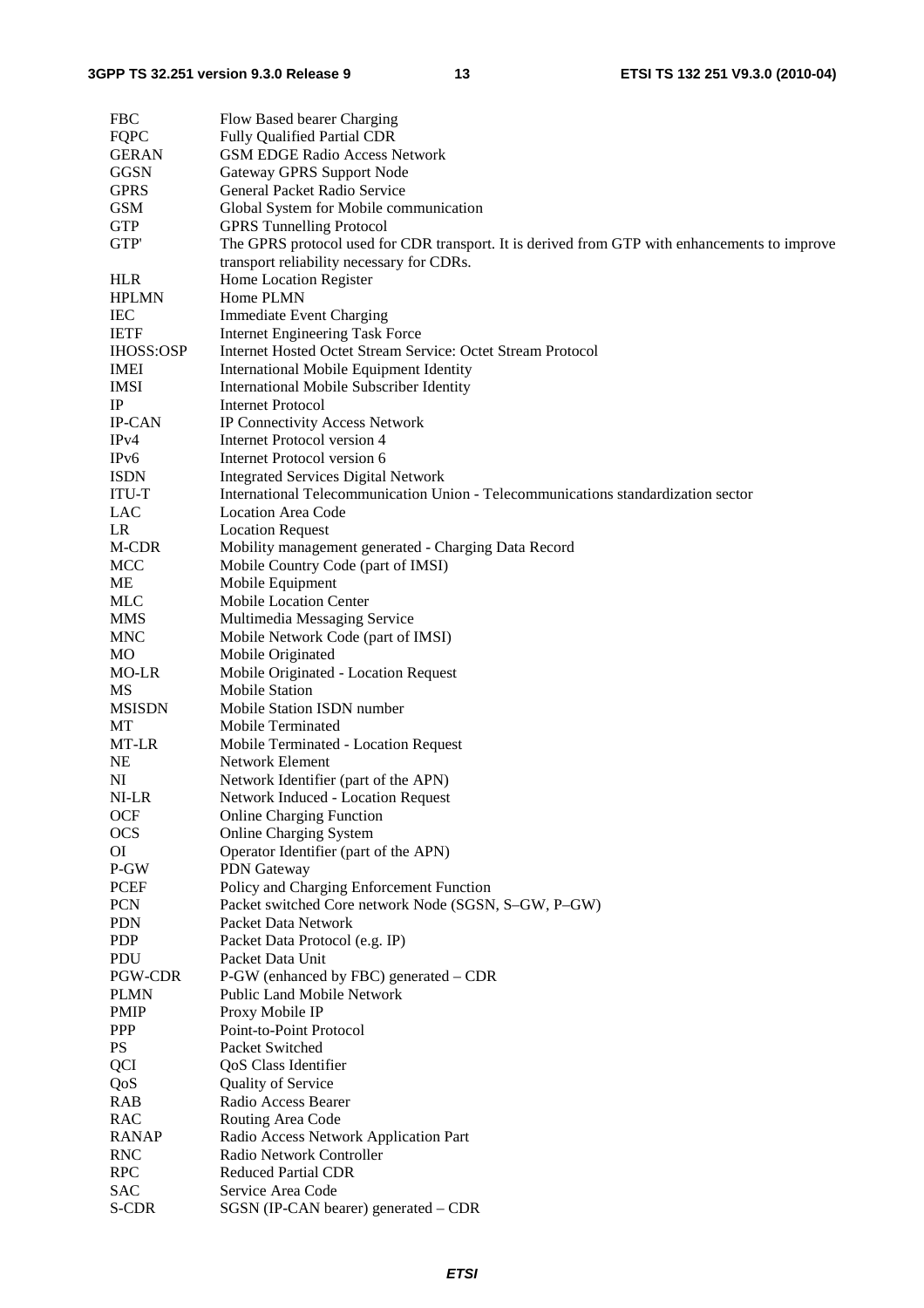| $S-GW$       | Serving Gateway                                      |
|--------------|------------------------------------------------------|
| <b>SCUR</b>  | Session Charging with Unit Reservation               |
| <b>SDF</b>   | Service Data Flow                                    |
| <b>SGSN</b>  | Serving GPRS Support Node                            |
| SGW-CDR      | S-GW (IP-CAN bearer) generated – CDR                 |
| <b>SMS</b>   | <b>Short Message Service</b>                         |
| S-SMO-CDR    | SGSN delivered Short message Mobile Originated – CDR |
| S-SMT-CDR    | SGSN delivered Short message Mobile Terminated – CDR |
| TR.          | <b>Technical Report</b>                              |
| TS           | <b>Technical Specification</b>                       |
| <b>UMTS</b>  | Universal Mobile Telecommunications System           |
| <b>USIM</b>  | Universal Subscriber Identity Module                 |
| <b>UTRAN</b> | <b>UMTS Terrestrial Radio Access Network</b>         |
|              |                                                      |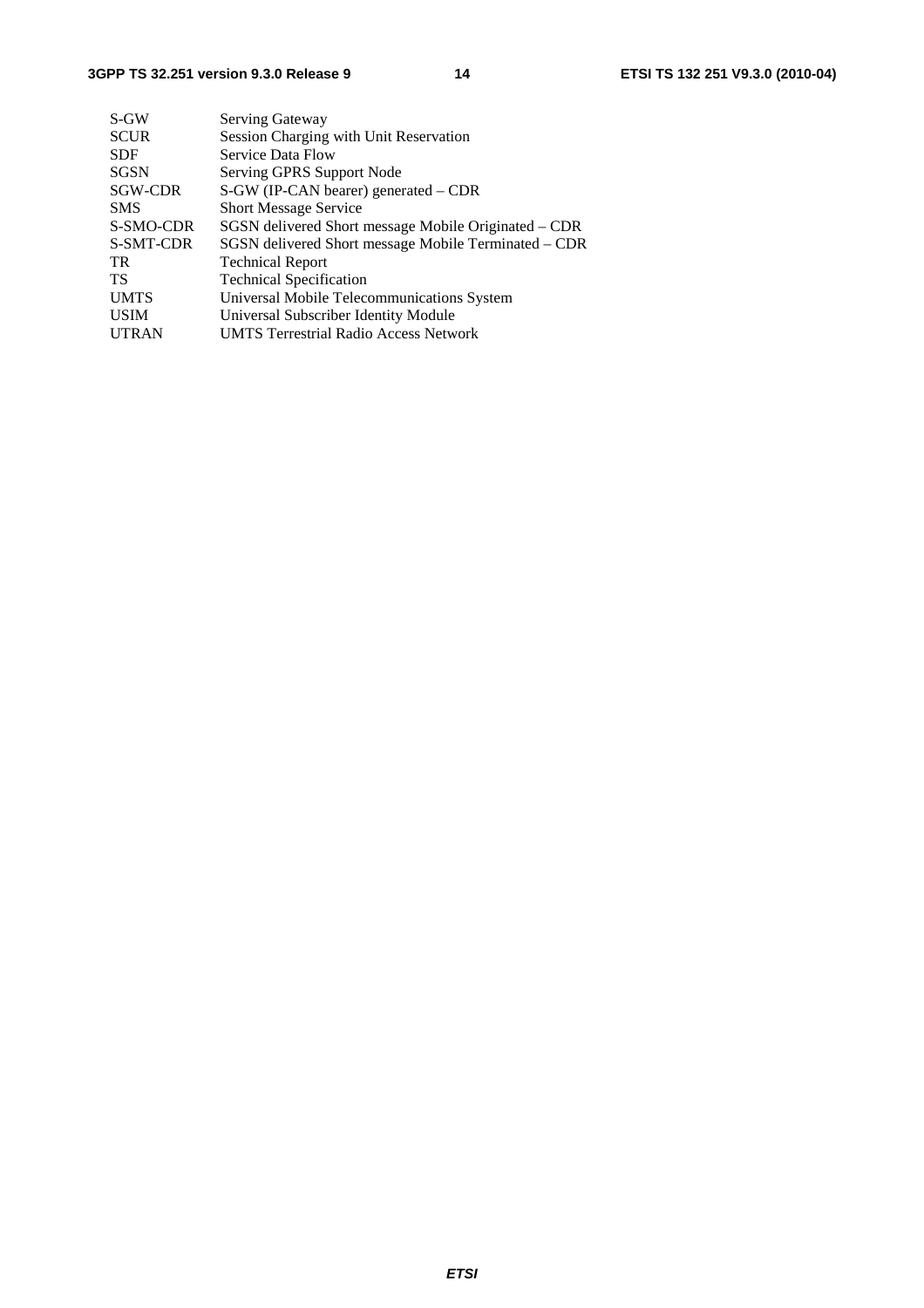# 4 Architecture considerations

This clause describes the functional entities involved in the PS domain charging architecture. It also presents the mappings of the ubiquitous offline and online charging architecture specified in TS 32.240 [1] onto physical implementations that are standardised for the 3GPP PS domain.

## 4.1 High level EPS architecture

The 3GPP PS domain provides procedures for packet core networks described in TS 23.060 [201], TS 23.401 [208] and TS 23.402 [209].

For offline charging the following Packet switched Core network Nodes (PCN) may generate accounting metrics sets for PS domain CDRs:

- the SGSN, to record a user's access to PLMN resources, mobility management activities, SMS and LCS usage;
- the S-GW, to record a user's access to PLMN resources
- the P-GW, to record a user's access to external networks.
- the GGSN, to record a user's access to external networks.

The PCNs send the CDRs to the CGF in near real-time. The responsibility of the CGF is to provide non-volatile CDR storage and the Bp interface towards the Billing Domain. Further details on the CGF can be found in TS 32.240 [1] and TS 32.297 [52].

Standalone GGSN utilizes Rel-7 GGSN Charging. When P-GW provides connectivity to GERAN/UTRAN (P-GW acts as a GGSN) it generates P-GW Charging defined in this specification.

For more information about online charging in PS domains see clause 4.3.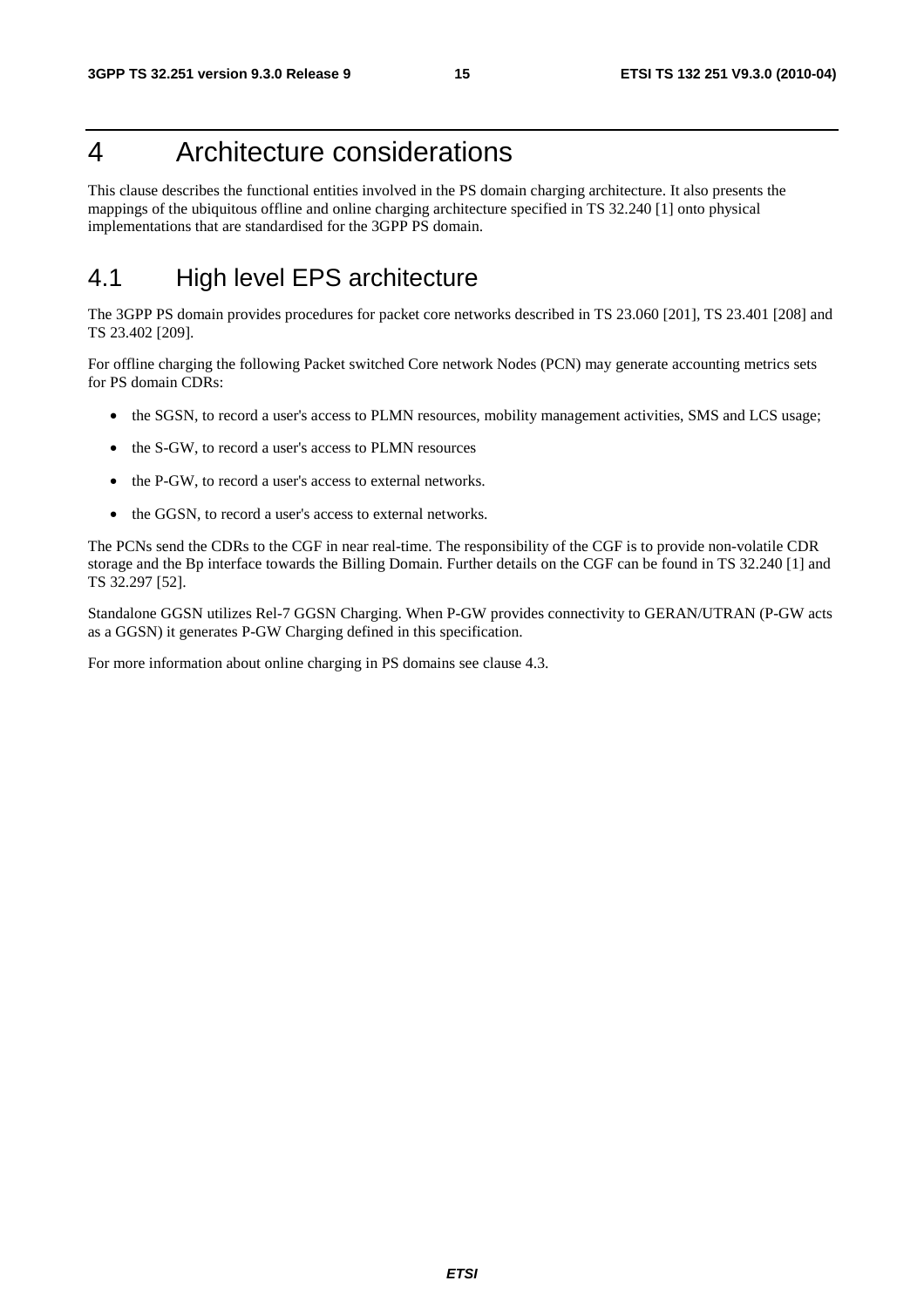### 4.2 PS domain offline charging architecture

As described in TS 32.240 [1], the CTF (an integrated component in each charging relevant NE) generates charging events and forwards them to the CDF. The CDF, in turn, generates CDRs which are then transferred to the CGF. Finally, the CGF creates CDR files and forwards them to the Billing Domain.

If PCN generating the charging information has an integrated CDF, hence a physical PCN can produce CDRs. The CGF may also be integrated in the PCN, or it may exist as a physically separate entity. If the CGF is external to the PCN, then the CDF forwards the CDRs to the CGF across the Ga interface. In this case, the relationship between PCN/CDF and CGF is m:1. If the CGF is integrated in the PCN, then there is only an internal interface between the CDF and the CGF. In this case, the relationship between PCN/CDF and CGF is 1:1. An integrated CGF may support the Ga interface from other PCN/CDFs.

If the CDF is external to the PCN, the charging events are transferred from the PCN to the CDF via the Rf interface specified in 3GPP TS 32.299 [50]. In this case, the relationship between PCN and CDF is m:1.

When an external CGF is used, this CGF may also be used by other, i.e. non-PS, network elements, according to network design and operator decision. It should be noted that the CGF may also be an integrated component of the BD – in this case, the Bp interface does not exist and is replaced by a proprietary solution internal to the BD.

Figure 4.2-1. depicts the architectural options described above.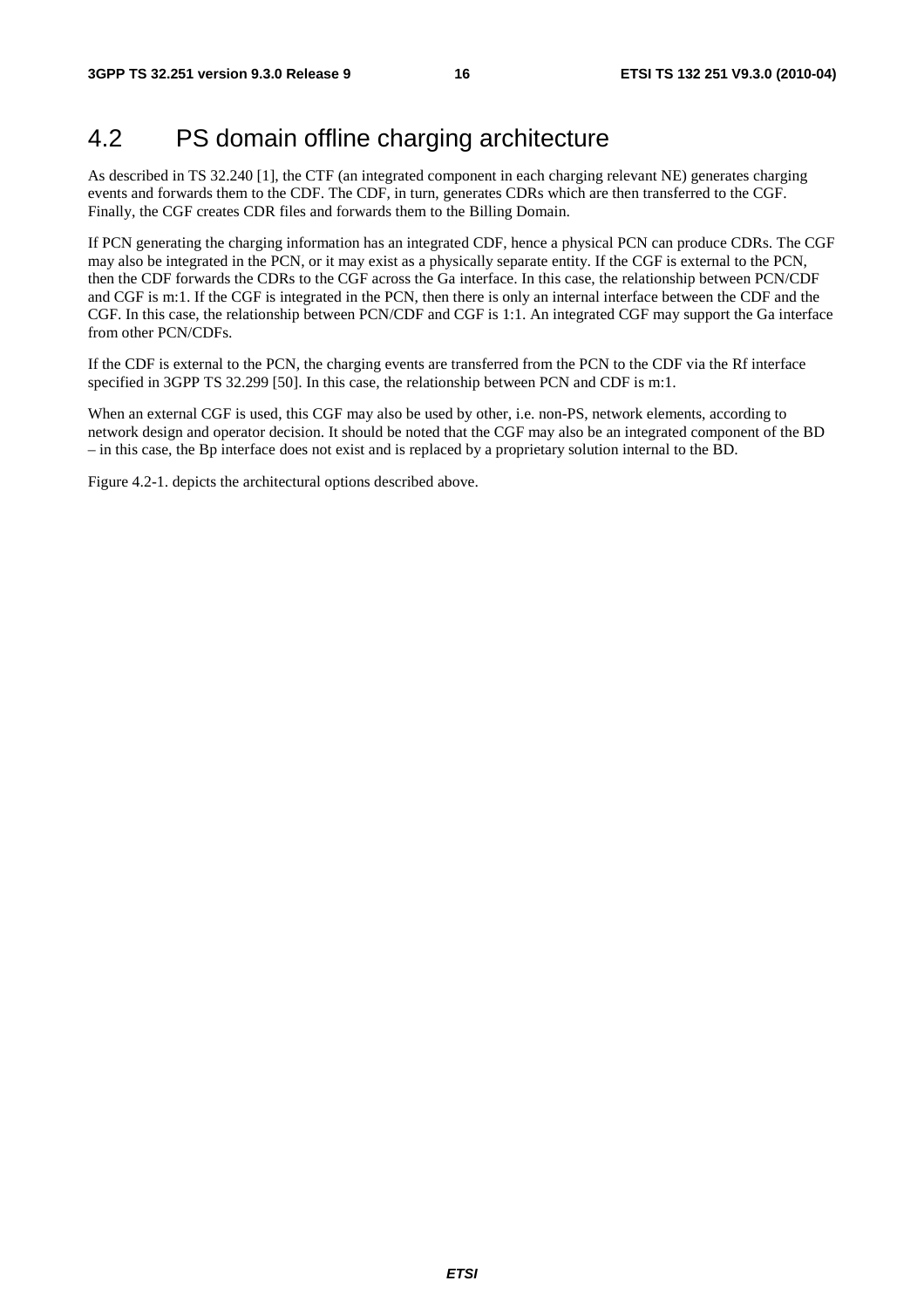

**Figure 4.2-1: PS domain offline charging architecture** 

The P-GW does include a Policy and Charging Enforcement Function (PCEF) to support Flow Based Bearer Charging (FBC) functionality; this is not depicted in figure 4.2-1. The Rf, Ga and Bp interfaces include the required functionality, e.g. defined for the Gz reference point in TS 23.203 [72]. Refer to clause 5.2.1.3, TS 32.240 [1] and TS 23.203 [72] for further details on FBC.

The PCNs may provide inter-operator charging functionality for Multimedia Broadcast/Multicast Services (MBMS) defined in TS 23.246 [207] and TS 32.273 [32], not for subscriber charging.

It is mandatory to support at least one of the options Rf, Ga or Bp interfaces from the PCN as described in the specification.

NOTE: The Rf interface details are specified for S-GW and P-GW in this release.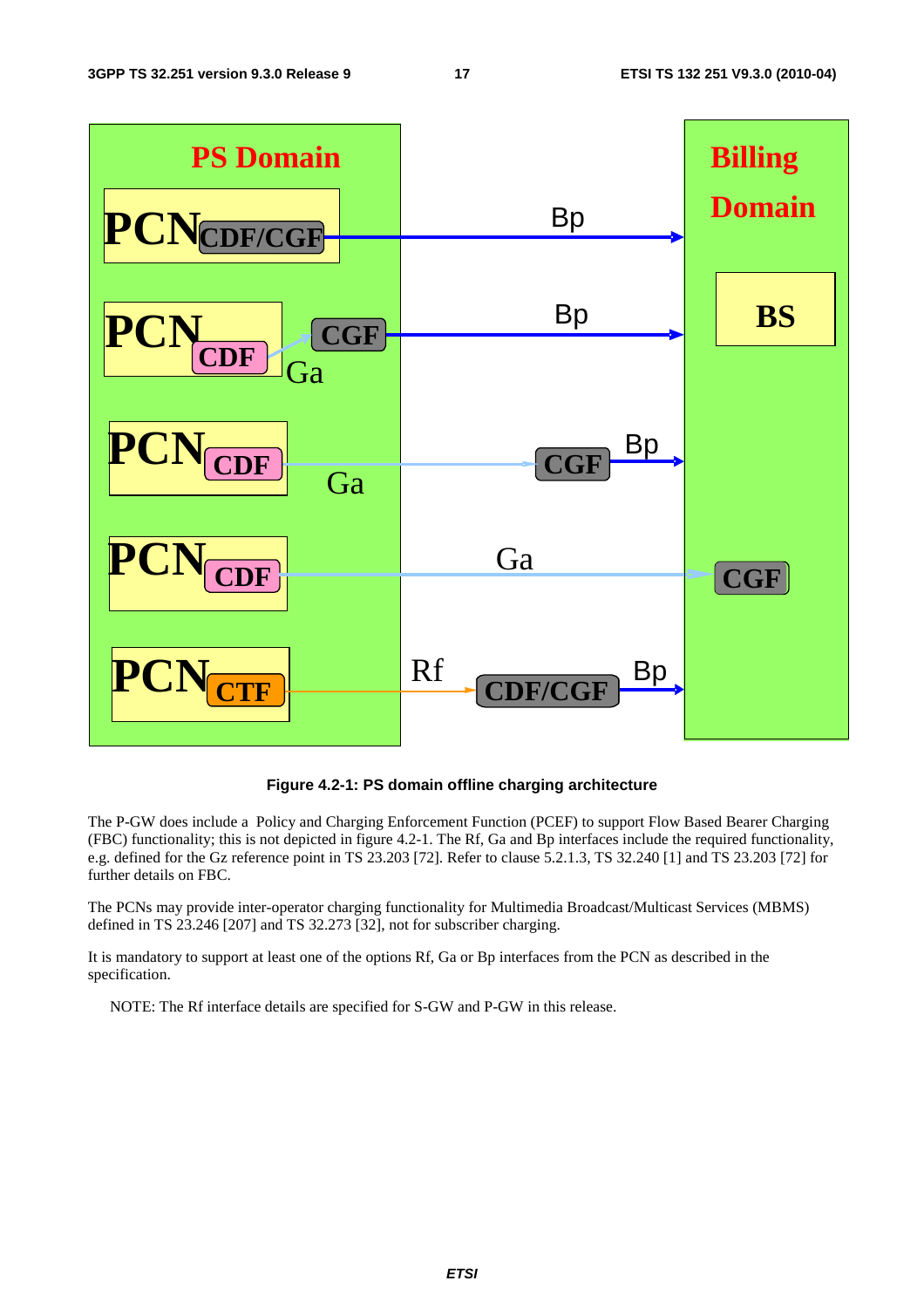# 4.3 PS domain online charging architecture

PS domain online charging based on SGSN functions is implemented by CAMEL techniques as described in 3GPP TS 23.078 [206] and 3GPP TS 29.078 [202], i.e. outside the scope of the 32 series of charging TSs. Note, however, that the CDRs described in the present document do contain CAMEL information. This is because some of that information is relevant to offline charging in case of CAMEL control of (part of) the session, and thus needs to be captured in the offline charging information. However, this is not related to the online charging functions for the PS domain.

PS domain online charging based on P-GW functions with included PCEF is specified in the present document, utilising the Ro interface and application as specified in TS 32.299 [50]. The reason for this alternative solution is that operators may enforce the use of HPLMN P-GWs in the case of roaming, hence P-GW service control and charging can be executed in the HPLMN in all circumstances. The P-GW based PS domain online charging architecture is depicted in figure 4.3-1.



#### **Figure 4.3-1: PS domain online charging architecture**

The Ro reference point includes the functionality defined for the Gy reference point (required for the PCEF) in TS 23.203 [72]. Refer to clause 5.2.1.3, TS 32.240 [1] and TS 23.203 [72] for further details on FBC.

Details on the interfaces and functions can be found in TS 32.240 [1] for the general architecture components, TS 32.296 [53] for the OCS, and TS 32.299 [50] for the Ro application.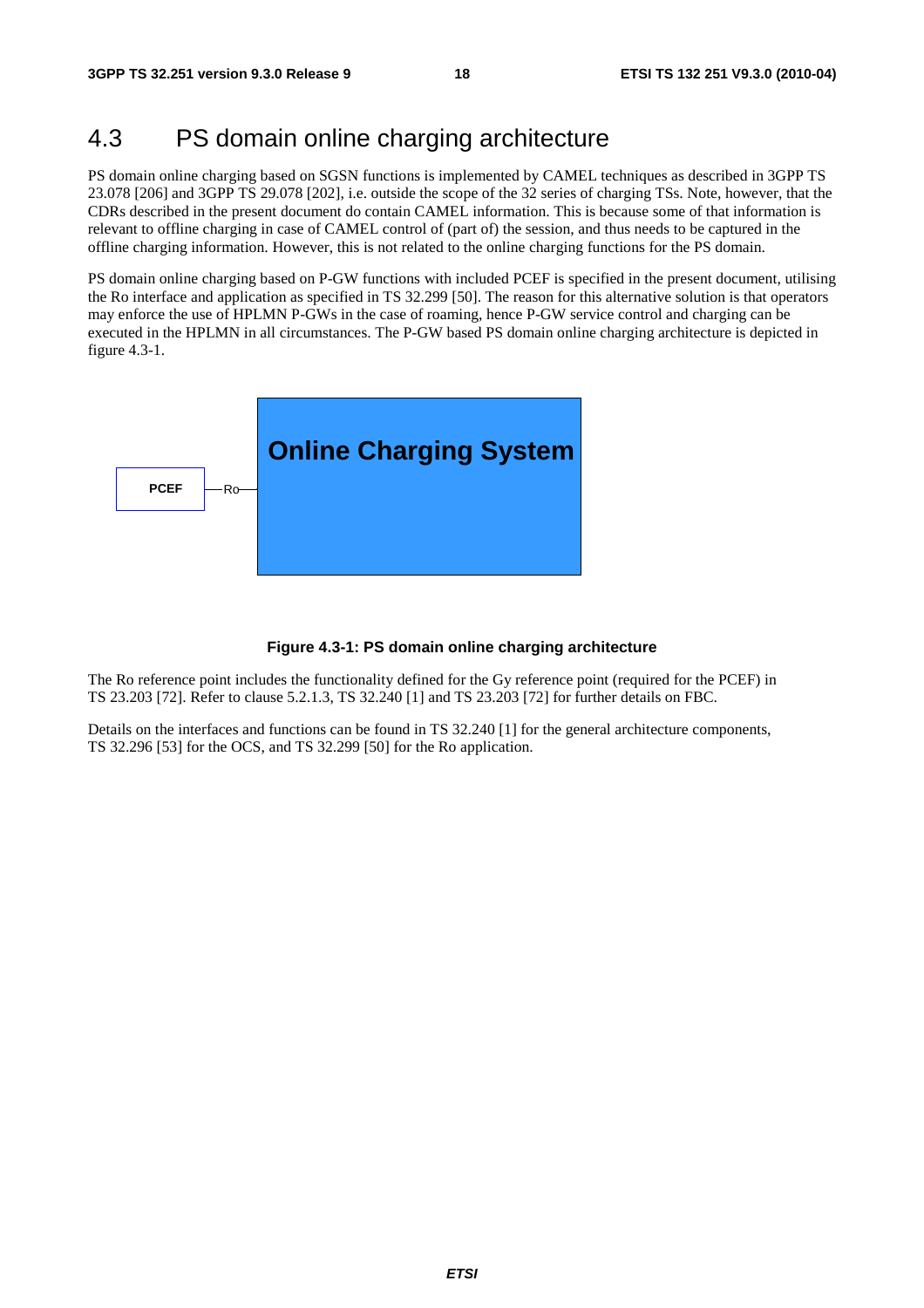# 5 PS domain charging principles and scenarios

### 5.1 PS charging principles

The charging functions specified for the PS domain relate to

- mobility management, refer to TS 23.060 [201];
- SMS transmissions / receptions, refer to TS 23.060 [201];<br>
P-CAN bearers refer to TS 23.060 [2011 TS 23.401[208]
- IP-CAN bearers, refer to TS 23.060 [201], TS 23.401 [208] and TS 23.402 [209];<br>I CS events, refer to TS 32.271 [31]
- LCS events, refer to TS 32.271 [31];
- individual service data flows within a IP-CAN bearer, refer to TS 23.203 [72].<br>MBMS bearer contexts, refer to TS 23.246 [207] and TS 32.273 [32]
- MBMS bearer contexts, refer to TS 23.246 [207] and TS 32.273 [32].

#### 5.1.1 Requirements

The following are high-level charging requirements specific to the packet domain, derived from the requirements in 3GPP TS 22.115 [102], TS 23.060 [201], TS 23.401 [208], TS 23.402 [209] and TS 23.203 [72].

- 1) Every IP-CAN bearer shall be assigned a unique identity number for billing purposes. (i.e. the charging id).
- 2) Data volumes on both the uplink and downlink direction shall be counted separately. The data volumes shall reflect the data as delivered to and from the user.
- 3) The charging mechanisms shall provide the duration of the IP-CAN bearer with date and time information.
- 4) The network operator may define a subset of the charging information specified by Packet-Switched domain charging standards. This means that it shall be possible to configure the PCN for the CDR information generated.
- 5) The PCNs shall be capable of handling the charging characteristics. Charging characteristics can be specific for a subscription or for subscribed IP-CAN bearer (i.e. per APN), see annex A for details.
- 6) The SGSN shall support charging of CAMEL services.
- 7) The SGSN shall support charging for location requests.
- 8) The SGSN may support online charging using CAMEL techniques.
- 9) The P-GW may support online charging using IETF based techniques.
- 10) The P-GW may be capable of identifying data volumes, elapsed time or events for individual service data flows (flow based bearer charging). One PCC rule identifies one service data flow.
- 11) When online charging is used in the P-GW, the credit control shall be per rating group.
- 12) P-GW shall allow reporting of the service usage per rating group or per combination of the rating group and service id. This reporting level can be activated per PCC rule.
- 13) The P-GW shall collect charging information for IP -CAN session as it would for one IP-CAN bearer in case of PMIP based S5/S8 is used .
- 14) Charging support in the SGSN shall apply only for SGSN with Gn/Gp connectivity.

These requirements apply equally to PS domain online charging and offline charging.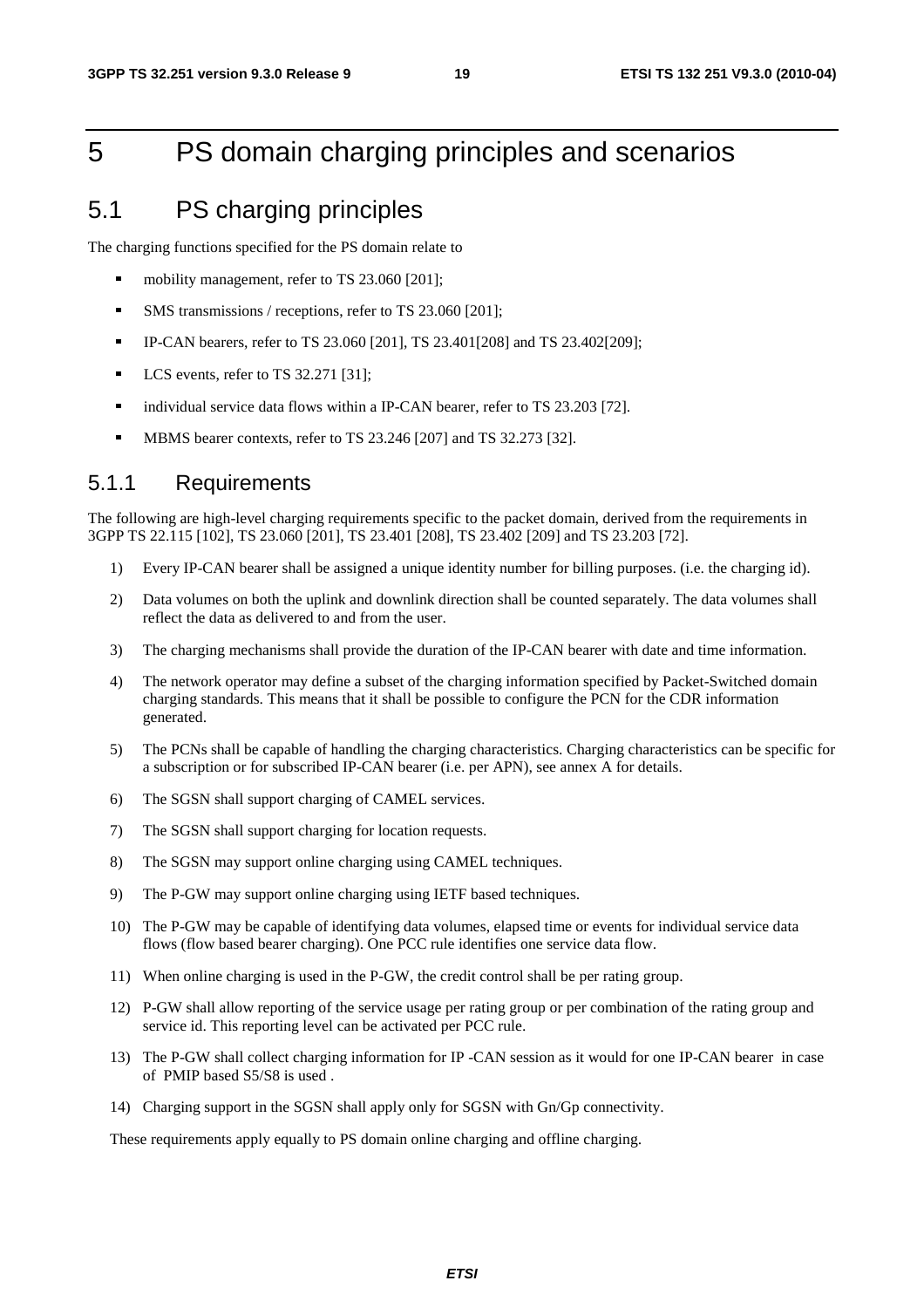### 5.1.2 Charging information

Charging information in the PS domain network is collected for each MS/UE by the SGSNs, S-GWs and P-GWs, which are serving that MS/UE. The SGSN and S-GW collects charging information for each MS/UE related with the radio network usage, while the P-GW collects charging information for each MS related with the external data network usage. PCNs also collect charging information on usage of the PS domain network resources. For MBMS, charging information in the PS domain network is collected for each MBMS bearer context. The following paragraphs list the charging information to be collected by the PCNs for both online and offline charging.

For IP-CAN bearers, the PCNs shall collect the following charging information:

- 1. usage of the radio interface: the charging information shall describe the amount of data transmitted in MO and MT directions categorized with QoS and user protocols;
- 2. usage duration: duration of IP-CAN bearer is counted as the time interval from IP-CAN bearer activation to IP-CAN bearer deactivation;
- 3. usage of the general PS domain resources: the charging information shall describe the usage of other PS domainrelated resources and the MSs PS domain network activity (e.g. mobility management);
- 4. destination and source: the charging information shall provide the actual source addresses used by the subscriber for the IP-CAN bearer. The charging information shall describe the destination addresses with a level of accuracy as determined by the Access Point Name (APN);
- 5. usage of the external data networks: the charging information shall describe the amount of data sent and received to and from the external data network. External networks can be identified by the Access Point Name (APN).
- 6. location of MS/UE: HPLMN, VPLMN, plus optional higher-accuracy location information.
- 7. User CSG information; a user consumes network services via a CSG cell or a hybrid cell according to the user CSG information. The charging information shall include CSG ID, access mode and CSG membership indication.

For service data flows defined for FBC, the P-GW shall collect the following charging information:

- 1. the information described above for IP-CAN bearer charging;
- 2. the amount of data transmitted in MO and MT directions categorized by rating group or combination of the rating group and service id when volume based charging applies;
- 3. the duration of service data flows is counted and categorized by rating group or combination of the rating group and service id when time based charging applies;
- 4. the amount of events and corresponding timestamps categorized by rating group or combination of the rating group and service id when event based charging applies.

For non-IP-CAN bearer related activities, the SGSN shall collect the following charging information:

- 1. mobility management actions for GPRS attached UEs/MSs;
- 2. short messages passing through the SGSN in MO and MT directions;
- 3. location requests passing through the SGSN, triggered by the UE/MS, by an external source, or by the network.

For MBMS bearer contexts, the PCNs shall collect the following charging information:

- 1. usage of the radio interface: the charging information shall describe the amount of data transmitted categorized with QoS and MBMS specific information defined in TS 32.273 [72];
- 2. usage duration: duration of MBMS bearer context is counted as the time interval from the local creation of the MBMS bearer context to the local deletion of the MBMS bearer context;
- 3. source: the charging information shall provide the source address used by the MBMS bearer service for the MBMS bearer context. The charging information may describe the destination addresses with a level of accuracy as determined by the Access Point Name (APN);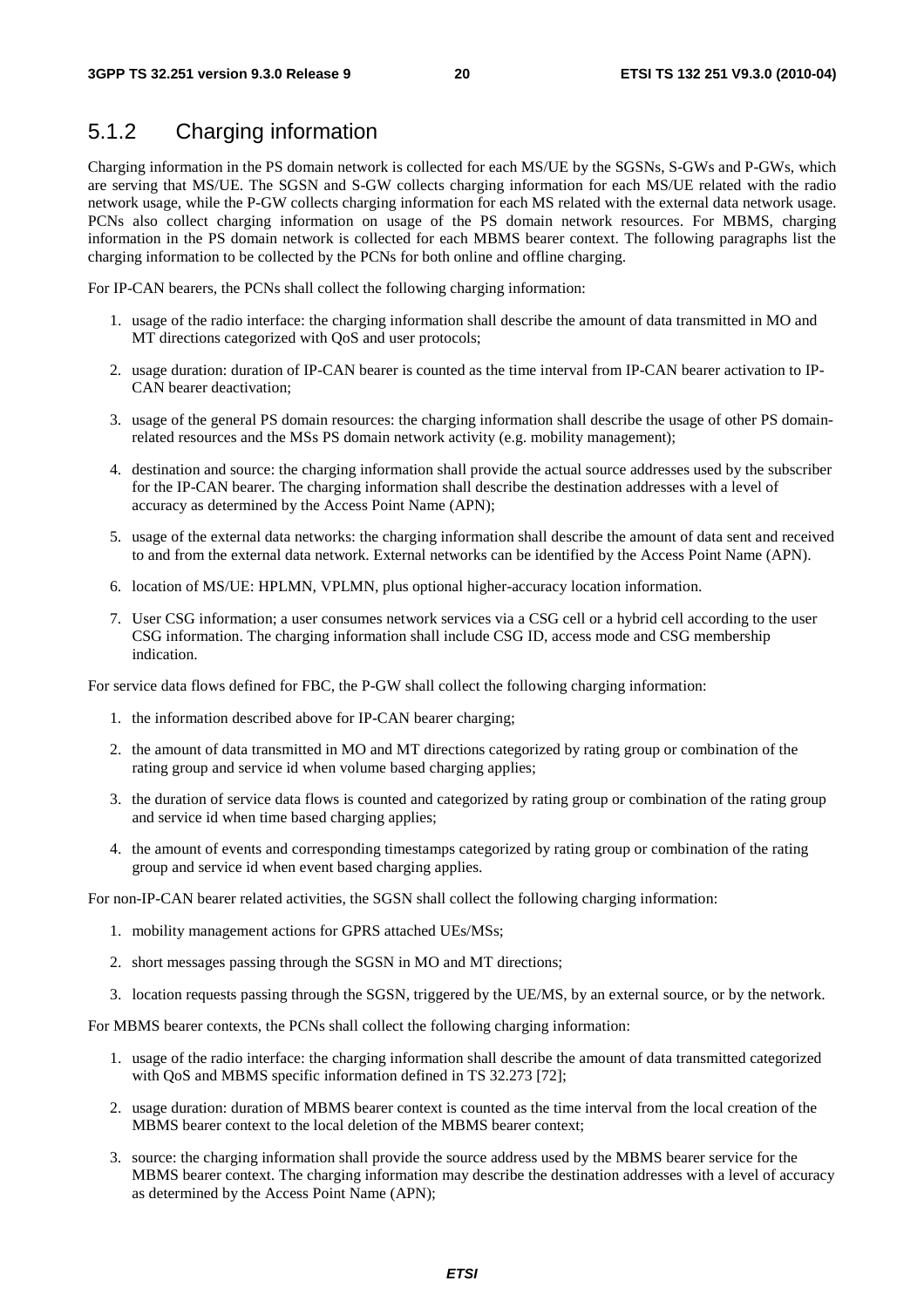4. location information: the charging information shall describe a list of the downstream nodes being sent the MBMS bearer service.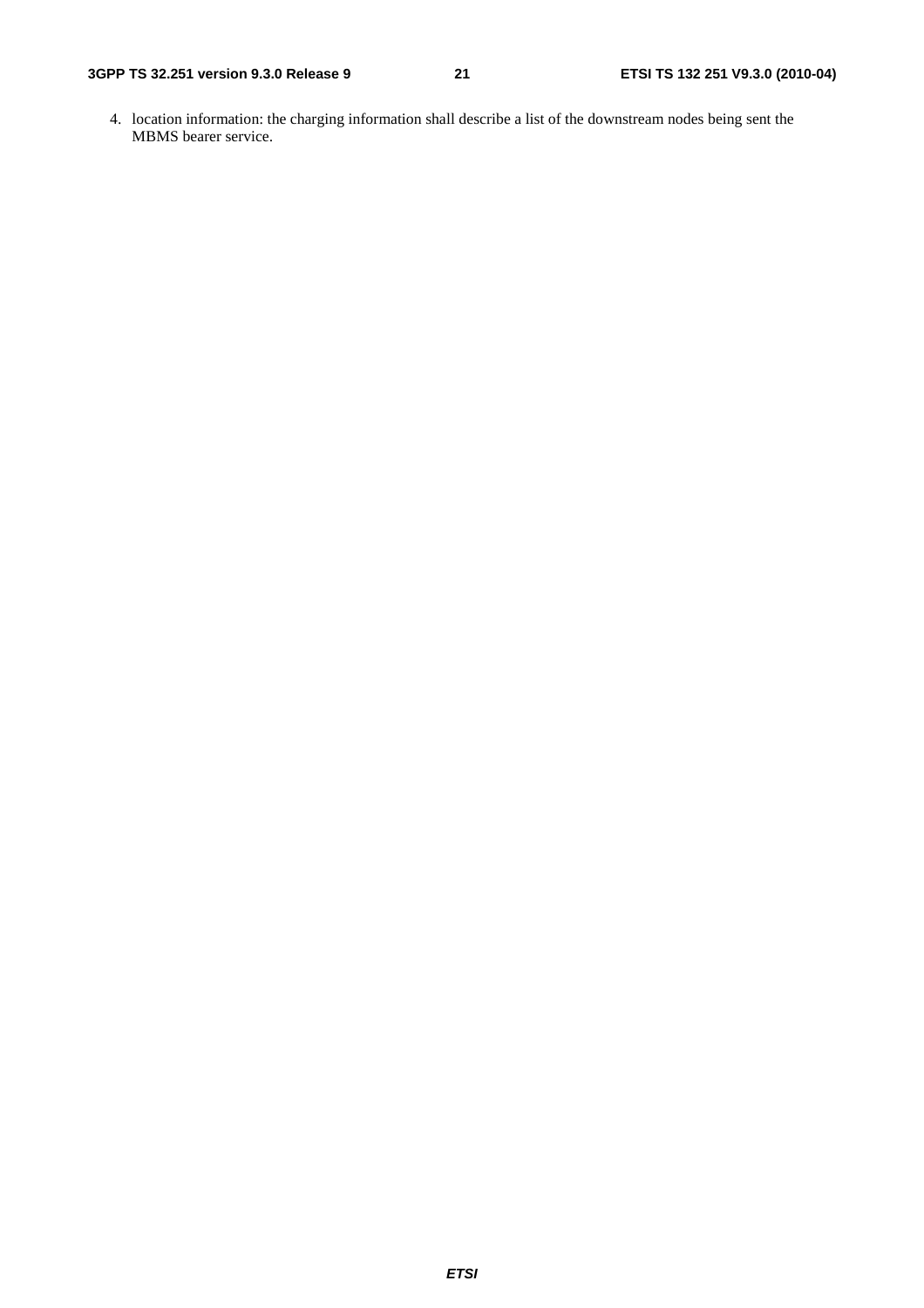### 5.2 PS domain offline charging scenarios

#### 5.2.1 Basic principles

In order to provide the data required for the management activities outlined in TS 32.240 [1] (billing, accounting, statistics etc.), the SGSN shall be able to produce CDRs, and the S-GW and P-GW shall be able to produce CDRs or report charging events for CDRs generation by CDF, for each of the following:

- Charging Data related to IP-CAN bearers in the SGSN (S-CDR), S-GW (SGW-CDR) and P-GW (PGW-CDR);
- Charging Data related to service data flows in the P-GW (PGW-CDR);
- Charging Data related to MM contexts (Mobile Station Mobility Management Data) in SGSN (M-CDR);
- SMS Mobile Originated Data (S-SMO-CDR) and SMS Mobile Terminated Data (SMS-SMT-CDR) in the SGSN;
- Charging Data related to mobile originated location requests (LCS-MO-CDR), mobile terminated location request (LCS-MT-CDR), and network induced location request (LCS-NI-CDR) passing through the SGSN;
- Charging Data related to MBMS bearer contexts (S-MB-CDR, G-MB-CDR, and MBMS-GW-CDR).

The contents and purpose of each of these CDRs, as well as the chargeable events that trigger CDR creation, information addition, or closure are described in the following clauses. A detailed formal description of the CDR parameters defined in the present document is to be found in 3GPP TS 32.298 [51].

When the CDF is implemented as a separate entity (for the S-GW and the P-GW), the Charging events triggering and contents for CDRs handling by the CDF, are described in clause 5.2.2.

#### 5.2.1.1 IP-CAN bearer charging

SGSN, P-GW and S-GW collect charging information per user per IP-CAN bearer. In case of P-GW is not aware of IP-CAN bearers, i.e. in case of PMIP based S5/S8, P-GW collects charging information per IP-CAN session as it would be one IP-CAN bearer. IP-CAN bearer charging allows the PCNs to collect charging information related to data volumes sent to and received by the UE/MS, categorised by the QCI and ARP applied to the IP-CAN bearer. The user can be identified by MSISDN and/or IMSI, while the IP-CAN bearer can be determined by a unique identifier generated by the P-GW when creating a IP-CAN bearer. This identifier is also forwarded to the S-GW/SGSN so as to allow correlation of S-GW/SGSN IP-CAN bearer CDRs with the matching P-GW CDRs in the BD.

IP-CAN bearer specific offline charging in P-GW, is achieved by FBC offline charging, with specific rating group/service identifier, see clause 5.2.1.3

The main collected information items are duration of the IP-CAN bearer and data volume transferred during the lifetime of the IP-CAN bearer. The following chargeable events are defined for SGSN and S-GW IP-CAN bearer charging:

- Start of IP-CAN bearer. Upon encountering this event, a new CDR for this IP-CAN bearer is created and the data volume is captured for the IP-CAN bearer.
- End of IP-CAN bearer in the SGSN/S-GW. The CDR is closed upon encountering this trigger.
- Tracking Area Update of
	- o Inter-SGSN/inter S-GW. The IP-CAN bearer CDR is closed in SGSN/S-GW upon encountering this trigger.
	- Inter-MME. In S-GW a new MME address is added to CDR upon encountering this trigger.
	- o SGSN to MME. The IP-CAN bearer CDR is closed in SGSN upon encountering this trigger. In S-GW a new MME address is added to CDR upon encountering this trigger.
- Intersystem change (e.g. change of radio interface from GSM to UMTS or vice versa). This event closes the CDR. A new one is opened if the IP-CAN bearer is still active.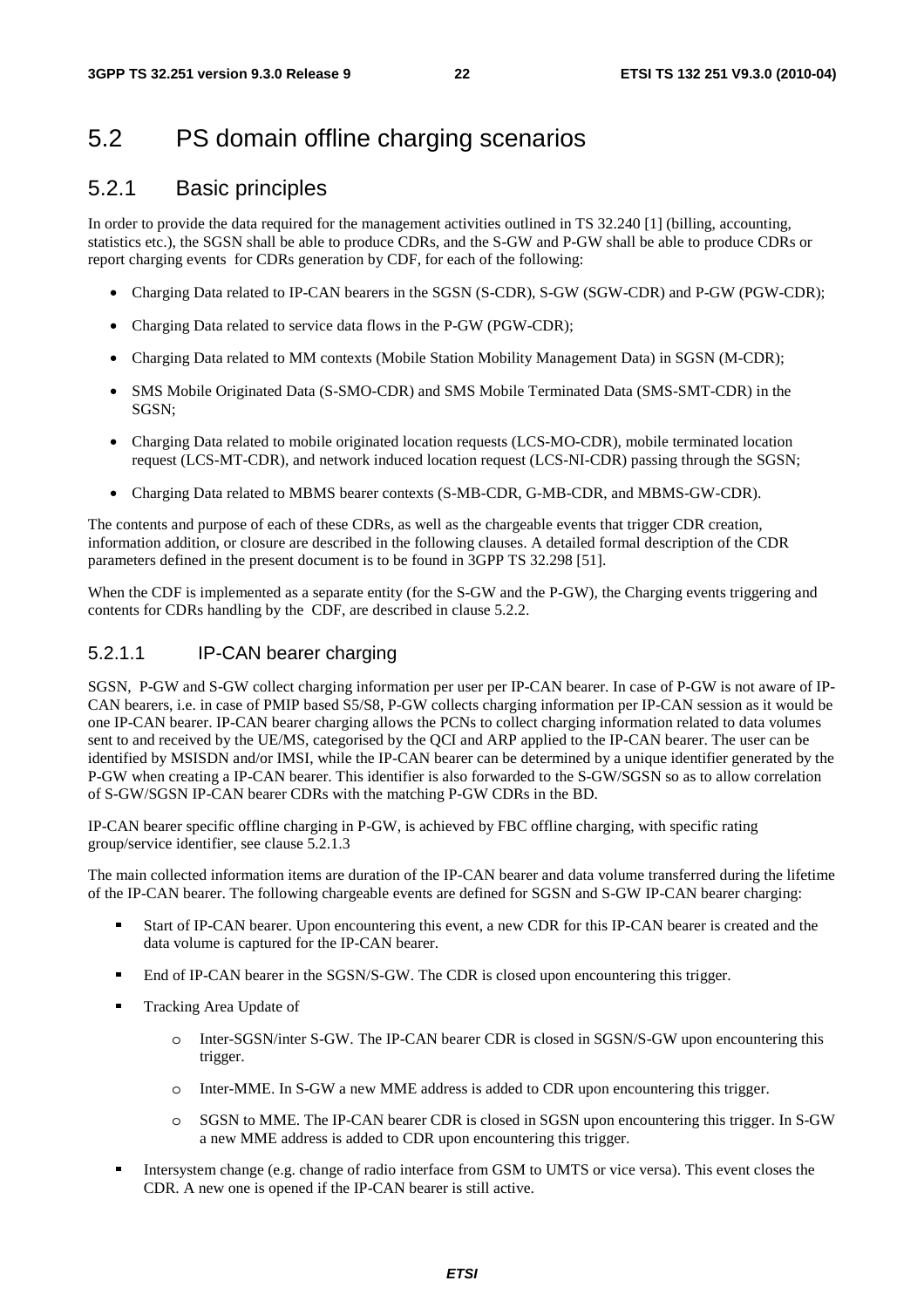- PLMN change visible in the P-GW. This event closes the CDR. A new one is opened if the IP-CAN bearer is still active.
- MS Timezone change visible in the P-GW. This event closes the CDR. A new one is opened if the IP-CAN bearer is still active.
- Expiry of an operator configured time limit per IP-CAN bearer. This event closes the CDR, and a new one is opened if the IP-CAN bearer is still active.
- Expiry of an operator configured data volume limit per IP-CAN bearer. This event closes the CDR, and a new one is opened if the IP-CAN bearer is still active.
- Change of charging condition in the SGSN: e.g. QoS change, tariff time change, user CSG information change or direct tunnel establishment/removal. When this event is encountered, the current volume count is captured and a new volume count is started.
- Change of charging condition in the S-GW: e.g. QoS change, tariff time change, user location change, user CSG information change. When this event is encountered, the current volume counts are captured and a new volume counts are started.
- Expiry of an operator configured change of charging condition limit per IP-CAN bearer. This event closes the CDR, and a new one is opened if the IP-CAN bearer is still active.
- Management intervention may also force trigger a chargeable event.

When the CDF is implemented as a separate entity, all these chargeable events defined for IP-CAN bearer, trigger charging events reporting, for CDRs (S-GW and P-GW CDRs) to be constructed, enriched or closed by CDF, according to description in clause 5.2.2.

#### 5.2.1.2 MM context charging

The SGSN collects charging information for mobility management actions per attached UE/MS, i.e. per user. The user can be identified by MSISDN and/or IMSI. There can be only one MM context per UE/MS at a time, and only the SGSN is involved. Therefore there is no need for special MM context identifiers. The main information items collected are changes of location pertaining to the UE/MS. The following chargeable events are defined for MM context charging:

- Start of MM context (UE/MS attaches to a SGSN). A new M-CDR is created upon encountering this event.<br>
Find of MM context: explicit or implicit GPPS datach, including SGSN change (inter SGSN couting area
- End of MM context: explicit or implicit GPRS detach, including SGSN change (inter-SGSN routing area update including intersystem change). This event triggers the closure of the M-CDR.
- Mobility Change, i.e. a change in the Routing Area. The new location information is captured for the M-CDR.<br>
In Expiry of an operator configured time limit. This event triggers the closure of the M-CDR
- Expiry of an operator configured time limit. This event triggers the closure of the M-CDR.<br>Expiry of an operator configured mobility change limit. This event triggers the closure of the
- Expiry of an operator configured mobility change limit. This event triggers the closure of the M-CDR.<br>
Intra SGSN intersystem change (change of radio interface from GSM to UMTS or vice verse). This ev
- Intra-SGSN intersystem change (change of radio interface from GSM to UMTS or vice versa). This event triggers the closure of the M-CDR.

Management intervention may also force trigger a chargeable event.

#### 5.2.1.3 Flow Based bearer Charging (FBC)

IP-CAN bearer charging allows the P-GW to collect charging information related to data volumes sent to and received by the UE/MS, categorised by the QoS applied to the IP-CAN bearer. FBC is supported by the P-GW by the integration of a PCEF. With PCEF, the normal IP-CAN bearer charging is enhanced by the capability to categorise the service data flows within IP-CAN bearer data traffic by rating group or combination of the rating group and service id. I.e., while there is only one uplink an one downlink data volume count per IP-CAN bearer in IP-CAN bearer charging, FBC provides one count per each rating group or combination of the rating group and service id. The level of the reporting is defined per PCC rule. Details of this functionality are specified in TS 23.203 [72] and TS 32.240 [1].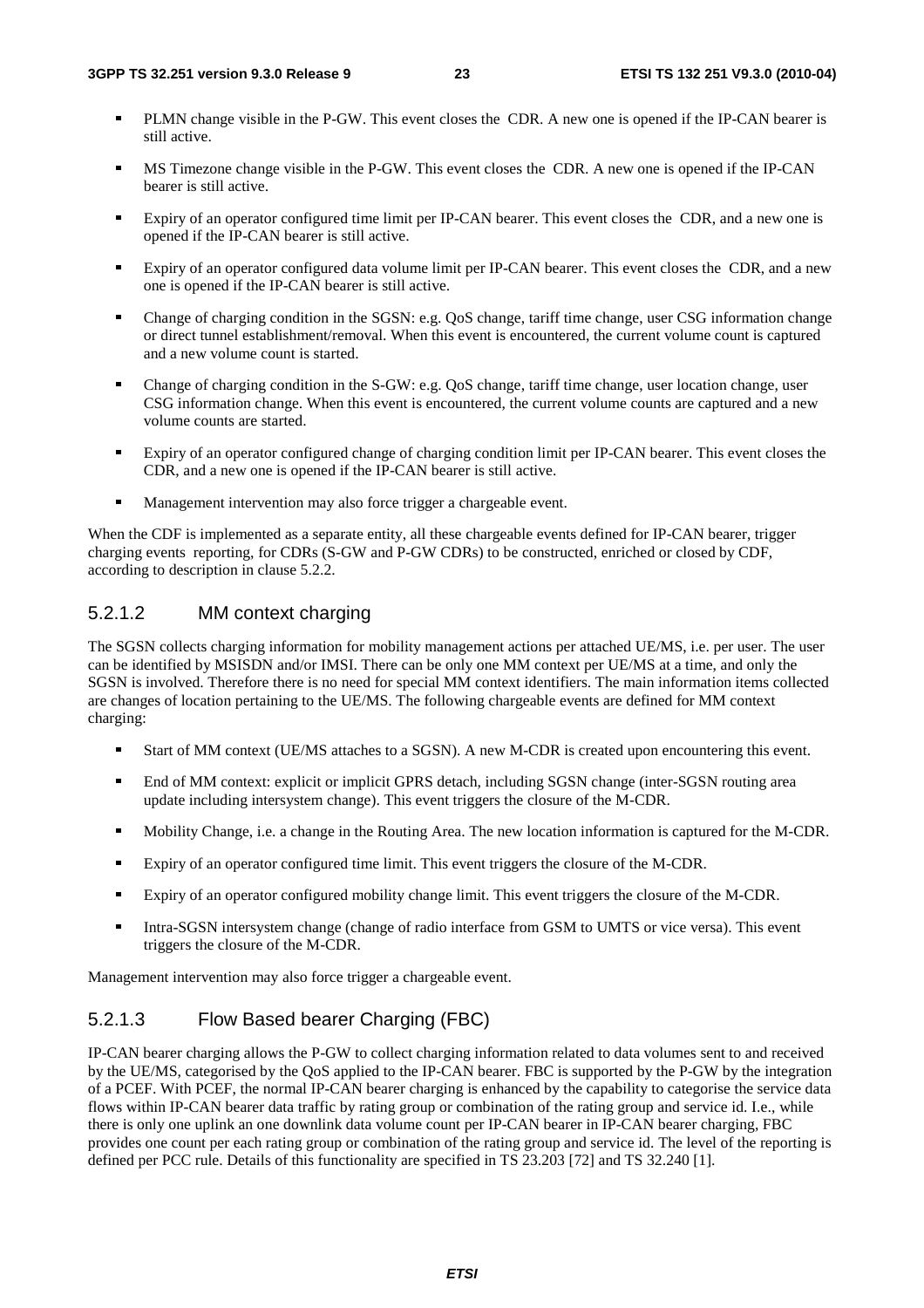- NOTE: The P-GW can only include one QoS Information occurrence per service data container. This implies if an operator wishes to be able to separate usage according to QCI and ARP within their billing system they will need to ensure that services having different QCI and ARP do not have the same:
	- rating group in cases where rating reporting is used;
	- rating group/service id where rating group/service id reporting is used.

IP-CAN bearer specific offline charging is achieved with IP-CAN bearer specific rating group/service identifier defined in clause 5.3.1.1.

According to TS 23.203 [72], FBC shall support different charging models per PCC rule. These charging models may be based on volume and/or time and on number of events matching a specific service data flow template in PCC rule. In general the charging of a service data flow shall be linked to the IP-CAN bearer under which the service data flow has been activated. The following chargeable events are defined for FBC:

- Start of IP-CAN bearer. Upon encountering this event, a new PGW-CDR for this context is created.<br>Start of service data flow. If service identifier level reporting is required by the PCC rule new counts and time
- Start of service data flow. If service identifier level reporting is required by the PCC rule new counts and time<br>stamps for this combination of the rating group and service id are started. If rating group level reporting required by the PCC rule needed new counts and time stamps for this rating group are started. The type of counters shall depend on the measurement method configured for the PCC rule. When event based charging applies, the first occurrence of an event matching a service data flow template in PCC rule shall imply that a new count is started. When new events occur, the counter shall be increased. Each event shall be time stamped.
- Termination of service data flow. If service identifier level reporting is required by the PCC rule and this was<br>the last active service data flow for this combination of the rating group and service id or if rating group reporting is required by the PCC rule and this was the last active service data flow for this rating group, the counters and time stamps are closed and added to the PGW-CDR. For information on how the termination of service data flows is detected, refer to TS 23.203 [72].
- End of IP-CAN bearer in the P-GW. The PGW-CDR is closed upon encountering this trigger.<br>■ Serving node (e.g. SGSN/S-GW) change in the P-GW. New SGSN/S-GW address is added to
- Serving node (e.g. SGSN/S-GW) change in the P-GW. New SGSN/S-GW address is added to PGW-CDR.<br>Expiry of an operator configured time limit per IP CAN bearer. This event closes the PGW CDP, and a new
- Expiry of an operator configured time limit per IP-CAN bearer. This event closes the PGW-CDR, and a new one is opened if the IP-CAN bearer is still active.
- Expiry of an operator configured time limit per rating group. The counters and time stamps are closed and added to the PGW-CDR. A new service data flow container is opened if any matching service data flow is still active.
- Expiry of an operator configured data volume limit per IP-CAN bearer. This event closes the PGW-CDR, and a new one is opened if the IP-CAN bearer is still active.
- Expiry of an operator configured data volume limit per rating group. The counters and time stamps are closed and added to the PGW-CDR. A new service data flow container is opened if any matching service data flow is still active.
- Expiry of an operator configured data event limit per rating group. The counters and time stamps are closed and added to the PGW-CDR. A new service data flow container is opened if any matching service data flow is still active.
- Change of charging condition: IP-CAN bearer modification (e.g. QoS change, SGSN change, S-GW change, user location change,user CSG information change), tariff time change or failure handling procedure triggering. When this event is encountered, all current configured counts and time stamps are captured and new counts and time stamps for all active service data flows are started.
- Intersystem change (e.g. change of radio interface from GSM to UMTS, RAT change) visible in the P-GW. This event closes the PGW-CDR, and a new one is opened if the IP-CAN bearer is still active.
- PLMN change visible in the P-GW. This event closes the PGW-CDR. A new one is opened if the IP-CAN bearer is still active.
- MS Timezone change visible in the P-GW. This event closes the PGW-CDR. A new one is opened if the IP-CAN bearer is still active.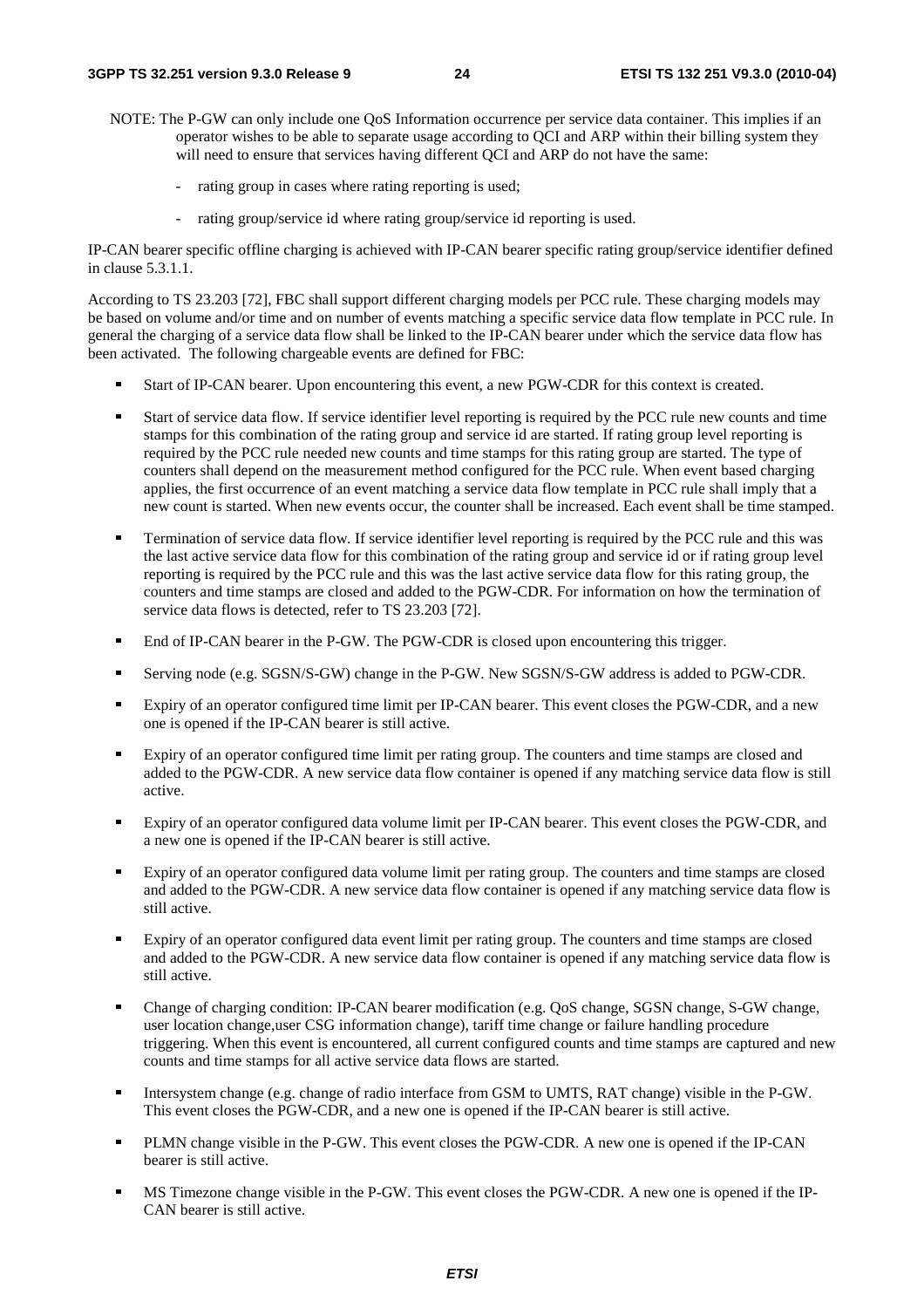- SGSN change in the P-GW. New SGSN address is added to PGW-CDR.<br>Expiry of an operator configured report of service flow data limit per IP-
- Expiry of an operator configured report of service flow data limit per IP-CAN bearer. This event closes the PGW-CDR, and a new one is opened if the IP-CAN bearer is still active.
- Completion of a time envelope as defined in 3GPP TS 32.299 [50]. This event closes a service data flow container. Further details are described in "Triggers for PGW-CDR Charging Information Addition" (clause 5.2.3.4.1). The need for reporting time envelopes may be statically configured for each rating group or dynamically controlled by online charging.

Management intervention may also force trigger a chargeable event.

Relevant service data flows for a certain IP-CAN bearer are determined when FBC is applied. PCC rules are used for this determination. One PCC rule identifies service data flow to be measured but it can also include certain characteristics related to that service data flow.

PCC rules can be activated, deactivated and modified any time during the IP-CAN bearer lifetime. PCC rule activation, deactivation and modification are not chargeable events. However these PCC rule changes may lead to "start of service data flow" and "termination of service data flow" chargeable events.

Policy and Charging Control rule can contain e.g.:

- service data flow template (filters) to identify packets belonging to certain service data flow,
- charging method to identify whether online/offline/both/neither charging interface is used,
- measurement method for offline charging to identify whether time/volume/events are measured for this service data flow,
- rating group for that service data flow,
- service id for that service data flow.
- application function record information to correlate the measurement with application level reports,
- reporting level for the service data flow (rating group or combination of the rating group and service id),
- precedence to the situations where two or more PCC rules are overlapping.

Policy and Charging Control rules can be:

- pre-defined in P-GW (can be activated either by the PCRF or PCEF itself) or,
- dynamically provisioned and activated by the PCRF over the Gx interface.

This is specified in TS 23.203 [72] and TS 29.212 [71].

When the CDF is implemented as a separate entity, all these FBC related chargeable events, trigger charging events reporting, for P-GW CDRs to be constructed, enriched or closed by CDF, according to description in clause 5.2.2.

Extended packet inspection can be done in the PCEF with pre-defined PCC rules. The PCEF also have the possibility to output service specific information related to the packet inspection in the CDR.

#### 5.2.1.4 SMS charging

The SGSN collects charging information for each Short Message sent to, or received by, a MS/UE. There are two chargeable events for SMS charging in the SGSN:

- the transfer of a SM through the SGSN in MO direction;
- the transfer of a SM through the SGSN in MT direction.

Management intervention may also force trigger a chargeable event.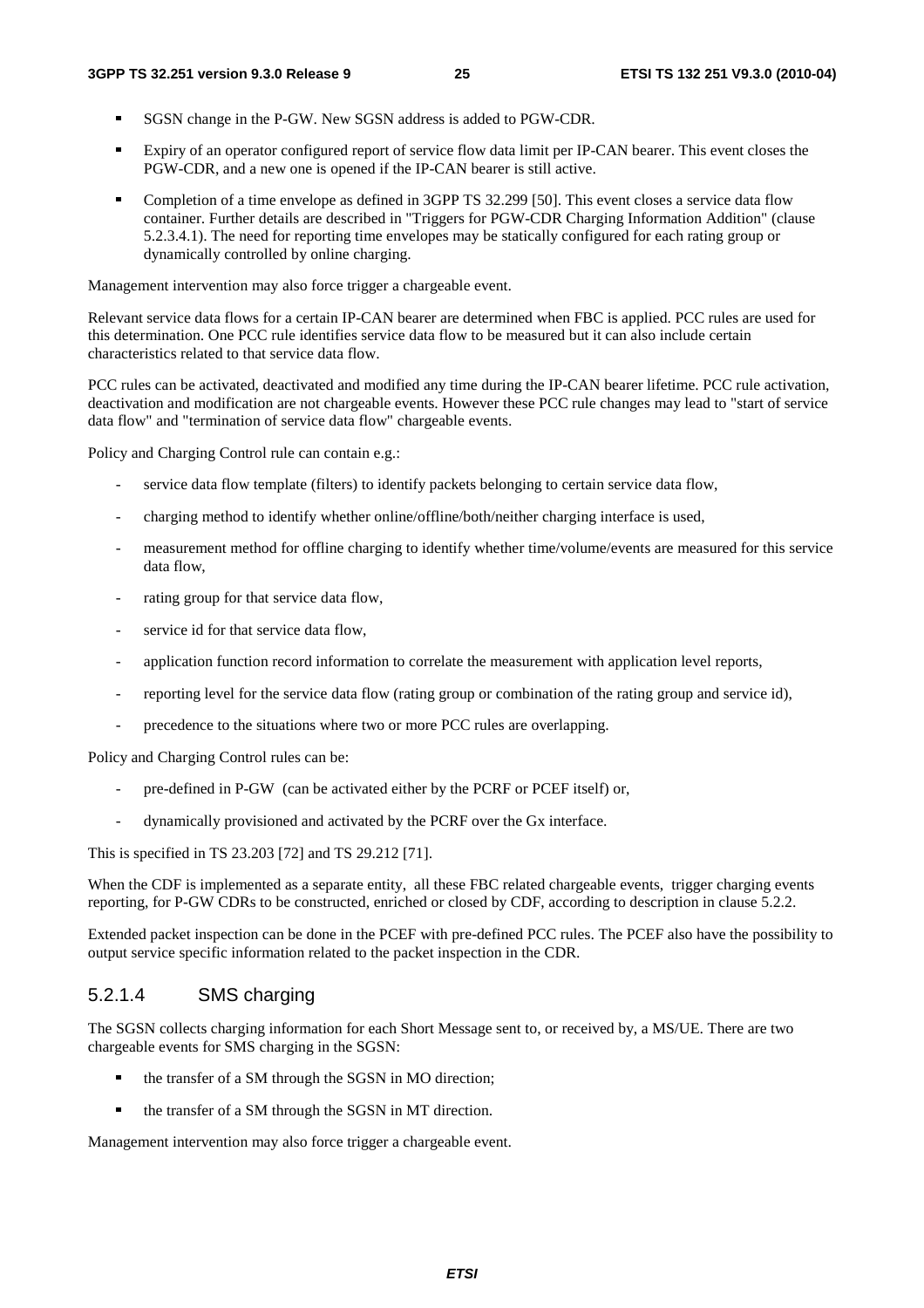#### 5.2.1.5 LCS charging

The SGSN collects charging information for each Location Request for a MS/UE. The following chargeable events are specified for LCS.

- A location request for a MS/UE triggered by that MS/UE (LCS-MO);<br> $\triangle$  A location request for a MS/UE triggered by an external entity (LCS-N
- A location request for a MS/UE triggered by an external entity (LCS-MT);<br>A location request for a MS/UE triggered by the network (LCS-NI)
- A location request for a MS/UE triggered by the network (LCS-NI).

Management intervention may also force trigger a chargeable event.

#### 5.2.1.6 MBMS context charging for GPRS

The SGSN and GGSN collects charging information for each MBMS bearer service activated. The following chargeable events are specified for MBMS.

- Start of MBMS bearer context. Upon encountering this event, a new CDR for this MBMS bearer context is created and the data volume is captured for the MBMS bearer context.
- End of MBMS bearer context in the SGSN/GGSN. For the SGSN only, this trigger includes inter-SGSN routing area update (e.g. the last UE using the MBMS bearer context leaves the routeing area). The MBMS bearer context CDR is closed upon encountering this trigger.
- Expiry of an operator configured time limit per MBMS bearer context. This event closes the MBMS bearer context CDR, and a new one is opened if the MBMS bearer context is still active.
- Expiry of an operator configured data volume limit per MBMS bearer context. This event closes the MBMS bearer context CDR, and a new one is opened if the MBMS bearer context is still active.
- Change of charging condition: tariff time change. When this event is encountered, the current volume count is captured and a new volume count is started.
- Expiry of an operator configured change of charging condition limit per MBMS bearer context. This event closes the MBMS bearer context CDR, and a new one is opened if the MBMS bearer context is still active.

Management intervention may also force trigger a chargeable event.

#### 5.2.1.6A MBMS context charging for EPS

In EPS, MBMS GW is the function entity which may be stand alone or co-located with other network elements such as BM-SC or combined S-GW/PDN-GW. The MBMS GW collects charging information for each MBMS bearer service activated. The following chargeable events are specified for MBMS.

- Start of MBMS bearer context. Upon encountering this event, a new CDR for this MBMS bearer context is created and the data volume is captured for the MBMS bearer context.
- End of MBMS bearer context in the MBMS GW.<br>■ Expiry of an operator configured time limit per M
- Expiry of an operator configured time limit per MBMS bearer context. This event closes the MBMS bearer context CDR, and a new one is opened if the MBMS bearer context is still active.
- Expiry of an operator configured data volume limit per MBMS bearer context. This event closes the MBMS bearer context CDR, and a new one is opened if the MBMS bearer context is still active.
- Change of charging condition: tariff time change. When this event is encountered, the current volume count is captured and a new volume count is started.
- Expiry of an operator configured change of charging condition limit per MBMS bearer context. This event closes the MBMS bearer context CDR, and a new one is opened if the MBMS bearer context is still active.

Management intervention may also force trigger a chargeable event.

The MBMS control plane function is supported by MME for E-UTRAN access and by SGSN for UTRAN access.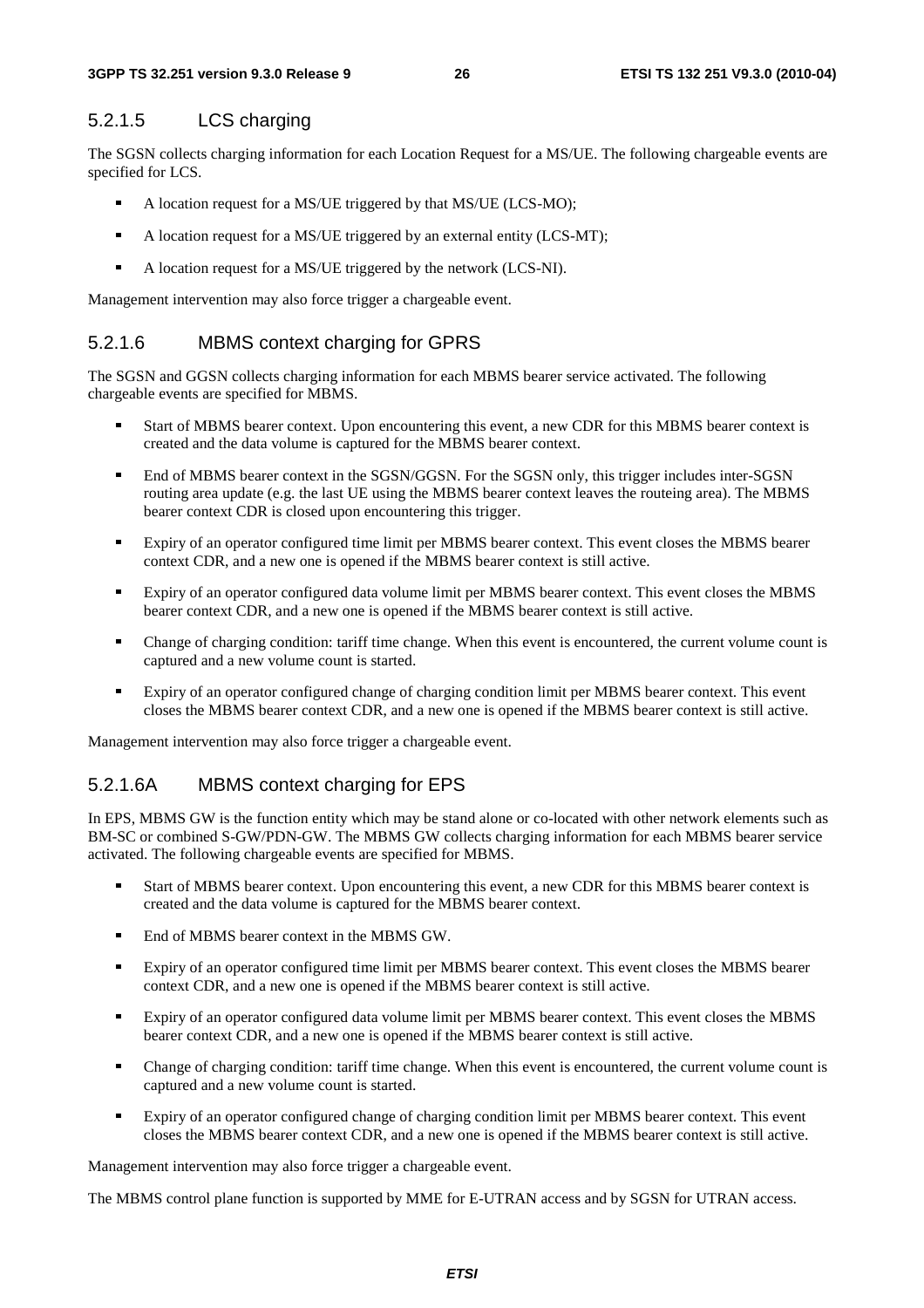#### 5.2.2 Rf message flows

When the CDF is implemented as a separate entity, the offline charging functionality is based on the PCN nodes (S-GW and P-GW) reporting charging information for chargeable events. This reporting is achieved by sending Diameter *Accounting Requests* (ACR) [Start, Interim, Stop and Event] from the PCN network elements to the CDF.

The PCNs shall use the Charging Characteristics profiles to determine whether Charging events (Diameter *Accounting Requests* (ACR) [Start, Interim, Stop and Event]) reporting has to be activated or not.

The trigger conditions for the chargeable events described in 5.2.3.3 for the S-GW and in 5.2.3.4 for the P-GW are also applicable, and charging events are reported to the external CDF when these trigger conditions are met.

The following clauses provide the charging events reporting description for S-GW and P-GW.

#### 5.2.2.1 Triggers for charging events from S-GW

When a Charging Event is reported to the CDF, it includes details such as Subscription-id (e.g IMSI..), Charging-id, SGW address etc. and also a container identifying, for the IP-CAN bearer, the volume count (separated for uplink and downlink traffic), with charging condition change information.

As stated above, the same trigger conditions described in 5.2.3.3 are applicable for charging information addition and ACR closure.

Accounting request (Start) is sent at IP-CAN bearer activation.

For an Accounting request (interim) to be sent with only one container reported, the Partial Record Reason 'Maximum number of charging condition changes' should be set to value 1.

#### 5.2.2.2 Triggers for charging events from P-GW

When a Charging Event is reported to the CDF, it includes details such as Subscription-id (e.g IMSI..), Charging-id, SGW address, FBC specific charging data etc.,and also a container identifying per rating group or combination of the rating group and service id within the same IP-CAN bearer ; the volume counts (separated for uplink and downlink traffic), elapsed time and/or number of events, with associated charging condition change information.

As stated above, the same trigger conditions described in 5.2.3.4 are applicable for charging information addition and ACR closure.

Accounting request (Start) is sent at IP-CAN bearer activation.

For an Accounting request (interim) to be sent with only one container reported, the Partial Record Reason 'Maximum number of charging condition changes' should be set to value 1.

Editor"s Note : tight interworking with online charging and DCCA failure handling is ffs.

#### 5.2.3 CDR generation

The S-CDR, M-CDR, S-SMO-CDR, S-SMT-CDR, LCS-MO-CDR, LCS-MT-CDR, LCS-NI-CDR and S-MB-CDR are generated by the SGSN, the SGW-CDR by the S-GW and the PGW-CDR and G-MB-CDR by the P-GW to collect charging information that they subsequently transfer to the Charging Gateway Function (CGF).

The PCNs shall use the Charging Characteristics to determine whether to activate or deactivate CDR generation. The Charging Characteristics are also used to set the coherent chargeable event conditions (e.g. time/volume limits that trigger CDR generation or information addition). Multiple Charging Characteristics "profiles" may be configured on the PCNs to allow different sets of trigger values. Further details of this functionality, including the mechanism of conveying the charging characteristics data item (HLR -> SGSN -> P-GW, or HSS -> MME/ S4-SGSN -> S-GW -> P-GW), are specified in annex A. Charging Characteristics are not applicable to MBMS CDR generation.

If CDR generation is activated, it shall be possible to define separate trigger conditions values per Charging Characteristics profile for the following triggers:

data volume limit;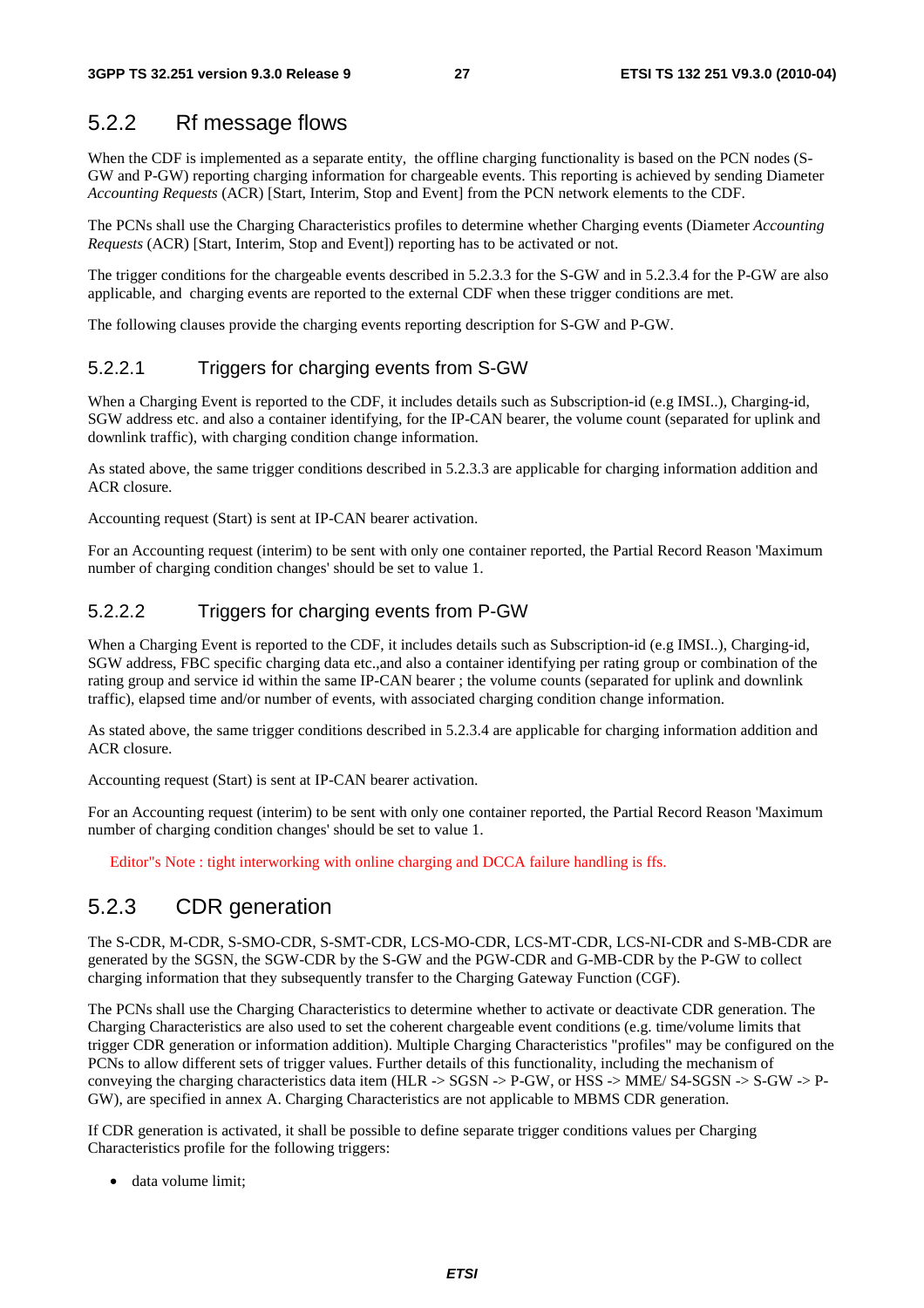- time (duration limit);
- maximum number of charging conditions changes (QoS change, Tariff Time change).

The following clauses describe the trigger conditions for the chargeable events described in clause 5.2.1.1 – 5.2.1.5. In EPC offline charging, these chargeable events correspond to the triggers for collection of charging information and CDR generation by the SGSN/S-GW/P-GW.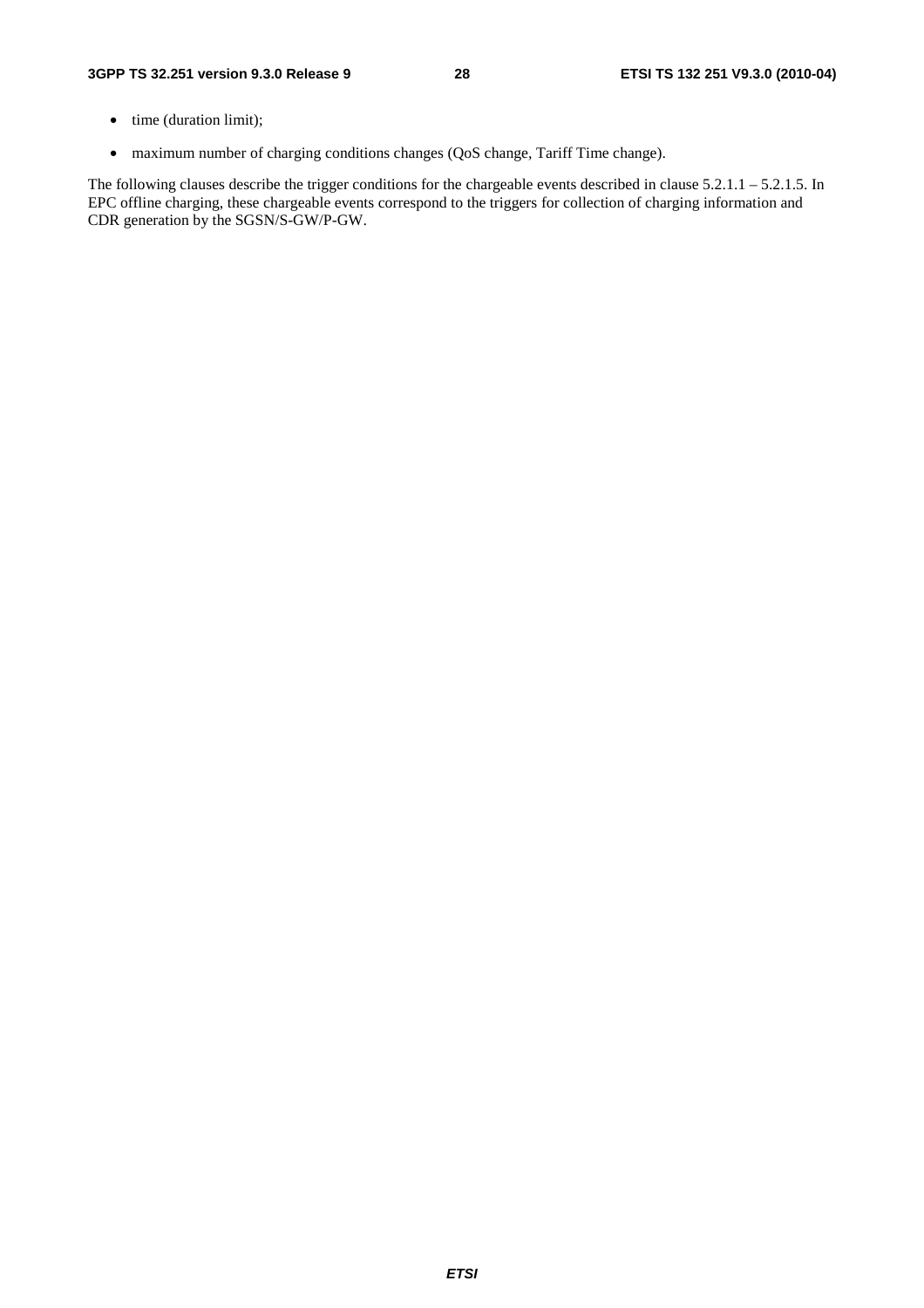#### 5.2.3.1 Triggers for S-CDR charging information collection

An S-CDR is used to collect charging information related to the IP-CAN bearer data information for a MS/UE in the SGSN.

If according to the Charging Characteristics, CDR generation is activated an S-CDR shall be opened at IP-CAN bearer activation, and the volume for the context is counted separately in uplink and downlink direction. When a change of charging condition occurs, the volume count is added to the S-CDR and a new count is started. The S-CDR includes details such as Record Type, Served IMSI, Sequence Number etc. Not all of the charging information to be collected is static, and other charging information is directly depending on dynamic Packet-Switched service usage.

The subsequent clauses identify in detail the conditions for adding information to, and closing the S-CDR for generation towards the CGF.

#### 5.2.3.1.1 Triggers for S-CDR Charging Information Addition

The "List of Traffic Volumes" attribute of the S-CDR consists of a set of containers, which are added when specific trigger conditions are met, and identify the volume count per IP-CAN bearer, separated for uplink and downlink traffic, on encountering that trigger condition. Table 5.1 identifies which conditions are supported to trigger S-CDR charging information addition.

| <b>Trigger Conditions</b>                                                                                                                                                           | <b>Description/Behaviour</b>                                                                                                                                                                                                 |
|-------------------------------------------------------------------------------------------------------------------------------------------------------------------------------------|------------------------------------------------------------------------------------------------------------------------------------------------------------------------------------------------------------------------------|
| QoS Change                                                                                                                                                                          | A change in the QoS shall result in a "List of Traffic Data Volumes" container being added to the<br>CDR.                                                                                                                    |
| Tariff Time Change                                                                                                                                                                  | On reaching the Tariff Time Change a "List of Traffic Data Volumes" container shall be added to<br>the CDR.                                                                                                                  |
| User CSG Information<br>change                                                                                                                                                      | A change in user CSG information shall result in a "List of Traffic Data Volumes" container being<br>added to the CDR, if CSG information reporting is required, and a report of User CSG<br>information change is received. |
| Direct Tunnel<br>lestablishment/removal                                                                                                                                             | lWhen the SGSN establishes or removes a Direct Tunnel a "List of Traffic Data Volumes"<br>Icontainer shall be added to the CDR. See NOTE.                                                                                    |
| <b>CDR Closure</b>                                                                                                                                                                  | IA list of "List of Traffic Data Volumes" container shall be added to the S-CDR.                                                                                                                                             |
| NOTE:<br>When a direct tunnel is established, the SGSN will no longer be able to count data volumes associated with<br>the IP-CAN bearer for which the direct tunnel is established |                                                                                                                                                                                                                              |

#### **Table 5.1: Triggers for S-CDR charging information addition**

The first volume container of a IP-CAN bearer identifies the uplink/downlink volume since the IP-CAN bearer was opened. Subsequent volume containers store the volume count accrued since the closure of the last container.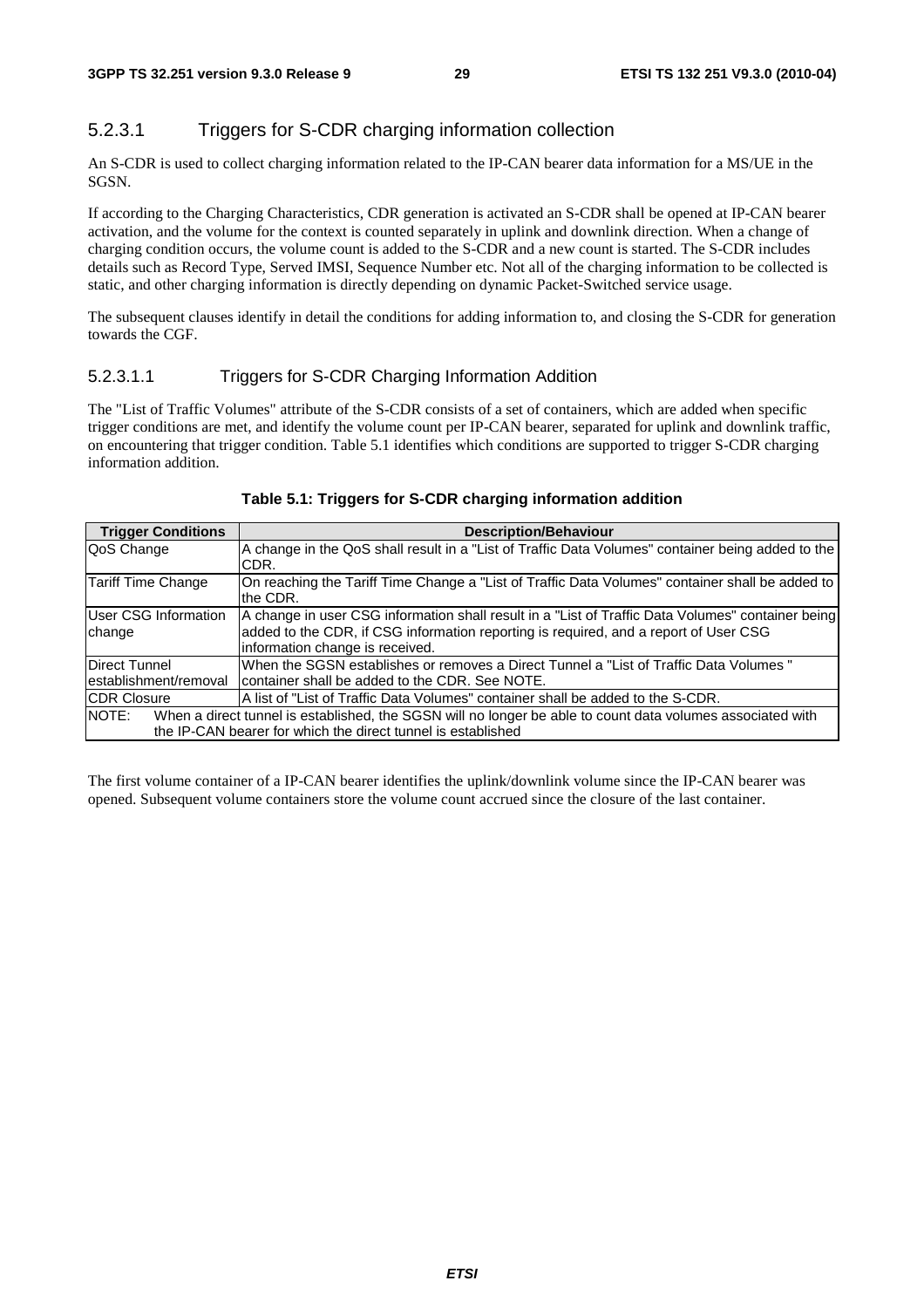#### 5.2.3.1.2 Triggers for S-CDR closure

The S-CDR shall be closed on encountering some trigger conditions. Table 5.2 identifies which conditions are supported to permit closure of the S-CDR.

| <b>Closure Conditions</b>   | <b>Description/Behaviour</b>                                                                  |
|-----------------------------|-----------------------------------------------------------------------------------------------|
| <b>End of IP-CAN bearer</b> | Deactivation of the IP-CAN bearer in the SGSN shall result in the CDR being closed. The       |
| within the SGSN             | trigger condition covers:                                                                     |
|                             | termination of IP-CAN bearer;                                                                 |
|                             | SGSN change (inter-SGSN routing area update including intersystem change);                    |
|                             | any abnormal release.                                                                         |
| Partial Record Reason       | O&M reasons permit the closure of the CDR for internal reasons. The trigger condition covers: |
|                             | data volume limit;                                                                            |
|                             | time (duration) limit;                                                                        |
|                             | maximum number of charging condition changes (QoS/tariff time change);                        |
|                             | management intervention;                                                                      |
|                             | Intra-SGSN intersystem change (change of radio interface from GSM to UMTS or vice             |
|                             | versa).                                                                                       |

|  |  | Table 5.2: Triggers for S-CDR closure |  |
|--|--|---------------------------------------|--|
|--|--|---------------------------------------|--|

The Partial Record generation trigger thresholds are those associated with the Charging Characteristics. The Partial Record generation trigger thresholds are GSN configuration parameters defined per charging characteristics profile by the operator through O&M means, as specified in annex A.

In the event that the S-CDR is closed and the IP-CAN bearer remains active, a further S-CDR shall be opened with an incremented Sequence Number in the SGSN.

#### 5.2.3.2 Triggers for M-CDR charging information collection

An M-CDR is used to collect charging information related to the mobility management of a mobile in the SGSN.

An M-CDR shall be opened for each mobile upon GPRS Attach, indicating the current location information for that MS/UE. When a location change occurs for the attached MS/UE, the new location information is added to the M-CDR. The M-CDR records details such as Record Type, Served IMSI, Sequence Number etc. Not all of the charging information to be collected is static, and other charging information is directly dependent on the mobility of the MS as provided by the Radio Access Network (RAN). Subsequent partial records may be opened if the M-CDR is closed and the MS is still attached to the network.

The subsequent clauses identify in detail the conditions for adding information to, and closing of the M-CDR for generation towards the CGF.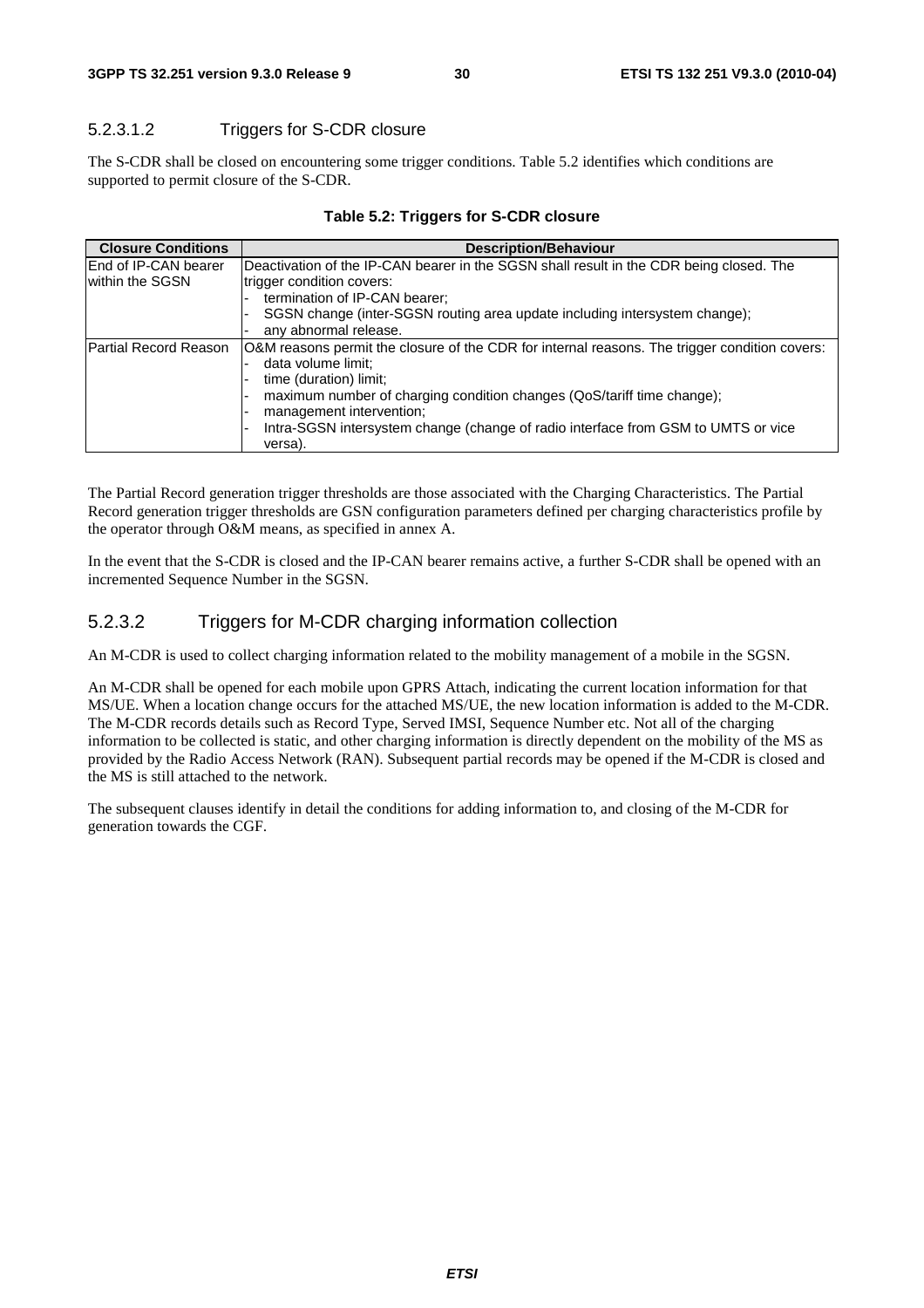#### 5.2.3.2.1 Triggers for M-CDR charging information addition

The "Change of Location" attribute of the M-CDR consists of a set of containers, which are added when specific trigger conditions are met, and identify the time stamped routing area on encountering that trigger condition. Table 5.3 identifies which conditions are supported to trigger M-CDR charging information addition.

#### **Table 5.3: Triggers for M-CDR charging information addition**

| <b>Trigger Conditions</b> | <b>Description/Behaviour</b>                                                                                                                                                                                        |
|---------------------------|---------------------------------------------------------------------------------------------------------------------------------------------------------------------------------------------------------------------|
| Mobility Change           | The first "Change of Location" container shall be captured when the MM context is created.<br>Subsequent changes in the Routing Area shall result in a "Change of Location" container being<br>ladded to the M-CDR. |

#### 5.2.3.2.2 Triggers for M-CDR closure

The M-CDR shall be closed on encountering some trigger conditions. Table 5.4 identifies which conditions are supported to permit closures of the M-CDR.

| <b>Closure Conditions</b>               | <b>Description/Behaviour</b>                                                                                                                                                                                                                                                                   |
|-----------------------------------------|------------------------------------------------------------------------------------------------------------------------------------------------------------------------------------------------------------------------------------------------------------------------------------------------|
| <b>End of MM Context</b><br>within SGSN | Deactivation of the MM context in the SGSN shall result in the CDR being closed. The trigger<br>lcondition covers:<br>SGSN change (inter-SGSN routing area update including intersystem change);<br>GPRS detach:<br>any abnormal release.                                                      |
| lPartial Record Reason                  | O&M reasons permit the closure of the CDR for internal reasons. The trigger condition covers:<br>time (duration) limit;<br>maximum number of mobility changes; and<br>Management intervention;<br>Intra-SGSN intersystem change (change of radio interface from GSM to UMTS or vice<br>versa). |

#### **Table 5.4: Triggers for M-CDR closure**

The Partial Record generation trigger thresholds are those associated with the Charging Characteristics. The Partial Record generation trigger thresholds are SGSN configuration parameters defined per charging characteristics profile by the operator through O&M means, as specified in annex A.

In the event that the M-CDR is closed and the mobile is still known to the SGSN, a further M-CDR shall be opened with an incremented Sequence Number in the SGSN.

#### 5.2.3.3 Triggers for SGW-CDR charging information collection

A SGW-CDR is used to collect charging information related to the IP-CAN bearer data information for a UE/MS in the S-GW.

SGW-CDR separates collected charging information per QCI/ARP pair. SGW-CDR can include

IP-CAN bearer specific container reporting the usage and authorized QCI/ARP for IP-CAN bearer

Each SGW-CDR includes at least IP-CAN bearer specific container(s).

If, according to the Charging Characteristics, CDR generation is activated a SGW-CDR shall be opened at IP-CAN bearer activation and IP-CAN bearer specific container is opened..

When a change of charging condition occurs, the volume counts are added to the SGW-CDR and new counts are started. The SGW-CDR includes details such as Record Type, Served IMSI, Sequence Number etc. Not all of the charging information to be collected is static, and other charging information is directly dependent on dynamic Packet-Switched service usage.

The subsequent clauses identify in detail the conditions for adding information to, and closing the SGW-CDR for generation towards the CGF.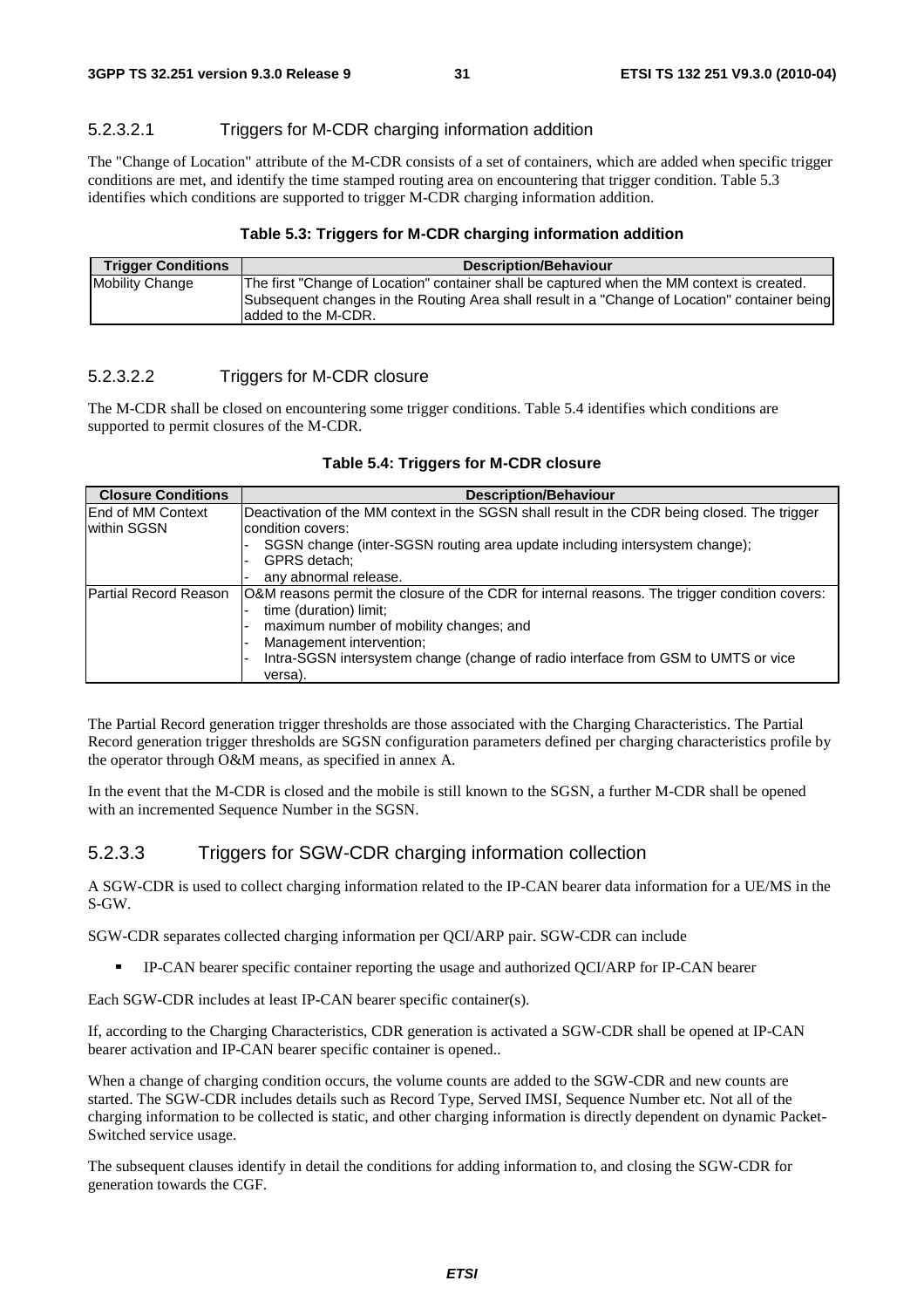#### 5.2.3.3.1 Triggers for SGW-CDR Charging Information Addition

The "List of Traffic Volumes" attribute of the SGW-CDR consists of a set of containers, which are added when specific trigger conditions are met, and identify the volume count per QCI/ARP pair, separated for uplink and downlink traffic, on encountering that trigger condition. Table 5.5 identifies which conditions are supported to trigger SGW-CDR charging information addition.

#### **Table 5.5: Triggers for SGW-CDR charging information addition**

| <b>Trigger Conditions</b>   | <b>Description/Behaviour</b>                                                                      |
|-----------------------------|---------------------------------------------------------------------------------------------------|
| QoS Change                  | A change in the QoS shall result that open "List of Traffic Data Volumes" containers being        |
|                             | closed and added to the CDR and new IP-CAN bearer specific container is opened.                   |
| Tariff Time Change          | On reaching the Tariff Time Change open "List of Traffic Data Volumes" containers shall be        |
|                             | closed and added to the CDR.                                                                      |
| <b>User Location Change</b> | A change in the User Location Info (e.g. ECGI, TAI, RAI, SAI or CGI) shall result that open "List |
|                             | of Traffic Data Volumes" containers being closed and added to the CDR, if location reporting is   |
|                             | required, and a report of User Location Change is received.                                       |
| User CSG Information        | A change in the User CSG info (e.g. CSG ID, access mode or CSG membership indication)             |
| change                      | shall result that open 'List of Traffic Data Volumes' containers being closed and added to the    |
|                             | CDR, if CSG information reporting is required, and a report of User CSG information change is     |
|                             | received.                                                                                         |
| <b>CDR Closure</b>          | Open "List of Traffic Data Volumes" containers shall be closed and added to the SGW-CDR.          |

Volume container identifies the uplink/downlink volume since the closure of the last container.The "Serving Node Address" attribute of the SGW-CDR consists of a list of serving node (e.g. SGSN/MME) addresses. New serving node address is added to the list when e.g. SGSN/MME changes.

When Charging Event (ACR) is triggered by Table 5.5 conditions, the Change-Condition sub-field associated to the added volume container, indicating the appropriate condition, shall be present, excluding CDR Closure case. When Charging Event (ACR) is triggered by CDR Closure condition, this Change-Condition sub-field associated to the added volume container shall be omitted, except when CDR closure is due to 'maximum number of charging condition changes', where it shall be present with the original condition change.

#### 5.2.3.3.2 Triggers for SGW-CDR closure

The SGW-CDR shall be closed on encountering some trigger conditions. Table 5.6 identifies which conditions are supported to permit closure of the SGW-CDR.

| <b>Closure Conditions</b>    | <b>Description/Behaviour</b>                                                                    |
|------------------------------|-------------------------------------------------------------------------------------------------|
| <b>IEnd of IP-CAN bearer</b> | Deactivation of the IP-CAN bearer in the S-GW shall result in the CDR being closed. The trigger |
| lwithin the S-GW             | condition covers:                                                                               |
|                              | termination of IP-CAN bearer;                                                                   |
|                              | S-GW change;                                                                                    |
|                              | any abnormal release.                                                                           |
| Partial Record Reason        | O&M reasons permit the closure of the CDR for internal reasons. The trigger condition covers:   |
|                              | data volume limit;                                                                              |
|                              | time (duration) limit;                                                                          |
|                              | maximum number of charging condition changes (QoS/tariff time change);                          |
|                              | management intervention;                                                                        |
|                              | MS time zone change;                                                                            |
|                              | PLMN change;                                                                                    |
|                              | radio access technology change (RAT Type).                                                      |

#### **Table 5.6: Triggers for SGW-CDR closure**

The Partial Record generation trigger thresholds are those associated with the Charging Characteristics. The Partial Record generation trigger thresholds are S-GW configuration parameters defined per charging characteristics profile by the operator through O&M means, as specified in annex A.

In the event that the SGW-CDR is closed and the IP-CAN bearer remains active, a further SGW-CDR is opened with an incremented Sequence Number in the S-GW.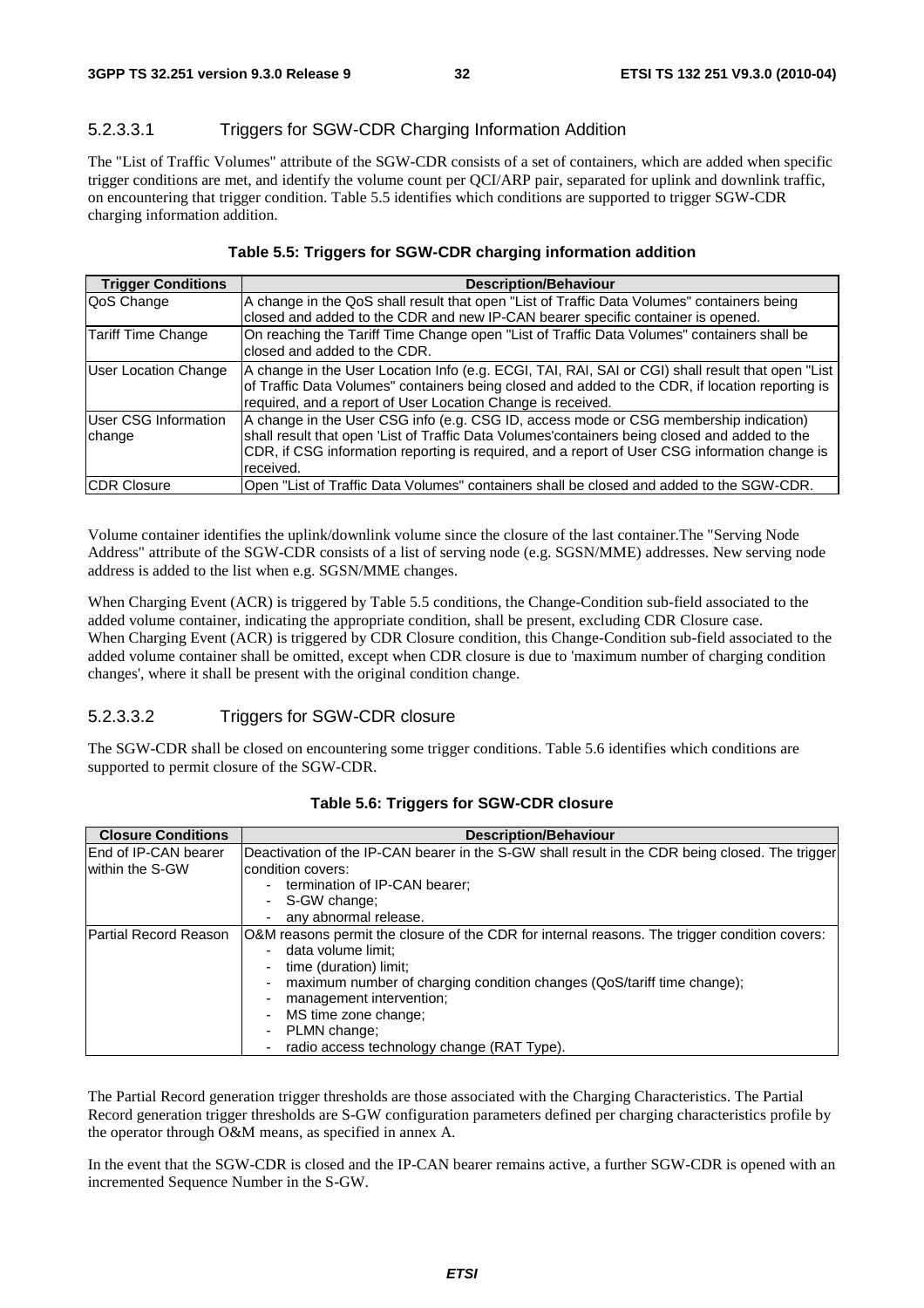When Charging Event (ACR) is triggered by Table 5.6 conditions, the Change-Condition (at PS information level) associated to the CDR Closure, indicating the appropriate condition shall be present, and it shall be omitted otherwise.

#### 5.2.3.4 Triggers for PGW-CDR charging information collection

An PGW-CDR is used to collect charging information related to the IP-CAN bearer data information for a UE/MS in the P-GW, where the data volumes, elapsed time or number of events within each PGW-CDR are separately counted per rating group or per combination of the rating group and service id. In case of P-GW is not aware of IP-CAN bearers, i.e. in case of PMIP based S5/S8, P-GW collects charging information per IP-CAN session as it would be one IP-CAN bearer.

Many service data flow containers per IP-CAN bearer can be active simultaneously in PGW-CDR. A service data flow container is activated when traffic is detected and no matching active service data flow container exist; a service data flow container is closed when the termination of the last service data flow matching to the service data flow container is detected by the P-GW. When event based charging applies, the first occurrence of an event matching a service data flow template shall imply service data flow start. Details on FBC can be found in TS 23.203 [72] and TS 32.240 [1].

If, according to the Charging Characteristics profile, CDR generation is activated an PGW-CDR shall be opened at IP-CAN bearer activation, and the volume (separately in uplink and downlink direction), elapsed time and/or number of events are counted. When a change of charging condition occurs, all containers are added to the PGW-CDR. The PGW-CDR includes details such as Record Type, Served IMSI, Sequence Number etc. and the FBC specific charging data. Not all of the charging information to be collected is static, and other charging information is directly dependent on dynamic Packet-Switched service usage.

It shall be possible to activate both online and offline charging interfaces for same IP-CAN bearer. The default online and offline charging shall work independently of each other. Optionally it may be possible to operate in a tight interworking between online and offline charging mechanism i.e. only the specified quota re-authorisation triggers armed by OCS (including e.g. tariff time change, returned quotas, etc.) are used to close the service data flow containers for the PGW-CDR charging information addition.

The subsequent clauses identify in detail the conditions for adding information to, and closing the PGW-CDR for generation towards the CGF.

#### 5.2.3.4.1 Triggers for PGW-CDR Charging Information Addition

IP-CAN bearer specific offline charging is achieved with IP-CAN bearer specific rating group/service identifier defined in clause 5.3.1.1.

The "List of Service Data" attribute of the PGW-CDR consists of a set of containers, which are added when specific trigger conditions are met. Each container identifies the configured counts (volume separated for uplink and downlink, elapsed time or number of events) per rating group or combination of the rating group and service id within the same IP-CAN bearer, on encountering that trigger condition. For envelope reporting, the containers represent complete and closed time envelopes determined by mechanisms defined in 3GPP TS 32.299 [50]. Table 5.8 identifies conditions that may be supported as recording triggers under consideration of additional DCCA triggers.

Some of the triggers are non-exclusive (e.g. IP-CAN bearer modification with a couple of reasons, IP-CAN bearer modification reasons that cause PGW-CDR closure).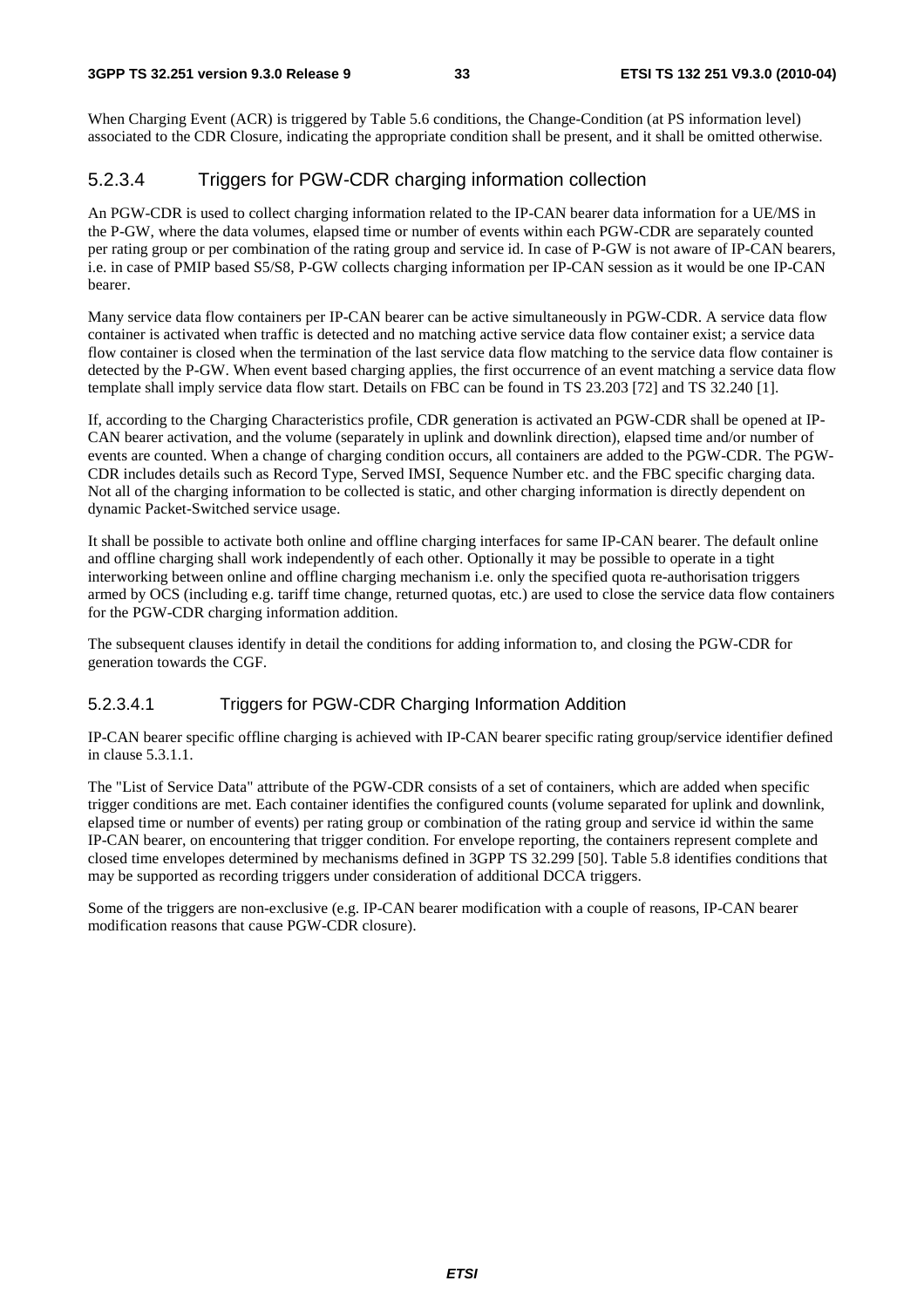**Table 5.8: Triggers for PGW-CDR charging information addition "List of Service Data"** 

| <b>Trigger Conditions</b> | <b>Description/Behaviour</b>                                                                                                            |
|---------------------------|-----------------------------------------------------------------------------------------------------------------------------------------|
| <b>IP-CAN bearer</b>      | A change of IP-CAN bearer conditions (e.g. QoS change, SGSN/S-GW change, user location                                                  |
| modification              | change, user CSG information change) shall result in a set of "List of Service Data" containers,                                        |
|                           | i.e. all active service data flow containers, being added to the CDR as described in clause                                             |
|                           | 5.2.1.3.                                                                                                                                |
|                           | In a tight interworking between online and offline charging the specified quota re-authorisation                                        |
|                           | triggers armed by OCS are supported.                                                                                                    |
| <b>Tariff Time Change</b> | On reaching the Tariff Time Change a set of "List of Service Data" containers, i.e. all active                                          |
|                           | service data flow containers, shall be added to the CDR.                                                                                |
|                           | In a tight interworking between online and offline charging the DCCA tariff time change from                                            |
|                           | OCS is supported.                                                                                                                       |
| DCCA Failure-Handling     | When the Diameter Credit-Control-Failure-Handling mechanism is triggered a "List of Service"                                            |
| procedure triggering      | Data", i.e. all active service data flow containers shall be added to the CDR.                                                          |
|                           | The causes are only relevant in case of simultaneously usage of an active DCCA session.                                                 |
| Service data flow report  | In case of independent online and offline charging a "List of Service Data" container for the<br>service data flow shall be added when: |
|                           | expiry of time limit;                                                                                                                   |
|                           | expiry of volume limit;                                                                                                                 |
|                           | expiry of unit limit;                                                                                                                   |
|                           | - termination of service data flow.                                                                                                     |
|                           | In case of tight interworking online and offline charging a "List of Service Data" container for the                                    |
|                           | service data flow shall be added when:                                                                                                  |
|                           | - time threshold reached;                                                                                                               |
|                           | - volume threshold reached;                                                                                                             |
|                           | - unit threshold reached:                                                                                                               |
|                           | time quota exhausted;                                                                                                                   |
|                           | - volume quota exhausted;                                                                                                               |
|                           | unit quota exhausted;                                                                                                                   |
|                           | expiry of quota validity time;                                                                                                          |
|                           | - termination of service data flow:                                                                                                     |
|                           | re-authorization request by OCS.                                                                                                        |
| <b>CDR Closure</b>        | All active "List of Service Data" containers shall be added to the PGW-CDR                                                              |
|                           | Note: The trigger condition is a common value that has to be used for CDR closure together                                              |
|                           | with detailed reason.                                                                                                                   |

The first traffic container identifies the data traffic since the IP-CAN bearer was opened. Subsequent data traffic containers store the configured counts accrued since the closure of the last container.

For envelope reporting, each envelope contains information about the data volume transferred in both uplink and downlink and / or the number of events that occurred for the duration that envelope is open. Only completed time envelopes shall be added to the PGW-CDR. The determination of completed envelopes are defined in 3GPP TS 32.299 [50]. The triggers listed in the previous table shall not apply to envelope reporting. Envelopes that are not complete when a partial PGW-CDR is closed shall be added to the next PGW-CDR.

The "Serving node Address" attribute of the PGW-CDR consists of a list of SGSN/S-GW addresses. New SGSN/S-GW address is added to the list when SGSN/S-GW changes.

When Charging Event (ACR) is triggered by Table 5.8 conditions, the Change-Condition sub-field associated to the added container, indicating the appropriate condition, shall be present, excluding CDR Closure case. When Charging Event (ACR) is triggered by CDR Closure condition, this Change-Condition sub-field associated to the added container shall be omitted, except when CDR closure is due to 'maximum number of charging condition changes', where it shall be present with the original condition change.

#### 5.2.3.4.2 Triggers for PGW-CDR closure

The PGW-CDR shall be closed on encountering trigger conditions.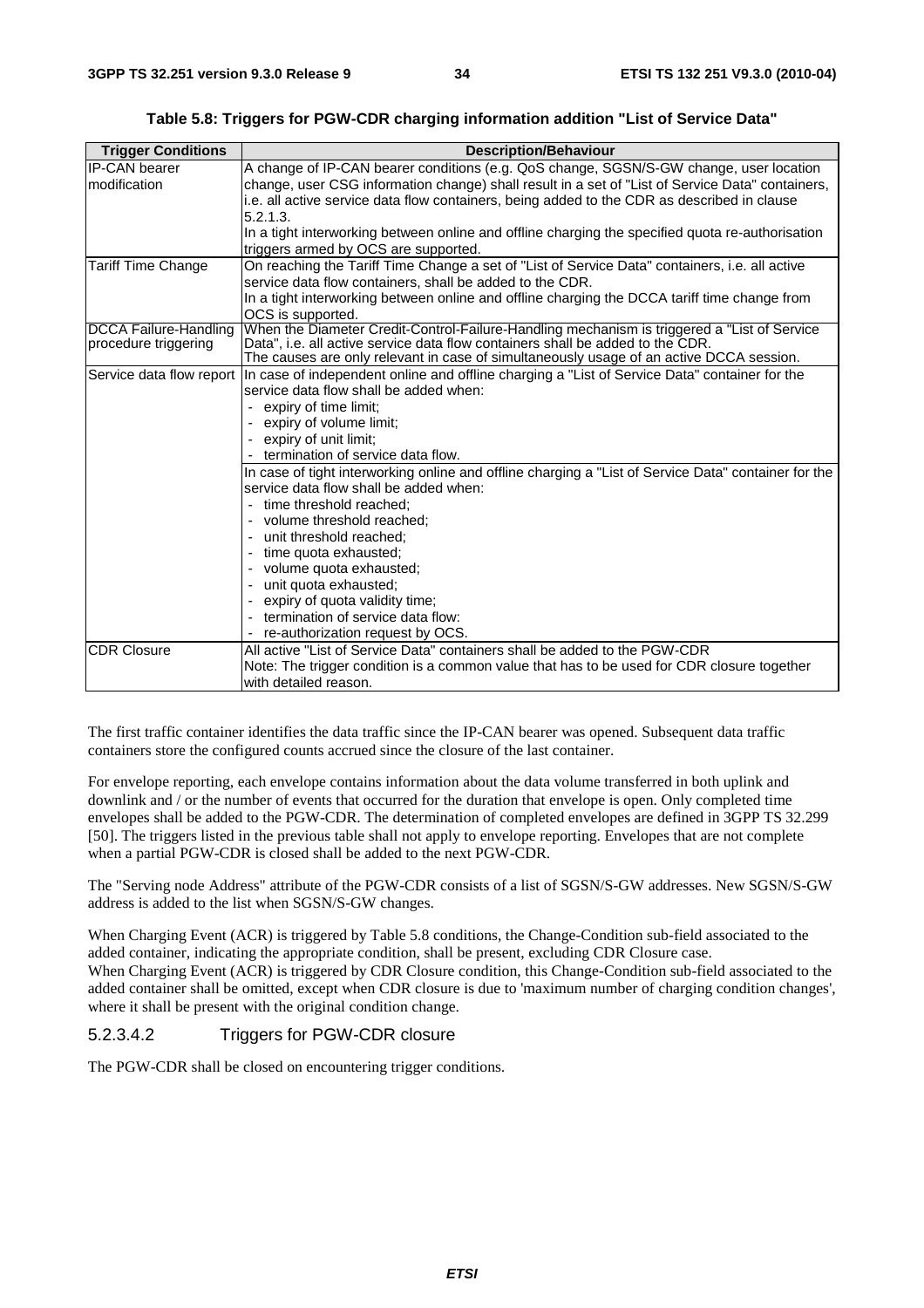Table 5.2.3.4.2.1 identifies which conditions are supported to permit closure of the PGW-CDR.

| <b>Closure Conditions</b>    | <b>Description/Behaviour</b>                                                                    |
|------------------------------|-------------------------------------------------------------------------------------------------|
| <b>End of IP-CAN bearer</b>  | Deactivation of the IP-CAN bearer in the P-GW shall result in the CDR being closed. The trigger |
| within the P-GW              | lcondition covers:                                                                              |
|                              | termination of IP-CAN bearer;                                                                   |
|                              | any abnormal release.                                                                           |
| <b>Partial Record Reason</b> | O&M reasons permit the closure of the CDR for internal reasons. The trigger condition covers:   |
|                              | data volume limit;                                                                              |
|                              | time (duration) limit;                                                                          |
|                              | maximum number of charging condition changes (i.e. number of service containers);               |
|                              | management intervention;                                                                        |
|                              | MS time zone change;                                                                            |
|                              | PLMN change;                                                                                    |
|                              | radio access technology change (RAT Type).                                                      |

**Table 5.2.3.4.2.1: Triggers for PGW-CDR closure** 

The Partial Record generation trigger thresholds are those associated with the Charging Characteristics. The Partial Record generation trigger thresholds are P-GW configuration parameters defined per charging characteristics profile by the operator through O&M means, as specified in annex A.

In the event that the PGW-CDR is closed and the IP-CAN bearer remains active, a further PGW-CDR is opened with an incremented Sequence Number in the P-GW.

When Charging Event (ACR) is triggered by Table 5.2.3.4.2.1 conditions, the Change-Condition (at PS information level) associated to the CDR Closure, indicating the appropriate condition shall be present, and it shall be omitted otherwise.

#### 5.2.3.5 Triggers for SMS-CDR charging information collection

The generation of the SMS related CDRs is based on the observation and capture of simple events, i.e. the transfer of Short Messages through the SGSN in MO or MT direction.

A S-SMO-CDR is used to collect charging information related to the transmission of a SM in MO direction via the SGSN. If, according to the Charging Characteristics, CDR generation is activated a S-SMO-CDR shall be created when the SGSN has successfully forwarded a SM to the SMSC on behalf of the UE/MS. The S-SMO-CDR includes details such as Record Type, Served IMSI, Sequence Number etc.

A S-SMT-CDR is used to collect charging information related to the transmission of a SM in MT direction via the SGSN. If, according to the Charging Characteristics, CDR generation is activated a S-SMT-CDR shall be created when the SGSN has successfully forwarded a SM to the UE/MS. The S-SMT-CDR includes details such as Record Type, Served IMSI, Sequence Number etc.

Note that the above CDR types only capture the SMS events when transferred through the SGSN. Equivalent charging functionality for the CS domain is specified in TS 32.250 [10]. 3GPP standards do not define service specific charging functionality for SMS.

#### 5.2.3.6 Triggers for LCS-CDR charging information collection

The generation of the LCS related CDRs is based on the observation and capture of simple events, i.e. the invocation of location requests from the UE/MS (LCS-MO-CDR), an external entity (LCS-MT-CDR) or the network (LCS-NI-CDR).

A LCS-MO-CDR is used to collect charging information related to the transmission of a location request, originating from the UE/MS to be located, via the SGSN. If, according to the Charging Characteristics, CDR generation is activated a LCS-MO-CDR shall be created when the SGSN has received the RANAP "Location report" message from the RNC. The LCS-MO-CDR includes details such as Record Type, Served IMSI, Sequence Number etc.

A LCS-MT-CDR is used to collect charging information related to the transmission of a location request for a UE via the SGSN where the location request originates from an external entity. If, according to the Charging Characteristics, CDR generation is activated a LCS-MT-CDR shall be created when the SGSN has received the RANAP "Location report" message from the RNC. The LCS-MT-CDR includes details such as Record Type, Served IMSI, Sequence Number etc.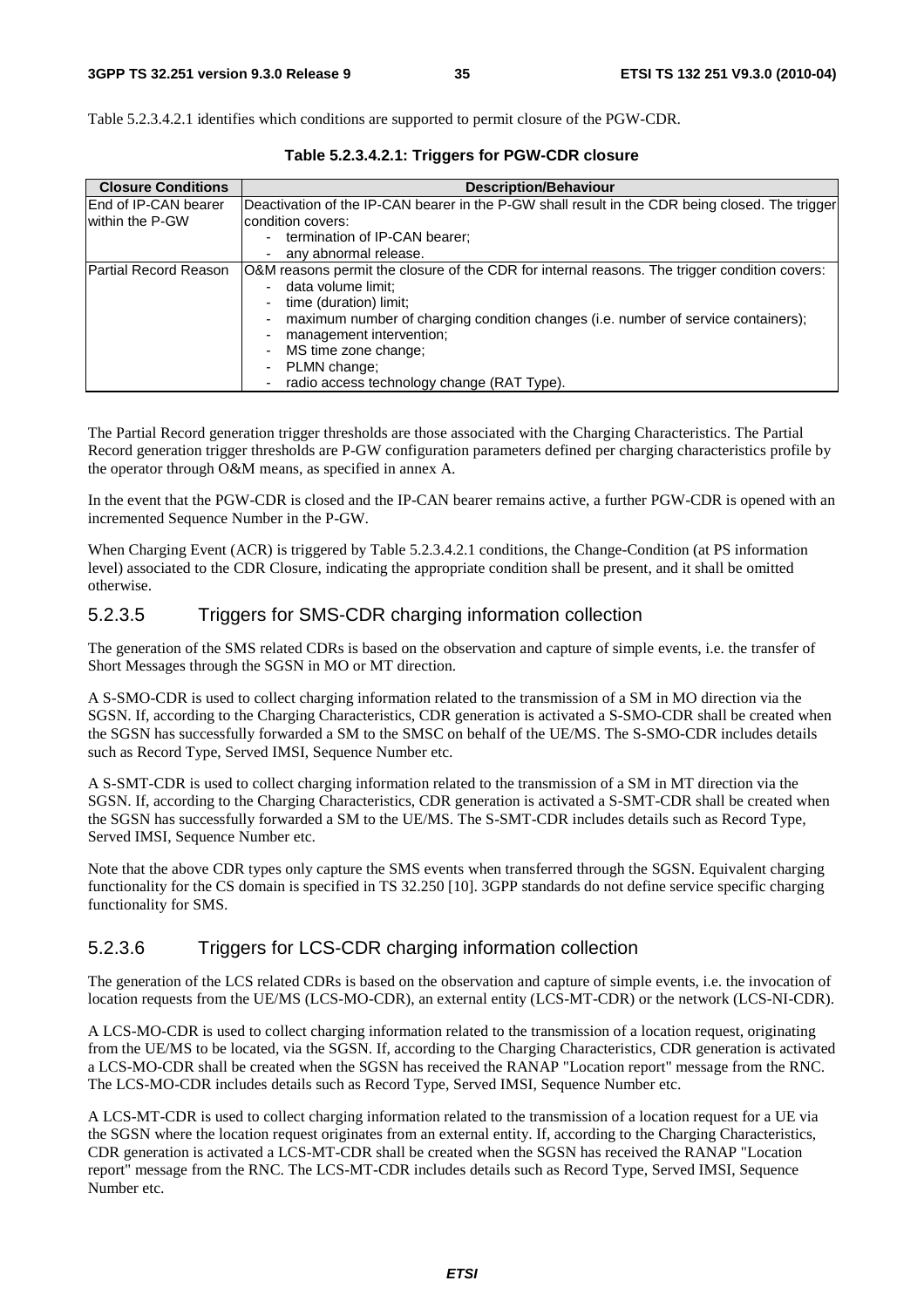A LCS-NI-CDR is used to collect charging information related to the transmission of a network induced location request via the SGSN. If, according to the Charging Characteristics, CDR generation is activated a LCS-NI-CDR shall be created when the SGSN has received the RANAP "Location report" message from the RNC. The LCS-MO-CDR includes details such as Record Type, Served IMSI, Sequence Number etc.

Note that the above CDR types only capture the LCS events when transferred through the SGSN. Equivalent charging functionality for the CS domain is specified in TS 32.250 [10]. Service specific charging functionality for LCS is specified in TS 32.271 [31].

### 5.2.3.7 Triggers for S-MB-CDR and G-MB-CDR charging information collection for MBMS context charging for GPRS

### 5.2.3.7.1 Triggers for S-MB-CDR and G-MB-CDR Charging Information Creation

S-MB-CDR and G-MB-CDR are used to collect charging information related to the MBMS bearer context data information for a MBMS bearer service in the GSN. The triggers for both S-MB-CDR and G-MB-CDR to start collecting charging information are the same.

S-MB-CDR and G-MB-CDR shall be opened at MBMS bearer context creation. Not all of the charging information to be collected is static, and other charging information is directly dependent on dynamic Packet-Switched service usage.

The subsequent clauses identify in detail the conditions for adding information to, and closing the S-MB-CDR and G-MB-CDR for generation towards the CGF.

### 5.2.3.7.2 Triggers for S-MB-CDR and G-MB-CDR Charging Information Addition

The "List of Traffic Volumes" attribute consists of a set of containers, which are added when specific trigger conditions are met, and identify the volume count per MBMS bearer context, for downlink traffic, on encountering that trigger condition. Table 5.9 identifies which conditions are supported to trigger S-MB-CDR and G-MB-CDR charging information addition.

#### **Table 5.9: Triggers for S-MB-CDR and G-MB-CDR charging information addition**

| <b>Trigger Conditions</b> | <b>Description/Behaviour</b>                                                                                 |
|---------------------------|--------------------------------------------------------------------------------------------------------------|
| Tariff Time Change        | [On reaching the Tariff Time Change a "List of Traffic Data Volumes" container shall be added<br>to the CDR. |
| <b>ICDR Closure</b>       | IA list of "List of Traffic Data Volumes" container shall be added to the relevant CDR.                      |

The first volume container of a MBMS bearer context identifies the volume since the record was opened. Subsequent volume containers store the volume count accrued since the closure of the last container.

#### 5.2.3.7.3 Triggers for S-MB-CDR and G-MB-CDR closure

The S-MB-CDR and G-MB-CDR shall be closed on encountering the trigger conditions identified in Table 5.10.

#### **Table 5.10: Triggers for S-MB-CDR and G-MB-CDR closure**

| <b>Closure Conditions</b> | <b>Description/Behaviour</b>                                                                  |
|---------------------------|-----------------------------------------------------------------------------------------------|
| lEnd of MBMS Bearer       | Deactivation of the MBMS bearer context in the GSN shall result in the CDR being closed. The  |
|                           | Context within the GSN  trigger condition covers:                                             |
|                           | termination of MBMS bearer context;                                                           |
|                           | any abnormal release.                                                                         |
| lPartial Record Reason    | O&M reasons permit the closure of the CDR for internal reasons. The trigger condition covers: |
|                           | data volume limit;                                                                            |
|                           | time (duration) limit;                                                                        |
|                           | change in list of downstream nodes;                                                           |
|                           | management intervention.                                                                      |

The Partial Record generation trigger thresholds are those associated with GSN configured information. In the event that the CDR is closed and the MBMS bearer context remains active, a further CDR is opened with an incremented Sequence Number in the GSN.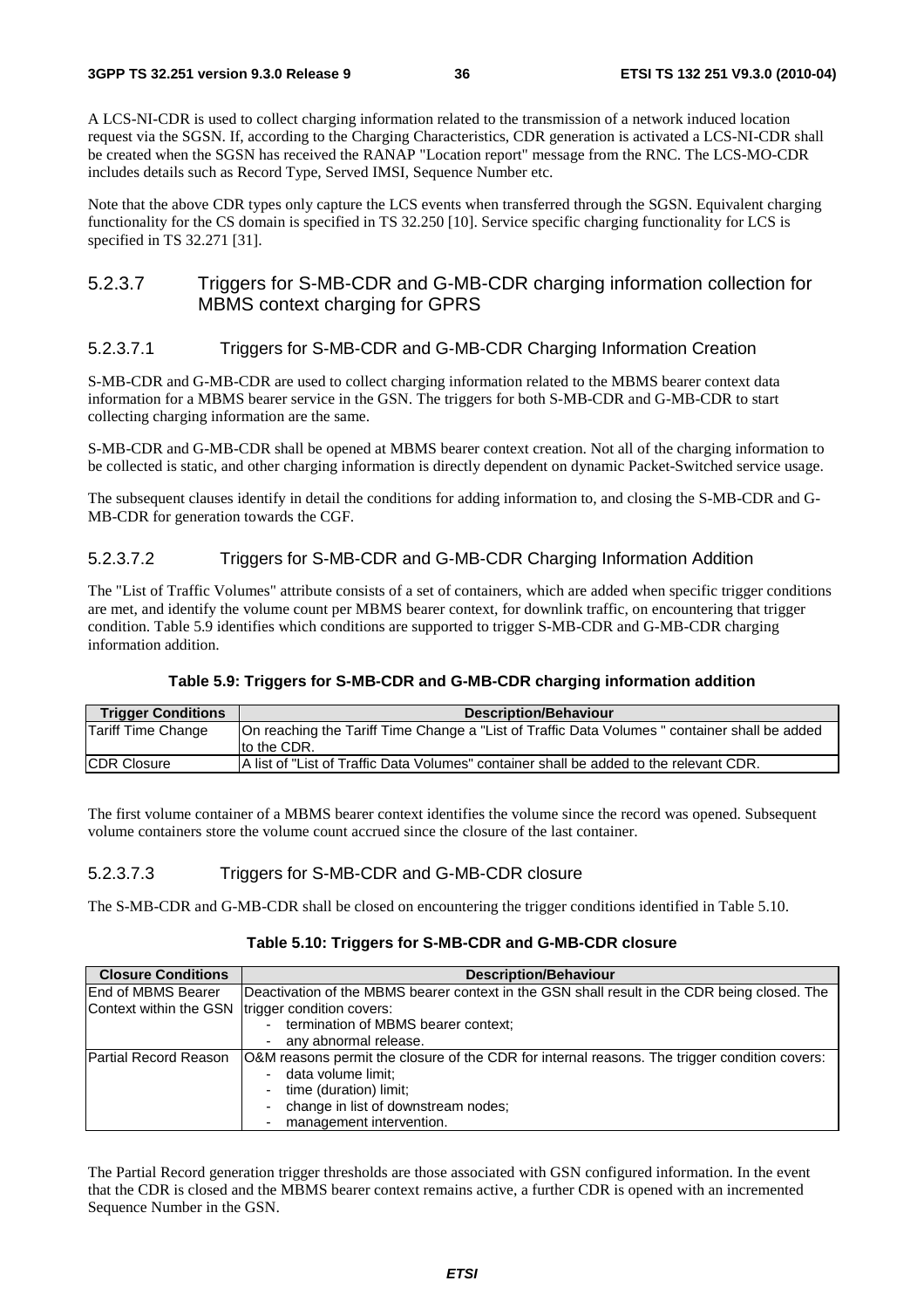## 5.2.3.7A Triggers for MBMS-GW-CDR charging information collection for MBMS context charging for EPS

### 5.2.3.7A.1 Triggers for MBMS-GW-CDR Charging Information Creation

MBMS-GW-CDR is used to collect charging information related to the MBMS bearer context data information for a MBMS bearer service in EPS.

MBMS-GW-CDR shall be opened at MBMS bearer context creation. Not all of the charging information to be collected is static, and other charging information is directly dependent on dynamic Evolved Packet System service usage.

The subsequent clauses identify in detail the conditions for adding information to, and closing the MBMS-GW-CDR for generation towards the CGF.

### 5.2.3.7A.2 Triggers for MBMS-GW-CDR Charging Information Addition

The "List of Traffic Volumes" attribute consists of a set of containers, which are added when specific trigger conditions are met, and identify the volume count per MBMS bearer context, for downlink traffic, on encountering that trigger condition. Table 5.11 identifies which conditions are supported to trigger MBMS-GW-CDR charging information addition.

#### **Table 5.11: Triggers for MBMS-GW-CDR charging information addition**

| <b>Trigger Conditions</b> | <b>Description/Behaviour</b>                                                                                |
|---------------------------|-------------------------------------------------------------------------------------------------------------|
| Tariff Time Change        | On reaching the Tariff Time Change a "List of Traffic Data Volumes" container shall be added<br>to the CDR. |
| <b>CDR Closure</b>        | A list of "List of Traffic Data Volumes" container shall be added to the relevant CDR.                      |

The first volume container of a MBMS bearer context identifies the volume since the record was opened. Subsequent volume containers store the volume count accrued since the closure of the last container.

### 5.2.3.7A.3 Triggers for MBMS-GW-CDR closure

The MBMS-GW-CDR shall be closed on encountering the trigger conditions identified in Table 5.12.

| <b>Closure Conditions</b> | <b>Description/Behaviour</b>                                                                  |  |  |  |
|---------------------------|-----------------------------------------------------------------------------------------------|--|--|--|
| End of MBMS Bearer        | Deactivation of the MBMS bearer context in the MBMS GW shall result in the CDR being          |  |  |  |
| Context within the        | closed. The trigger condition covers:                                                         |  |  |  |
| MBMS GW                   | termination of MBMS bearer context;                                                           |  |  |  |
|                           | any abnormal release.                                                                         |  |  |  |
| Partial Record Reason     | O&M reasons permit the closure of the CDR for internal reasons. The trigger condition covers: |  |  |  |
|                           | data volume limit;                                                                            |  |  |  |
|                           | time (duration) limit;                                                                        |  |  |  |
|                           | change in list of downstream nodes;                                                           |  |  |  |
|                           | management intervention.                                                                      |  |  |  |

#### **Table 5.12: Triggers for MBMS-GW-CDR closure**

The Partial Record generation trigger thresholds are those associated with MBMS GW configured information. In the event that the CDR is closed and the MBMS bearer context remains active, a further CDR is opened with an incremented Sequence Number in the MBMS GW.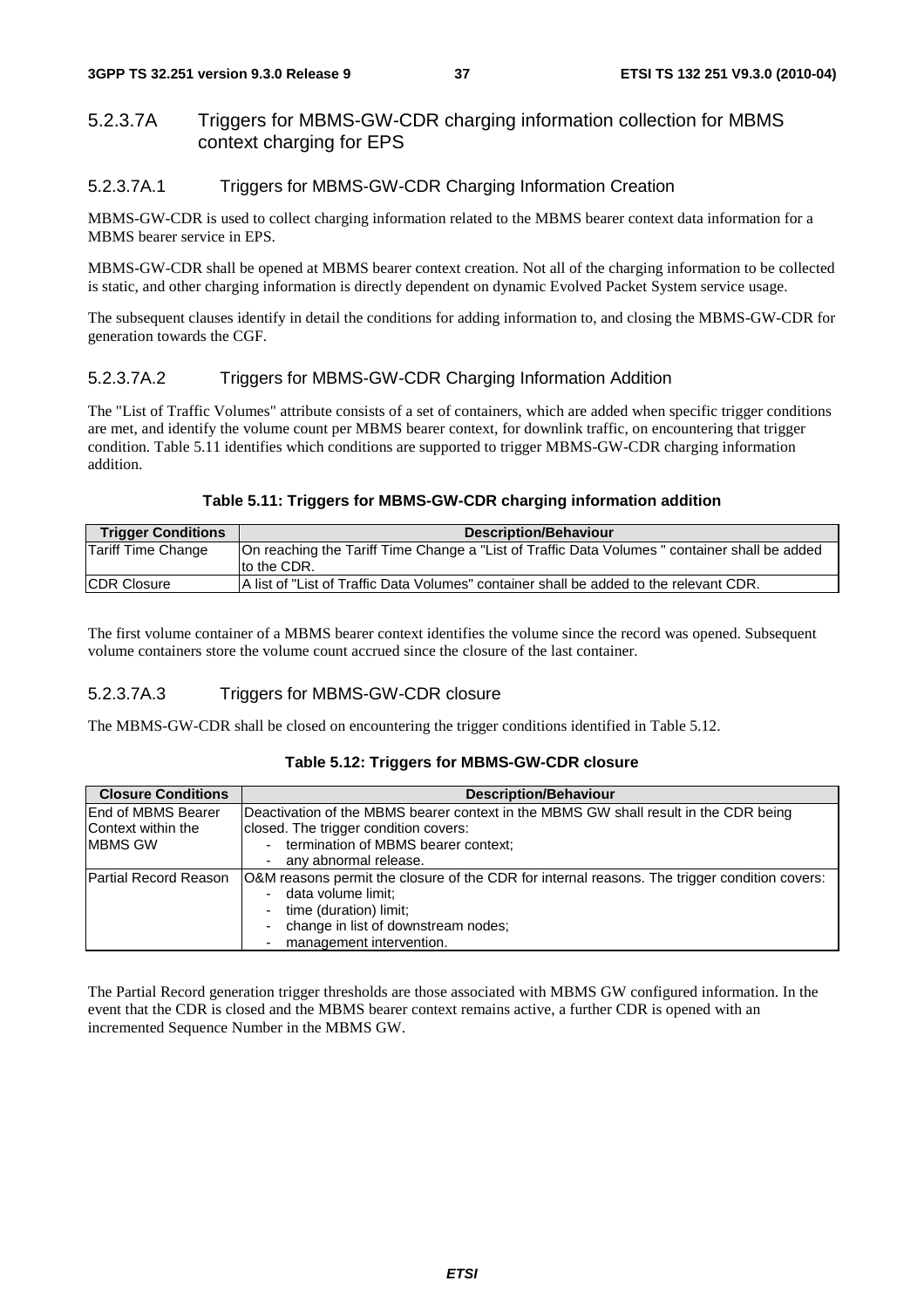# 5.2.4 Void

# 5.2.5 Ga record transfer flows

In EPC, both fully qualified partial CDRs (FQPC) and reduced partial CDRs (RPC), as specified in TS 32.240 [1] may be supported on the Ga interface. In line with TS 32.240 [13], the support of FQPCs is mandatory, the support of RPCs is optional. For further details on the Ga protocol application refer to TS 32.295 [54].

# 5.2.6 Bp CDR file transfer

In EPC, both fully qualified partial CDRs (FQPC) and reduced partial CDRs (RPC), as specified in TS 32.240 [1] may be supported on the Bp interface. In line with TS 32.240 [13], the support of FQPCs is mandatory, the support of RPCs is optional. For further details on the Bp protocol application refer to TS 32.297 [52].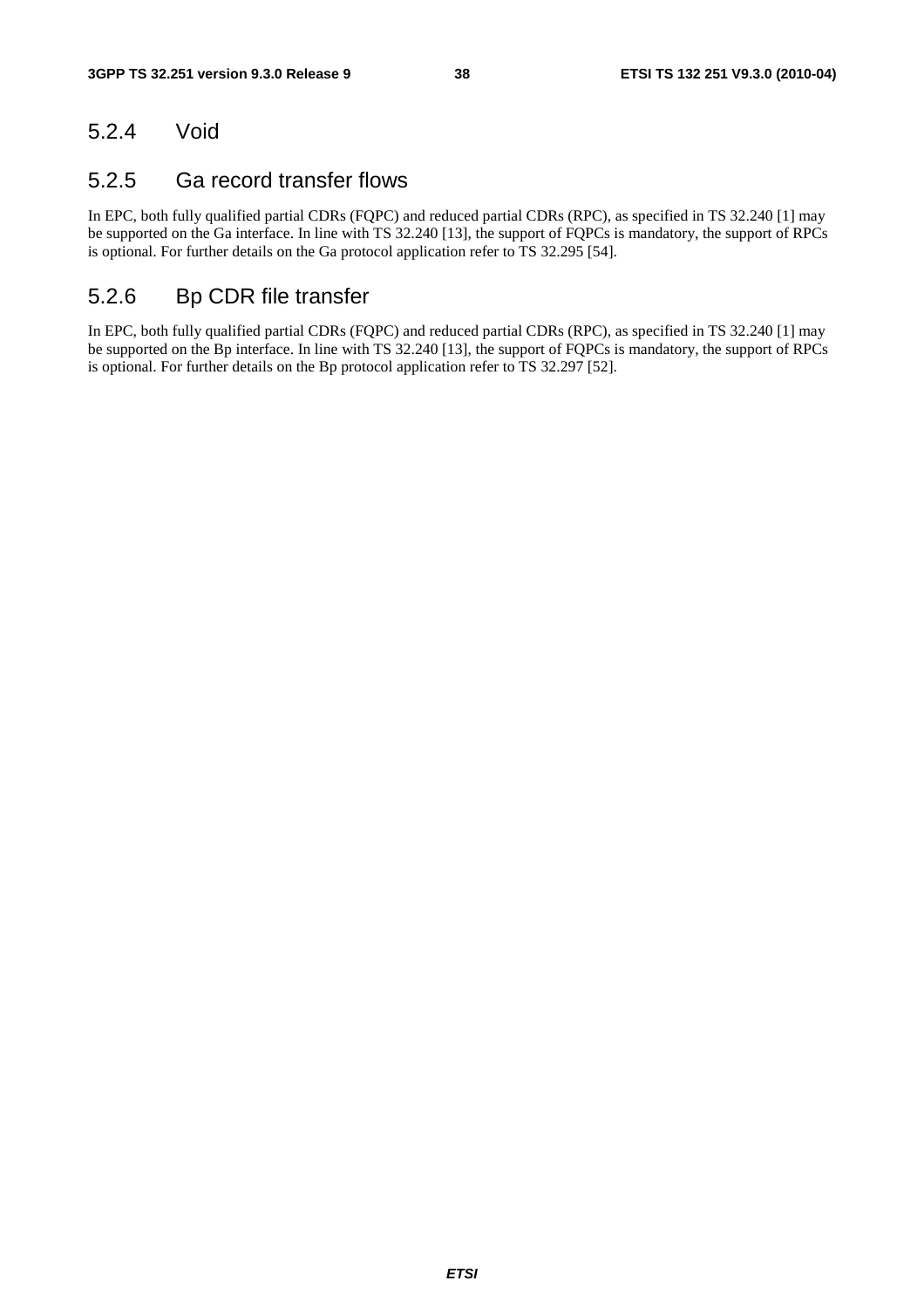# 5.3 PS domain online charging scenarios

# 5.3.1 Basic principles

PS domain online charging may be performed in the SGSN using CAMEL techniques. This functionality is specified in TS 23.078 [206] and TS 29.078 [202] and is outside the scope of the present document.

PS domain online charging may be performed by the PCEF in the P-GW using the common Ro based credit control application specified in TS 32.299 [50]. In order to provide the data required for the management activities outlined in TS 32.240 [1] (credit control, accounting, statistics etc.), the PCEF shall be able to perform online charging for each of the following:

- Charging Data related to IP-CAN bearers;
- Charging Data related to service data flows.

The above items both pertain to sessions (IP-CAN bearers), hence session based online charging (SCUR) with centralized rating and centralized unit determination is required in the PCEF. The Credit Control Requests (CCR) and Credit Control Answers (CCA) specified for SCUR in TS 32.299 [50] (initial/update/termination) are issued towards the OCS / received from the OCS when certain conditions (chargeable events) are met. The PS domain specific contents and purpose of each of these messages, as well as the chargeable events that trigger them, are described in the following subclauses. A detailed formal description of the online charging parameters defined in the present document is to be found in 3GPP TS 32.299 [50]. Further information on the general principles of the common 3GPP online charging application can also be found in TS 32.299 [50] and TS 32.240 [1].

The credit control is always per rating group but the reporting level can be either per rating group or per combination of the rating group and service id. Reporting level is defined per PCC rule.

## 5.3.1.1 IP-CAN bearer charging

IP-CAN bearer online charging is achieved by FBC online charging, see clause 5.3.1.2. When the IP-CAN bearer is online charged by means of FBC, the quota handling shall also be based on the use of a Rating Group/Service Identifier. The value of this IP-CAN bearer specific Rating Group/Service Identifier shall be vendor specific.

The amount of data counted with IP-CAN bearer specific Rating Group/Service Identifier shall be the user plane payload at the Gn/S5/S8 interface. Time metering is started when IP-CAN bearer is activated.

NOTE: P-GW is aware of bearers in case of GTP based S5/S8. In case of PMIP based S5/S8, P-GW is aware of IP-CAN sessions only. If P-GW is not aware of IP-CAN bearers, P-GW collects charging information per IP-CAN session as it would be just one IP-CAN bearer.

### 5.3.1.2 Flow Based Bearer Charging

IP-CAN bearer charging allows the P-GW to collect charging information related to data volumes sent to and received by the UE/MS, categorised by the QoS applied to the IP-CAN bearer. FBC is supported by the P-GW by the integrated PCEF. When the PCEF is present, the normal IP-CAN bearer charging is enhanced by the capability to categorise the service data flows within IP-CAN bearer data traffic by rating group or combination of the rating group and service id. I.e., while there is only one uplink an one downlink data volume count per IP-CAN bearer in IP-CAN bearer charging, FBC may provide one count per each rating group or combination of the rating group and service id. The level of the reporting is defined per PCC rule. Details of this functionality are specified in TS 23.203 [72] and TS 32.240 [1].

- NOTE: The P-GW can only include one QoS Information occurrence per service data container. This implies if an operator wishes to be able to separate usage according to QCI and ARP within their billing system they will need to ensure that services having different QCI and ARP do not have the same:
	- rating group in cases where rating reporting is used;
	- rating group/service id where rating group/service id reporting is used.

Extended packet inspection can be done in the PCEF with pre-defined PCC rules. The PCEF also have the possibility to output service specific information related to the packet inspection in the online charging information.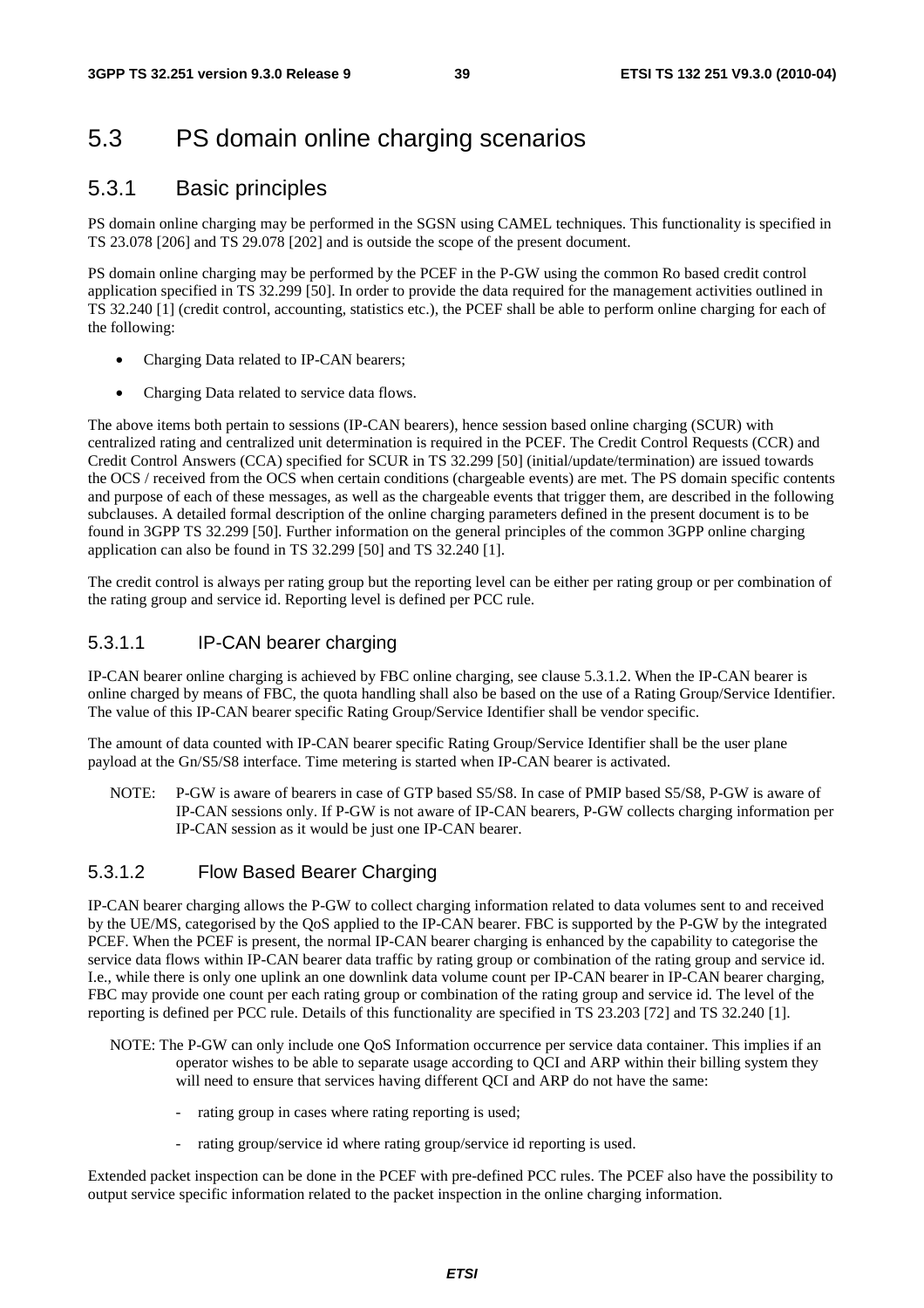According to TS 23.203 [72], FBC shall support different charging models per PCC rule. These charging models may be based on volume and/or time and on number of events matching a specific service data flow template in PCC rule. In general the charging of a service data flow shall be linked to the IP-CAN bearer under which the service data flow has been activated. In online charging the PCEF shall request the reservation of units prior to service delivery.

The following chargeable events are defined for FBC when online charging is activated:

- Network request for IP-CAN bearer activation before the Initiate IP-CAN bearer Activation message is sent.<br>Associated with the network requested dedicated IP-CAN bearer activation procedure, as defined in TS 23.203 [72] and 23.060 [201], upon encountering this event, a CCR initial, indicating the request for activation of dedicated IP-CAN bearer is sent toward the OCS.
- Start of IP-CAN bearer. Upon encountering this event, a CCR initial, indicating the start of the IP-CAN bearer, is sent towards the OCS to authorize the IP-CAN bearer. For network requested dedicated IP-CAN bearer activation, this event triggers a CCR update, when the PCEF receives an Update PDP Context Request message with the RAN Procedures Ready flag. PCEF may request quota later when service usage is started.
- Start of service data flow. In case valid quota does not exist a CCR update is generated to request quota. When event based charging applies, the first occurrence of an event matching a service data flow template in PCC rule shall be considered as the start of a service.
- Termination of service data flow. If reporting is per rating group and this is the last service data flow utilizing<br>that specific rating group or if reporting is per combination of the rating group and service id and this service data flow utilizing that specific rating group and service id, the required counters are updated. Termination of the service data flow itself does not trigger CCR update.
- End of IP-CAN bearer. Upon encountering this event, a CCR termination, indicating the end of the IP-CAN bearer, is sent towards the OCS together with the final counts.
- Ro specific chargeable events (e.g. threshold reached, QHT expires, quota exhaustion, validity time reached, forced re-authorization). Corresponding counts for the rating group(s) are closed and CCR update is triggered according the rules defined in TS 32.299 [50].
- Change of charging condition: E.g. QoS change, user location change, user CSG information change. When this event is encountered and the corresponding re-authorization trigger is armed, all current counts are captured and sent towards the OCS with a CCR update.
- Tariff time change. When this event is encountered, all current counts are captured and a new counts are started. The counts are sent to the OCS in next CCR.

Management intervention may also force trigger a chargeable event.

PCC rules can be activated, deactivated and modified any time during the IP-CAN bearer lifetime. PCC rule activation, deactivation and modification are not chargeable events. However these PCC rule changes may lead to "start of service data flow" and "termination of service data flow" chargeable events.

### 5.3.1.3 PS Furnish Charging Information procedure

The OCS online charging function may use this procedure to add online charging session specific information to the PGW-CDR. The information can be sent per online session and in case FBC is enabled for a specific APN, the OCS online charging faction may also sent specific information per each online charged service by means this procedure.

### 5.3.1.4 Support of Failure Situations

In case the OCS fails, the P-GW shall support the Failure Handling procedure and Failover mechanism described in [50]. These mechanisms give flexibility to have different failure handling scenarios when the OCS fails.

Three different actions are described in [402]. P-GW shall support the following actions when the failure handling mechanism is executed:

• Terminate: The online session is finished. The associated IP-CAN bearer is released (ongoing sessions) or not established (new sessions). Failover for ongoing sessions is not supported. Failover for new sessions is always supported.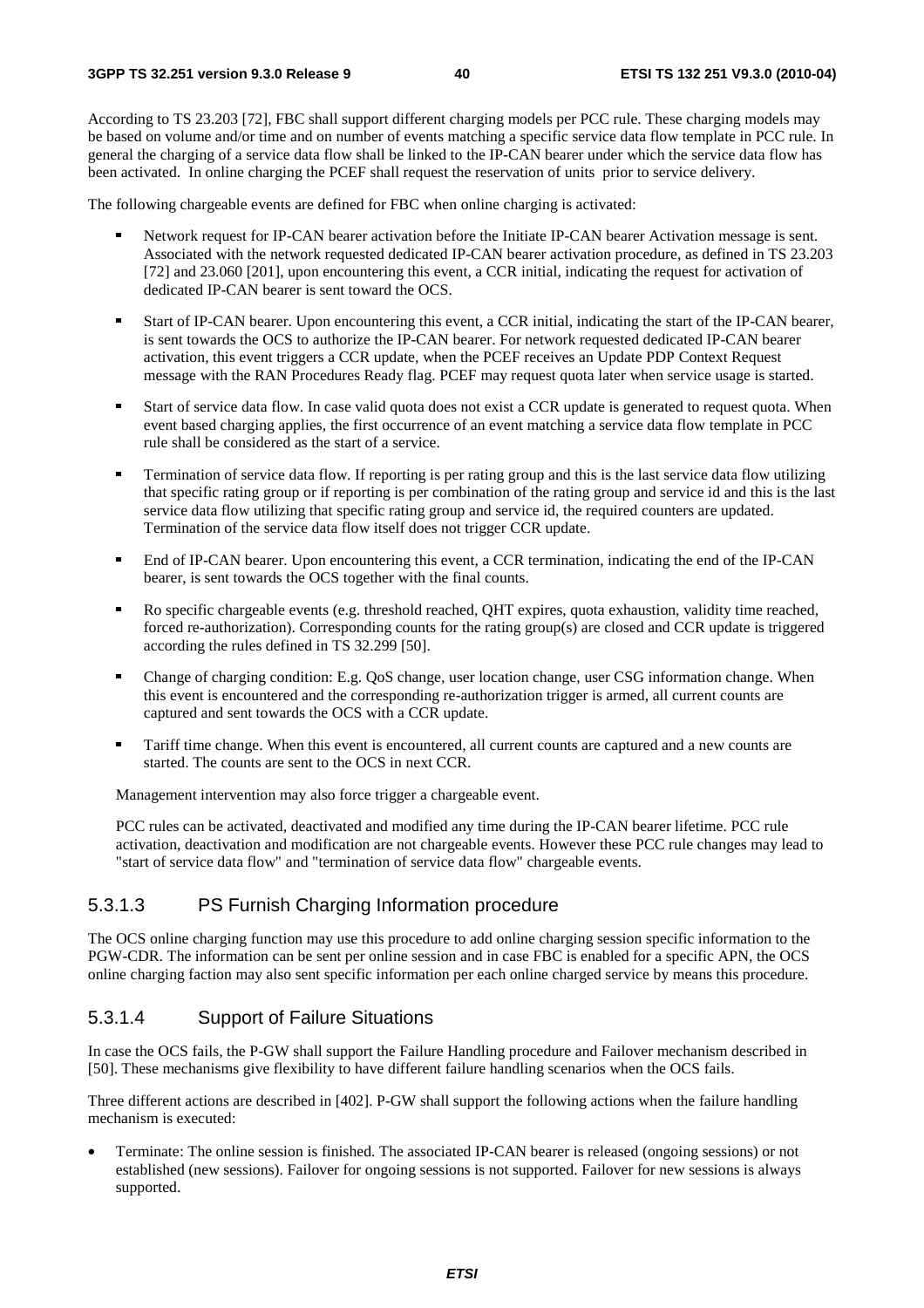- Retry&Terminate: The online session is finished. The associated IP-CAN bearer is released (ongoing sessions) or not established (new sessions). Failover for ongoing sessions is supported. Failover for new sessions is always supported.
- Continue: The online session is finished. The associated IP-CAN bearer is established (new sessions) or not released (ongoing sessions). Failover for ongoing sessions is supported. Failover for new sessions is always supported.

In both cases, if the user is simultaneously online and offline charged, the failure situation shall be registered in the PGW-CDR. When the user is only online charged, the execution of the Failure Handling mechanism with value equal to Continue shall imply that a new PGW-CDR is opened.

# 5.3.2 Ro message flows

CCR initial, update and termination, as defined in TS 32.299 [50], are used by the P-GW to transfer the collected charging information towards the OCS. CCA is used by the OCS to assign quotas for the rating groups, and to instruct the P-GW whether to continue or terminate a service data flow(s) or IP-CAN bearer.

CCA is also used to communicate to the PCEF the Termination Action, i.e. the P-GW behaviour when the user has consumed the final granted units. The Termination Action is specified in TS 32.299 [50].

The P-GW uses charging characteristics profile to determine whether to activate or deactivate online charging. Further details of this functionality, including the mechanism of conveying the charging characteristics data item (HLR -> SGSN -> P-GW, or HSS->MME/S4-SGSN ->S-GW->P-GW), are specified in annex A.

Editor"s note : 'non-3GPP charging characteristics' conveyance from AGW to P-GW is ffs

The following clauses describe the trigger conditions for the chargeable events described in clause 5.3.1.1 and 5.3.1.2. In FBC online charging, these chargeable events correspond to the triggers for collection of charging information and CCR emission towards the OCS. The responses from the OCS and the detailed behaviour of the PCEF upon receiving those responses are also specified in the subclauses below.

### 5.3.2.1 Triggers for IP-CAN bearer Online Charging

IP-CAN bearer online charging is achieved by FBC online charging, see clause 5.3.2.2 below.

- 5.3.2.1.1 Void
- 5.3.2.1.2 Void

### 5.3.2.2 Triggers for FBC Online Charging

CCR initial / update / termination is used to convey charging information related to the IP-CAN bearer and service data flows collected in the PCEF. CCA is used by the OCS to return quotas for rating groups or to instruct the PCEF on the further handling of the IP-CAN bearer (terminate, continue, reroute, etc.). The CCR includes details such as CCR Type, Served IMSI, Sequence Number etc. The CCA includes details such as credit control quotas and session management instructions (continue, terminate, interim interval, etc). Not all of the charging information to be collected is static, and other charging information is directly dependent on dynamic Packet-Switched service usage.

FBC online charging is employed if it is activated for the IP-CAN bearer. The charging method in the PCC rule defines whether service data flow requires the online charging. The PCEF shall request the quota prior to service delivery. If only certain quotas are authorised by the OCS (e.g. due to insufficient credit), the rating groups for which no quota was authorised are handled according the received Result-Code AVP value. The quota supervision mechanism is further described in TS 32.299 [50]. Details on FBC can be found in TS 23.203 [72] and TS 29.212 [71].

CCR initial is sent to the OCS during the IP-CAN bearer activation. The OCS supplies a IP-CAN bearer authorisation and may supply volume, time or events quotas for the rating groups, based on the information provided by the PCEF, e.g. QoS, APN.

When start of the service data flow is detected and no valid quota exist, a CCR update is sent to request quota for the rating group unless the rating group is e.g. blacklisted. See TS 32.299 [50] for further information.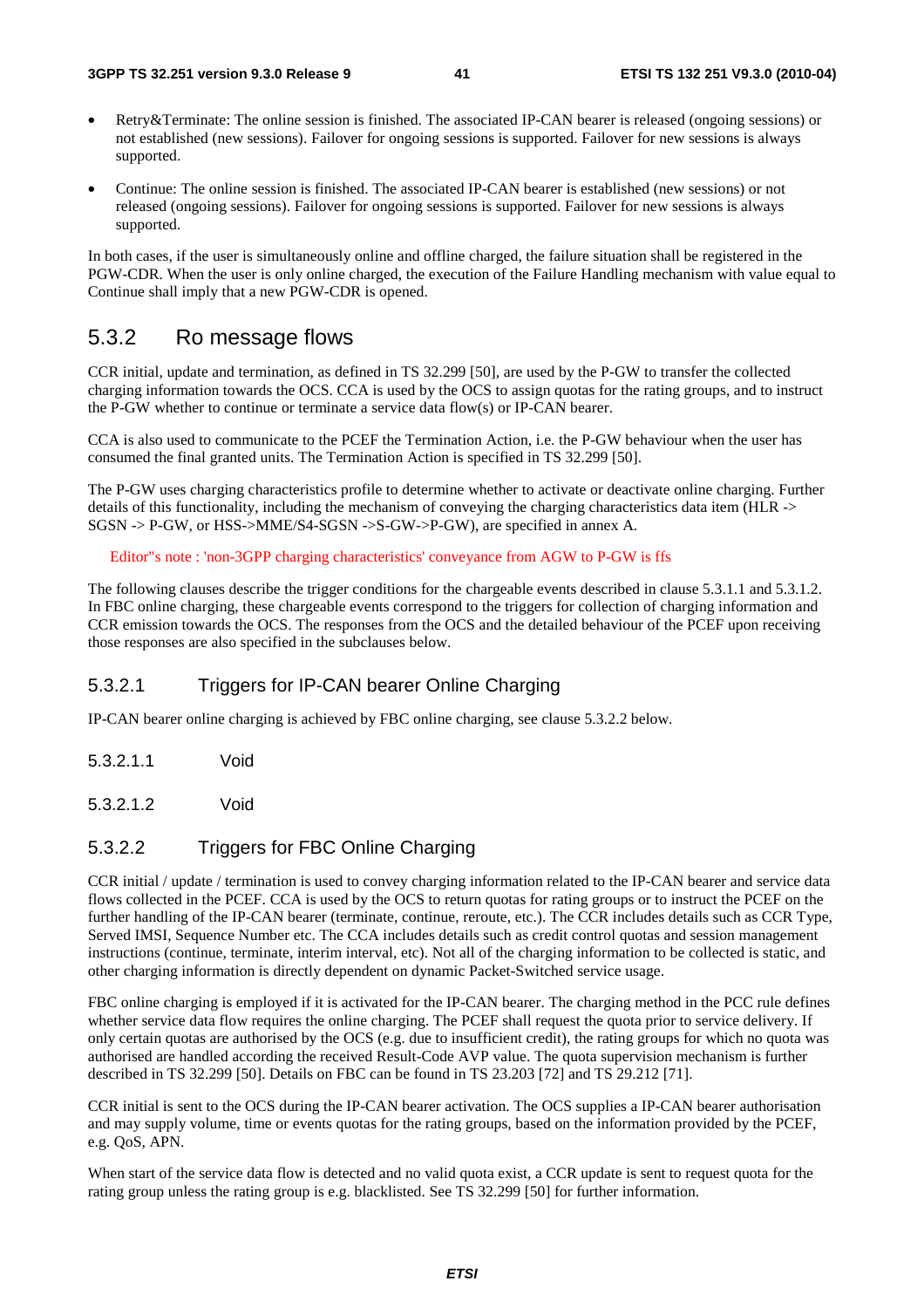#### **3GPP TS 32.251 version 9.3.0 Release 9 42 ETSI TS 132 251 V9.3.0 (2010-04)**

When a change of charging condition occurs and corresponding re-authorization trigger is armed, all MSCC instances are reported to the OCS with a CCR update with Reporting-Reason AVP value set to RATING\_CONDITION\_CHANGE together with Trigger-Type AVP indicating the accurate reason for the change.

When Ro specific chargeable event (e.g. threshold reached, QHT expires, quota exhaustion, validity time reached, forced re-authorization) occurs required MSCC instances are reported to OCS with a CCR update with corresponding Reporting-Reason AVP value. See TS 32.299 [50] for further information.

When tariff time change is encountered, the Tariff-Change-Usage AVP is used within the Used-Service-Units AVP to distinguish usage before and after the tariff time change. The MSCC instances are sent to the OCS in next CCR.

The OCS may specify the behaviour on consumption of the final granted units known as termination action. The required termination action is indicated with Final-Unit-Action AVP and possible values are TERMINATE and REDIRECT. See TS 32.299 [50] for further information.

TS 23.203 [72] specifies that it shall be possible to request online charging quotas for each charging key. Each quota allocated to a Diameter CC session has a unique Rating-Group AVP value. TS 23.203 [72] also specifies that PCEF shall report charging information for each combination of the charging key and service identifier when service identifier level reporting is present. As defined in TS 23.203 [72] the service identifier is a piece of information which provides the most detailed identification, specified for flow based charging, of a service data flow. The charging key is a piece of information used for rating purposes as defined in TS 23.203 [72]. The charging key and Service Identifier are mapped into the Rating-Group AVP and the Service-Identifier AVP respectively as defined in DCCA [402].

The subsequent clauses identify in detail the conditions for reporting online charging information, management of user and credit control sessions and PS domain quota supervision.

#### 5.3.2.2.1 Triggers for starting and stopping an FBC Credit Control session

CCR initial is sent to OCS when IP-CAN bearer is activated. For network requested dedicated IP-CAN bearer activation, the CCR initial is sent to the OCS when the PCEF determines a need for the IP-CAN bearer and before any signalling towards a mobile is initiated.

CCR terminate is sent to OCS when:

- IP-CAN bearer is deactivated<br>
Session termination is indicated
- Session termination is indicated by the OCS (e.g. Credit Limit Reached)
- Abort-Session-Request is received from the OCS, this also results in network initiated IP-CAN bearer deactivation.

#### 5.3.2.2.2 Triggers for providing interim information for an FBC Credit Control session

CCR update is sent to OCS when:

- User starts to use certain service
- Active service is removed from the allowed services (e.g. charging rule is removed)<br>
For Granted quota runs out
- Granted quota runs out<br>Validity time for grants
- Validity time for granted quota expires
- Update is requested by the OCS<br>
Update is requested by the OCS
- Change of charging conditions occur and according re-authorisation trigger re-authorisation is needed<br>■ Management intervention
- Management intervention
- Quota Holding Timer is expired
- For network requested dedicated IP-CAN bearer activation, reception of an Update PDP Context Request message with the RAN Procedures Ready flag.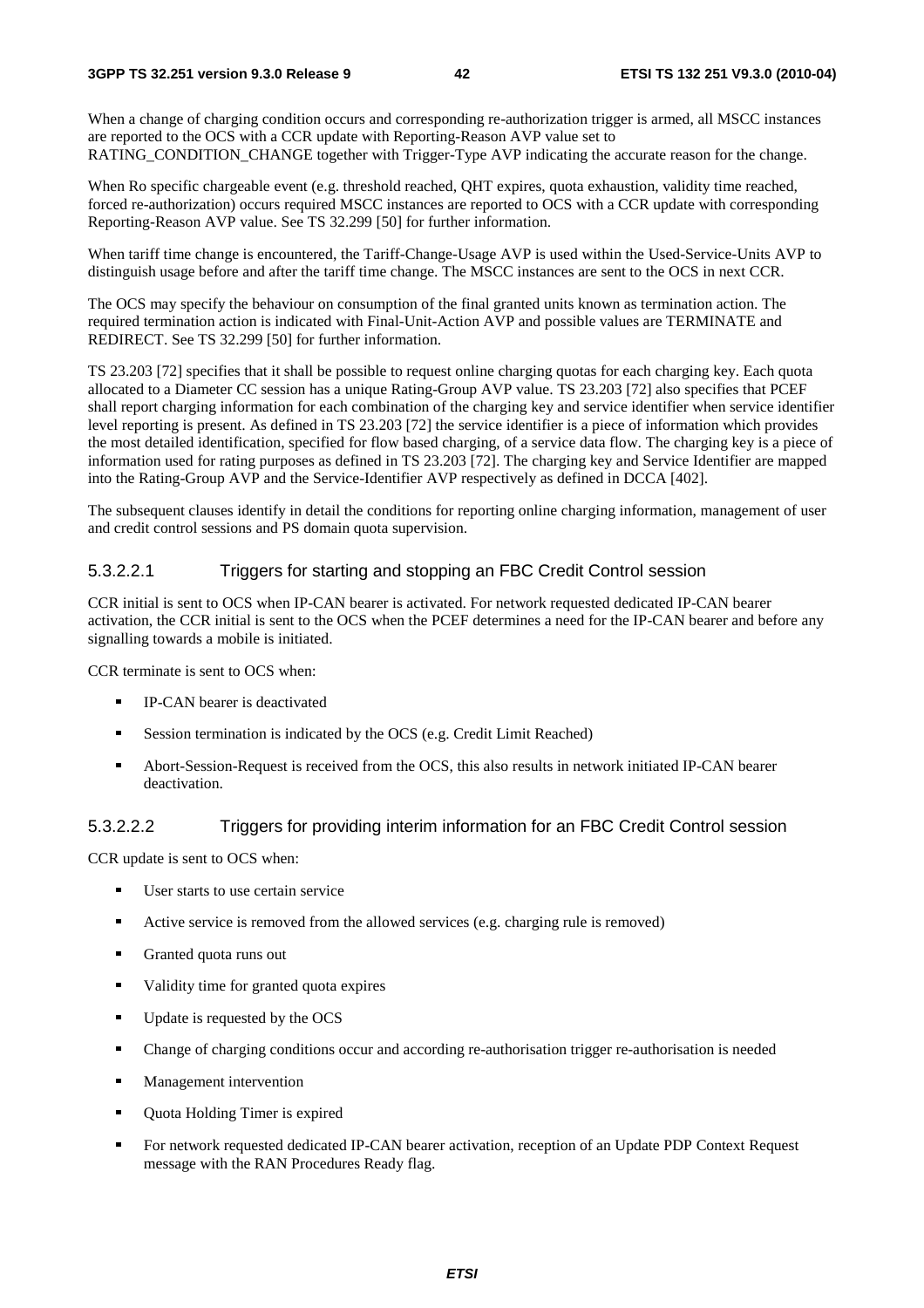## 5.3.2.3 PS Furnish Charging Information procedure

The OCS online charging function may use this procedure to add online charging session specific information to the PGW-CDR by means of the Diameter Credit Control Application in the Ro interface. The data can be sent either in one Diameter Credit Control *Credit-Control-Answer* message or several Diameter Credit Control *Credit-Control-Answer* messages with append indicator.

The OCS online charging function can send multiple concatenated PS Furnish Charging Information elements per online charging session in the Ro interface. The OCS online charging function can also send multiple concatenated PS Furnish Information Element per each quota (i.e. per rating group).

The total maximum of free format data is 160 octets per service so the total maximum of free format data per online session is n<sup>\*160</sup> octets, where n indicates the number of rating groups activated per online session.

In the OCS online charging function a PS online charging session shall be identified by the P-GW control plane address and the ChargingId. In the P-GW, the PS online charging session and the PS offline charging session shall be identified by the same ChargingId. Therefore the ChargingId shall allow the P-GW to correlate an online charging session with an offline charging session.

This procedure can only apply when online and offline charging is performed simultaneously for the same session (IP-CAN bearer) or rating group. In any other case, the P-GW shall discard the additional charging information sent by the OCS in the Diameter Credit Control *Credit-Control-Answer* messages.

When the OCS sends session specific charging information, it must send the "PS-Furnish-Charging-Information" AVP at command level in the *Credit-Control-Answer* message. In this case, the information is added to the main body of the PGW-CDR. When the OCS sends service specific charging information , it must send the "PS-Furnish-Charging-Information" AVP at MSCC level in the *Credit-Control-Answer* message. In this case, the information is added to the specific service container in the PGW-CDR.

The PS Furnish Charging Information AVP is described in TS 32.299 [50].

## 5.3.2.4 Support of Failure Situations

In case the OCS fails the P-GW must support the Failure Handling procedure and Failover mechanism described in 3GPP TS 32.299 [50].

The Failure Handling Procedure affects the whole online session so in case FBC is enabled, the procedure shall affect all services activated during the IP-CAN bearer triggering the online charging session.

According to 3GPP TS 32.299 [50], timer Tx determines the maximum interval the P-GW shall wait for an answer to each credit control request sent to the OCS. In case FBC is enabled, it is possible that several concurrent Credit Control Request messages are triggered for the same online charging session. In this case, each Credit Control Request message shall reset the Tx timer. When Tx expires, P-GW shall execute the Failover and Failure Handling mechanisms according to the behaviour described in Annex B.

Three different actions are described in [402]. P-GW shall support the following actions when the failure handling mechanism is executed:

- Terminate: The online session is finished. The associated IP-CAN bearer is released (ongoing sessions) or not established (new sessions). Failover for ongoing sessions is not supported. Failover for new sessions is always supported.
- Retry&Terminate: The online session is finished. The associated IP-CAN bearer is released (ongoing sessions) or not established (new sessions). Failover for ongoing sessions is supported. Failover for new sessions is always supported.
- Continue: The online session is finished. The associated IP-CAN bearer is established (new sessions) or not released (ongoing sessions). Failover for ongoing sessions is supported. Failover for new sessions is always supported. It shall be operator configurable to limit the maximum duration of the IP-CAN bearer in this situation.

In case the user is simultaneously online and offline charged, the failure situation must be registered in the PGW-CDR. When the user is only online charged, the execution of the Failure Handling mechanism with value equal to Continue shall imply that a new PGW-CDR is opened.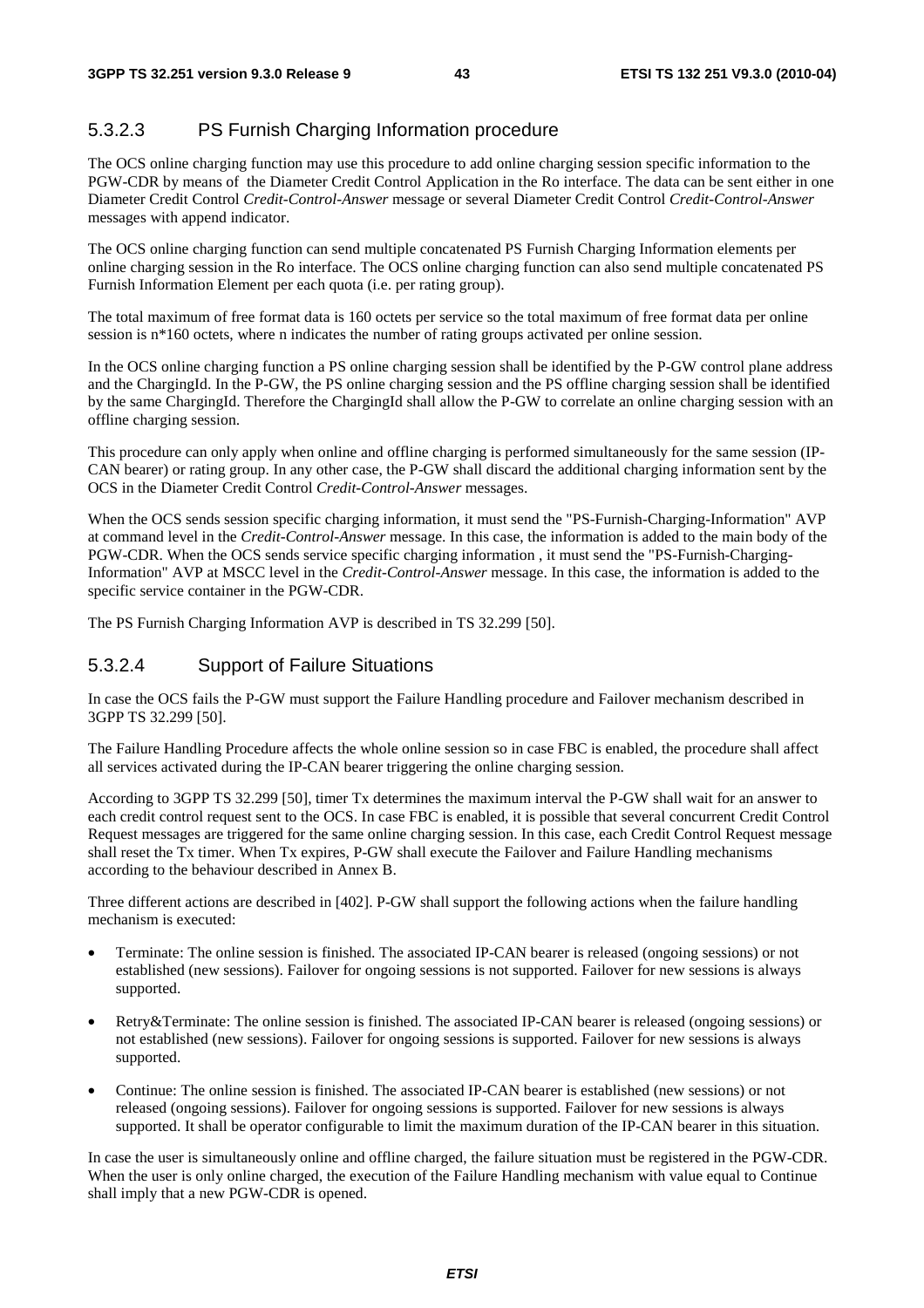# 6 Definition of charging information

# 6.1A Rf message content

This chapter is applicable to the S-GW and P-GW, when the CDF is provided as an external entity.

### 6.1A.1 Summary of Offline Charging Message Formats

The PS Offline Charging uses the Diameter Base Protocol [401] messages *Accounting-Request* (ACR) and *Accounting-Answer* (ACA) defined in TS 32.299 [50].

The ACR can be of type start, stop, interim and event and includes all charging information. The ACA is an acknowledgement of the ACR.

The following table describes the use of these messages for offline charging.

|  | Table 6.1A.1 : Offline Charging Messages Reference Table |  |  |  |
|--|----------------------------------------------------------|--|--|--|
|--|----------------------------------------------------------|--|--|--|

| <b>Command-Name</b> | <b>Source</b> |              | <b>Destination Abbreviation</b> |
|---------------------|---------------|--------------|---------------------------------|
| Accounting-Request  | S-GW.P-GW     | CDE          | ACR                             |
| Accounting-Answer   | CDF           | l S-GW. P-GW | ACA                             |

### 6.1A.2 Structure for the Accounting Message Formats

This clause describes the AVPs used in the accounting messages.

Category in table 6.1A.2.1 and table 6.1A.2.1 shall use the categories according to clause 6.1B.

### 6.1A.2.1 Accounting-Request Message

Table 6.1A.2.1 illustrates the basic structure of a Diameter ACR message from the S-GW and P-GW as used for PS offline charging.

| <b>AVP</b>               | Category       | <b>Description</b>                                                     |
|--------------------------|----------------|------------------------------------------------------------------------|
| Session-Id               | м              | Described in TS 32.299 [50]                                            |
| Origin-Host              | м              | Described in TS 32.299 [50]                                            |
| Origin-Realm             | М              | Described in TS 32,299 [50]                                            |
| Destination-Realm        | м              | Described in TS 32.299 [50]                                            |
| Accounting-Record-Type   | М              | Described in TS 32.299 [50]                                            |
| Accounting-Record-Number | м              | Described in TS 32.299 [50]                                            |
| Acct-Application-Id      | O <sub>C</sub> | Described in TS 32.299 [50]                                            |
| User-Name                | O <sub>C</sub> | The content of the field corresponds to the Protocol Configuration     |
|                          |                | Options (PCO) field of the Create IP CAN bearer Request message. (ffs) |
| Acct-Interim-Interval    | O <sub>C</sub> | Described in TS 32.299 [50]                                            |
| Origin-State-Id          | O <sub>C</sub> | Described in TS 32.299 [50]                                            |
| Event-Timestamp          | O <sub>C</sub> | Described in TS 32.299 [50]                                            |
| Proxy-Info               | O <sub>C</sub> | Described in TS 32,299 [50]                                            |
| Route-Record             | O <sub>C</sub> | Described in TS 32,299 [50]                                            |
| Service-Context-Id       | $O_{M}$        | This field identifies the PS domain.                                   |
| Service-Information      | Oм             | This field holds the 3GPP specific PS information                      |
| Subscription-Id          | Oм             | Described in TS 32.299 [50]                                            |
| PS-Information           | $O_{M}$        | Described in clause 6.3.1.2                                            |
| Node-functionality       | O <sub>M</sub> | Described in TS 32.299 [50]                                            |
| <b>AVP</b>               | O <sub>C</sub> | Described in TS 32.299 [50]                                            |

**Table 6.1A.2.1 : Accounting-Request (ACR) Message Contents**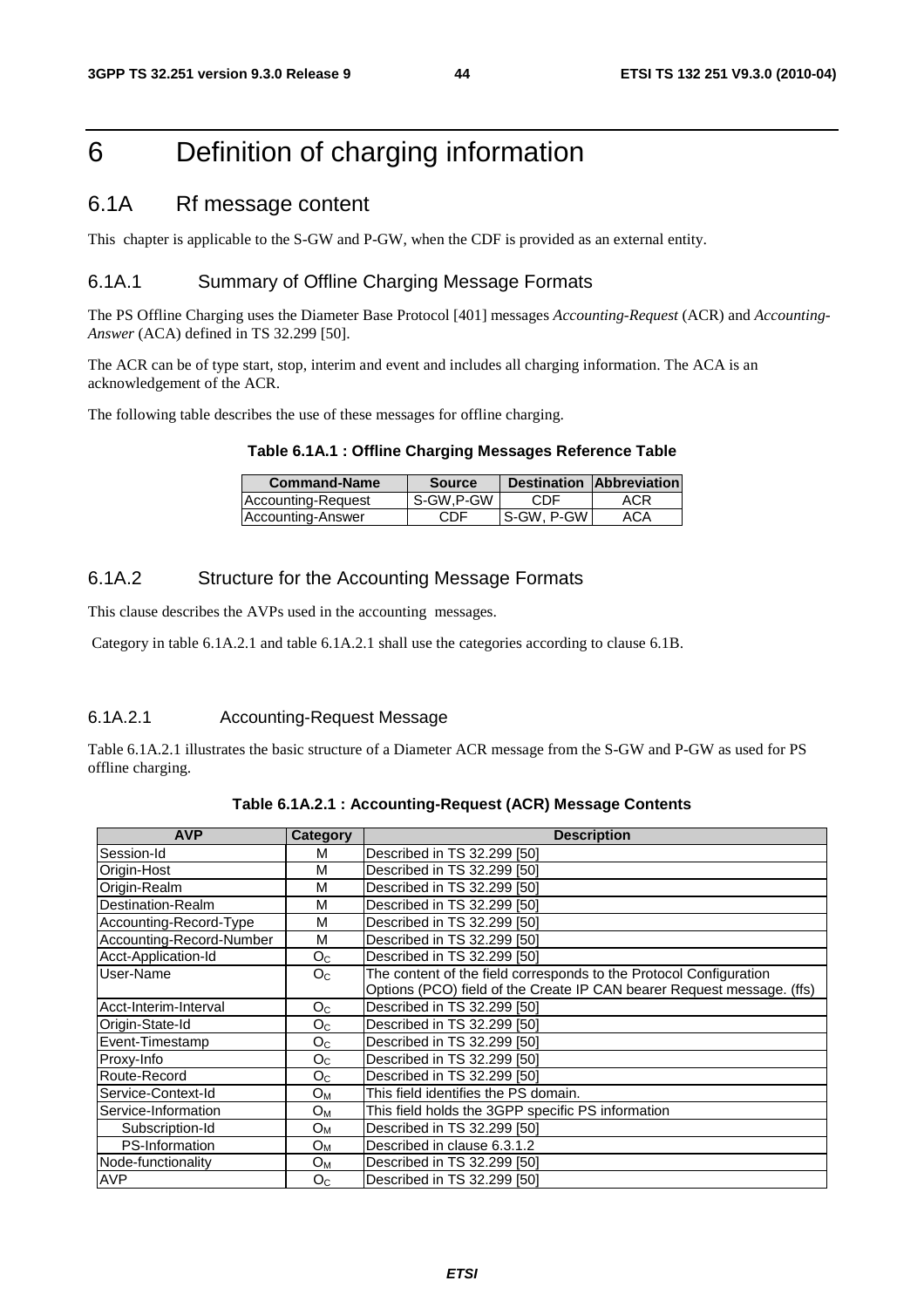|        | <b>AVP</b> | Category | <b>Description</b>                                                                              |
|--------|------------|----------|-------------------------------------------------------------------------------------------------|
| INOTE: |            |          | The PS-Information is inside the Service-Information AVP and not directly at ACR command level. |

NOTE: Detailed descriptions of the fields are provided in 3GPP TS 32.299 [50].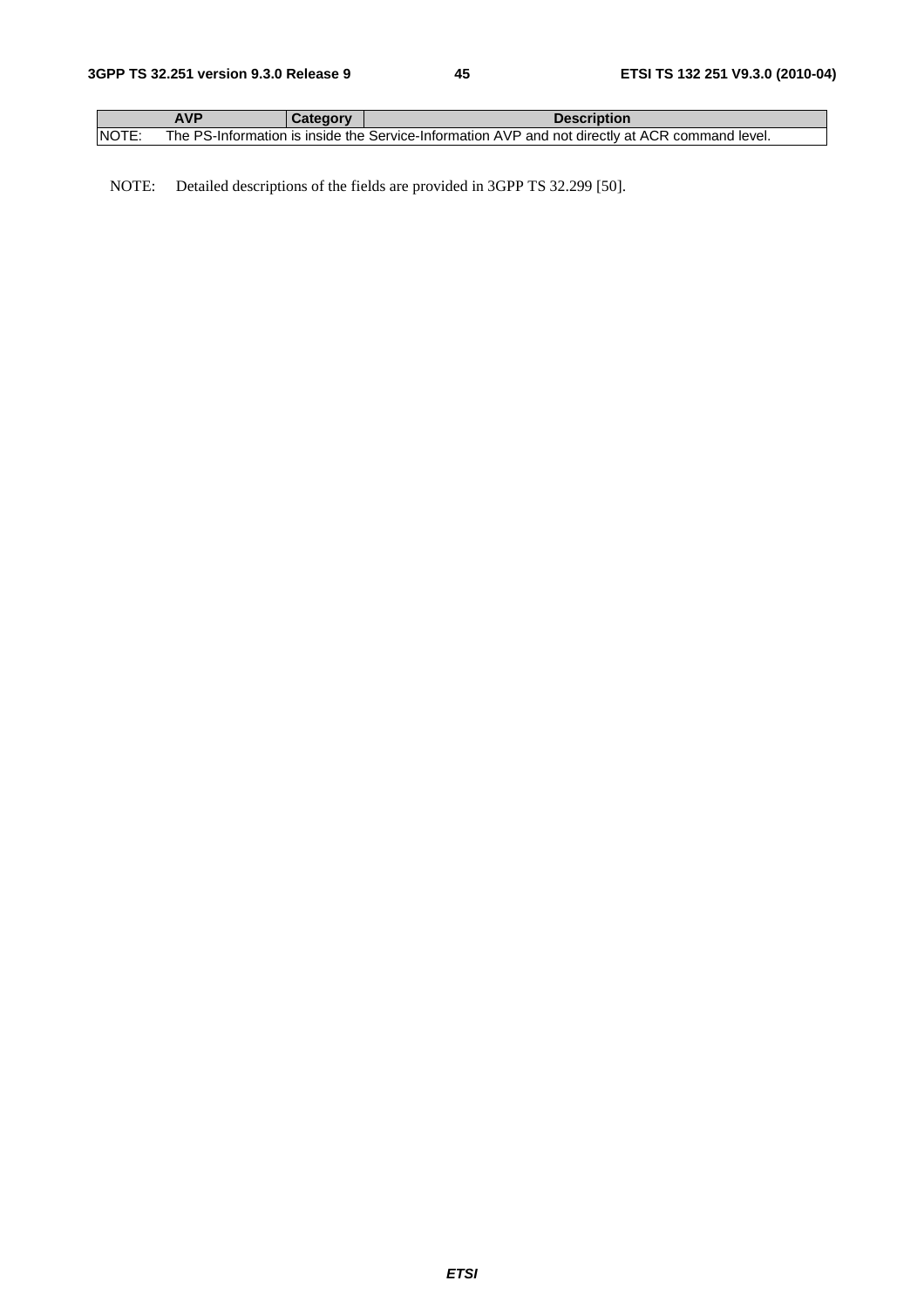### 6.1A.2.2 Accounting-Answer Message

The following table illustrates the basic structure of a Diameter ACA message as used for the S-GW and P-GW.

| <b>AVP</b>               | Category       | <b>Description</b>          |
|--------------------------|----------------|-----------------------------|
| Session-Id               | м              | Described in TS 32.299 [50] |
| Origin-Host              | M              | Described in TS 32.299 [50] |
| Origin-Realm             | м              | Described in TS 32.299 [50] |
| Destination-Realm        | М              | Described in TS 32.299 [50] |
| Accounting-Record-Type   | M              | Described in TS 32.299 [50] |
| Accounting-Record-Number | М              | Described in TS 32.299 [50] |
| Acct-Application-Id      | O <sub>C</sub> | Described in TS 32.299 [50] |
| User-Name                | O <sub>C</sub> | Described in TS 32.299 [50] |
| Error-Reporting-Host     | O <sub>C</sub> | Described in TS 32.299 [50] |
| Acct-Interim-Interval    | O <sub>C</sub> | Described in TS 32.299 [50] |
| Origin-State-Id          | O <sub>C</sub> | Described in TS 32.299 [50] |
| Event-Timestamp          | O <sub>C</sub> | Described in TS 32.299 [50] |
| Proxy-Info               | O <sub>C</sub> | Described in TS 32.299 [50] |
| <b>AVP</b>               | O <sub>C</sub> | Described in TS 32.299 [50] |

**Table 6.1A.2.2 : Accounting-Answer (ACA) Message Contents** 

NOTE: Detailed descriptions of the fields are provided in 3GPP TS 32.299 [50].

## 6.1B CDR content description on Bp interface

The tables in the subsequent parts of clause x specify the Mandatory  $(M)$ , Conditional (C) and Operator optional ( $O_M$  or  $O<sub>C</sub>$ ) designations. The category of a CDR parameter can have one of two primary values:

- **M** This parameter is **M**andatory and shall always be present in the CDR.
- **C** This parameter shall be present in the CDR only when certain Conditions are met. These Conditions are specified as part of the parameter definition.

All other parameters are designated as Operator **(O)** provisionable, which replaced the "Optional" category, specified in earlier releases. Using network management functions or specific tools provided by an equipment vendor, operators may choose if they wish to include or omit the parameter from the CDR. Once omitted, this parameter is not generated in a CDR. To avoid any potential ambiguity, a CDR generating element MUST be able to provide all these parameters. Only an operator can choose whether or not these parameters should be generated in their system.

Those parameters that the operator wishes to be present are further divided into a mandatory and conditional categories:

- **O<sub>M</sub>** This is a parameter that, if provisioned by the operator to be present, shall always be included in the CDRs. In other words, an  $O_M$  parameter that is provisioned to be present is a mandatory parameter.
- **OC** This is a parameter that, if provisioned by the operator to be present, shall be included in the CDRs when the required conditions are met. In other words, an  $O<sub>C</sub>$  parameter that is configured to be present is a conditional parameter.

The following tables provide a brief description of each CDR parameter. Full definitions of the parameters, sorted by the parameter name in alphabetical order, are provided in 3GPP TS 32.298 [51].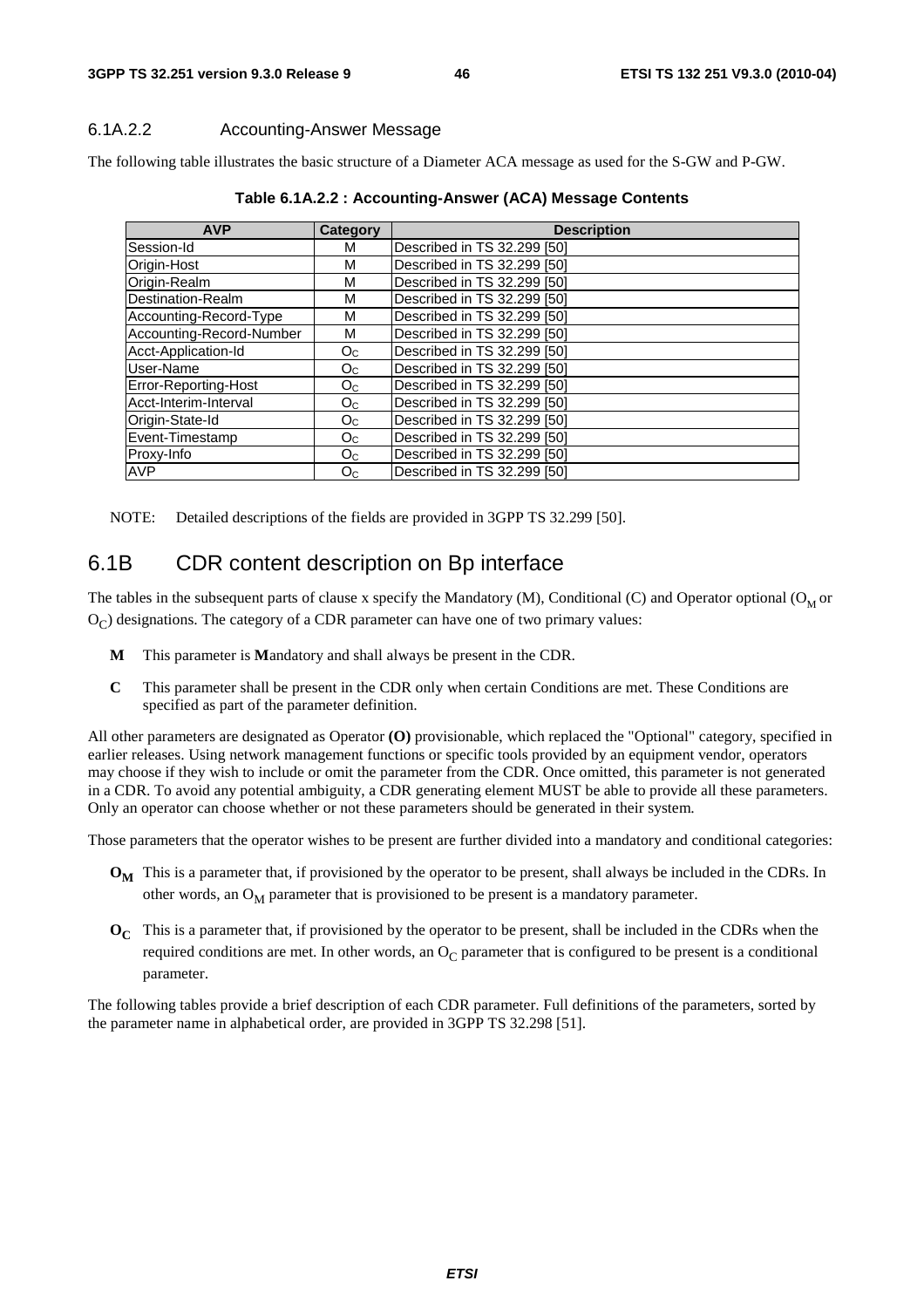# 6.1.1 IP CAN bearer charging data in SGSN (S-CDR)

If the collection of CDR data is enabled then the SGSN data specified in the following table shall be available for each IP CAN bearer.

| <b>Field</b>                         |                           | <b>Category Description</b>                                                                                                                      |
|--------------------------------------|---------------------------|--------------------------------------------------------------------------------------------------------------------------------------------------|
| Record Type                          | M                         | SGSN IP CAN bearer record.                                                                                                                       |
| <b>Network Initiated PDP Context</b> | $O_{C}$                   | A flag that is present if this is a network initiated IP CAN bearer.                                                                             |
| Served IMSI                          | C                         | IMSI of the served party, if available.                                                                                                          |
| <b>IMSI Unauthenticated Flag</b>     | $O_{C}$                   | This field indicates the provided served IMSI is not authenticated (emergency                                                                    |
|                                      |                           | bearer service situation).                                                                                                                       |
| Served IMEI                          | $O_{C}$                   | The IMEI of the ME, if available. It is used for identifying the user in case                                                                    |
|                                      |                           | Served IMSI is not present during emergency bearer service.                                                                                      |
| <b>SGSN Address</b>                  | ${\mathsf O}_{\mathsf M}$ | The IP address of the current SGSN.                                                                                                              |
| <b>MS Network Capability</b>         | $\Omega_{\mathsf{M}}$     | The mobile station Network Capability.                                                                                                           |
| Routing Area Code (RAC)              | $O_{M}$                   | RAC at the time of "Record Opening Time".                                                                                                        |
| Location Area Code (LAC)             | $O_{M}$                   | LAC at the time of "Record Opening Time".                                                                                                        |
| User CSG information                 | $O_{C}$                   | This field contains the User CSG information of the UE, if available, including                                                                  |
|                                      |                           | CSG ID, access mode and CSG membership indication.                                                                                               |
| Cell Identifier                      | $O_{M}$                   | Cell identity for GSM or Service Area Code (SAC) for UMTS at the time of                                                                         |
|                                      |                           | "Record Opening Time".                                                                                                                           |
| Charging ID                          | м                         | IP CAN bearer identifier used to identify this IP CAN bearer in different records                                                                |
| <b>GGSN Address Used</b>             | M                         | created by PCNs.<br>The control plane IP address of the P-GW currently used. The P-GW address                                                    |
|                                      |                           | is always the same for an activated IP CAN bearer.                                                                                               |
| <b>Access Point Name Network</b>     | $O_{M}$                   | The logical name of the connected access point to the external packet data                                                                       |
| Identifier                           |                           | network (network identifier part of APN).                                                                                                        |
| PDP Type                             | ${\mathsf O}_{\mathsf M}$ | PDP type, i.e. IP, PPP, IHOSS:OSP.                                                                                                               |
| Served PDP Address                   | $O_{C}$                   | PDP address of the served IMSI, i.e. IPv4 or IPv6. This parameter shall be                                                                       |
|                                      |                           | present except when both the PDP type is PPP and dynamic PDP address                                                                             |
|                                      |                           | assignment is used.                                                                                                                              |
| List of Traffic Data Volumes         | $O_{M}$                   | A list of changes in charging conditions for this IP CAN bearer, each change is                                                                  |
|                                      |                           | time stamped. Charging conditions are used to categorize traffic volumes,<br>such as per tariff period. Initial and subsequently changed QoS and |
|                                      |                           | corresponding data volumes are also listed.                                                                                                      |
| <b>Record Opening Time</b>           | M                         | Time stamp when IP CAN bearer is activated in this SGSN or record opening                                                                        |
|                                      |                           | time on subsequent partial records.                                                                                                              |
| Duration                             | М                         | Duration of this record in the SGSN.                                                                                                             |
| <b>SGSN Change</b>                   | C                         | Present if this is first record after SGSN change.                                                                                               |
| Cause for Record Closing             | M                         | The reason for closure of the record from this SGSN.                                                                                             |
| Diagnostics                          | $\mathsf{o}_{\mathsf{M}}$ | A more detailed reason for the release of the connection.                                                                                        |
| Record Sequence Number               | $\mathsf{C}$              | Partial record sequence number in this SGSN. Only present in case of partial                                                                     |
|                                      |                           | records.                                                                                                                                         |
| Node ID                              | $O_{M}$                   | Name of the recording entity.                                                                                                                    |
| <b>Record Extensions</b>             | ${\sf o}_{\sf c}$         | A set of network operator/manufacturer specific extensions to the record.                                                                        |
|                                      |                           | Conditioned upon the existence of an extension.                                                                                                  |
| Local Record Sequence<br>Number      | $O_{M}$                   | Consecutive record number created by this node. The number is allocated<br>sequentially including all CDR types.                                 |
| <b>APN Selection Mode</b>            | ${\mathsf O}_{\mathsf M}$ | An index indicating how the APN was selected.                                                                                                    |
| <b>Access Point Name Operator</b>    | $O_{M}$                   | The Operator Identifier part of the APN.                                                                                                         |
| Identifier                           |                           |                                                                                                                                                  |
| Served MSISDN                        | ${\mathsf O}_{\mathsf M}$ | The primary MSISDN of the subscriber.                                                                                                            |
| <b>Charging Characteristics</b>      | M                         | The Charging Characteristics applied to the IP CAN bearer.                                                                                       |
| RAT Type                             | $O_{C}$                   | This field indicates the Radio Access Technology (RAT) type, e.g. UTRAN or                                                                       |
|                                      |                           | GERAN, currently used by the Mobile Station as defined in TS 29.060 [204].                                                                       |
| <b>CAMEL Information</b>             | $O_{C}$                   | Set of CAMEL information related to IP CAN bearer. For more information see                                                                      |
|                                      |                           | Description of Record Fields. This field is present if CAMEL service is                                                                          |
|                                      |                           | activated.                                                                                                                                       |

# **Table 6.1.1 : SGSN IP CAN bearer data (S-CDR)**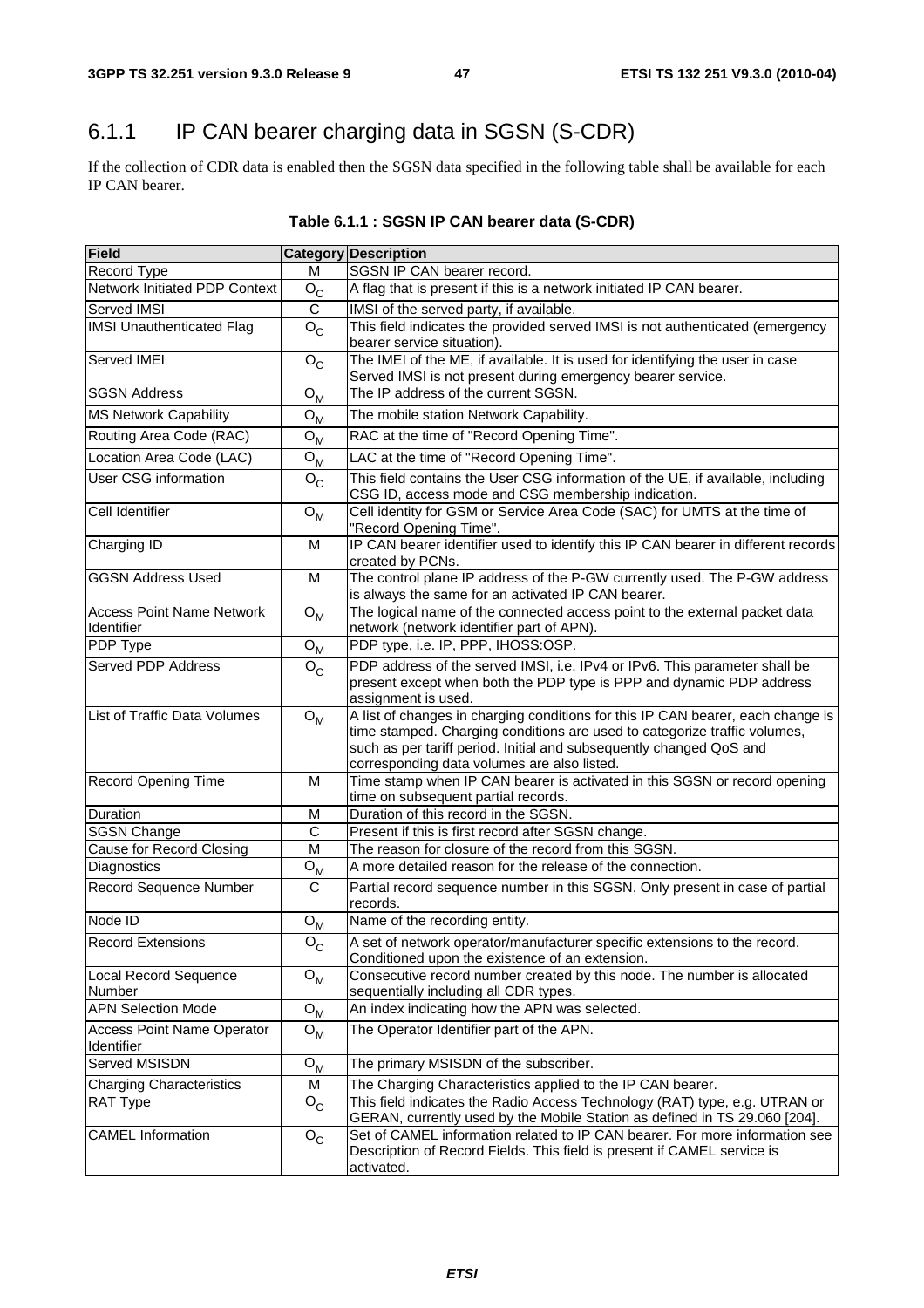| <b>Field</b>                                      |                  | <b>Category Description</b>                                                                                                                                    |
|---------------------------------------------------|------------------|----------------------------------------------------------------------------------------------------------------------------------------------------------------|
| <b>RNC Unsent Downlink Volume</b>                 | O <sub>c</sub>   | The downlink data volume, which the RNC has not sent to MS. This field is<br>present when the RNC has provided unsent downlink volume count at RAB<br>release. |
| <b>Charging Characteristics</b><br>Selection Mode | $O_{\mathsf{M}}$ | Holds information about how Charging Characteristics were selected.                                                                                            |
| Dynamic Address Flag                              | $O_{\alpha}$     | Indicates whether served PDP address is dynamic, which is allocated during<br>IP CAN bearer activation. This field is missing if address is static.            |

# 6.1.2 IP CAN bearer charging data in S-GW (SGW-CDR)

If FBC is disabled and the collection of CDR data is enabled then the S-GW data specified in the following table shall be available for each IP CAN bearer.

| <b>Field</b>                              | Category                        | <b>Description</b>                                                                                                                 |
|-------------------------------------------|---------------------------------|------------------------------------------------------------------------------------------------------------------------------------|
| Record Type                               | м                               | S-GW IP CAN bearer record.                                                                                                         |
| Served IMSI                               | $\overline{C}$                  | IMSI of the served party, if available.                                                                                            |
| <b>IMSI Unauthenticated Flag</b>          | $O_{C}$                         | This field indicates the provided served IMSI is not authenticated (emergency                                                      |
|                                           |                                 | bearer service situation).                                                                                                         |
| Served IMEISV                             | $O_{C}$                         | IMEISV of the ME, if available. It is used for identifying the user in case Served                                                 |
|                                           |                                 | IMSI is not present during emergency bearer service.                                                                               |
| S-GW Address used                         | M                               | The control plane IP address of the S-GW used.                                                                                     |
| Charging ID                               | M                               | IP CAN bearer identifier used to identify this IP CAN bearer in different records                                                  |
|                                           |                                 | created by PCNs                                                                                                                    |
| <b>PDN</b> Connection Id                  | $\overline{\circ}_{\mathsf{M}}$ | This field holds the PDN connection (IP-CAN session) identifier to identify<br>different records belonging to same PDN connection. |
| Serving Node Address                      | M                               | List of serving node control plane IP addresses (e.g. SGSN, MME, ) used                                                            |
|                                           |                                 | during this record.                                                                                                                |
| Serving node Type                         | $\overline{M}$                  | List of serving node types in control plane. The serving node types listed here                                                    |
|                                           |                                 | map to the serving node addresses listed in the field 'Serving node Address' in                                                    |
|                                           |                                 | sequence.<br>Present if this is first record after S-GW change.                                                                    |
| S-GW Change<br><b>PGW PLMN Identifier</b> | $O_{\alpha}$<br>Oс              | PLMN identifier (MCC MNC) of the PGW used.                                                                                         |
| <b>Access Point Name Network</b>          | ${\mathsf O}_{\mathsf M}$       | The logical name of the connected access point to the external packet data                                                         |
| Identifier                                |                                 | network (network identifier part of APN).                                                                                          |
| <b>PDP/PDN Type</b>                       | ${\mathsf O}_{\mathsf M}$       | This field indicates PDN type (i.e IPv4, IPv6 or IPv4v6).                                                                          |
| Served PDP/PDN Address                    |                                 |                                                                                                                                    |
|                                           | $O_{C}$                         | IP address allocated for the PDP context / PDN connection, i.e. IPv4 or IPv6, if<br>available.                                     |
| Dynamic Address Flag                      | $O_{C}$                         | Indicates whether served PDP/PDN address is dynamic, which is allocated                                                            |
|                                           |                                 | during IP CAN bearer activation, initial attach (E-UTRAN or over S2x) and UE                                                       |
|                                           |                                 | requested PDN connectivity. This field is missing if address is static.                                                            |
| List of Traffic Data Volumes              | $O_{M}$                         | A list of changes in charging conditions for this QCI/ARP pair, each change is                                                     |
|                                           |                                 | time stamped. Charging conditions are used to categorize traffic volumes,                                                          |
|                                           |                                 | such as per tariff period. Initial and subsequently changed QoS and                                                                |
|                                           |                                 | corresponding data values are also listed.                                                                                         |
| <b>Record Opening Time</b>                | M                               | Time stamp when IP CAN bearer is activated in this S-GW or record opening                                                          |
| <b>MS Time Zone</b>                       |                                 | time on subsequent partial records.<br>This field contains the MS Time Zone the MS is currently located as defined in              |
|                                           | $\overline{\mathrm{o_{C}}}$     | TS 29.060 [203], if available.                                                                                                     |
| Duration                                  | M                               | Duration of this record in the S-GW.                                                                                               |
| <b>Cause for Record Closing</b>           | М                               | The reason for the release of record from this S-GW.                                                                               |
| Diagnostics                               | ${\bf O}_{\bf M}$               | A more detailed reason for the release of the connection.                                                                          |
| Record Sequence Number                    | C                               | Partial record sequence number, only present in case of partial records.                                                           |
| Node ID                                   | ${\mathsf O}_{\mathsf M}$       | Name of the recording entity.                                                                                                      |
| <b>Record Extensions</b>                  | $O_{\rm C}$                     | A set of network operator/manufacturer specific extensions to the record.                                                          |
|                                           |                                 | Conditioned upon the existence of an extension.                                                                                    |
| Local Record Sequence                     | ${\mathsf O}_{\mathsf M}$       | Consecutive record number created by this node. The number is allocated                                                            |
| Number                                    |                                 | sequentially including all CDR types.                                                                                              |
| <b>APN Selection Mode</b>                 | $O_{M}$                         | An index indicating how the APN was selected.                                                                                      |

### **Table 6.1.2: S-GW IP CAN bearer data (SGW-CDR)**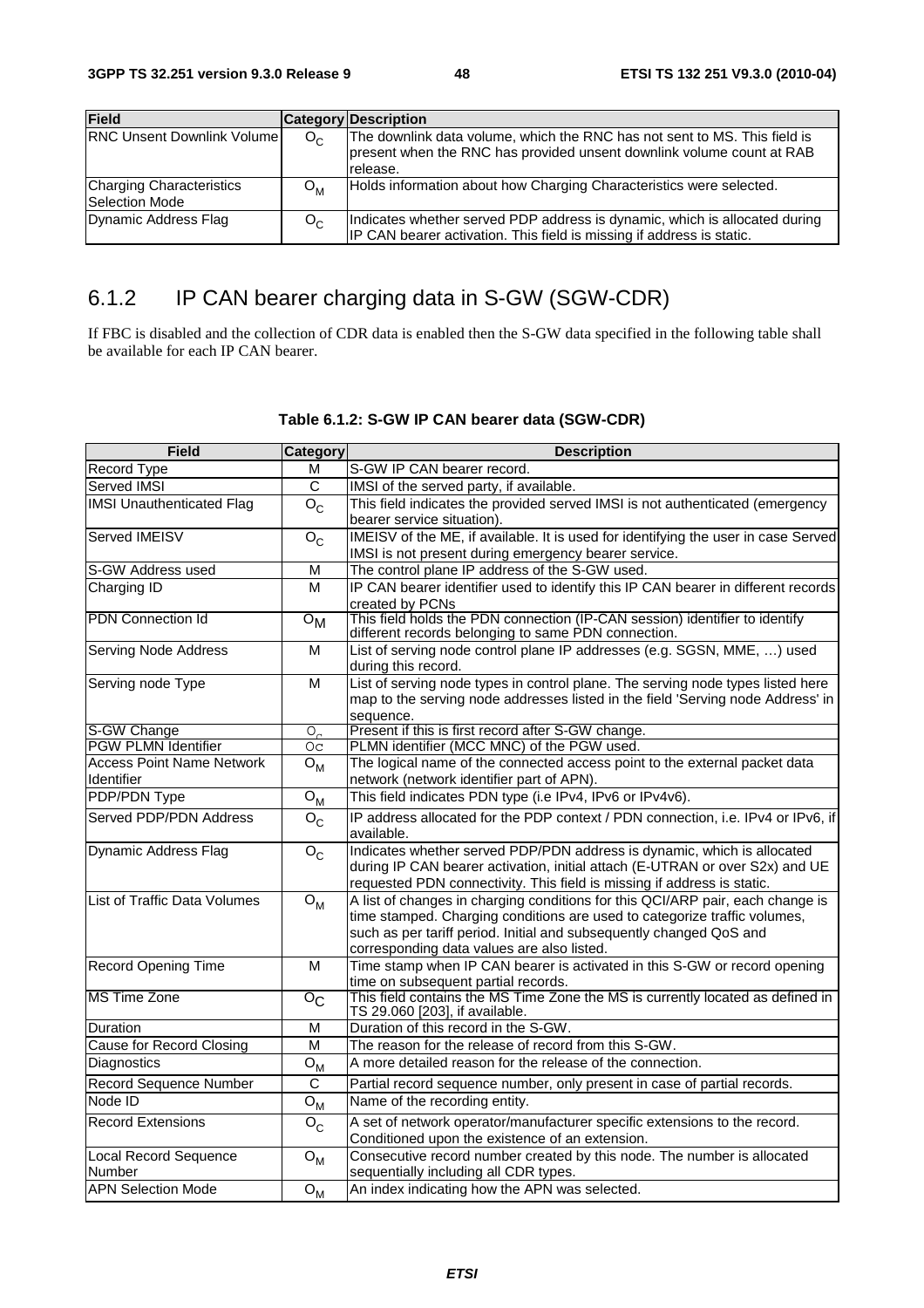| <b>Field</b>                                      | <b>Category</b>  | <b>Description</b>                                                                                                                                                                                                                                           |
|---------------------------------------------------|------------------|--------------------------------------------------------------------------------------------------------------------------------------------------------------------------------------------------------------------------------------------------------------|
| Served MSISDN                                     | $O_{\mathsf{M}}$ | The primary MSISDN of the subscriber.                                                                                                                                                                                                                        |
| User Location Information                         | $O_{C}$          | This field contains the User Location Information of the MS as defined in<br>TS 29.060 [203] for GPRS case, and in TS 29.274 [210] for EPC case, if<br>available.                                                                                            |
| User CSG information                              | $O_{C}$          | This field contains the User CSG information of the UE, if available, including<br>CSG ID, access mode and CSG membership indication.                                                                                                                        |
| <b>Charging Characteristics</b>                   | м                | The Charging Characteristics applied to the IP CAN bearer.                                                                                                                                                                                                   |
| <b>Charging Characteristics</b><br>Selection Mode | $O_{\mathsf{M}}$ | Holds information about how Charging Characteristics were selected.                                                                                                                                                                                          |
| <b>IMS Signalling Context</b>                     | $O_{C}$          | Included if the IM-CN Subsystem Signalling Flag is set, see [201] IP CAN<br>bearer is used for IMS signalling.                                                                                                                                               |
| P-GW Address used.                                | $O_{C}$          | This field is the P-GW IP Address for the Control Plane                                                                                                                                                                                                      |
| Serving Node PLMN Identifier                      | $O_{C}$          | Serving node PLMN Identifier (MCC and MNC) used during this record, if<br>available.                                                                                                                                                                         |
| <b>RAT Type</b>                                   | $O_{C}$          | This field indicates the Radio Access Technology (RAT) type currently used by<br>the Mobile Station, when available. This RAT type is defined in TS 29.060<br>[204] for GTP case, in TS 29.274 [210] for eGTP case and in TS 29.275 [211]<br>lfor PMIP case. |
| <b>Start Time</b>                                 | $O_{\alpha}$     | This field holds the time when User IP-CAN session starts, available in the<br>CDR for the first bearer in an IP-CAN session.                                                                                                                                |
| <b>Stop Time</b>                                  | $O_{\Gamma}$     | This field holds the time when User IP-CAN session is terminated, available in<br>the CDR for the last bearer in an IP-CAN session.                                                                                                                          |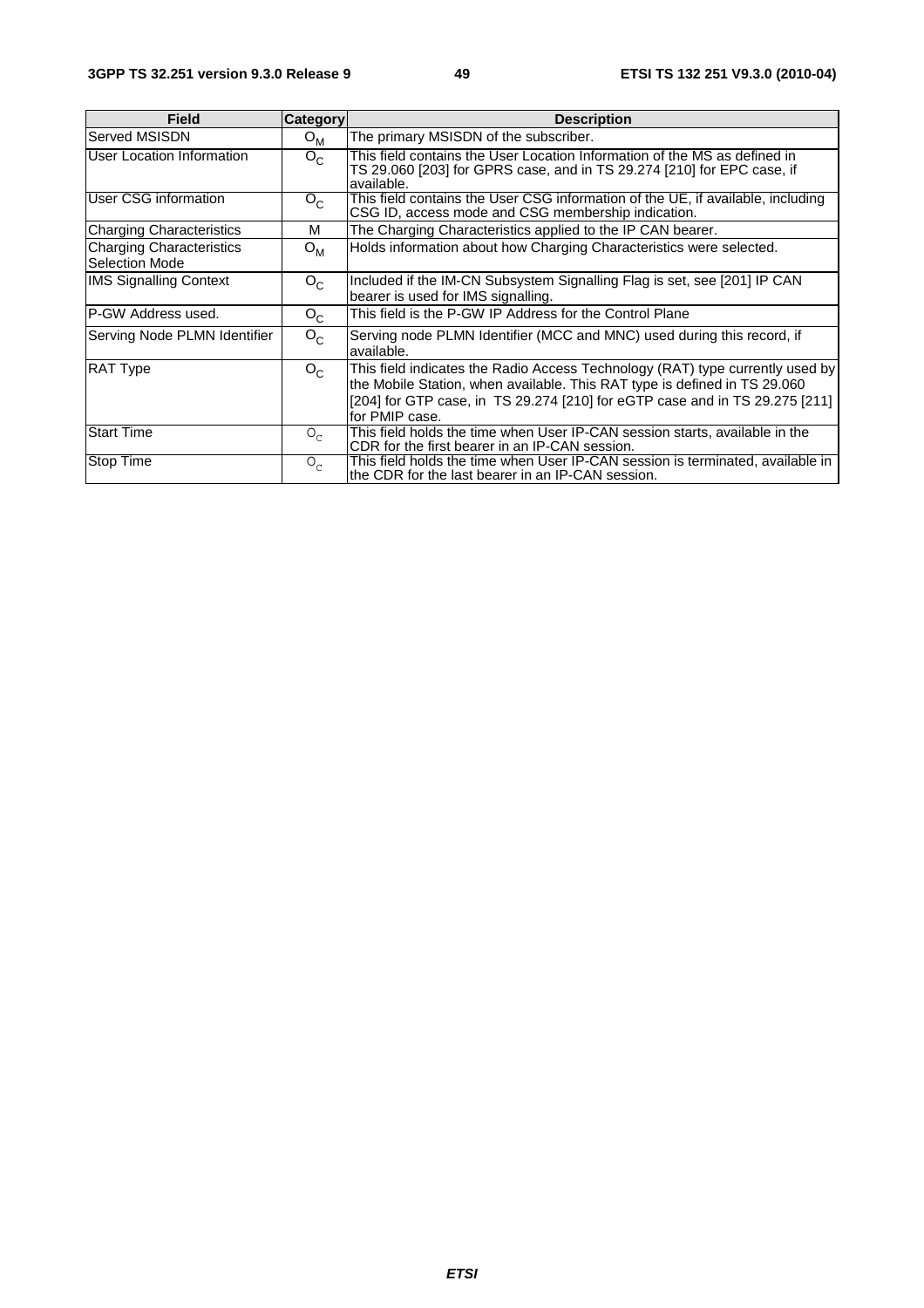# 6.1.3 FBC IP CAN bearer charging data in P-GW (PGW-CDR)

If FBC is enabled and the collection of CDR data is enabled then the P-GW data specified in the following table shall be available for each IP CAN bearer.

| <b>Field</b>                                   | <b>Category</b>                 | <b>Description</b>                                                                                                                                                 |
|------------------------------------------------|---------------------------------|--------------------------------------------------------------------------------------------------------------------------------------------------------------------|
| <b>Record Type</b>                             | М                               | P-GW IP CAN bearer record.                                                                                                                                         |
|                                                |                                 |                                                                                                                                                                    |
| Served IMSI                                    | C                               | IMSI of the served party, if available.                                                                                                                            |
| <b>IMSI Unauthenticated Flag</b>               | $O_{C}$                         | This field indicates the provided served IMSI is not authenticated (emergency                                                                                      |
| Served IMEISV                                  |                                 | bearer service situation).                                                                                                                                         |
|                                                | $O_{\rm C}$                     | IMEISV of the ME, if available. It is used for identifying the user in case Served<br>IMSI is not present during emergency bearer service.                         |
| Served 3GPP2 MEID                              | OC                              | MEID of the served party"s terminal equipment for 3GPP2 access.                                                                                                    |
| Served MN NAI                                  | O <sub>C</sub>                  | Mobile Node Identifier in NAI format (based on IMSI), if available.                                                                                                |
| P-GW Address used                              | Μ                               | The control plane IP address of the P-GW used.                                                                                                                     |
| Charging ID                                    | M                               | IP CAN bearer identifier used to identify this IP CAN bearer in different records                                                                                  |
|                                                |                                 | created by PCNs                                                                                                                                                    |
| <b>PDN</b> Connection Id                       | $\overline{\circ}_{\mathsf{M}}$ | This field holds the PDN connection (IP-CAN session) identifier to identify<br>different records belonging to same PDN connection.                                 |
| Serving node Address                           | Μ                               | List of SGSN/S-GW control plane IP addresses used during this record.                                                                                              |
| Serving node Type                              | M                               | List of serving node types in control plane. The serving node types listed here<br>map to the serving node addresses listed in the field 'Serving node Address' in |
|                                                |                                 | sequence.                                                                                                                                                          |
| <b>PGW PLMN Identifier</b>                     | O <sub>C</sub>                  | PLMN identifier (MCC MNC) of the PGW.                                                                                                                              |
| <b>Access Point Name Network</b><br>Identifier | $O_{M}$                         | The logical name of the connected access point to the external packet data<br>network (network identifier part of APN).                                            |
| PDP/PDN Type                                   | ${\bf O}_{{\sf M}}$             | PDP type, i.e. IP, PPP, or IHOSS:OSP, or PDN type (i.e IPv4, IPv6 or IPv4v6).                                                                                      |
| Served PDP/PDN Address                         |                                 | IP address allocated for the PDP context / PDN connection, i.e. IPv4 or IPv6.                                                                                      |
|                                                | $O_{C}$                         | This parameter shall be present except when both the PDP type is PPP and                                                                                           |
|                                                |                                 | dynamic IP CAN bearer address assignment is used.                                                                                                                  |
| Dynamic Address Flag                           | $O_{C}$                         | Indicates whether served PDP/PDN address is dynamic, which is allocated                                                                                            |
|                                                |                                 | during IP CAN bearer activation, initial attach (E-UTRAN or over S2x) and UE                                                                                       |
|                                                |                                 | requested PDN connectivity. This field is missing if address is static.                                                                                            |
|                                                |                                 |                                                                                                                                                                    |
| <b>List of Service Data</b>                    | $O_{M}$                         | A list of changes in charging conditions for all service data flows within this IP                                                                                 |
|                                                |                                 | CAN bearer categorized per rating group or per combination of the rating group<br>and service id. Each change is time stamped. Charging conditions are used to     |
|                                                |                                 | categorize traffic volumes, elapsed time and number of events, such as per                                                                                         |
|                                                |                                 | tariff period. Initial and subsequently changed QoS and corresponding data                                                                                         |
|                                                |                                 | values are also listed.                                                                                                                                            |
|                                                |                                 | Online charging information (PS Furnish Charging Information) may be added                                                                                         |
|                                                |                                 | per each service data flow container in case it is sent by the OCS.                                                                                                |
|                                                |                                 | Failure-Handling: This field shall be present in case P-GW triggers the Failure-                                                                                   |
|                                                |                                 | Handling procedure. It shall indicate the Failure Handling scenario and the<br>instant the Failure Action is triggered (see annex B). Scenarios: Continue/New      |
|                                                |                                 | Session; Continue/Ongoing Session; Retry&Terminate/Ongoing Session;                                                                                                |
|                                                |                                 | Terminate/Ongoing Session.                                                                                                                                         |
| <b>Record Opening Time</b>                     | M                               | Time stamp when IP CAN bearer is activated in this P-GW or record opening                                                                                          |
|                                                |                                 | time on subsequent partial records.                                                                                                                                |
| <b>MS Time Zone</b>                            | $\overline{\mathrm{o_{C}}}$     | This field contains the MS Time Zone the MS is currently located as defined in<br>TS 29.060 [203], if available.                                                   |
| Duration                                       | M                               | Duration of this record in the P-GW.                                                                                                                               |
| Cause for Record Closing                       | M                               | The reason for the release of record from this P-GW.                                                                                                               |
| Diagnostics                                    | ${\mathsf O}_{\mathsf M}$       | A more detailed reason for the release of the connection.                                                                                                          |
| Record Sequence Number                         | C                               | Partial record sequence number, only present in case of partial records.                                                                                           |
| Node ID                                        | $O_{M}$                         | Name of the recording entity.                                                                                                                                      |
| <b>Record Extensions</b>                       | $O_{C}$                         | A set of network operator/manufacturer specific extensions to the record.                                                                                          |
|                                                |                                 | Conditioned upon the existence of an extension.                                                                                                                    |
| Local Record Sequence<br>Number                | $O_{M}$                         | Consecutive record number created by this node. The number is allocated<br>sequentially including all CDR types.                                                   |
| <b>APN Selection Mode</b>                      | $O_{M}$                         | An index indicating how the APN was selected.                                                                                                                      |
|                                                |                                 |                                                                                                                                                                    |
| Served MSISDN                                  | $O_{M}$                         | The primary MSISDN of the subscriber.                                                                                                                              |

# **Table 6.1.3: P-GW IP CAN bearer data (PGW-CDR)**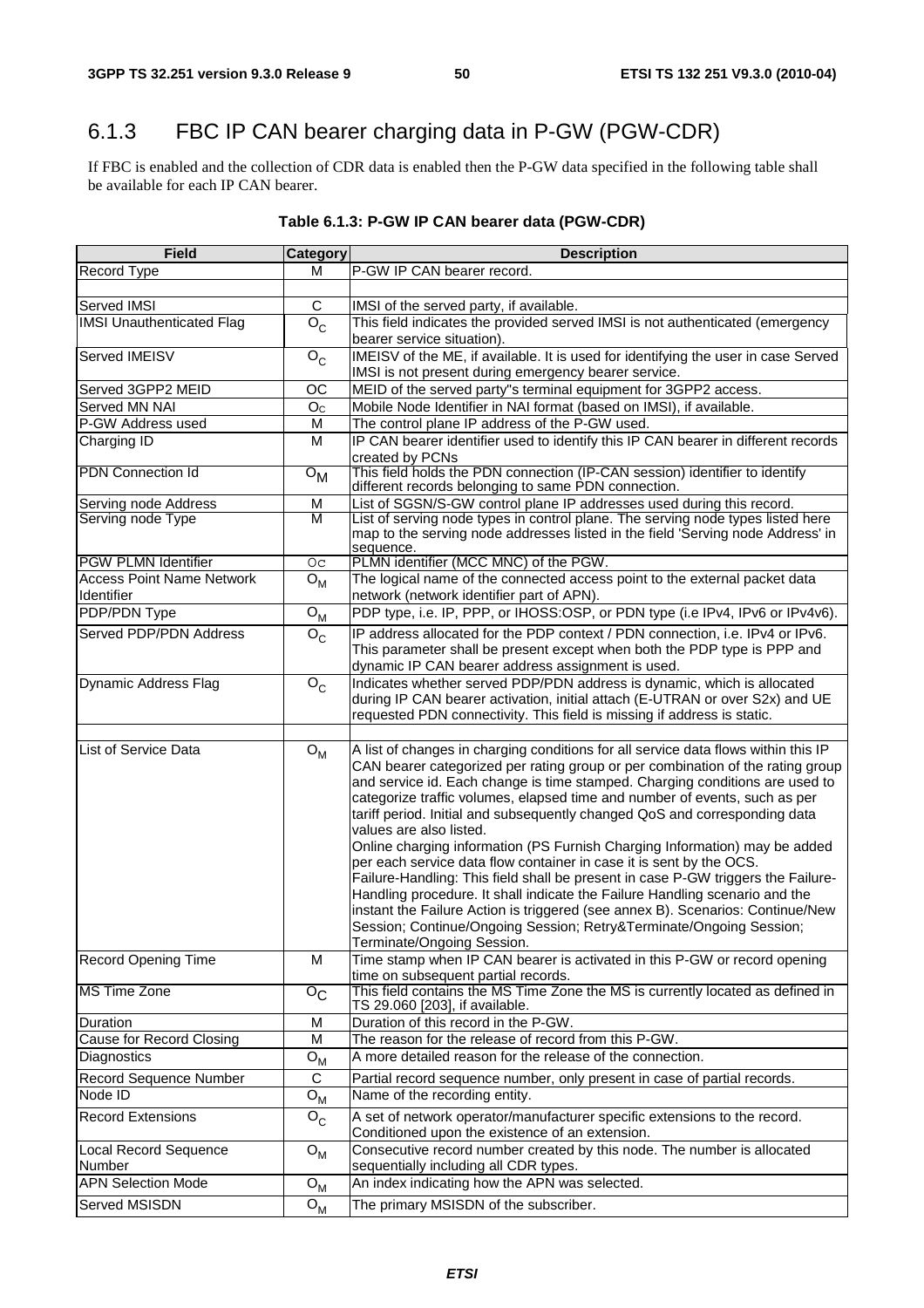| <b>Field</b>                                             | Category           | <b>Description</b>                                                                                                                                                                                                                                          |
|----------------------------------------------------------|--------------------|-------------------------------------------------------------------------------------------------------------------------------------------------------------------------------------------------------------------------------------------------------------|
| User Location Information                                | $O_{C}$            | This field contains the User Location Information of the MS as defined in<br>TS 29.060 [203] for GPRS case, and in TS 29.274 [210] for EPC case, if<br>available.                                                                                           |
| <b>User CSG information</b>                              | $O_{C}$            | This field contains the User CSG Information of the UE, if available, including<br>CSG ID, access mode and CSG membership indication.                                                                                                                       |
| 3GPP2 User Location<br>linformation                      | $O_{C}$            | This field contains the User Location Information of the MS as defined in<br>TS 29.212 [71] for 3GPP2 access, if available.                                                                                                                                 |
| <b>Charging Characteristics</b>                          | м                  | The Charging Characteristics applied to the IP CAN bearer.                                                                                                                                                                                                  |
| <b>Charging Characteristics</b><br><b>Selection Mode</b> | $O_{M}$            | Holds information about how Charging Characteristics were selected.                                                                                                                                                                                         |
| <b>IMS Signalling Context</b>                            | $O_{C}$            | Included if the IP CAN bearer IM-CN Subsystem Signalling Flag is set, see<br>[201] is used for IMS signalling.                                                                                                                                              |
| External Charging Identifier                             | $O_{C}$            | A Charging Identifier received from a non-EPC, external network entity e.g<br>ICID.                                                                                                                                                                         |
| Serving node PLMN Identifier                             | $O_{M}$            | Serving node PLMN Identifier (MCC and MNC) used during this record.                                                                                                                                                                                         |
| PS Furnish Charging<br>Information                       | $O_{C}$            | Online charging session specific information                                                                                                                                                                                                                |
| <b>CAMEL</b> Information                                 | $O_{C}$            | Set of CAMEL information related to IP CAN bearer, if available. This field<br>applies only for GPRS.                                                                                                                                                       |
| <b>RAT Type</b>                                          | $O_{C}$            | This field indicates the Radio Access Technology (RAT) type currently used by<br>the Mobile Station, when available. This RAT type is defined in TS 29.060 [204]<br>for GTP case, in TS 29.274 [210] for eGTP case and in TS 29.275 [211] for<br>PMIP case. |
| <b>Start Time</b>                                        | $\overline{O}_{C}$ | This field holds the time when User IP-CAN session starts, available in<br>the CDR for the first bearer in an IP-CAN session.                                                                                                                               |
| <b>Stop Time</b>                                         | $O_{\rm C}$        | This field holds the time when User IP-CAN session is terminated,<br>available in the CDR for the last bearer in an IP-CAN session.                                                                                                                         |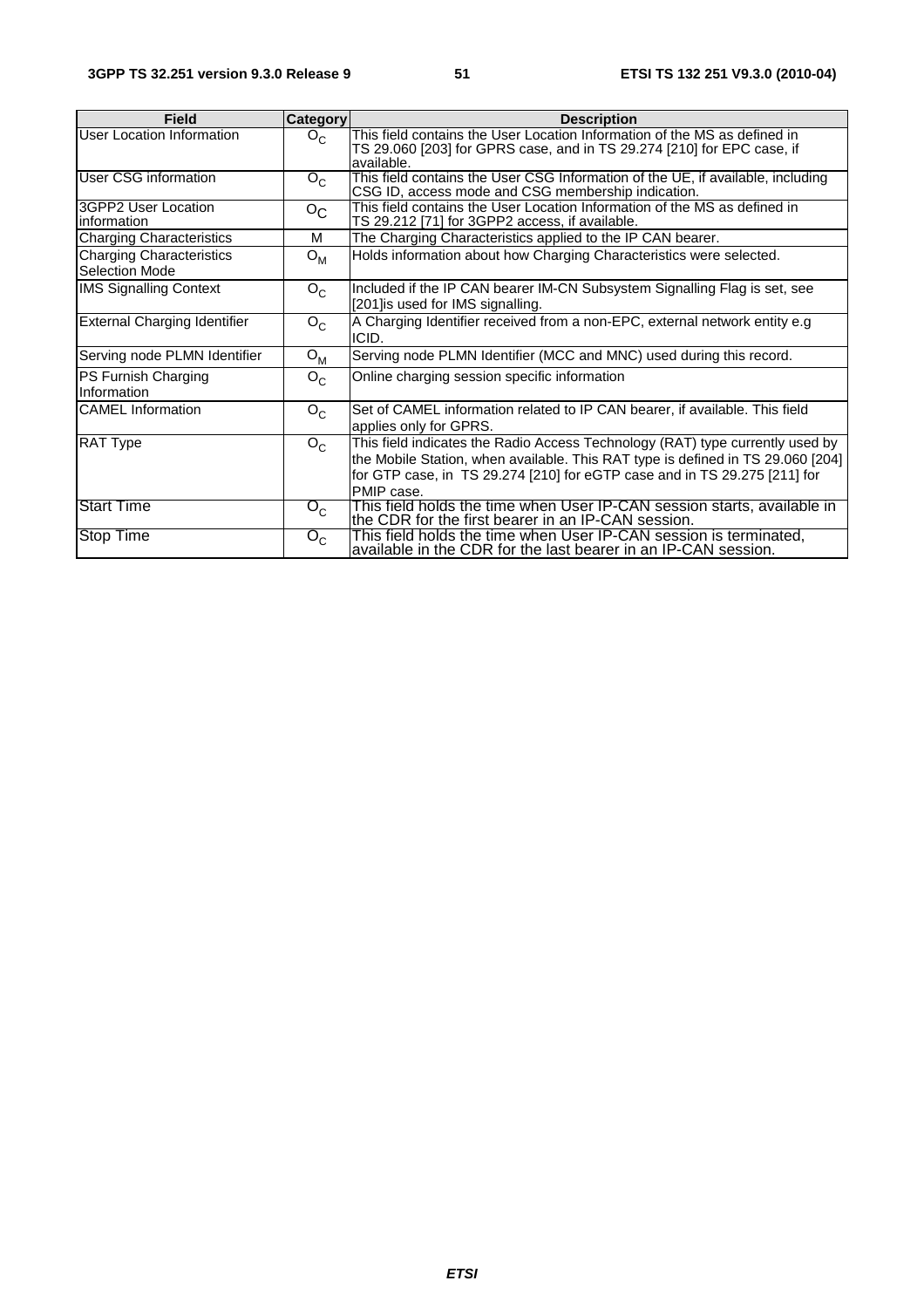# 6.1.4 Mobile Station mobility management data in SGSN (M-CDR)

If the collection of MS mobility management data is enabled then the SGSN shall start collecting the information specified in the following table each time the mobile is attached to the SGSN.

| <b>Field</b>                               | Category                  | <b>Description</b>                                                                                                                                                                 |  |
|--------------------------------------------|---------------------------|------------------------------------------------------------------------------------------------------------------------------------------------------------------------------------|--|
| Record Type                                | M                         | SGSN mobility management record.                                                                                                                                                   |  |
| <b>Served IMSI</b>                         | M                         | IMSI of the MS.                                                                                                                                                                    |  |
| Served IMEI                                | $O_{C}$                   | The IMEI of the ME, if available.                                                                                                                                                  |  |
| <b>SGSN Address</b>                        | $O_{M}$                   | The IP address of the current SGSN.                                                                                                                                                |  |
| <b>MS Network Capability</b>               | ${\mathsf O}_{\mathsf M}$ | The mobile station network capability.                                                                                                                                             |  |
| Routing Area Code                          | ${\mathsf O}_{\mathsf M}$ | Routing Area at the time of the Record Opening Time.                                                                                                                               |  |
| Local Area Code                            | ${\mathsf O}_{\mathsf M}$ | Location Area Code at the time of Record Opening Time.                                                                                                                             |  |
| Cell Identifier                            | $O_{M}$                   | The Cell Identity for GSM or Service Area Code (SAC) for UMTS at the time of<br>the Record Opening Time.                                                                           |  |
| Cell PLMN Id                               | $O_M$                     | The MCC and MNC of the Cell at the time of Record Opening Time.                                                                                                                    |  |
| Change of Location                         | $O_{C}$                   | A list of changes in Routing Area Code including MCC and MNC, each with a<br>time stamp. This field is not required if partial records are generated when the<br>location changes. |  |
| <b>Record Opening Time</b>                 | M                         | Timestamp when MS is attached to this SGSN or record opening time on<br>following partial record.                                                                                  |  |
| Duration                                   | ${\bf O}_{\bf M}$         | Duration of this record.                                                                                                                                                           |  |
| SGSN Change                                | C                         | Present if this is first record after SGSN change.                                                                                                                                 |  |
| <b>Cause for Record Closing</b>            | M                         | The reason for the closure of the record in this SGSN.                                                                                                                             |  |
| Diagnostics                                | ${\mathsf O}_{\mathsf M}$ | A more detailed reason for the release of the connection.                                                                                                                          |  |
| <b>Record Sequence Number</b>              | $\mathsf{C}$              | Partial record sequence number in this SGSN; only present in case of partial<br>records.                                                                                           |  |
| Node ID                                    | $O_{M_{\_}}$              | Name of the recording entity.                                                                                                                                                      |  |
| <b>Record Extensions</b>                   | $O_{C}$                   | A set of network operator/manufacturer specific extensions to the record.<br>Conditioned upon the existence of an extension.                                                       |  |
| Local Record Sequence<br>Number            | $O_{M}$                   | Consecutive record number created by this node. The number is allocated<br>sequentially including all CDR types.                                                                   |  |
| Served MSISDN                              | $O_{M}$                   | The primary MSISDN of the subscriber.                                                                                                                                              |  |
| <b>Charging Characteristics</b>            | M                         | The Charging Characteristics used by the SGSN.                                                                                                                                     |  |
| <b>CAMEL</b> Information                   | $O_{C}$                   | Set of CAMEL information related to Attach/Detach session. For more<br>information see Description of Record Fields. This field is present if CAMEL<br>service is activated.       |  |
| <b>RAT Type</b>                            | $O_{C}$                   | This field indicates the Radio Access Technology (RAT) type, e.g. UTRAN or<br>GERAN, currently used by the Mobile Station as defined in TS 29.060 [204].                           |  |
| Charging Characteristics<br>Selection Mode | $O_{M}$                   | Holds information about how Charging Characteristics were selected.                                                                                                                |  |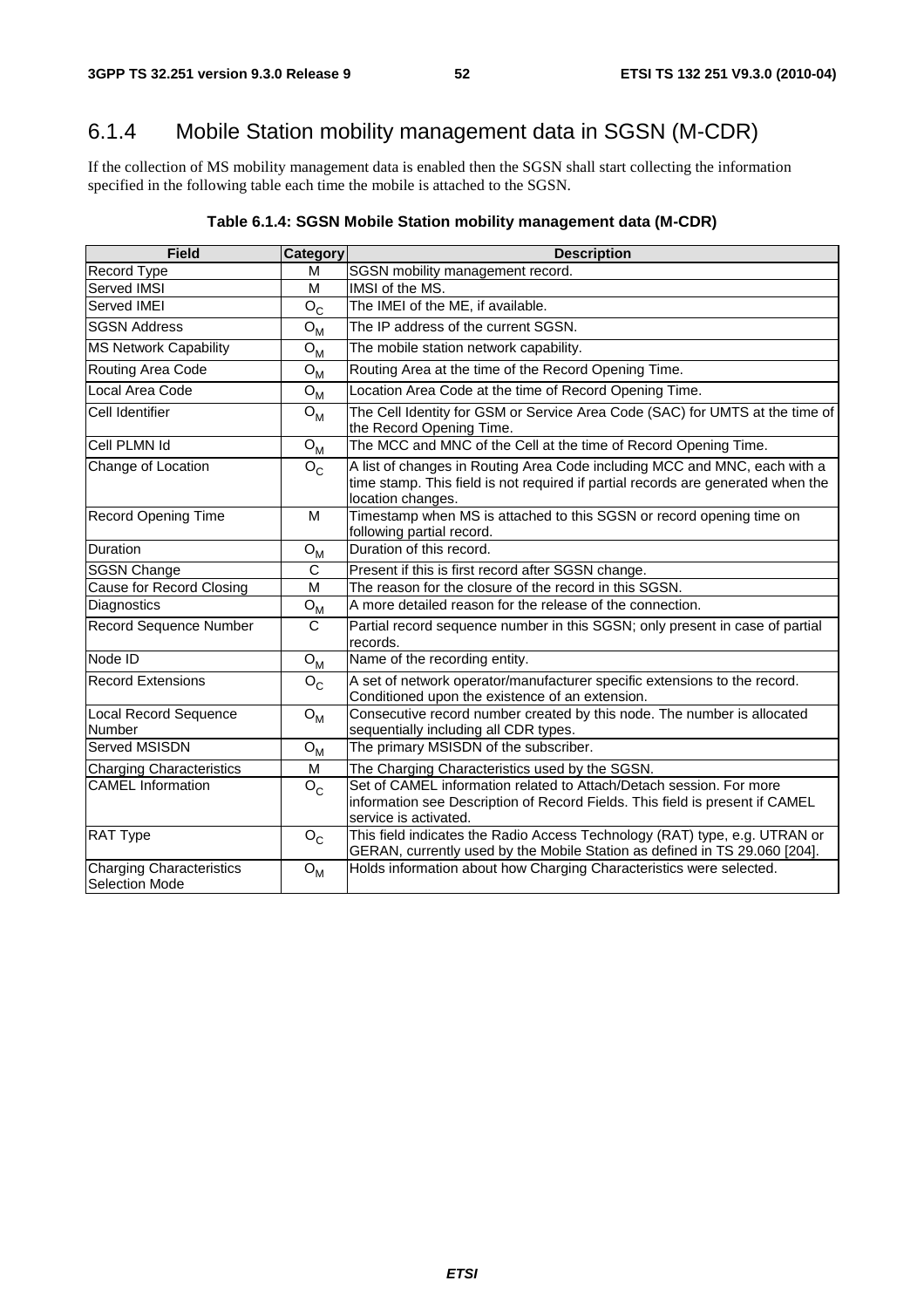# 6.1.5 SMS-MO data in SGSN (S-SMO-CDR)

If enabled, an S-SMO-CDR SGSN Mobile originated SMS record shall be produced for each short message sent by a mobile subscriber via the SGSN. The fields in the record are specified in the following table.

## **Table 6.1.5: SGSN Mobile originated SMS record (S-SMO-CDR)**

| <b>Field</b>                                      | Category                  | <b>Description</b>                                                                                                                                                 |  |
|---------------------------------------------------|---------------------------|--------------------------------------------------------------------------------------------------------------------------------------------------------------------|--|
| <b>Record Type</b>                                | м                         | <b>SGSN Mobile Originated SMS.</b>                                                                                                                                 |  |
| <b>Served IMSI</b>                                | м                         | The IMSI of the subscriber.                                                                                                                                        |  |
| Served IMEI                                       | $O_{C}$                   | The IMEI of the ME, if available.                                                                                                                                  |  |
| Served MSISDN                                     | $\mathsf{o}_{\mathsf{M}}$ | The primary MSISDN of the subscriber.                                                                                                                              |  |
| <b>MS Network Capability</b>                      | $O_{M}$                   | The mobile station network capability.                                                                                                                             |  |
| Service Centre                                    | $O_{M}$                   | The address (E.164) of the SMS-service centre.                                                                                                                     |  |
| <b>Recording Entity</b>                           | $O_{M}$                   | The E.164 number of the SGSN.                                                                                                                                      |  |
| Location Area Code                                | $O_{\mathsf{M}}$          | The Location Area Code from which the message originated.                                                                                                          |  |
| Routing Area Code                                 | $O_{M}$                   | The Routing Area Code from which the message originated.                                                                                                           |  |
| Cell Identifier                                   | $O_{M}$                   | The Cell Identity for GSM or Service Area Code (SAC) for UMTS from which<br>the message originated.                                                                |  |
| Message Reference                                 | M                         | A reference provided by the MS uniquely identifying this message.                                                                                                  |  |
| <b>Event Time Stamp</b>                           | M                         | The time at which the message was received by the SGSN from the<br>subscriber.                                                                                     |  |
| <b>SMS Result</b>                                 | C                         | The result of the attempted delivery if unsuccessful.                                                                                                              |  |
| <b>Record Extensions</b>                          | $O_{C}$                   | A set of network operator/manufacturer specific extensions to the record.<br>Conditioned upon the existence of an extension.                                       |  |
| Node ID                                           | $O_{\mathsf{M}}$          | Name of the recording entity.                                                                                                                                      |  |
| Local Record Sequence<br>Number                   | $O_{M}$                   | Consecutive record number created by this node. The number is allocated<br>sequentially including all CDR types.                                                   |  |
| <b>Charging Characteristics</b>                   | M                         | The Charging Characteristics flag set used by the SGSN.                                                                                                            |  |
| <b>RAT Type</b>                                   | $O_{C}$                   | This field indicates the Radio Access Technology (RAT) type, e.g. UTRAN or<br>GERAN, currently used by the Mobile Station as defined in TS 29.060 [204].           |  |
| <b>Destination Number</b>                         | $O_{M}$                   | The destination short message subscriber number.                                                                                                                   |  |
| <b>CAMEL</b> Information                          | $O_{C}$                   | Set of CAMEL information related to SMS session. For more information see<br>Description of Record Fields. This field is present if CAMEL service is<br>activated. |  |
| Charging Characteristics<br><b>Selection Mode</b> | $O_{M}$                   | Holds information about how Charging Characteristics were selected.                                                                                                |  |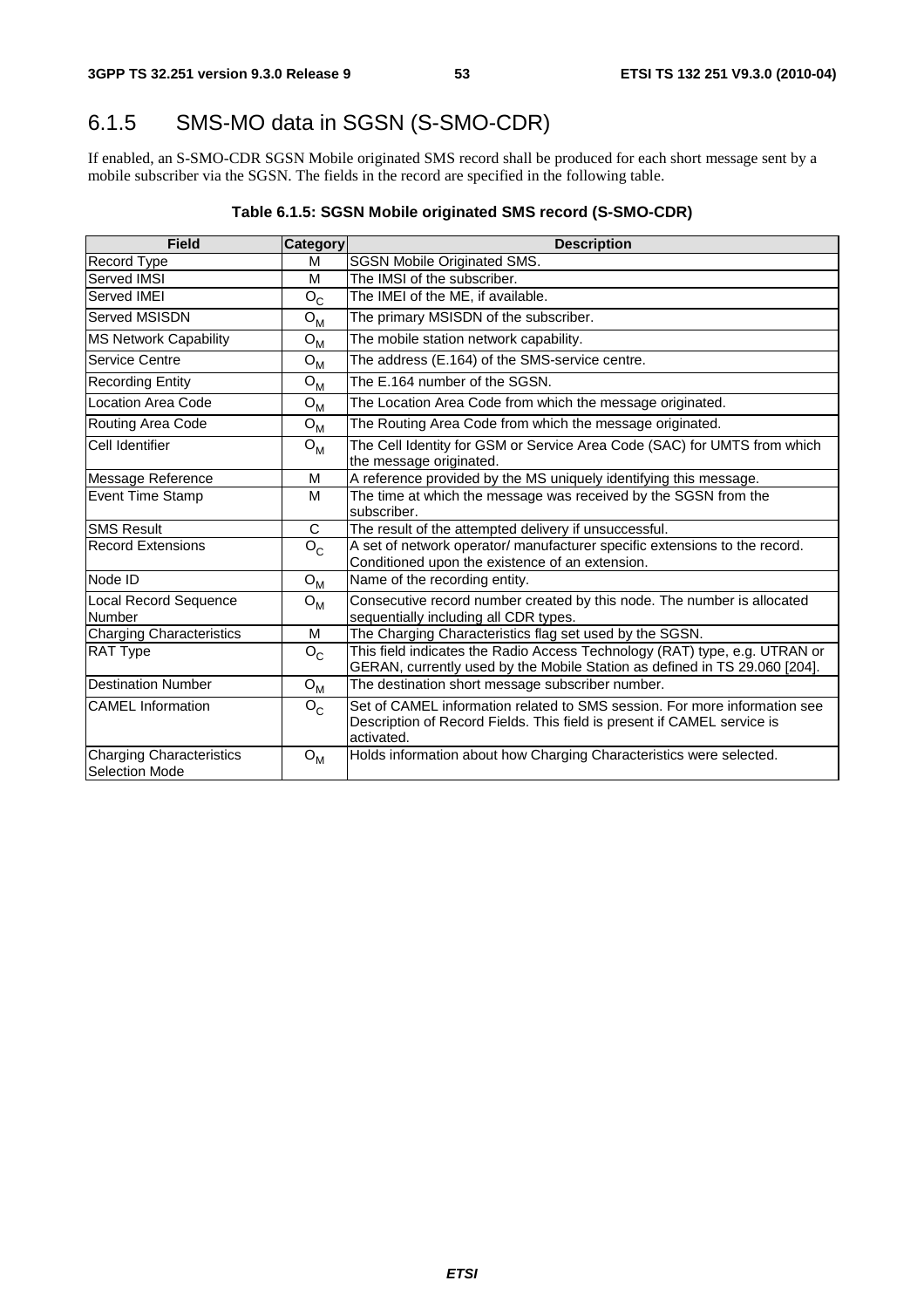# 6.1.6 SMS-MT data in SGSN (S-SMT-CDR)

If enabled, an SGSN Mobile terminated SMS record shall be produced for each short message received by a mobile subscriber via the SGSN. The fields in the record are specified in the following table.

## **Table 6.1.6: SGSN Mobile terminated SMS record (S-SMT-CDR)**

| <b>Field</b>                                      | Category     | <b>Description</b>                                                                                                                                                 |
|---------------------------------------------------|--------------|--------------------------------------------------------------------------------------------------------------------------------------------------------------------|
| Record Type                                       | M            | <b>SGSN Mobile Terminated SMS.</b>                                                                                                                                 |
| Served IMSI                                       | M            | The IMSI of the subscriber.                                                                                                                                        |
| Served IMEI                                       | $O_{C}$      | The IMEI of the ME, if available.                                                                                                                                  |
| Served MSISDN                                     | $O_{M}$      | The primary MSISDN of the subscriber.                                                                                                                              |
| <b>MS Network Capability</b>                      | $O_M$        | The mobile station network capability.                                                                                                                             |
| Service Centre                                    | $O_{M}$      | The address (E.164) of the SMS-service centre.                                                                                                                     |
| <b>Recording Entity</b>                           | $O_{M}$      | The E.164 number of the SGSN.                                                                                                                                      |
| <b>Location Area Code</b>                         | $O_{M}$      | The Location Area Code to which the message was delivered.                                                                                                         |
| Routing Area Code                                 | $O_{M}$      | The Routing Area Code to which the message was delivered.                                                                                                          |
| Cell Identifier                                   | $O_{M}$      | The Cell Identity for GSM or Service Area Code (SAC) for UMTS to which the<br>message was delivered.                                                               |
| Event Time Stamp                                  | M            | Delivery time stamp, time at which message was sent to the MS by the SGSN.                                                                                         |
| <b>SMS Result</b>                                 | $\mathsf{C}$ | The result of the attempted delivery if unsuccessful.                                                                                                              |
| <b>Record Extensions</b>                          | $O_{C}$      | A set of network operator/manufacturer specific extensions to the record.<br>Conditioned upon the existence of an extension.                                       |
| Node ID                                           | $O_{M}$      | Name of the recording entity.                                                                                                                                      |
| Local Record Sequence<br>Number                   | $O_{M}$      | Consecutive record number created by this node. The number is allocated<br>sequentially including all CDR types.                                                   |
| <b>Charging Characteristics</b>                   | M            | The Charging Characteristics flag set used by the SGSN.                                                                                                            |
| <b>RAT Type</b>                                   | $O_{C}$      | This field indicates the Radio Access Technology (RAT) type, e.g. UTRAN or<br>GERAN, currently used by the Mobile Station as defined in TS 29.060 [204].           |
| <b>Charging Characteristics</b><br>Selection Mode | $O_{M}$      | Holds information about how Charging Characteristics were selected.                                                                                                |
| <b>CAMEL</b> Information                          | $O_{C}$      | Set of CAMEL information related to SMS session. For more information see<br>Description of Record Fields. This field is present if CAMEL service is<br>activated. |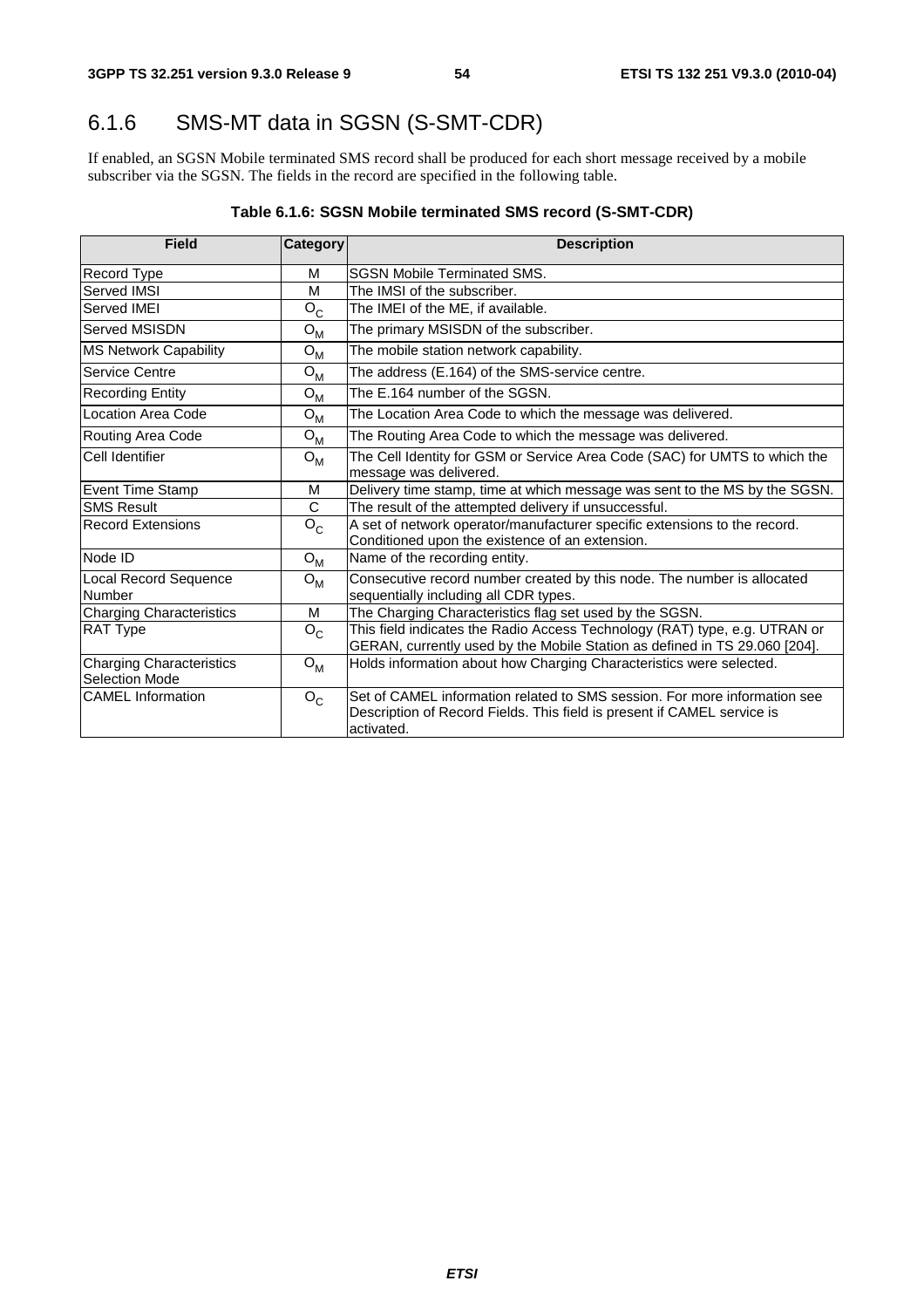# 6.1.7 Mobile terminated location request (LCS-MT-CDR)

If enabled, an SGSN Mobile terminated LCS record shall be produced for each mobile terminated location request that is performed via the SGSN. The fields in the record are specified in the following table.

| Table 6.1.7: SGSN Mobile terminated LCS record (SGSN-LCS-MT) |  |
|--------------------------------------------------------------|--|
|--------------------------------------------------------------|--|

| <b>Field</b>                                             | Category                  | <b>Description</b>                                                                                                                                       |
|----------------------------------------------------------|---------------------------|----------------------------------------------------------------------------------------------------------------------------------------------------------|
| Record Type                                              | м                         | <b>SGSN Mobile Terminated LCS.</b>                                                                                                                       |
| <b>Recording Entity</b>                                  | M                         | The E.164 number of the SGSN.                                                                                                                            |
| <b>LCS Client Type</b>                                   | M                         | The type of the LCS client that invoked the LR.                                                                                                          |
| <b>LCS Client Identity</b>                               | м                         | Further identification of the LCS client.                                                                                                                |
| Served IMSI                                              | M                         | The IMSI of the subscriber.                                                                                                                              |
| Served MSISDN                                            | ${\mathsf O}_{\mathsf M}$ | The primary MSISDN of the subscriber.                                                                                                                    |
| <b>SGSN Address</b>                                      | ${\bf O}_{\bf M}$         | The IP address of the current SGSN.                                                                                                                      |
| <b>Location Type</b>                                     | M                         | The type of the estimated location.                                                                                                                      |
| LCS QoS                                                  | C                         | QoS of the LR, if available.                                                                                                                             |
| <b>LCS Priority</b>                                      | $\overline{\text{c}}$     | Priority of the LR, if available.                                                                                                                        |
| <b>MLC Number</b>                                        | M                         | The E.164 address of the requesting GMLC.                                                                                                                |
| Event Time stamp                                         | M                         | The time at which the Perform_Location_Request is sent by the SGSN.                                                                                      |
| <b>Measurement Duration</b>                              | $O_{\mathsf{M}}$          | The duration of proceeding the location request.                                                                                                         |
| Notification To MS User                                  | $\mathsf{C}$              | The privacy notification to MS user that was applicable when the LR was<br>invoked, if available.                                                        |
| Privacy Override                                         | C                         | This parameter indicates the override MS privacy by the LCS client, if<br>available.                                                                     |
| Location                                                 | $O_{M}$                   | The LAC and CI when the LR is received.                                                                                                                  |
| Routing Area Code                                        | ${\sf O}_{\sf M}$         | The Routing Area Code to which the LCS terminated.                                                                                                       |
| <b>Location Estimate</b>                                 | $O_{C}$                   | The location estimate for the subscriber if contained in geographic position and<br>the LR was successful.                                               |
| <b>Positioning Data</b>                                  | C                         | The positioning method used or attempted, if available.                                                                                                  |
| <b>LCS Cause</b>                                         | $\overline{O}_C$          | The result of the LR if any failure or partial success happened as known at<br>radio interface.                                                          |
| Cause for Record Closing                                 | M                         | The reason for closure of the record from this SGSN.                                                                                                     |
| Diagnostics                                              | $\mathsf{C}$              | A more detailed information about the Cause for Record Closing if any failure<br>or partial success happened.                                            |
| Node ID                                                  | $O_{M}$                   | Name of the recording entity.                                                                                                                            |
| Local Record Sequence<br>Number                          | ${\bf O}_{\bf M}$         | Consecutive record number created by this node. The number is allocated<br>sequentially including all CDR types.                                         |
| <b>Charging Characteristics</b>                          | M                         | The Charging Characteristics used by the SGSN. (always use the subscribed<br>CC).                                                                        |
| <b>Charging Characteristics</b><br><b>Selection Mode</b> | ${\mathsf O}_{\mathsf M}$ | Holds information about how Charging Characteristics were selected.<br>(only subscribed/home default/visited default).                                   |
| <b>RAT Type</b>                                          | $O_{C}$                   | This field indicates the Radio Access Technology (RAT) type, e.g. UTRAN or<br>GERAN, currently used by the Mobile Station as defined in TS 29.060 [204]. |
| Record Extensions                                        | $\mathsf{o}_{\mathsf{c}}$ | A set of network operator/manufacturer specific extensions to the record.<br>Conditioned upon the existence of an extension.                             |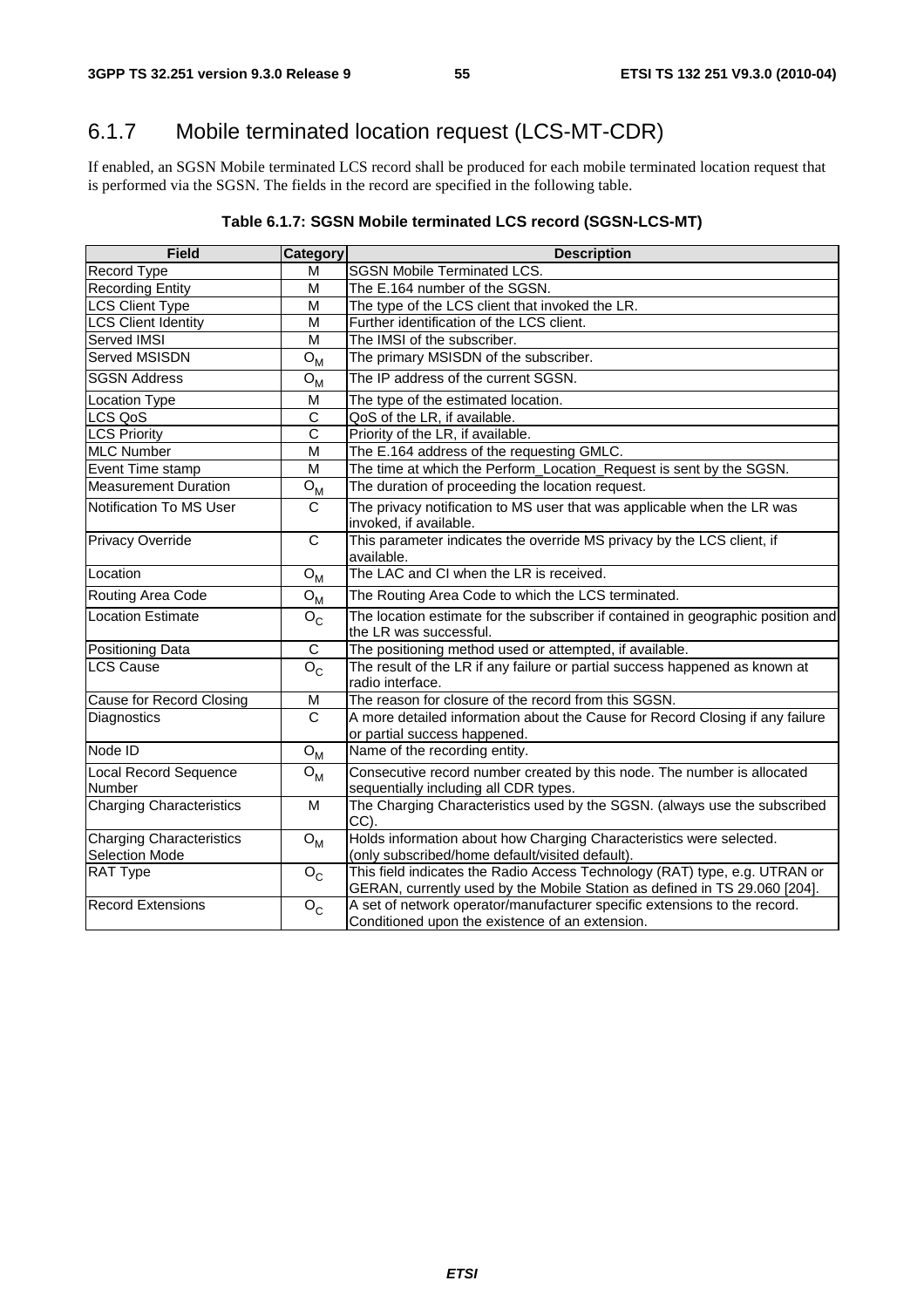# 6.1.8 Mobile originated Location request (LCS-MO-CDR)

If enabled, an SGSN Mobile originated LCS record shall be produced for each mobile originated location request that is performed via the SGSN. The fields in the record are specified in the following table.

## **Table 6.1.8: SGSN Mobile originated LCS record (SGSN-LCS-MO)**

| <b>Field</b>                                      | <b>Category</b>           | <b>Description</b>                                                                                                                                       |
|---------------------------------------------------|---------------------------|----------------------------------------------------------------------------------------------------------------------------------------------------------|
| Record Type                                       | м                         | SGSN Mobile Originated LCS.                                                                                                                              |
| Recording Entity                                  | M                         | The E.164 number of the SGSN.                                                                                                                            |
| <b>LCS Client Type</b>                            | C                         | The type of the LCS client that invoked the LR, if available.                                                                                            |
| <b>LCS Client Identity</b>                        | C                         | Further identification of the LCS client, if available.                                                                                                  |
| <b>Served IMSI</b>                                | M                         | The IMSI of the subscriber.                                                                                                                              |
| <b>Served MSISDN</b>                              | ${\bf O}_{{\bf M}}$       | The primary MSISDN of the subscriber.                                                                                                                    |
| <b>SGSN Address</b>                               | ${\mathsf O}_{\mathsf M}$ | The IP address of the current SGSN.                                                                                                                      |
| <b>Location Method</b>                            | M                         | The type of the location request.                                                                                                                        |
| LCS QoS                                           | C                         | QoS of the LR, if available.                                                                                                                             |
| <b>LCS Priority</b>                               | $O_c$                     | Priority of the LR, if available.                                                                                                                        |
| <b>MLC Number</b>                                 | $\overline{c}$            | The E.164 address of the involved GMLC, if applicable.                                                                                                   |
| Event Time stamp                                  | M                         | The time at which the Perform_Location_Request is sent by the SGSN.                                                                                      |
| <b>Measurement Duration</b>                       | $O_{M}$                   | The duration of proceeding the location request.                                                                                                         |
| Location                                          | $O_{M}$                   | The LAC and CI when the LR is received.                                                                                                                  |
| Routing Area Code                                 | ${\bf O}_{{\bf M}}$       | The Routing Area Code from which the LCS originated.                                                                                                     |
| <b>Location Estimate</b>                          | $O_{C}$                   | The location estimate for the subscriber if contained in geographic position and<br>the LR was successful.                                               |
| Positioning Data                                  | C                         | The positioning method used or attempted, if available.                                                                                                  |
| <b>LCS Cause</b>                                  | $\overline{O}_C$          | The result of the LR if any failure or partial success happened as known at<br>radio interface.                                                          |
| Cause for Record Closing                          | м                         | The reason for closure of the record from this SGSN.                                                                                                     |
| Diagnostics                                       | $\overline{c}$            | A more detailed information about the Cause for Record Closing if any failure<br>or partial success happened.                                            |
| Node ID                                           | ${\bf O}_{{\bf M}}$       | Name of the recording entity.                                                                                                                            |
| <b>Local Record Sequence</b><br><b>Number</b>     | ${\mathsf O}_{\mathsf M}$ | Consecutive record number created by this node. The number is allocated<br>sequentially including all CDR types.                                         |
| <b>Charging Characteristics</b>                   | M                         | The Charging Characteristics flag set used by the SGSN.                                                                                                  |
| <b>Charging Characteristics</b><br>Selection Mode | $O_{M}$                   | Holds information about how Charging Characteristics were selected.                                                                                      |
| <b>RAT Type</b>                                   | $O_{C}$                   | This field indicates the Radio Access Technology (RAT) type, e.g. UTRAN or<br>GERAN, currently used by the Mobile Station as defined in TS 29.060 [204]. |
| Record Extensions                                 | $O_{C}$                   | A set of network operator/manufacturer specific extensions to the record.<br>Conditioned upon the existence of an extension.                             |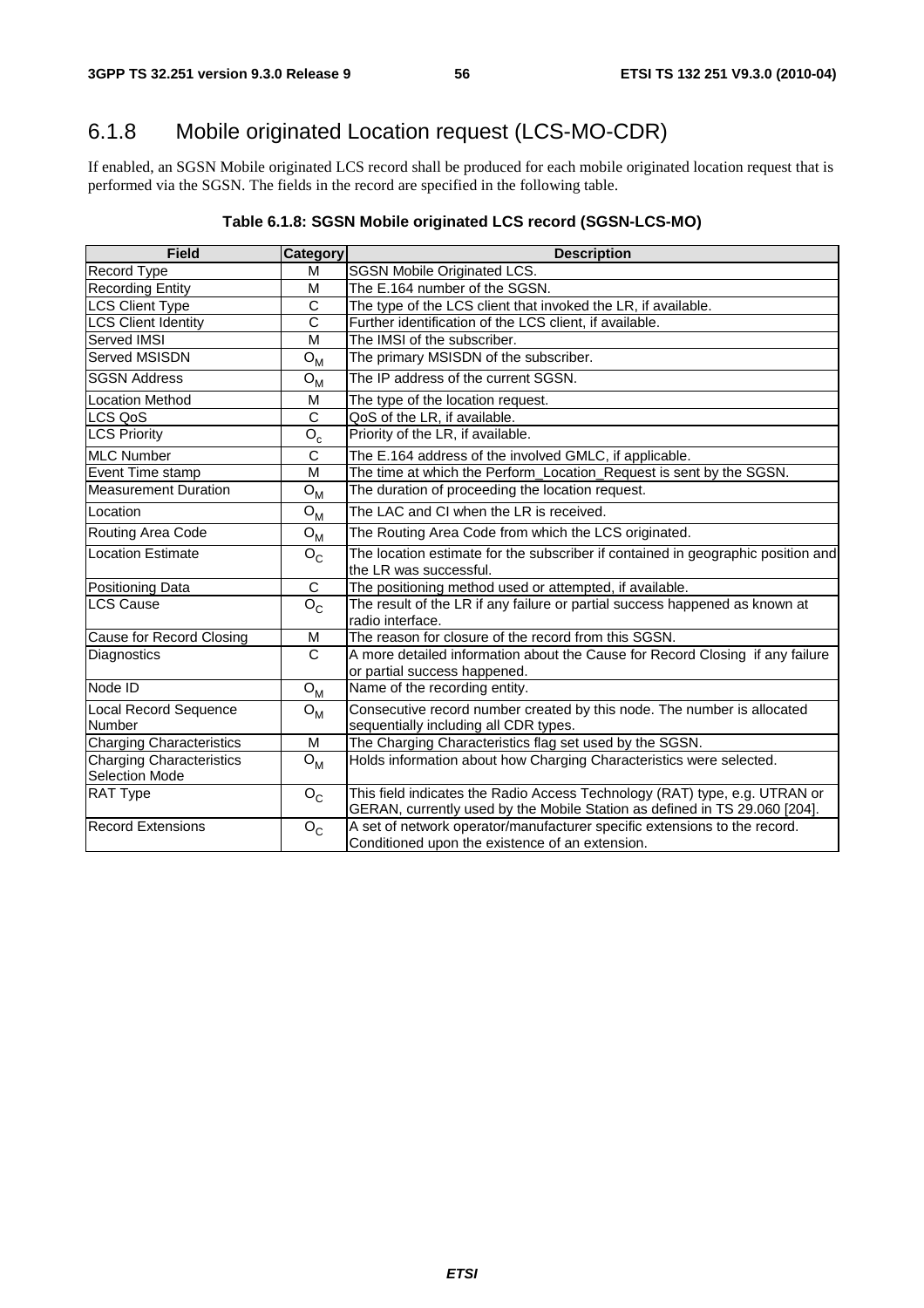# 6.1.9 Network induced Location request (LCS-NI-CDR)

If enabled, an SGSN Network induced LCS record shall be produced for each network induced location request that is performed via the SGSN. The fields in the record are specified in the following table.

#### **Table 6.1.9: SGSN Network induced LCS record (SGSN-LCS-NI)**

| <b>Field</b>                               | Category                                         | <b>Description</b>                                                                                                                                       |
|--------------------------------------------|--------------------------------------------------|----------------------------------------------------------------------------------------------------------------------------------------------------------|
| <b>Record Type</b>                         | м                                                | <b>SGSN Network Induced LCS.</b>                                                                                                                         |
| <b>Recording Entity</b>                    | м                                                | The E.164 number of the SGSN.                                                                                                                            |
| <b>LCS Client Type</b>                     | C                                                | The type of the LCS client that invoked the LR, if available.                                                                                            |
| <b>LCS Client Identity</b>                 | C                                                | Further identification of the LCS client, if available.                                                                                                  |
| Served IMSI                                | C                                                | The IMSI of the subscriber if supplied.                                                                                                                  |
| Served MSISDN                              | $\mathsf{C}$                                     | The primary MSISDN of the subscriber if supplied.                                                                                                        |
| <b>SGSN Address</b>                        | $\overline{\mathsf{o}}_{\underline{\mathsf{M}}}$ | The IP address of the current SGSN.                                                                                                                      |
| Served IMEI                                | $O_{C}$                                          | The IMEI of the ME, if available.                                                                                                                        |
| LCS QoS                                    | С                                                | QoS of the LR, if available.                                                                                                                             |
| <b>LCS Priority</b>                        | C                                                | Priority of the LR, if available.                                                                                                                        |
| <b>MLC Number</b>                          | C                                                | The E.164 address of the involved GMLC, if applicable.                                                                                                   |
| Event Time stamp                           | M                                                | The time at which the Perform_Location_Request is sent by the SGSN.                                                                                      |
| <b>Measurement Duration</b>                | $O_{M}$                                          | The duration of proceeding the location request.                                                                                                         |
| Location                                   | ${\sf O}_{\sf M}$                                | The LAC and CI when the LR is received.                                                                                                                  |
| Routing Area Code                          | $O_{M}$                                          | The Routing Area Code from which the LCS originated.                                                                                                     |
| <b>Location Estimate</b>                   | $O_{C}$                                          | The location estimate for the subscriber if contained in geographic position and<br>the LR was successful.                                               |
| Positioning Data                           | $\mathbf C$                                      | The positioning method used or attempted, if available.                                                                                                  |
| <b>LCS Cause</b>                           | $O_{C}$                                          | The result of the LR if any failure or partial success happened as known at<br>radio interface.                                                          |
| Cause for Record Closing                   | м                                                | The reason for closure of the record from this SGSN.                                                                                                     |
| Diagnostics                                | $\mathsf{C}$                                     | A more detailed information about the Cause for Record Closing if any failure<br>or partial success happened.                                            |
| Node ID                                    | ${\bf O}_{{\bf M}}$                              | Name of the recording entity.                                                                                                                            |
| <b>Local Record Sequence</b><br>Number     | $O_{M}$                                          | Consecutive record number created by this node. The number is allocated<br>sequentially including all CDR types.                                         |
| <b>Charging Characteristics</b>            | м                                                | The Charging Characteristics flag set used by the SGSN.                                                                                                  |
| Charging Characteristics<br>Selection Mode | $O_{M}$                                          | Holds information about how Charging Characteristics were selected.                                                                                      |
| <b>RAT Type</b>                            | $O_{C}$                                          | This field indicates the Radio Access Technology (RAT) type, e.g. UTRAN or<br>GERAN, currently used by the Mobile Station as defined in TS 29.060 [204]. |
| <b>Record Extensions</b>                   | $O_{\rm C}$                                      | A set of network operator/manufacturer specific extensions to the record.<br>Conditioned upon the existence of an extension.                             |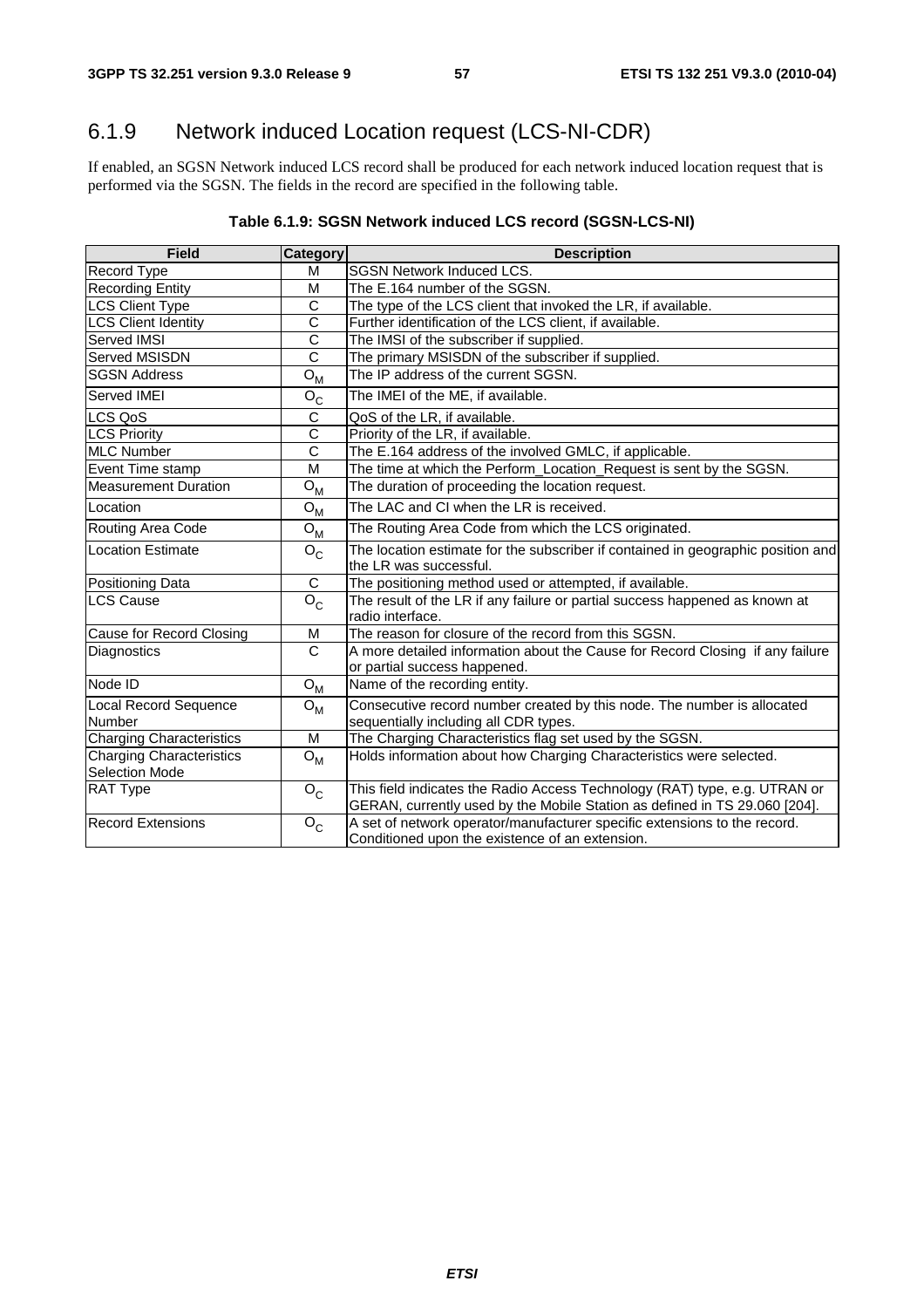# 6.1.10 MBMS bearer context charging data in SGSN (S-MB-CDR)

If the collection of CDR data is enabled then the SGSN data specified in the following table shall be available for each MBMS bearer context.

| <b>Field</b>                                   | <b>Category</b>  | <b>Description</b>                                                                                                                                                                                                                                                     |
|------------------------------------------------|------------------|------------------------------------------------------------------------------------------------------------------------------------------------------------------------------------------------------------------------------------------------------------------------|
| Record Type                                    | м                | <b>SGSN MBMS bearer context record.</b>                                                                                                                                                                                                                                |
| <b>SGSN Address used</b>                       | M                | The control plane IP address of the SGSN used.                                                                                                                                                                                                                         |
| Charging ID                                    | M                | Bearer context identifier used to identify this MBMS bearer context in different                                                                                                                                                                                       |
|                                                |                  | records created by GSNs                                                                                                                                                                                                                                                |
| List of RAs                                    | O <sub>C</sub>   | List of routeing areas receiving data used during this record. equivalent to the<br>list of RAs defined in TS 23.246 [207].                                                                                                                                            |
| Access Point Name Network<br><b>Identifier</b> | $O_{M}$          | The logical name of the connected access point to the BM-SC (network<br>identifier part of APN).                                                                                                                                                                       |
| <b>PDP Type</b>                                | $O_{\mathsf{M}}$ | This field indicates PDP type (i.e IPv4 or IPv6).                                                                                                                                                                                                                      |
| <b>Served PDP Address</b>                      | $O_{C}$          | Indicates the IP Multicast address used for the MBMS bearer context, i.e. IPv4<br>or IPv6, if available.                                                                                                                                                               |
| List of Traffic Data Volumes                   | $O_{\mathsf{M}}$ | A list of changes in charging conditions for this MBMS bearer context, each<br>change is time stamped. Charging conditions are used to categorize traffic<br>volumes, such as per tariff period. It shall include the required bearer<br>capabilities (QoS Negotiated) |
| <b>Record Opening Time</b>                     | м                | Time stamp when MBMS bearer context is activated in this SGSN or record<br>opening time on subsequent partial records.                                                                                                                                                 |
| Duration                                       | M                | Duration of this record in the SGSN.                                                                                                                                                                                                                                   |
| Cause for Record Closing                       | M                | The reason for the release of record from this SGSN.                                                                                                                                                                                                                   |
| Diagnostics                                    | $O_{M}$          | A more detailed reason for the release of the connection.                                                                                                                                                                                                              |
| Record Sequence Number                         | C                | Partial record sequence number, only present in case of partial records.                                                                                                                                                                                               |
| Node ID                                        | $O_{M}$          | Name of the recording entity.                                                                                                                                                                                                                                          |
| <b>Record Extensions</b>                       | $O_{C}$          | A set of network operator/manufacturer specific extensions to the record.<br>Conditioned upon the existence of an extension.                                                                                                                                           |
| Local Record Sequence<br>Number                | $O_{M}$          | Consecutive record number created by this node. The number is allocated<br>sequentially including all CDR types.                                                                                                                                                       |
| Number of receiving UEs                        | O <sub>C</sub>   | Indicates the number of UEs receiving the MBMS bearer service                                                                                                                                                                                                          |
| <b>IMBMS</b> Information                       | $O_M$            | MBMS related information related to MBMS bearer context being charged.<br>defined in TS 32.273 [32].                                                                                                                                                                   |

# **Table 6.1.10: SGSN MBMS bearer context data (S-MB-CDR)**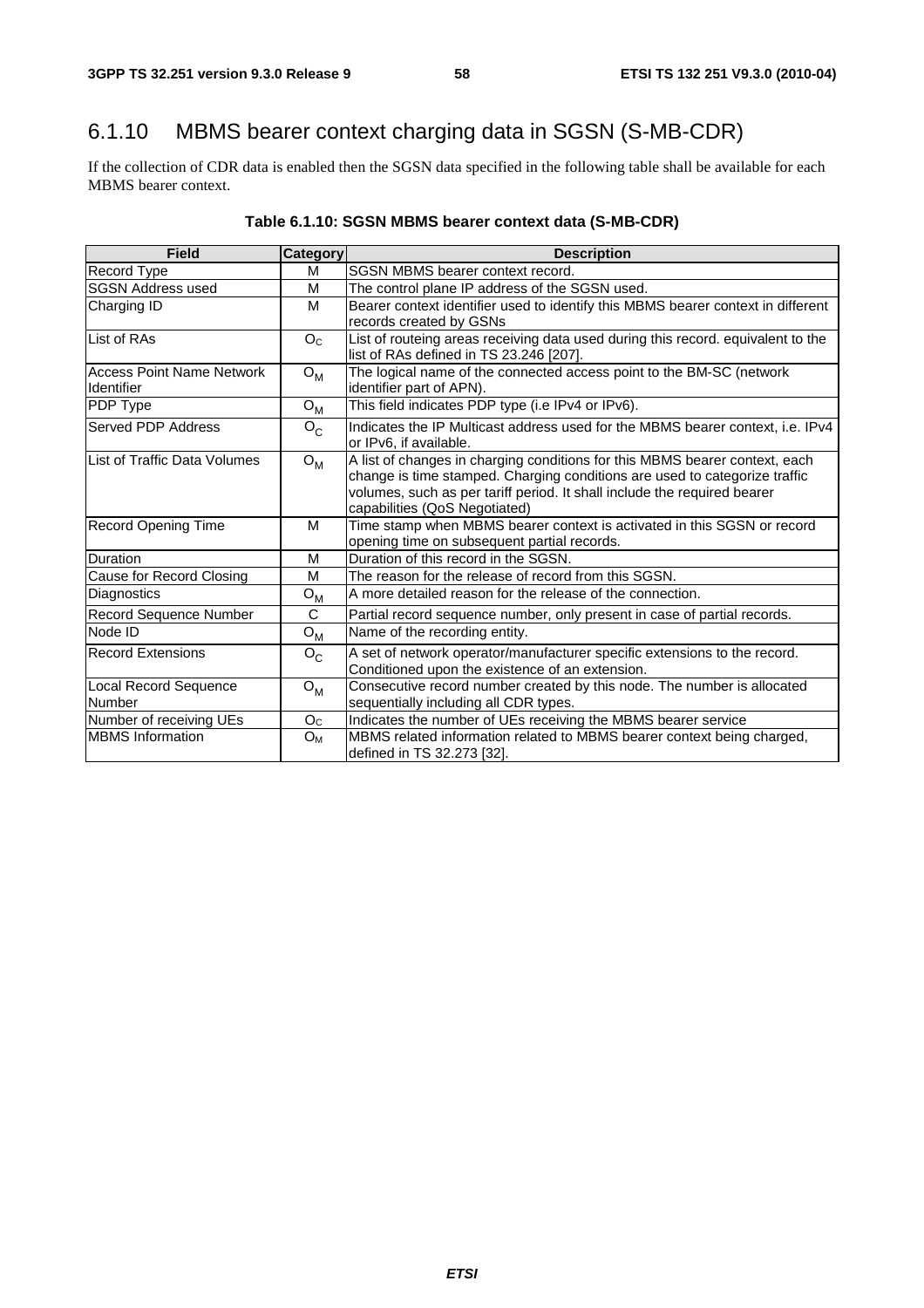# 6.1.11 MBMS bearer context charging data in GGSN (G-MB-CDR)

If the collection of CDR data is enabled then the GGSN data specified in the following table shall be available for each MBMS bearer context.

| <b>Field</b>                                   | <b>Category</b>  | <b>Description</b>                                                                                                                                                                                                                                                      |
|------------------------------------------------|------------------|-------------------------------------------------------------------------------------------------------------------------------------------------------------------------------------------------------------------------------------------------------------------------|
| Record Type                                    | м                | <b>GGSN MBMS bearer context record.</b>                                                                                                                                                                                                                                 |
| <b>GGSN Address used</b>                       | M                | The control plane IP address of the GGSN used.                                                                                                                                                                                                                          |
| Charging ID                                    | м                | Bearer context identifier used to identify this MBMS bearer context in different                                                                                                                                                                                        |
|                                                |                  | records created by GSNs                                                                                                                                                                                                                                                 |
| List of Downstream Nodes                       | м                | List of SGSN addresses used during this record. equivalent to the list of<br>downstream nodes defined in TS 23.246 [207].                                                                                                                                               |
| <b>Access Point Name Network</b><br>Identifier | $O_{M}$          | The logical name of the connected access point to the BM-SC (network<br>identifier part of APN).                                                                                                                                                                        |
| PDP Type                                       | $O_{\mathsf{M}}$ | This field indicates PDP type (i.e IPv4 or IPv6).                                                                                                                                                                                                                       |
| Served PDP Address                             | $O_{C}$          | Indicates the IP Multicast address used for the MBMS bearer context, i.e. IPv4<br>or IPv6, if available.                                                                                                                                                                |
| List of Traffic Data Volumes                   | $O_{\mathsf{M}}$ | A list of changes in charging conditions for this MBMS bearer context, each<br>change is time stamped. Charging conditions are used to categorize traffic<br>volumes, such as per tariff period. It shall include the required bearer<br>capabilities (QoS Negotiated). |
| <b>Record Opening Time</b>                     | м                | Time stamp when MBMS bearer context is activated in this GGSN or record<br>opening time on subsequent partial records.                                                                                                                                                  |
| Duration                                       | M                | Duration of this record in the GGSN.                                                                                                                                                                                                                                    |
| Cause for Record Closing                       | м                | The reason for the release of record from this GGSN.                                                                                                                                                                                                                    |
| Diagnostics                                    | $O_{M}$          | A more detailed reason for the release of the connection.                                                                                                                                                                                                               |
| Record Sequence Number                         | C                | Partial record sequence number, only present in case of partial records.                                                                                                                                                                                                |
| Node ID                                        | $O_{M}$          | Name of the recording entity.                                                                                                                                                                                                                                           |
| <b>Record Extensions</b>                       | $O_{C}$          | A set of network operator/manufacturer specific extensions to the record.<br>Conditioned upon the existence of an extension.                                                                                                                                            |
| Local Record Sequence<br>Number                | $O_{\mathsf{M}}$ | Consecutive record number created by this node. The number is allocated<br>sequentially including all CDR types.                                                                                                                                                        |
| <b>MBMS</b> Information                        | $O_M$            | MBMS related information related to MBMS bearer context being charged,<br>defined in TS 32.273 [32].                                                                                                                                                                    |

## **Table 6.1.11: GGSN MBMS bearer context data (G-MB-CDR)**

# 6.1.11A MBMS bearer context charging data in MBMS GW (MBMS-GW-CDR)

If the collection of CDR data is enabled then the MBMS GW data specified in the following table shall be available for each MBMS bearer context when MBMS GW doesn"t locate in MB-SC.

| <b>Field</b>                                          | <b>Category</b>  | <b>Description</b>                                                                                                                                                                                                                                                      |
|-------------------------------------------------------|------------------|-------------------------------------------------------------------------------------------------------------------------------------------------------------------------------------------------------------------------------------------------------------------------|
| <b>Record Type</b>                                    | м                | IMBMS GW MBMS bearer context record.                                                                                                                                                                                                                                    |
| <b>MBMS GW Address used</b>                           | м                | The control plane IP address of the MBMS GW used.                                                                                                                                                                                                                       |
| Charging ID                                           | м                | Bearer context identifier used to identify this MBMS bearer context in different                                                                                                                                                                                        |
|                                                       |                  | records created by Evolved Packet System core network elements                                                                                                                                                                                                          |
| List of Downstream Nodes                              | м                | List of SGSN/MME addresses used during this record. equivalent to the list of<br>downstream nodes defined in TS 23.246 [207].                                                                                                                                           |
| <b>Access Point Name Network</b><br><b>Identifier</b> | $O_{\mathsf{M}}$ | The logical name of the connected access point to the BM-SC (network<br>lidentifier part of APN).                                                                                                                                                                       |
| PDP/PDN Type                                          | $O_{\mathsf{M}}$ | This field indicates PDN type (i.e IPv4 or IPv6).                                                                                                                                                                                                                       |
| Served PDP/PDN Address                                | $O_{C}$          | Indicates the IP Multicast address used for the MBMS bearer context. (i.e IPv4<br>or IPv6).                                                                                                                                                                             |
| List of Traffic Data Volumes                          | $O_{M}$          | A list of changes in charging conditions for this MBMS bearer context, each<br>change is time stamped. Charging conditions are used to categorize traffic<br>volumes, such as per tariff period. It shall include the required bearer<br>capabilities (QoS Negotiated). |

|  | Table 6.1.11: MBMS GW MBMS bearer context data (MBMS-GW-CDR) |  |  |  |
|--|--------------------------------------------------------------|--|--|--|
|--|--------------------------------------------------------------|--|--|--|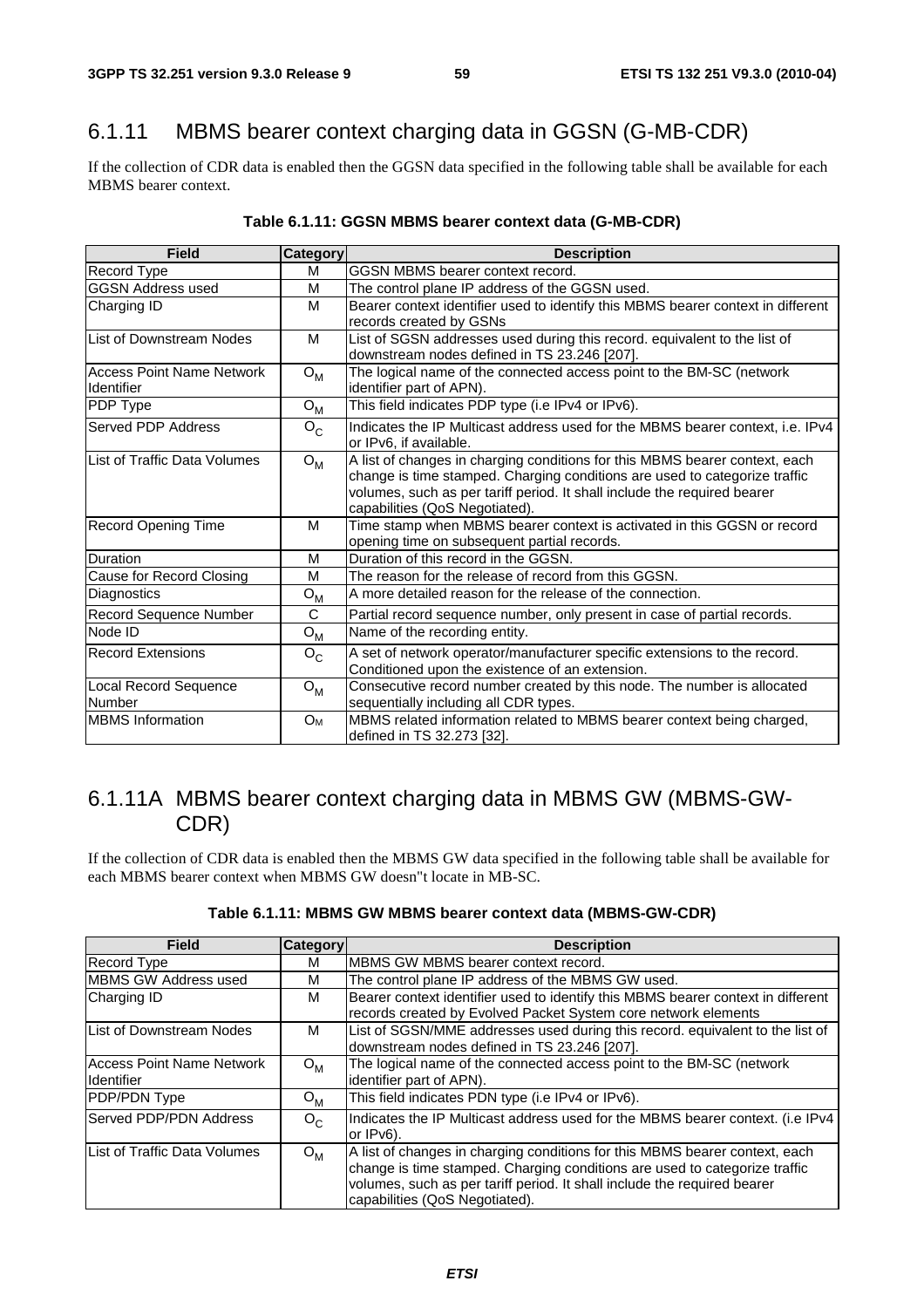| <b>Field</b>                  | <b>Category</b>  | <b>Description</b>                                                           |
|-------------------------------|------------------|------------------------------------------------------------------------------|
| <b>Record Opening Time</b>    | м                | Time stamp when MBMS bearer context is activated in this MBMS GW or          |
|                               |                  | record opening time on subsequent partial records.                           |
| Duration                      | М                | Duration of this record in the MBMS GW.                                      |
| Cause for Record Closing      | M                | The reason for the release of record from this MBMS GW.                      |
| Diagnostics                   | $O_{\mathsf{M}}$ | A more detailed reason for the release of the connection.                    |
| <b>Record Sequence Number</b> | С                | Partial record sequence number, only present in case of partial records.     |
| Node ID                       | $O_{\mathsf{M}}$ | Name of the recording entity.                                                |
| <b>Record Extensions</b>      | $O_{C}$          | A set of network operator/manufacturer specific extensions to the record.    |
|                               |                  | Conditioned upon the existence of an extension.                              |
| Local Record Sequence         | $O_{M}$          | Consecutive record number created by this node. The number is allocated      |
| <b>Number</b>                 |                  | sequentially including all CDR types.                                        |
| <b>MBMS</b> Information       | O <sub>M</sub>   | MBMS related information related to MBMS bearer context being charged,       |
|                               |                  | defined in TS 32.273 [32].                                                   |
| <b>IC-TEID</b>                | OС               | Common Tunnel Endpoint Identifier of MBMS GW for user plane, defined in      |
|                               |                  | TS23.246 [207].                                                              |
| IP multicast and Source       | OC               | IP addresses identifying the SSM channel used for user plane distribution on |
| laddress for distribution     |                  | the backbone network defined in TS 23.246 [207].                             |

# 6.2 Data description for PS Online Charging

# 6.2.1 Diameter message contents

## 6.2.1.1 Summary of Online Charging Message Formats

The PS Online Charging uses the Credit-Control-Request (CCR) and Credit-Control-Answer (CCA) messages defined in TS 32.299 [50].

The following table describes the use of these messages for online charging.

#### **Table 6.2.1.1.1 : Online Charging Messages Reference Table**

| <b>Command-Name</b>          |     |             | Source Destination Abbreviation |
|------------------------------|-----|-------------|---------------------------------|
| Credit-Control-Reauestl PCEF |     | OCS         | CCR                             |
| Credit-Control-Answer        | OCS | <b>PCFF</b> | CCA                             |

### 6.2.1.2 Structure for the Credit Control Message Formats

This clause describes the AVPs used in the credit control messages.

#### 6.2.1.2.1 Credit-Control-Request Message

Table 6.2.1.2.1 illustrates the basic structure of a Diameter CCR message from the PCEF as used for PS online charging.

| <b>AVP</b>          | Category | <b>Description</b>          |
|---------------------|----------|-----------------------------|
| Session-Id          | M        | Described in TS 32.299 [50] |
| Origin-Host         | M        | Described in TS 32.299 [50] |
| Origin-Realm        | M        | Described in TS 32.299 [50] |
| Destination-Realm   | M        | Described in TS 32.299 [50] |
| Auth-Application-Id | M        | Described in TS 32.299 [50] |
| Service-Context-Id  | M        | Described in TS 32.299 [50] |
| CC-Request-Type     | M        | Described in TS 32.299 [50] |
| CC-Request-Number   | M        | Described in TS 32.299 [50] |
| Destination-Host    | $O_{M}$  | Described in TS 32.299 [50] |

#### **Table 6.2.1.2.1 : Credit-Control-Request (CCR) Message Contents**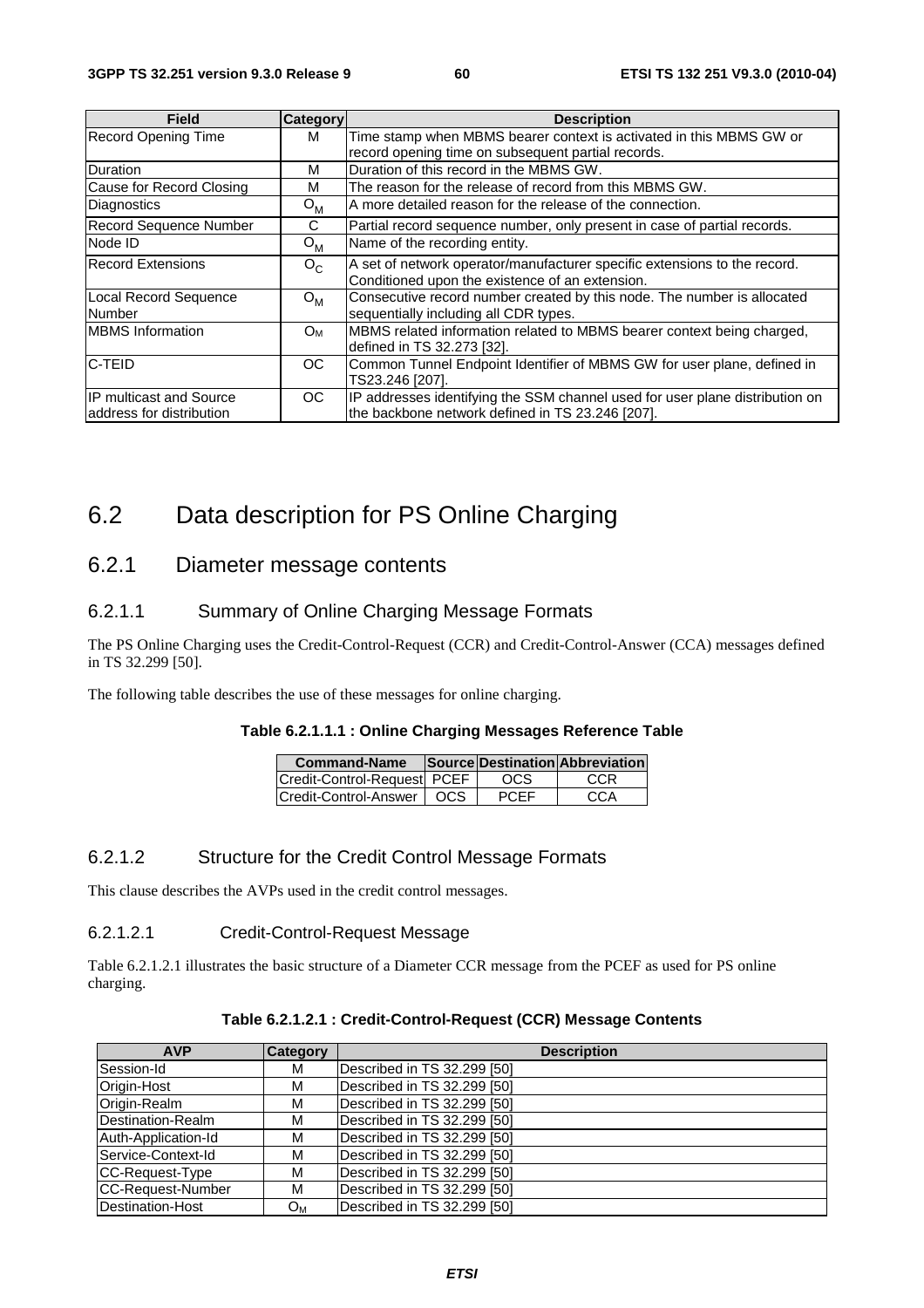| <b>AVP</b>               | Category       | <b>Description</b>                                                                                     |
|--------------------------|----------------|--------------------------------------------------------------------------------------------------------|
| User-Name                | $O_{M}$        | The content of the field corresponds to the Protocol Configuration Options                             |
|                          |                | (PCO) field of the Create IP CAN bearer Request message.                                               |
| Origin-State-Id          | O <sub>C</sub> | Described in TS 32.299 [50]                                                                            |
| Event-Timestamp          | O <sub>C</sub> | Described in TS 32.299 [50]                                                                            |
| Subscription-Id          | O <sub>M</sub> | Described in TS 32.299 [50].                                                                           |
|                          |                | As a minimum the IMSI and the MSISDN have to be included.                                              |
| User-Equipment-Info      | O <sub>C</sub> | Described in TS 32.299 [50].                                                                           |
|                          |                | Contains the identification of the terminal (IMEISV etc.)                                              |
| <b>Termination-Cause</b> | O <sub>C</sub> | Described in TS 32.299 [50]                                                                            |
| Multiple-Services-       | $O_{M}$        | Described in TS 32.299 [50]                                                                            |
| Indicator                |                |                                                                                                        |
| Multiple-Services-Credit | O <sub>C</sub> | Described in TS 32.299 [50]                                                                            |
| Control                  |                |                                                                                                        |
| Route-Record             | O <sub>C</sub> | Described in TS 32.299 [50]                                                                            |
| AVP                      | $O_{C}$        | Described in TS 32.299 [50]                                                                            |
| Service-Information      | $O_{M}$        | Described in TS 32.299 [50]                                                                            |
| PS-Information           | O <sub>C</sub> | Described in clause 6.3.1.2                                                                            |
| IIMS-Information         | Oc             | Described in clause 6.3.1.1                                                                            |
| <b>NOTE:</b>             |                | The PS-Information and IMS-Information AVPs are inside the Service-Information AVP and not directly at |
| CCR command level.       |                |                                                                                                        |

Editor"s Note: Terminal capabilities should be taken into account

The full description of the AVPs is specified in TS 32.299 [50].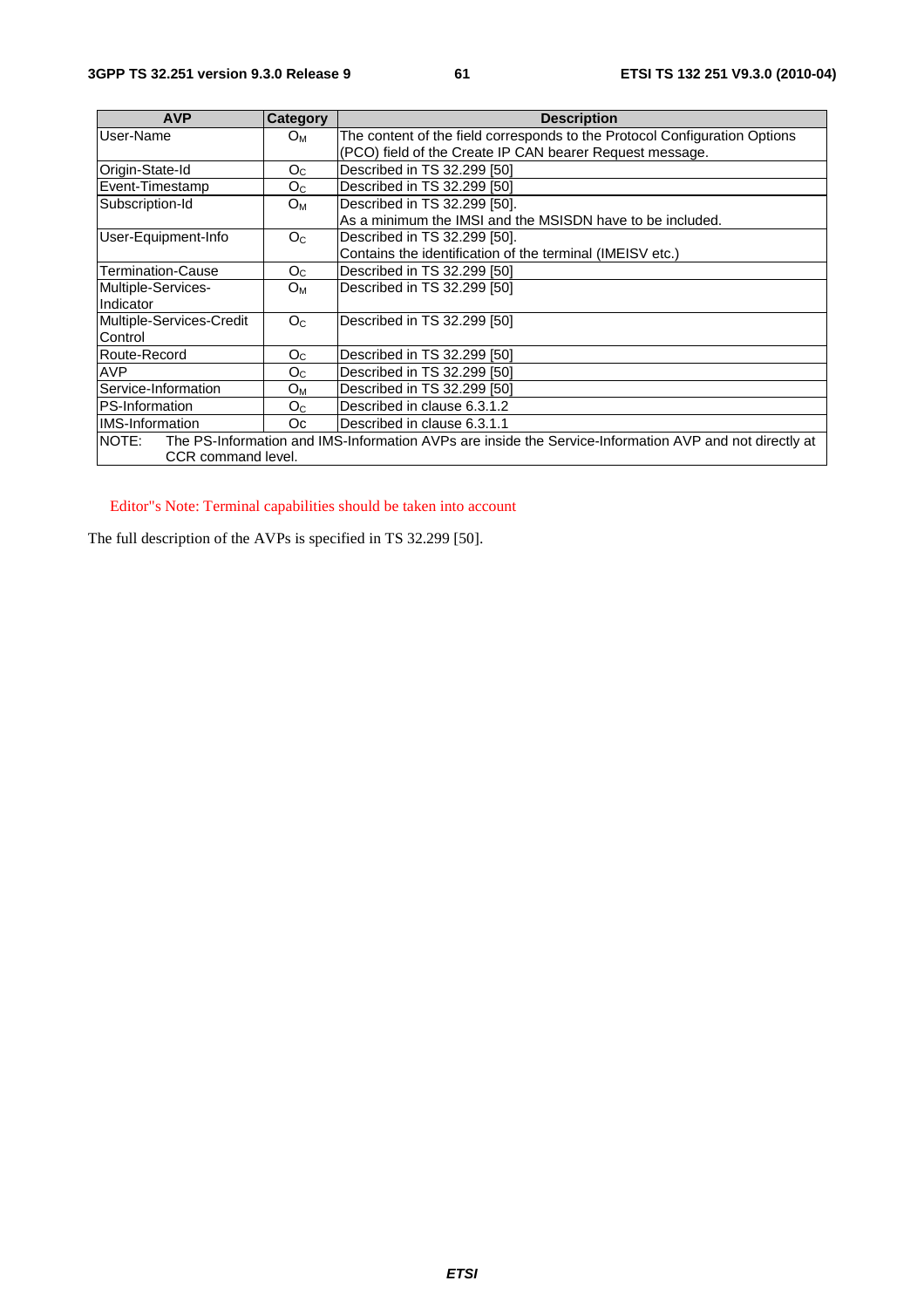## 6.2.1.2.2 Credit-Control-Answer Message

The following table illustrates the basic structure of a DCCA message as used for the PCEF. This message is always used by the OCS as specified below, independent of the receiving PCEF and the CCR request type that is being replied to.

| <b>AVP</b>                       | Category       | <b>Description</b>       |
|----------------------------------|----------------|--------------------------|
| Session-Id                       | м              | Described in 32.299 [50] |
| Result-Code                      | М              | Described in 32.299 [50] |
| Origin-Host                      | М              | Described in 32.299 [50] |
| Origin-Realm                     | М              | Described in 32.299 [50] |
| Auth-Application-Id              | М              | Described in 32.299 [50] |
| CC-Request-Type                  | M              | Described in 32,299 [50] |
| <b>CC-Request-Number</b>         | М              | Described in 32,299 [50] |
| Multiple-Services-Credit-Control | O <sub>C</sub> | Described in 32.299 [50] |
| <b>CC-Session-Failover</b>       | O <sub>C</sub> | Described in 32,299 [50] |
| Credit-Control-Failure-Handling  | $O_{C}$        | Described in 32.299 [50] |
| Redirect-Host                    | $O_{C}$        | Described in 32.299 [50] |
| Redirect-Host-Usage              | O <sub>C</sub> | Described in 32.299 [50] |
| Redirect-Max-Cache-Time          | $O_{C}$        | Described in 32.299 [50] |
| Failed-AVP                       | O <sub>c</sub> | Described in 32.299 [50] |
| Route-Record                     | O <sub>c</sub> | Described in 32.299 [50] |
| Service-Information              | $O_{M}$        | Described in 32.299 [50] |
| AVP                              | O <sub>c</sub> | Described in 32.299 [50] |

**Table 6.2.1.2.2 : Credit-Control-Answer (CCA) Message Contents** 

6.2.2 Void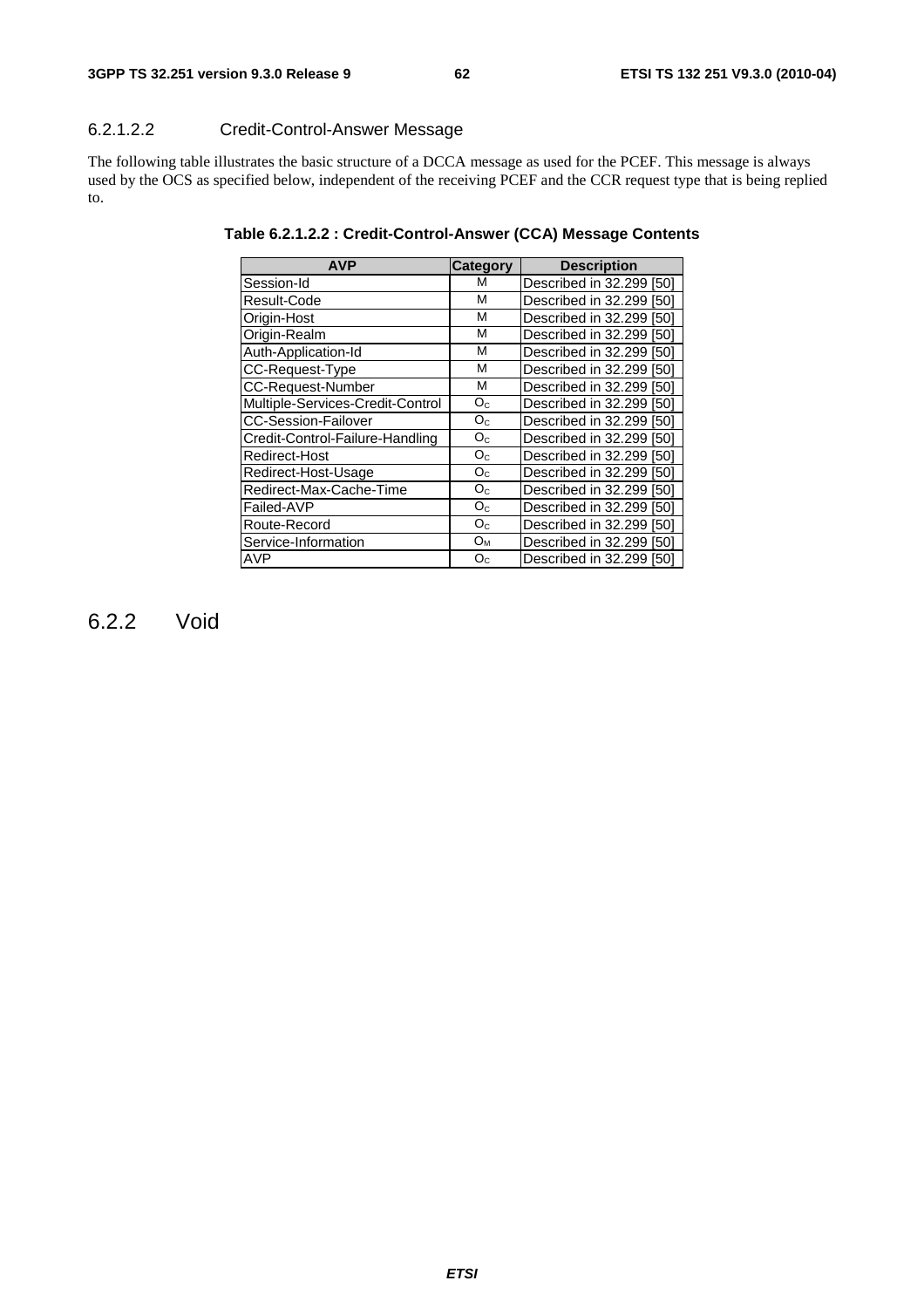# 6.3 PS Charging Specific Parameters

# 6.3.1 Definition of PS charging information

The PS Information parameter used for PS charging is provided in the Service Information parameter.

### 6.3.1.1 PS charging information assignment for Service Information

The components in the Service Information that are use for PS charging can be found in Table 6.3.1.1.

| <b>Field</b>                   | Category       | <b>Description</b>                                                                                        |
|--------------------------------|----------------|-----------------------------------------------------------------------------------------------------------|
| Service Information            | $O_{M}$        | This is a structured field and holds the 3GPP specific parameter as                                       |
|                                |                | defined in TS 32.299 [50].                                                                                |
| Subscription-Id                | O <sub>C</sub> | This field contains the identification of the user (e.g IMSI, MSISDN,<br>NAI).                            |
| <b>PS</b> Information          | $O_{M}$        | This is a structured field and holds the PS specific parameters. The                                      |
|                                |                | details are defined in subclause 6.3.1.2.                                                                 |
| <b>IMS</b> Information         | $O_{M}$        | This is a structured field and holds IMS specific parameters. The                                         |
|                                |                | complete structure is defined in TS 32.260 [20].                                                          |
| <b>IMS Charging Identifier</b> | O <sub>c</sub> | This field holds the IMS Charging Identifier (ICID) as generated by an<br>IMS node for a SIP session.     |
| Node Functionality             | $O_{M}$        | This field contains the function of the EPC node (SGW, PGW)                                               |
|                                |                | NOTE: When Node Functionality is set to 'HSGW' the HSGW Access specific charging information are provided |
| as part of the PS Information  |                |                                                                                                           |

**Table 6.3.1.1 : Service Information used for PS Charging**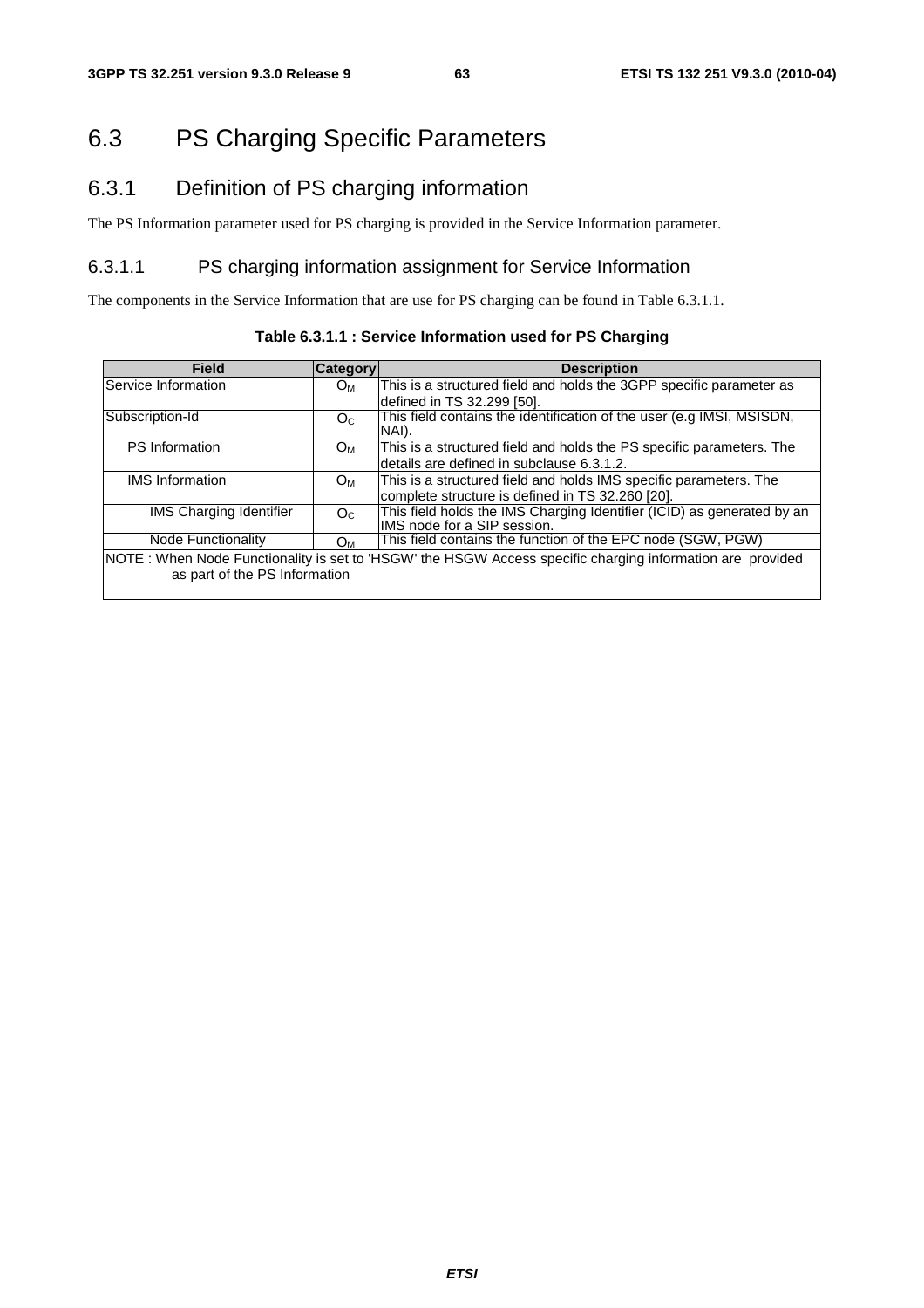## 6.3.1.2 Definition of the PS Information

PS specific charging information is provided within the PS Information. The fields of the PS information are indicated with the node (S-GW, P-GW) from which the information is sent.

The detailed structure of the PS Information can be found in the table 6.3.1.2.

|  |  | Table 6.3.1.2 : Structure of the PS Information |
|--|--|-------------------------------------------------|
|--|--|-------------------------------------------------|

| <b>Field</b>                       | <b>Category</b>                    | <b>Description</b>                                                           |
|------------------------------------|------------------------------------|------------------------------------------------------------------------------|
| Charging Id                        | $O_{C}$                            | This field holds the Charging Id for this IP CAN bearer (this together with  |
|                                    |                                    | the P-GW Address constitutes a unique identifier for the IP CAN bearer).     |
| Node Id                            | $\overline{\mathrm{O}_\mathrm{C}}$ | This fields holds the name of the Node                                       |
| <b>PDN Connection Id</b>           | $\overline{O}_{\mathbb{C}}$        | This field holds the PDN connection (IP-CAN session) identifier to identify  |
|                                    |                                    | different records belonging to same PDN connection.                          |
| <b>PDP/PDN Type</b>                | $O_{C}$                            | This field holds the type of IP CAN bearer, e.g. IP or PPP, or PDN type (i.e |
|                                    |                                    | IPv4, IPv6 or IPv4v6).                                                       |
| <b>PDP/PDN Address</b>             | $O_{\rm C}$                        | This field holds the IP address of the served IMSI allocated for the PDP     |
|                                    |                                    | context / PDN connection, i.e. IPv4 or IPv6. This parameter shall be         |
|                                    |                                    | present except when both the PDP type is PPP and dynamic PDP address         |
|                                    |                                    | assignment is used.                                                          |
| <b>Dynamic Address Flag</b>        | $O_C$                              | This field indicates whether served PDP/PDN address is dynamically           |
|                                    |                                    | allocated. This field is missing if address is static.                       |
| <b>Negotiated QoS Profile</b>      | $\mathsf{o}_{\mathsf{c}}$          | This field holds the authorized QoS applied to IP CAN bearer. See NOTE.      |
|                                    |                                    |                                                                              |
| <b>Serving Node Address</b>        | $O_{C}$                            | This field holds the SGSN/S-GW IP address that is used by the control        |
|                                    |                                    | plane for the handling of control messages, or the AGW IP address, or the    |
|                                    |                                    | ePDG address. It may be used to identify the PLMN to which the user is       |
|                                    |                                    | attached.                                                                    |
| Serving Node Type                  | O <sub>C</sub>                     | This field holds the type of the serving node.                               |
| <b>SGW Change</b>                  | $O_{C}$                            | This field is present if this is first ACR after S-GW change.                |
| <b>PGW Address</b>                 | $\overline{O}_C$                   | This field holds the IP-address of the P-GW that generated the Charging      |
|                                    |                                    | ld.                                                                          |
| <b>CG Address</b>                  | $O_{C}$                            | This field holds the Charging Gateway IP address if available. Only          |
|                                    |                                    | used in EPC Online Charging.                                                 |
|                                    |                                    |                                                                              |
| <b>IMSI MCC MNC</b>                | $O_{\rm C}$                        | This field holds the MCC and MNC extracted from the user's IMSI (first 5 or  |
|                                    |                                    | 6 digits, as applicable from the presented IMSI).                            |
| <b>IMSI Unauthenticated Flag</b>   | O <sub>C</sub>                     | This field is present when IMSI is provided in Subscription-Id and this IMSI |
|                                    |                                    | is unauthenticated (due to emergency bearer service situations).             |
| <b>PGW MCC MNC</b>                 | $O_{C}$                            | This field holds the MCC-MNC of the network the P-GW belongs to.             |
|                                    |                                    |                                                                              |
| <b>NSAPI</b>                       | $O_{C}$                            | This field Identifies a particular IP CAN bearer for the associated PDN and  |
|                                    |                                    | MSISDN/IMSI from creation to deletion. See NOTE.                             |
| <b>Called Station Id</b>           | $\overline{O}_C$                   | This field contains the identifier of the access point (APN) the user is     |
|                                    |                                    | connected to.                                                                |
| Session Stop Indicator             | $O_{\rm C}$                        | This field indicates to the OCS that the last IP CAN bearer of a session is  |
|                                    |                                    | released and that the IP CAN session has been terminated.                    |
| <b>Selection Mode</b>              | $\overline{O}_C$                   | This field contains the Selection mode for this APN received in the Create   |
|                                    |                                    | PDP context request, on E-UTRAN initial attach and UE requested PDN          |
|                                    |                                    | connectivity.                                                                |
| <b>Charging Characteristics</b>    | $O_{\rm C}$                        | This field contains the charging characteristics for this IP CAN bearer      |
|                                    |                                    | received in the Create IP CAN bearer Request Message (only available in      |
|                                    |                                    | R99 and later releases).                                                     |
| Charging Characteristics Selection | $O_{\rm C}$                        | This field holds information about how the 'charging characteristics' was    |
| Mode                               |                                    | selected.                                                                    |
| Serving Node MCC MNC               | $\overline{O}_C$                   | This field holds the MCC and MNC extracted from the RAI within the IP        |
|                                    |                                    | CAN beareractivation or Update messages, or provided by SGW/AGW.             |
| <b>MS Time Zone</b>                | $O_{C}$                            | This field indicates the offset between universal time and local time in     |
|                                    |                                    | steps of 15 minutes of where the MS currently resides.                       |
|                                    |                                    | This field indicates the name of a pre-defined group of PCC rules residing   |
| Charging Rule Base Name            | $O_{C}$                            |                                                                              |
|                                    |                                    | at the PCEF. It may occur several times within the PS Information field.     |
| User Location Info                 | $O_{C}$                            | This field indicates details of where the UE is currently located (e.g. SAI, |
|                                    |                                    | TAI, RAI, CGI, ECGI or access-specific user location information).           |
| <b>User CSG Information</b>        | $O_{C}$                            | This field indicates details of the User CSG Information of the UE, if       |
|                                    |                                    | available, including CSG ID, access mode and CSG membership                  |
|                                    |                                    | indication.                                                                  |
| 3GPP2 User Location Info           | $\overline{O}_C$                   | This field holds the 3GPP2 User Location Info of where the UE is currently   |
|                                    |                                    | located (i.e. 3GPP2 BSID: Cell-Id, SID, NID), as defined in TS 29.212 [71]   |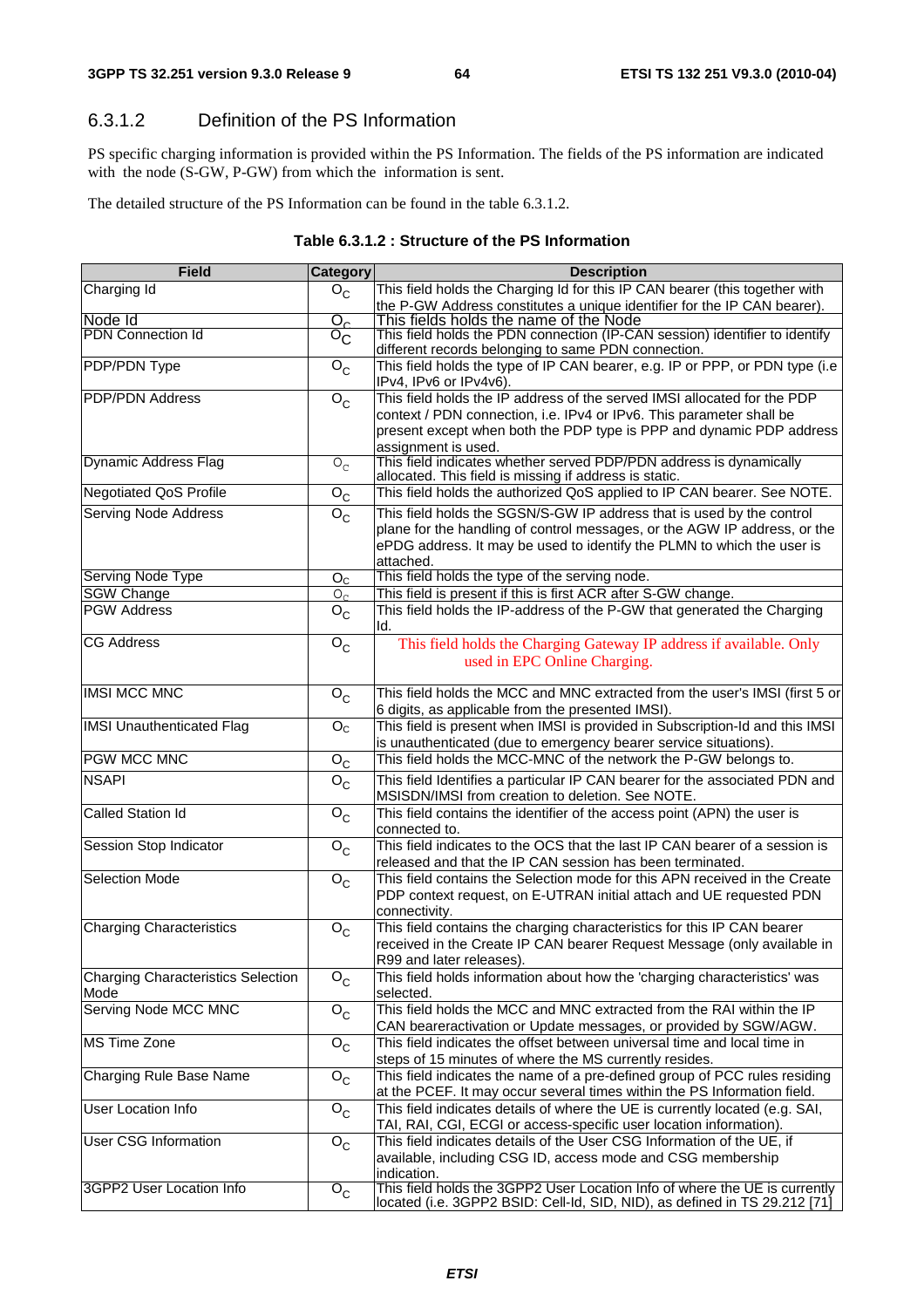| <b>RAT Type</b>              | $O_{C}$                              | This field indicates which Radio Access Technology is currently serving the<br>UE.                                                                                                                                                                                                                                 |
|------------------------------|--------------------------------------|--------------------------------------------------------------------------------------------------------------------------------------------------------------------------------------------------------------------------------------------------------------------------------------------------------------------|
| Furnish Charging Information | $O_{C}$                              | This field contains the PS Furnish Information Elements.                                                                                                                                                                                                                                                           |
| <b>Offline Charging</b>      | $O_{C}$                              | This field contains the Offline Charging parameters to control offline<br>charging.                                                                                                                                                                                                                                |
| <b>PDP Context Type</b>      | O <sub>C</sub>                       | This field indicates the type of a PDP context (i.e. Primary or Secondary).<br>This field is present when using the Gn/Gp reference point only.                                                                                                                                                                    |
| Traffic data volumes         | $\overline{\mathrm{O}_{\mathrm{c}}}$ | This field holds the containers associated to a charging condition change<br>on an IP-CAN bearer. This is included when triggers conditions are met<br>(Qos change, tariff time change ).<br>It may occur several times within the PS Information field.                                                           |
| Service data container       | $\overline{\mathrm{O}_{\mathrm{c}}}$ | This field holds the container associated to a service condition change on<br>a service data flow (categorized per rating group or per combination of the<br>rating group and service id) within this IP CAN bearer.<br>It may occur several times within the PS Information field.                                |
| User-Equipment-Info          | $\overline{\mathrm{o_{c}}}$          | This field holds the identification of the terminal (IMEISV)<br>It is used for identifying the user in case IMSI is not present during<br>emergency bearer service.<br>Editor"s Note: Alignement with online charging is needed.                                                                                   |
| Terminal Information         | $O_{\rm C}$                          | This field holds the identification of the terminal (IMEISV, 3GPP2-MEID).It<br>is used for identifying the user in case IMSI is not present during<br>emergency bearer service.<br>Editor"s Note: this parameter is only for offline charging and use for<br>online charging instead of User-Equipment-info is ffs |
| start time                   | $O_{C}$                              | Timestamp when User IP-CAN session starts                                                                                                                                                                                                                                                                          |
| stop time                    | $O_{\rm C}$                          | Timestamp when User IP-CAN session terminates.                                                                                                                                                                                                                                                                     |
| Change Condition             | $O_C$                                | This field holds the reason for sending ACR from the PCN Nodes.                                                                                                                                                                                                                                                    |
| Diagnostics                  | $O_C$                                | This field holds a more detailed reason for the release of the connection,<br>and complements the 'Change Condition' information                                                                                                                                                                                   |
| NOTE:                        |                                      | For Network Requested Secondary IP CAN bearer Activation, the CCR Initial does not contain a value of<br>NSAPI, whilst the Negotiated QoS profile reflects the requested QoS profile used in the activation request.                                                                                               |

# 6.3.2 Detailed Message Format for offline charging

The following chapter specifies per Operation Type the charging data that are sent by S-GW and P-GW.

The Operation Types are listed in the following order: S (start)/I (interim)/S (stop)/E (event). Therefore, when all Operation Types are possible it is marked as SISE. If only some Operation Types are allowed for a node, only the appropriate letters are used (i.e. SIS or E) as indicated in the table heading. The omission of an Operation Type for a particular field is marked with "-" (i.e. SI-E). Also, when an entire field is not allowed in a node the entire cell is marked as "-".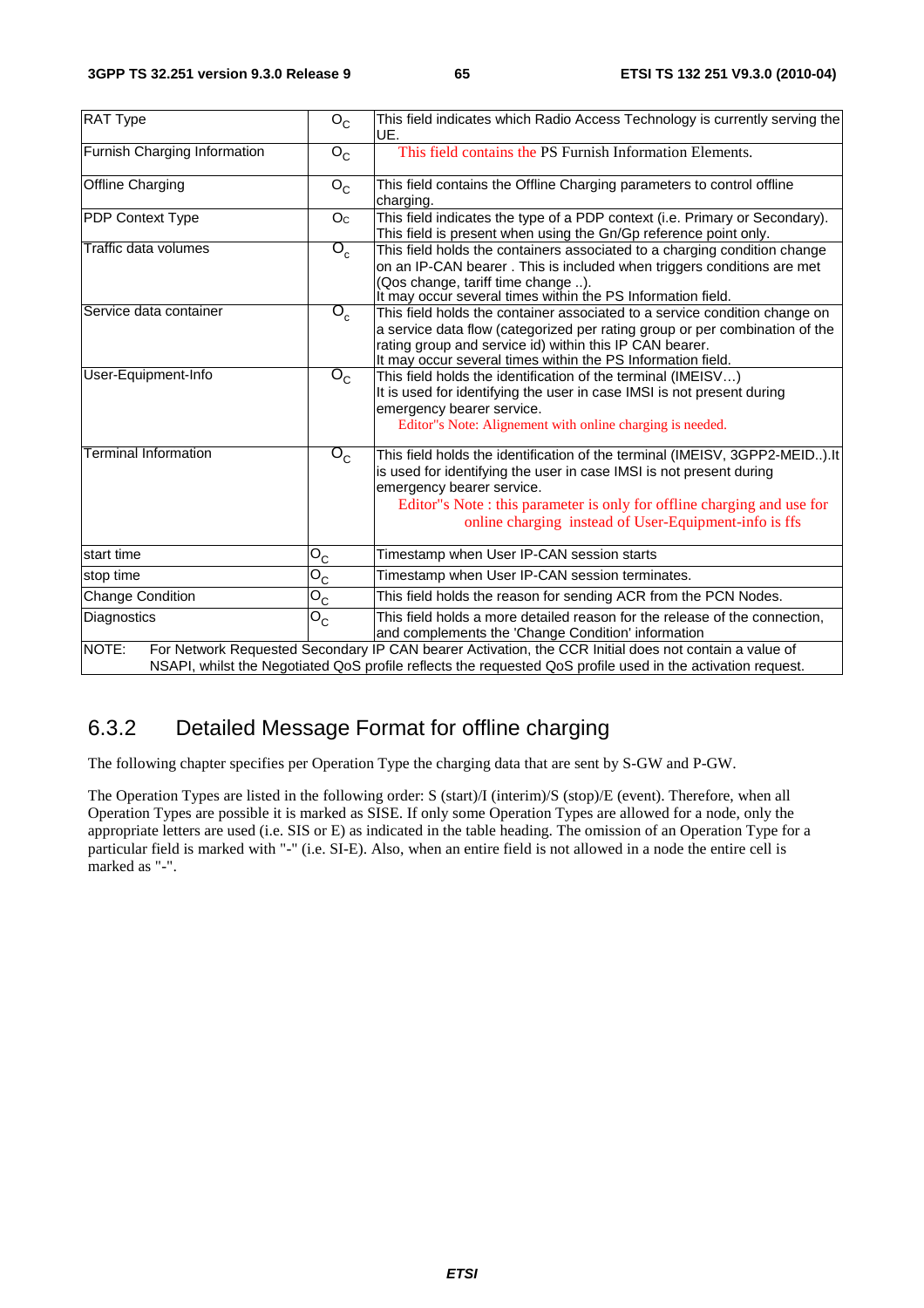Table 6.3.2.1 illustrates the basic structure of the supported fields in the Accounting Request message for PS offline charging.

| <b>Field</b>                     | <b>Node Type</b>                                | S-GW                        | P-GW                     |
|----------------------------------|-------------------------------------------------|-----------------------------|--------------------------|
|                                  | <b>Supported Operation Types</b>                | <b>S/I/S/E</b>              | <b>S/I/S/E</b>           |
|                                  |                                                 | $SIS-$                      |                          |
| Session-Id                       |                                                 |                             | SIS-                     |
| Origin-Host                      |                                                 | $\overline{\text{SIS}}$     | SIS-                     |
| Origin-Realm                     |                                                 | SIS-                        | SIS-                     |
| Destination-Realm                |                                                 | SIS-                        | SIS-                     |
| Accounting-Record-Type           |                                                 | SIS-                        | SIS-                     |
| Accounting-Record-Number         |                                                 | SIS-                        | SIS-                     |
| Acct-Application-Id              |                                                 | $SIS-$                      | $SIS-$                   |
| User-Name                        |                                                 | SIS-                        | SIS-                     |
| Acct-Interim-Interval            |                                                 | $SIS-$                      | $SIS-$                   |
| Origin-State-Id                  |                                                 | SIS-                        | SIS-                     |
| Event-Timestamp                  |                                                 | $SI\overline{S}$ -          | SIS-                     |
| Proxy-Info                       |                                                 | SIS-                        | SIS-                     |
| Route-Record                     |                                                 | SIS-                        | SIS-                     |
| Service-Context-Id               |                                                 | $\overline{\text{S}}$ IS-   | SIS-                     |
|                                  | Service Information with PS and IMS Information |                             |                          |
| Subscription-Id                  |                                                 | SIS-                        | SIS-                     |
| <b>IMSI Unauthenticated Flag</b> |                                                 | SIS-                        | SIS-                     |
| <b>Node Functionality</b>        |                                                 | SIS-                        | SIS-                     |
| Charging Id                      |                                                 | $SIS-$                      | $\overline{\text{SIS}}$  |
| Node Id                          |                                                 | $SIS-$                      | $SIS-$                   |
| <b>PDN Connection Id</b>         |                                                 | SIS-                        | $SIS-$                   |
| PDP/PDN Type                     |                                                 | SIS-                        | SIS-                     |
| <b>PDP/PDN Address</b>           |                                                 | SIS-                        | $\overline{\text{SIS}}$  |
| <b>Dynamic Address Flag</b>      |                                                 | SIS-                        | SIS-                     |
| <b>Negotiated QoS Profile</b>    |                                                 |                             | $\overline{\phantom{a}}$ |
| <b>S-GW Address</b>              |                                                 | $\overline{\phantom{a}}$    |                          |
| <b>Serving Node Type</b>         |                                                 | SIS-                        | SIS-<br>SIS-             |
| SGW Change                       |                                                 | $S^{--}$                    |                          |
| P-GW Address                     |                                                 | SIS-                        |                          |
| <b>CG Address</b>                |                                                 |                             | $\overline{\phantom{m}}$ |
| <b>IMSI MCC MNC</b>              |                                                 | $\overline{\text{SIS}}$     | SIS-                     |
|                                  |                                                 |                             |                          |
| PGW MCC MNC                      |                                                 | SIS-                        | SIS-                     |
| <b>NSAPI</b>                     |                                                 | $\blacksquare$              | SIS-                     |
| <b>Called Station Id</b>         |                                                 | SIS-                        | SIS-                     |
| Session Stop Indicator           |                                                 |                             | $-\overline{S}$          |
| <b>Selection Mode</b>            |                                                 | SIS-                        | SIS-                     |
| <b>Charging Characteristics</b>  |                                                 | SIS-                        | SIS-                     |
|                                  | <b>Charging Characteristics Selection Mode</b>  | SIS-                        | SIS-                     |
| Serving Node MCC MNC             |                                                 | $\overline{\text{SIS}}$     | $\overline{\text{SIS}}$  |
| MS Time Zone                     |                                                 | $SIS-$                      | $SIS-$                   |
| Charging Rule Base Name          |                                                 | $\overline{\phantom{a}}$    | SIS-                     |
| <b>User Location Info</b>        |                                                 | SIS-                        | SIS-                     |
| <b>User CSG Information</b>      |                                                 | SIS-                        | SIS-                     |
| 3GPP2 User Location Info         |                                                 | SIS-                        | SIS-                     |
| RAT Type                         |                                                 | SIS-                        | SIS-                     |
|                                  | Furnish Charging Information                    | $\blacksquare$              | SIS-                     |
| Offline Charging                 |                                                 | $\overline{\phantom{0}}$    | $\blacksquare$           |
| QoS Information                  |                                                 | $\overline{\text{SIS}}$     | $\overline{\text{SIS}}$  |
| Traffic data volumes             |                                                 | -IS-                        | ۰                        |
| Service data container           |                                                 |                             | -IS-                     |
|                                  |                                                 | -<br>÷,                     |                          |
| User-Equipment-Info              |                                                 |                             | $\blacksquare$           |
| Terminal-Information             |                                                 | $\overline{\mathbb{S}}$ --- | $S--$                    |
| Start time                       |                                                 | S---                        | S---                     |
| Stop time                        |                                                 | --S-                        | --S-                     |
| <b>Change Condition</b>          |                                                 | $-IS-$                      | $-IS-$                   |
| <b>Diagnostics</b>               |                                                 | $-S-$                       | $-\overline{S}$          |
| <b>IMS Charging Identifier</b>   |                                                 | SIS-                        | SIS-                     |

**Table 6.3.2.1 : Supported fields in** *Accounting Request Message*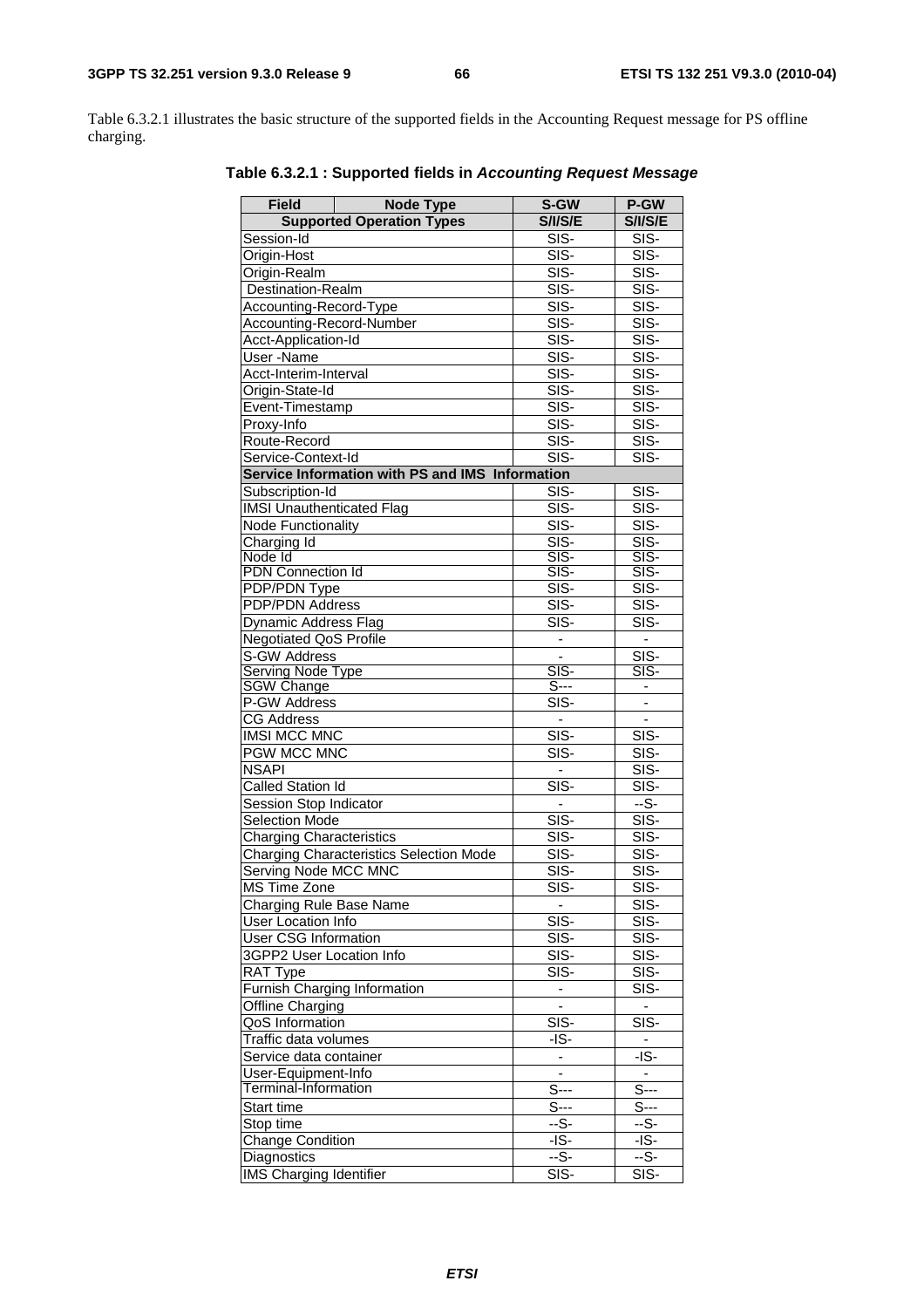Table 6.3.2.2 illustrates the basic structure of the supported fields in the Accounting Response message for PS offline charging.

| <b>Field</b>             | <b>Node Type</b>                 | S-GW           | <b>P-GW</b>    |
|--------------------------|----------------------------------|----------------|----------------|
|                          | <b>Supported Operation Types</b> | <b>S/I/S/E</b> | <b>S/I/S/E</b> |
| Session-Id               |                                  | SIS-           | SIS-           |
| Origin-Host              |                                  | SIS-           | SIS-           |
| Origin-Realm             |                                  | SIS-           | SIS-           |
| Destination-Realm        |                                  | SIS-           | SIS-           |
| Accounting-Record-Type   |                                  | SIS-           | SIS-           |
| Accounting-Record-Number |                                  | SIS-           | SIS-           |
| Acct-Application-Id      |                                  | SIS-           | SIS-           |
| User-Name                |                                  | SIS-           | SIS-           |
|                          | Acct-Interim-Interval            | SIS-           | SIS-           |
|                          | Origin-State-Id                  | SIS-           | SIS-           |
|                          | Event-Timestamp                  | SIS-           | SIS-           |
| Proxy-Info               |                                  | SIS-           | SIS-           |
|                          | Route-Record                     | SIS-           | SIS-           |

|  | Table 6.3.2.2 : Supported fields in Accounting Response Message |
|--|-----------------------------------------------------------------|
|--|-----------------------------------------------------------------|

# 6.3.3 Detailed Message Format for online charging

The following table specifies per Operation type the charging data that are sent P-GW network element for:

The Operation types are listed in the following order: I (initial)/U (update)/T (terminate)/E (event). Therefore, when all Operation types are possible it is marked as IUTE. If only some Operation types are allowed for a node, only the appropriate letters are used (i.e. IUT or E) as indicated in the table heading. The omission of an Operation type for a particular field is marked with "-" (i.e. IU-E). Also, when an entire filed is not allowed in a node the entire cell is marked as "-".

Note that not for all structured fields the individual field members are listed in the table. Detailed descriptions of the fields are provided in TS 32.299 [50].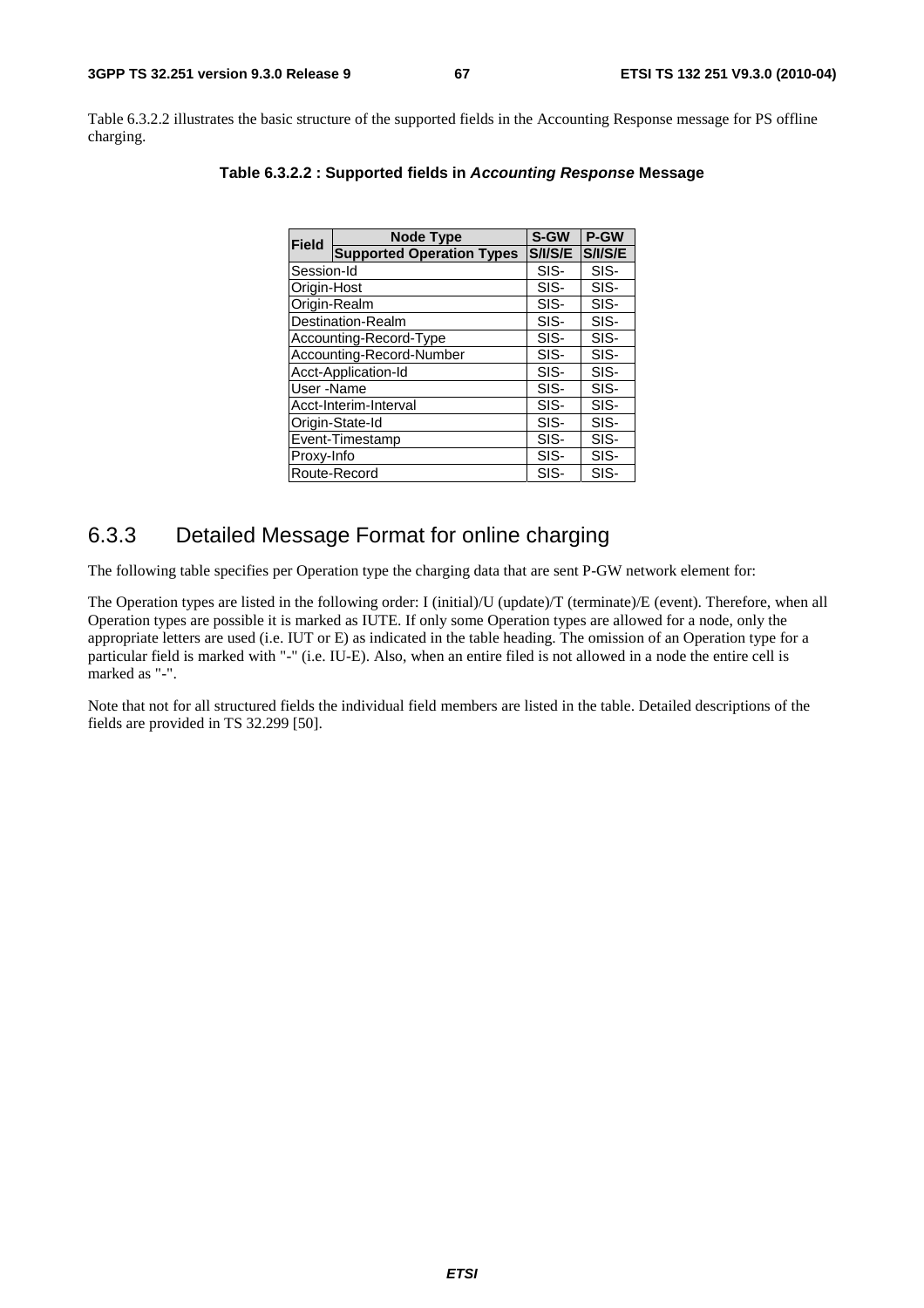Table 6.3.3.1 illustrates the basic structure of the supported fields in the Debit and Reserve Units Request for PS online charging.

| Field                           | <b>Node Type</b>                               | P-GW                               |
|---------------------------------|------------------------------------------------|------------------------------------|
|                                 | <b>Supported Operation Types</b>               | <b>I/U/T/E</b>                     |
| Session Identifier              |                                                | IUT-                               |
| Originator Host                 |                                                | IUT-                               |
| Originator Domain               |                                                | IUT-                               |
| <b>Destination Domain</b>       |                                                | IUT-                               |
| <b>Operation Identifier</b>     |                                                | IUT-                               |
| <b>Operation Token</b>          |                                                | IUT-                               |
| <b>Operation Type</b>           |                                                | IUT-                               |
| <b>Operation Number</b>         |                                                | IUT-                               |
| <b>Destination Host</b>         |                                                | IUT-                               |
| <b>User Name</b>                |                                                | IUT-                               |
| <b>Origination State</b>        |                                                | IUT-                               |
| <b>Origination Timestamp</b>    |                                                | IUT-                               |
| Subscriber Identifier           |                                                | IUT-                               |
| <b>Termination Cause</b>        |                                                | $-$ T-                             |
| <b>Requested Action</b>         |                                                | IUT-                               |
| <b>Multiple Operation</b>       |                                                | $\overline{\overline{\bigcup}}$ -- |
| Multiple Unit Operation         |                                                | $\overline{\overline{\bigcup}}$ -- |
|                                 | Subscriber Equipment Number                    | IUT-                               |
| Route Information               |                                                | IUT-                               |
| Service Information             |                                                | IUT-                               |
|                                 | <b>Service Information with PS Information</b> |                                    |
| Charging Id                     |                                                | IUT-                               |
| Node Id                         |                                                |                                    |
| PDN Connection Id               |                                                | IUT-                               |
| PDP/PDN Type                    |                                                | IUT-                               |
| PDP/PDN Address                 |                                                | IUT-                               |
| Dynamic Address Flag            |                                                | ī.                                 |
| Qos Information                 |                                                | IUT-                               |
| S-GW Address                    |                                                | IUT-                               |
| Serving Node Type               |                                                | IUT-                               |
| <b>SGW Change</b>               |                                                | ÷                                  |
| P-GW Address                    |                                                | IUT-                               |
| <b>CG Address</b>               |                                                | IUT-                               |
| <b>IMSI MCC MNC</b>             |                                                | IUT-                               |
| PGW MCC MNC                     |                                                | IUT-                               |
| <b>NSAPI</b>                    |                                                | IUT-                               |
| Called Station Id               |                                                | IUT-                               |
| Session Stop Indicator          |                                                | $-T -$                             |
| <b>Selection Mode</b>           |                                                | IUT-                               |
| <b>Charging Characteristics</b> |                                                | IUT-                               |
|                                 | <b>Charging Characteristics Selection Mode</b> | IUT-                               |
| Serving Node MCC MNC            |                                                | IUT-                               |
| <b>MS Time Zone</b>             |                                                | IUT-                               |
| Charging Rule Base Name         |                                                | IUT-                               |
| <b>User Location Info</b>       |                                                | IUT-                               |
| User CSG Information            |                                                | IUT-                               |
| 3GPP2 User Location Info        |                                                | IUT-                               |
| RAT Type                        |                                                | IUT-                               |
|                                 | Furnish Charging Information                   | $\blacksquare$                     |
| Offline Charging                |                                                | IUT-                               |
| PDP Context Type                |                                                | IUT-                               |
| Traffic data volumes            |                                                | ÷                                  |
| Service data container          |                                                | -                                  |
| User-Equipment-Info             |                                                |                                    |
| Terminal-Information            |                                                | -                                  |
| Start time                      |                                                | -                                  |
| Stop time                       |                                                | -                                  |
| Change Condition                |                                                |                                    |

**Table 6.3.3.1: Supported fields in** *Debit and Reserve Units Request* **Message**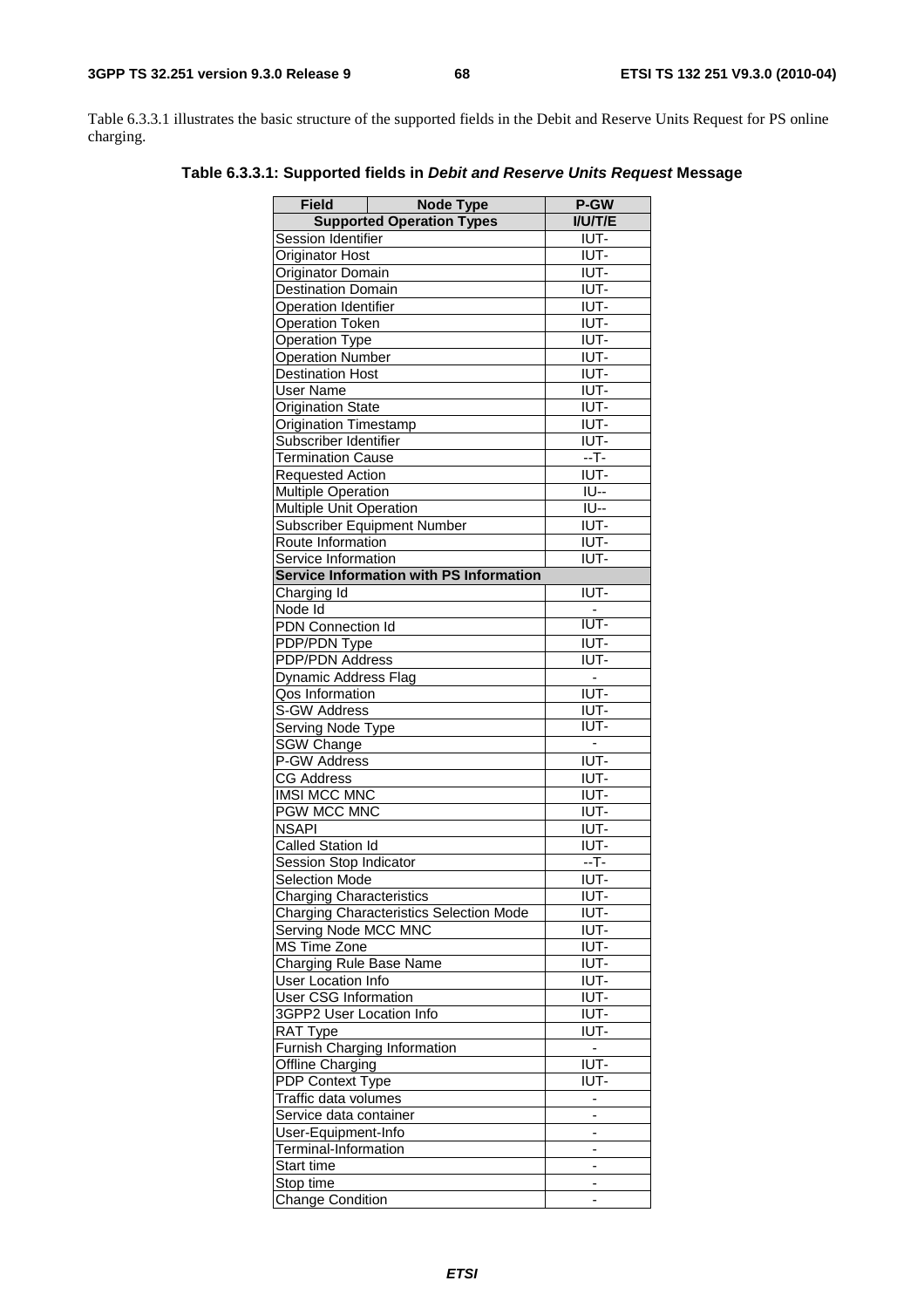| <i>Diagnostics</i>             |  |
|--------------------------------|--|
| <b>IMS Charging Identifier</b> |  |

Table 6.3.3.2 illustrates the basic structure of the supported fields in the Debit and Reserve Units Response for PS online charging.

**Table 6.3.3.2: Supported fields in** *Debit and Reserve Units Response* **Message** 

| <b>Field</b>                                   | <b>Node Type</b>                 | P-GW           |
|------------------------------------------------|----------------------------------|----------------|
|                                                | <b>Supported Operation Types</b> | <b>I/U/T/E</b> |
| Session Identifier                             |                                  | IUT-           |
| Operation Result                               |                                  | IUT-           |
|                                                | IUT-<br>Originator Host          |                |
| IUT-<br>Originator Domain                      |                                  |                |
| <b>Operation Identifier</b><br>IUT-            |                                  |                |
| IUT-<br><b>Operation Type</b>                  |                                  |                |
| <b>Operation Number</b><br>IUT-                |                                  |                |
| <b>Operation Failover</b><br>IUT-              |                                  |                |
| Multiple Unit Operation<br>IUT-                |                                  |                |
| IUT-<br><b>Operation Failure Action</b>        |                                  |                |
| <b>Redirection Host</b><br>IUT-                |                                  |                |
|                                                | <b>Redirection Host Usage</b>    | IUT-           |
|                                                | <b>Redirection Cache Time</b>    | IUT-           |
|                                                | Route Information                | IUT-           |
|                                                | <b>Failed parameter</b>          | IUT-           |
|                                                | Service Information              | IUT-           |
| <b>Service Information with PS Information</b> |                                  |                |
|                                                | Furnish Charging Information     | IUT-           |
| Offline Charging<br>l----                      |                                  |                |

# 6.4 Void

# 6.5 Bindings for EPC Offline Charging

This clause aims to describe the mapping between the Diameter messages AVP and CDR parameter for EPC Offline Charging.

Table 6.5.1 describes the mapping of the Diameter Accounting AVP to the CDR paramter of S-GW-CDR and P-GW-CDR in EPC Offline Charging.

| <b>Diameter ACR AVP</b>                 | S-/P-GW-CDR field                              |
|-----------------------------------------|------------------------------------------------|
| Called-Station-Id                       | <b>Access Point Name Network Identifier</b>    |
| AF-Correlation-Information              | AF-record-information                          |
| 3GPP-Selection-Mode                     | <b>APN Selection Mode</b>                      |
| Change-Condition                        | <b>Change Condition</b>                        |
| Change-Time                             | Change Time                                    |
| 3GPP-Charging-Characteristics           | <b>Charging Characteristics</b>                |
| Charging-Characteristics-Selection-Mode | <b>Charging Characteristics Selection Mode</b> |
| 3GPP-Charging-Id                        | Charging Id                                    |
| Charging-Rule-Base-Name                 | Charging Rule Base Name                        |
| Change-Condition                        | Cause for Record Closing                       |
| Accounting-Input-Octets                 | Data Volume Uplink                             |
| <b>Accounting-Output-Octets</b>         | Data Volume Downlink                           |
| <b>Diagnostics</b>                      | <b>Diagnostics</b>                             |
| Dynamic-Address-Flag                    | Dynamic Address Flag                           |
| IMSI-Unauthenticated-Flag               | <b>IMSI Unauthenticated Flag</b>               |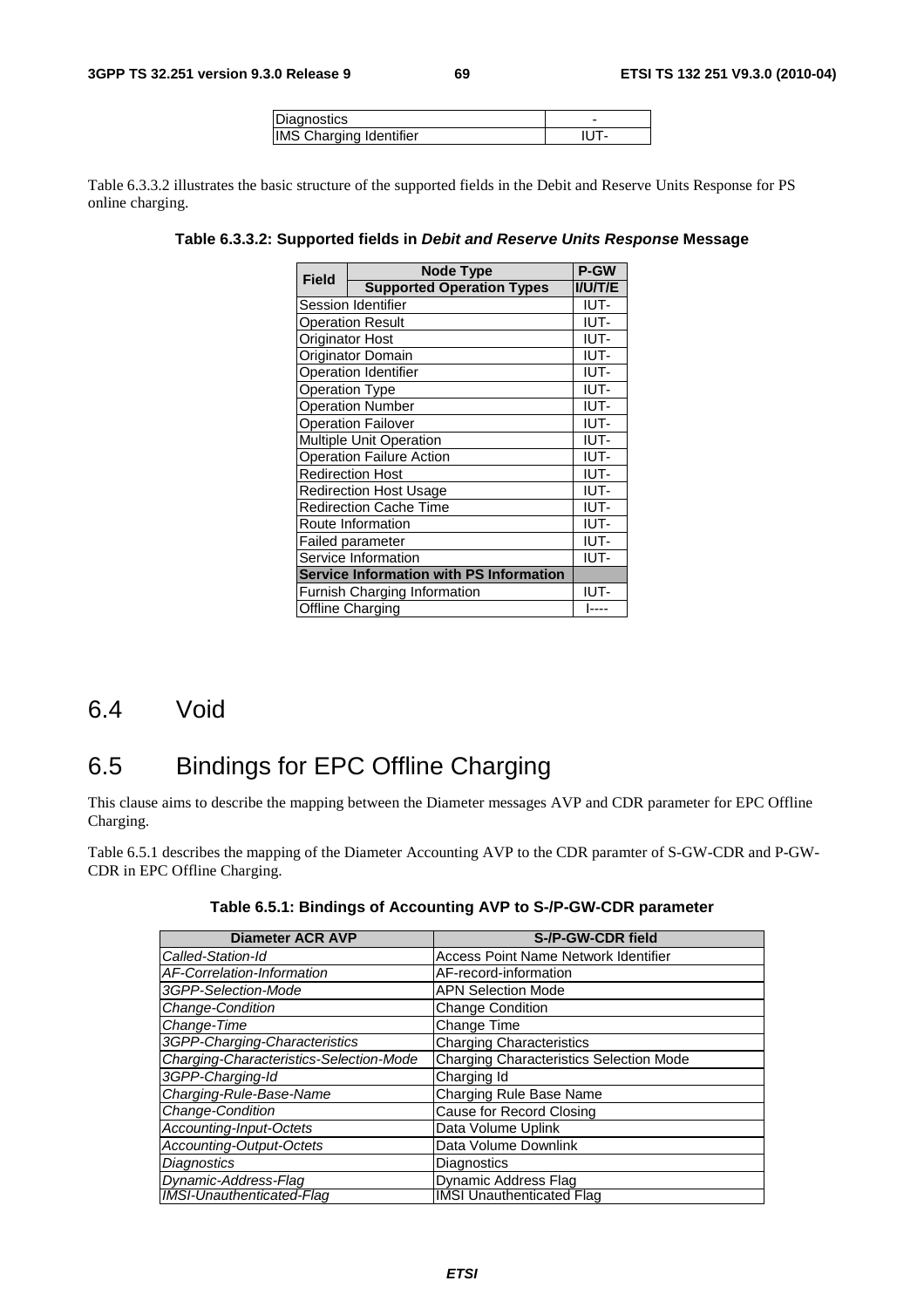| <b>Diameter ACR AVP</b>     | S-/P-GW-CDR field                   |
|-----------------------------|-------------------------------------|
| Traffic-Data-Volumes        | List of Traffic Data Volumes        |
| Service-Data-Container      | List of Service Data                |
| 3GPP-MS-Time-Zone           | <b>MS Time Zone</b>                 |
| Node ID                     | Node ID                             |
| <b>PDN-Connection-ID</b>    | <b>PDN Connection Id</b>            |
| 3GPP-PDP-Type               | <b>PDP/PDN Type</b>                 |
| 3GPP-GGSN-MCC-MNC           | <b>PGW PLMN Identifier</b>          |
| GGSN-Address                | <b>PGW Address Used</b>             |
| Qos-Information             | EPC QoS Information/Qos Information |
| 3GPP-RAT-Type               | <b>RAT Type</b>                     |
| Rating-Group                | <b>Rating Group</b>                 |
| Node-Functionality          | Record Type                         |
| Change-Time                 | <b>Report Time</b>                  |
| Result-Code                 | <b>Result Code</b>                  |
| Change-Condition            | Service Condition Change            |
| Service-Identifier          | Service Identifier                  |
| Subscription-Id             | Served IMSI                         |
| Terminal-Information        | Served IMEISV                       |
| Subscription-Id             | <b>Served MN NAI</b>                |
| Subscription-Id             | Served MSISDN                       |
| Terminal-Information        | Served 3GPP2 MEID                   |
| 3GPP-SGSN-MCC-MNC           | Serving node PLMN Identifier        |
| <b>PDP-Address</b>          | Served PDP/PDN Address              |
| Service-Specific-Info       | Service Specific Info               |
| SGSN-Address                | <b>Serving Node Address</b>         |
| <b>SGSN-Address</b>         | S-GW Address used                   |
| <b>SGW Change</b>           | S-GW Change                         |
| Start time                  | <b>Start Time</b>                   |
| Stop time                   | <b>Stop Time</b>                    |
| Time-First-Usage            | Time of First Usage                 |
| Time-Last-Usage             | Time of Last Usage                  |
| Time-Usage                  | <b>Time Usage</b>                   |
| 3GPP-User-Location-Info     | <b>User Location Information</b>    |
| <b>User-CSG-Information</b> | <b>User CSG Information</b>         |
| 3GPP2-BSID                  | 3GPP2 User Location information     |

NOTE: The whole set of S/PGW-CDR parameters is described in the TS 32.298 [51].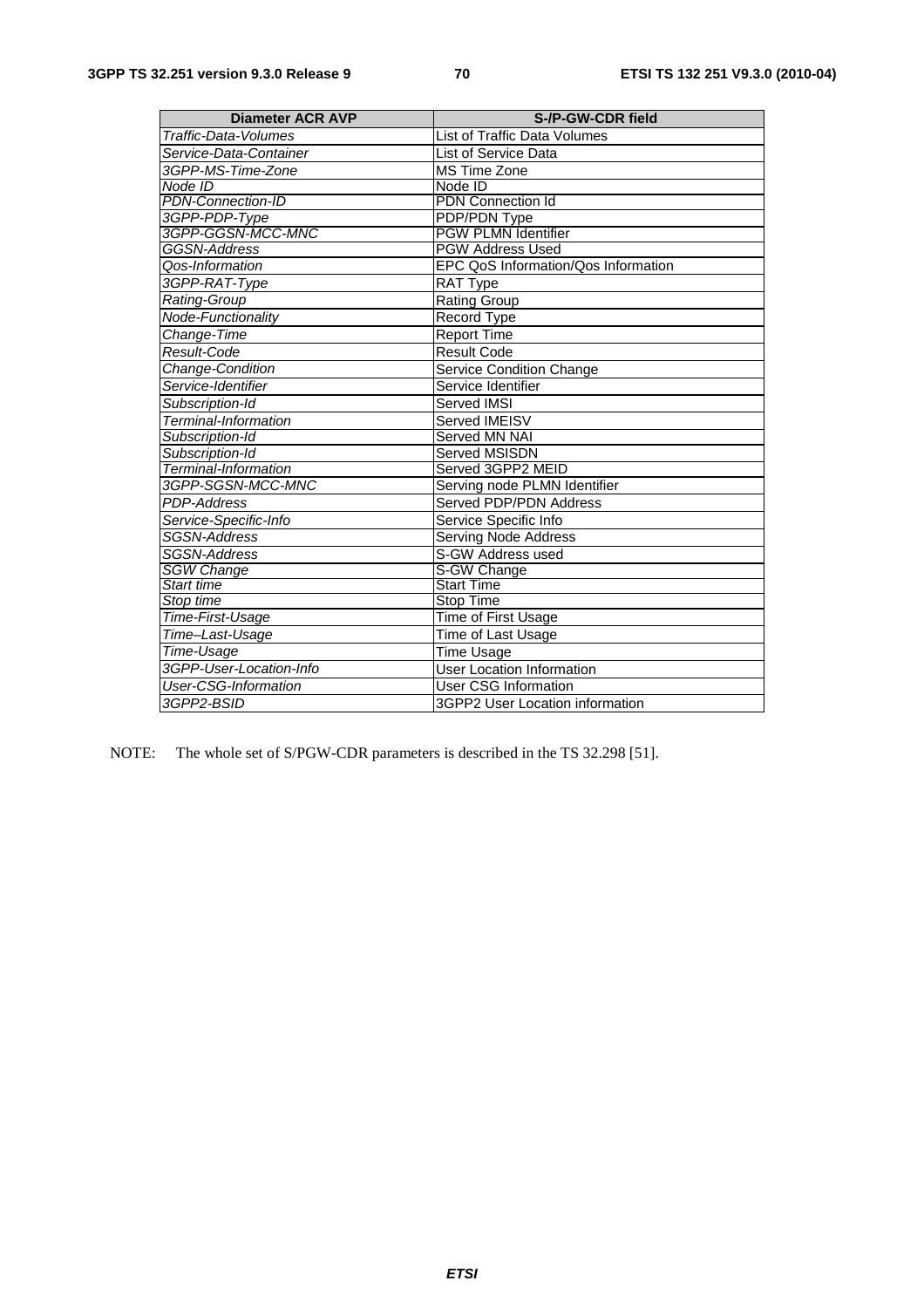# Annex A (normative): Charging characteristics

Charging Characteristics can be supplied by the HLR/HSS to the SGSN/MME as part of the subscription information. A subscriber may have charging characteristics assigned to his subscription and/or his subscribed APNs. The SGSN applies a pre-configured default if no charging characteristics are supplied by the HLR/HSS. The SGSN shall support three different charging characteristics default configurations:

#### **Charging characteristics in SGSN**

- the home default behaviour for subscribers of the SGSN's PLMN:
- the visiting default behaviour for visitors using a P-GW belonging to the same PLMN as the SGSN;
- the roaming default behaviour for visitors using a P-GW belonging to their home PLMN.

The SGSN can determine the P-GW PLMN from the operator identifier part of the APN. Optionally the SGSN may support several visiting and roaming default behaviours based on the MNC/MCC combination of the subscriber.

In the case of a home subscriber, the charging characteristics are selected by the SGSN according to the following procedures. For IP CAN bearer specific charging characteristics (i.e. those used for the S-CDRs that are generated for this IP CAN bearer):

- If the MS requests a particular APN then:
	- \* If the SGSN accepts this request (i.e. it has been verified against the subscription) then:
		- If it has been matched against the wildcard APN then:
			- If charging characteristics for the wildcard APN are present in the subscription information then they shall be used;
			- If no charging characteristics are present for the wildcard APN but subscription related charging characteristics are present, then they shall be chosen;
			- If neither of the two are present then the SGSN home default shall be applied.
		- If it has been matched against a specific subscribed APN then:
			- If charging characteristics for this APN are present in the subscription information then they shall be used;
			- If no charging characteristics are present for the APN but subscription related charging characteristics are present, then they shall be chosen;
			- If neither of the two are present then the SGSN home default shall be applied.
	- \* If the SGSN rejects the request then charging characteristics selection does not apply.
- If the MS does not request an APN then:
	- \* If the SGSN chooses a subscribed APN then:
		- If charging characteristics for this APN are present in the subscription information then they shall be used;
		- If no charging characteristics are present for the APN but subscription related charging characteristics are present, then they shall be chosen;
		- If neither of the two are present then the SGSN home default shall be applied.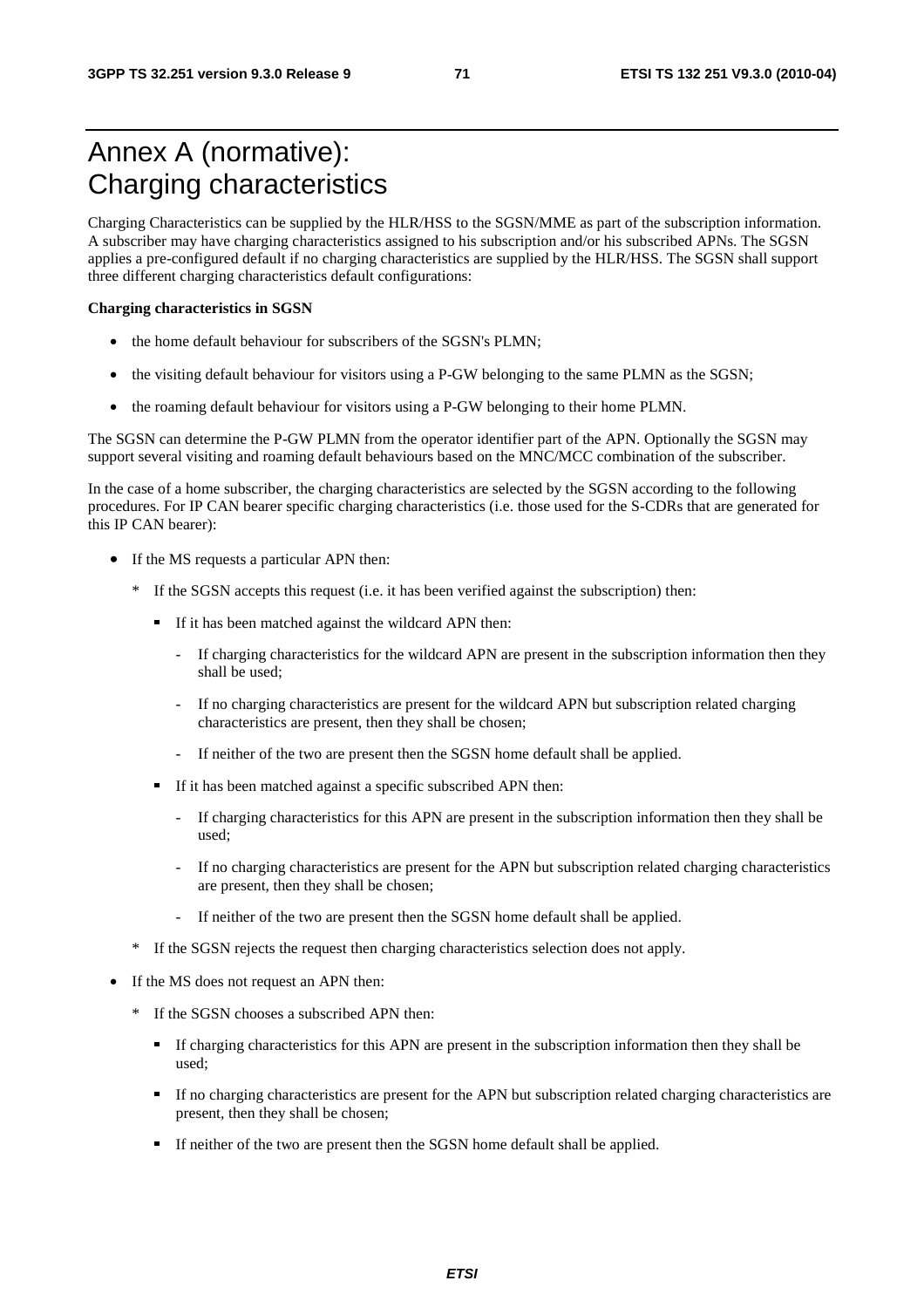- \* If only the wildcard APN is present in the subscription, i.e. the SGSN applies its configured default APN then:
	- If charging characteristics for the wildcard APN are present in the subscription information then they shall be used;
	- If no charging characteristics are present for the wildcard APN but subscription related charging characteristics are present, then they shall be chosen;
	- If neither of the two are present then the SGSN home default shall be applied.

For the non-IP CAN bearer specific CDR types, i.e. the M-CDRs and the SMS CDRs, the SGSN applies the subscription specific charging characteristics, or, if not supplied, it shall choose the home default behaviour as defined above.

In case of subscribers from other PLMNs, the SGSN may be configured to either apply the "home subscriber case" charging characteristics selection procedure defined above, or to ignore charging characteristics provided by the subscriber's HLR, and apply a default configuration instead. If default charging characteristics are selected for the foreign subscriber, then the SGSN shall choose either the visiting or roaming default behaviour for the IP CAN bearer specific charging characteristics, according to the roaming or visiting scenario, as described above. For M-CDRs and SMS CDRs, the operator can configure if the roaming or the visiting behaviour shall be applied, since no P-GW is involved.

Upon activation of a IP CAN bearer, the SGSN forwards the charging characteristics to the P-GW according to the following rules:

- if charging characteristics were received from the HLR/HSS, then they shall be sent as provided by the HLR/HSS, regardless of the home, visiting, or roaming case, and regardless of whether the SGSN applies the HLR/HSS supplied charging characteristics or chooses to ignore them;
- if no charging characteristics were received from the HLR/HSS, then the SGSN does not forward any charging characteristics to the P-GW.

Upon activation of a IP CAN bearer, the S4-SGSN forwards the charging characteristics to the S-GW according to the following rules:

- if charging characteristics were received from the HLR/HSS, then they shall be sent as provided by the HLR/HSS, regardless of the home, visiting, or roaming case, according to the following rules:
	- o if charging characteristics for APN are present in the subscription information they shall be forwarded;
	- o if no charging characteristics are present for the APN but subscription related charging characteristics is present, they shall be forwarded.
- if no charging characteristics were received from the HLR/HSS, then the S4-SGSN does not forward any charging characteristics to the S-GW.

### **Charging characteristics in MME**

The MME does not utilize charging characteristics as it does not generate charging information.

Upon activation of a IP CAN session, the MME forwards the charging characteristics to the S-GW according to the following rules:

- if charging characteristics were received from the HLR/HSS, then they shall be sent as provided by the HLR/HSS, regardless of the home, visiting, or roaming case according to the following rules:
	- if charging characteristics for the PDN connection (e.g APN) is present in the subscription information it shall be forwarded;
	- if no charging characteristics is present for the PDN connection (e.g APN) but subscription related charging characteristics is present, it shall be forwarded.
- if no charging characteristics were received from the HLR/HSS, then the MME does not forward any charging characteristics to the S-GW.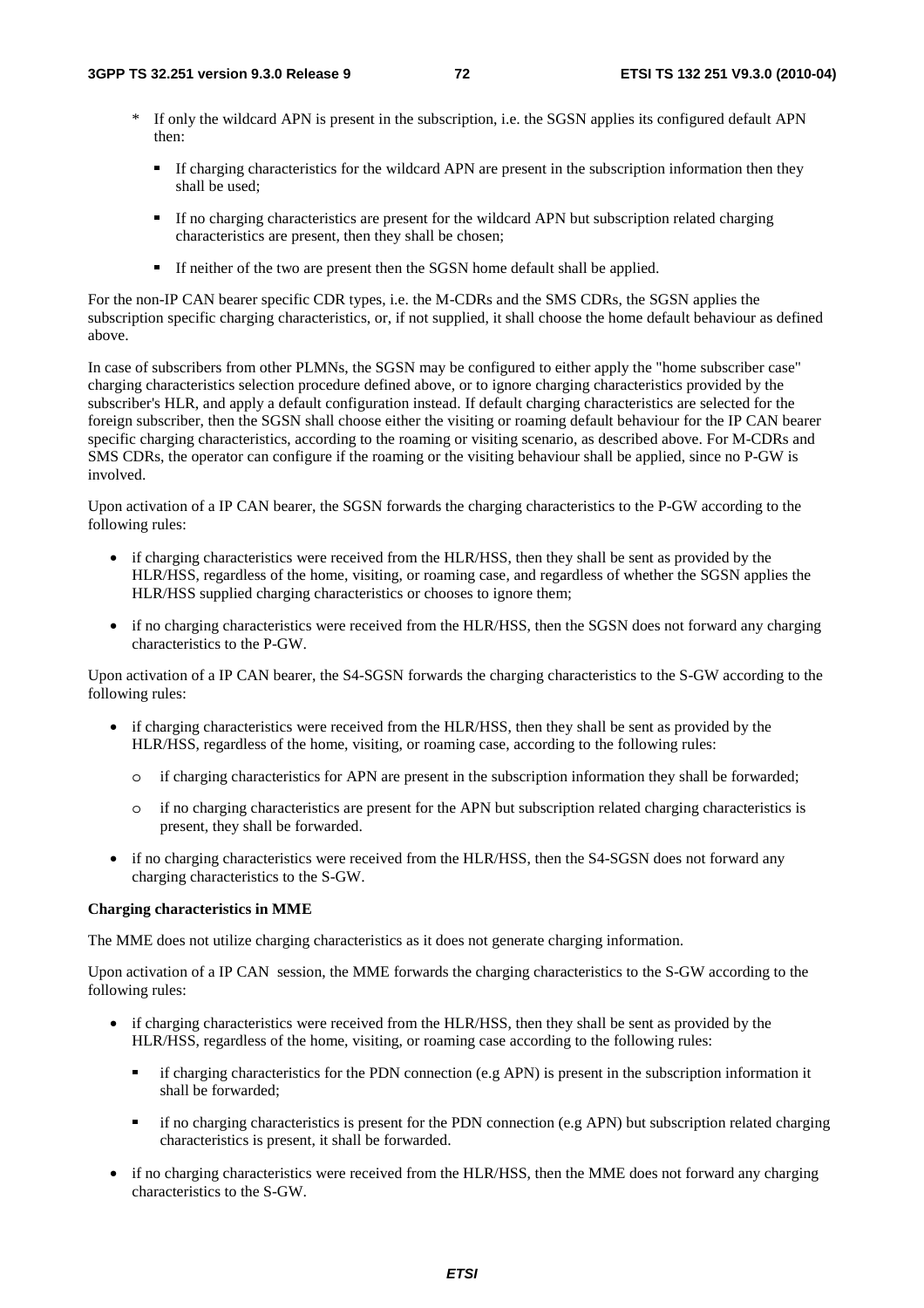## **Charging characteristics in S-GW**

The S-GW shall apply charging characteristics to its IP CAN bearers. It shall either apply the S4-SGSN/MME supplied parameters, or it may be configured to ignore the S4-SGSN/MME supplied charging characteristics in any combination of the following cases:

- visiting case, i.e. the P-GW belongs to same PLMN the subscriber belongs to a different PLMN;
- roaming case, i.e. the P-GW belongs to a different PLMN;
- home case, i.e. the subscriber belongs to the same PLMN as the S-GW and P-GW; or
- unconditionally, i.e. it always ignores the S4-SGSN/MME supplied parameters.

If the S-GW ignores the parameters supplied by the S4-SGSN/MME, it shall nevertheless accept the IP CAN session request. It shall then apply its own pre-configured charging characteristics as appropriate, i.e. the home, visiting or roamingbehaviour. The S-GW shall support the configuration of one set of default charging characteristics (i.e. home, visiting, roaming).

Upon activation of a IP CAN session, the S-GW forwards the charging characteristics to the P-GW according to the following rules:

- if charging characteristics were received from the S4-SGSN/MME, then they shall be sent as provided by the S4- SGSN/MME, regardless of the home or visiting case;
- if no charging characteristics were received from the S4-SGSN/MME, then the S-GW does not forward any charging characteristics to the P-GW.

### **Charging characteristics in P-GW**

The P-GW shall apply charging characteristics to its IP CAN bearers. It shall either apply the SGSN/S-GW supplied parameters, or it may be configured to ignore the SGSN/S-GW supplied charging characteristics in any combination of the following cases:

- visiting case, i.e. the subscriber belongs to a different PLMN;
- roaming case, i.e. the subscriber belongs to same PLMN and the SGSN/S-GW belongs to a different PLMN;
- home case, i.e. the subscriber belongs to the same PLMN as the SGSN/S-GW and P-GW; or
- unconditionally, i.e. it always ignores the SGSN/S-GW supplied parameters.

If the P-GW ignores the parameters supplied by the SGSN/S-GW, it shall nevertheless accept the IP CAN session request. It shall then apply its own pre-configured charging characteristics as appropriate, i.e. the home, visiting or roaming behaviour. The P-GW shall support the configuration of one set of default charging characteristics (i.e. home, visiting, roaming) for each of its supported APNs.

### **Charging characteristics generally**

Charging Characteristics consists of a string of 16 bits designated as Behaviours (B), freely defined by Operators, as shown in 3GPP TS 32.298 [41].

For example, one way to define a behaviour, could be to associate it to a specific usage designed according to following guidances:

One usage may consist of a set of trigger profiles associated to CDR types, with following trigger sets, e.g.:

- **S-CDR:** activate/deactivate CDRs, time limit, volume limit, maximum number of charging conditions, tariff times;
- **SGW-CDR:** same as S-CDR, plus maximum number of SGSN/MME changes;
- **PGW-CDR:** same as S-CDR, plus maximum number of S-GW changes;
- **M-CDR:** activate/deactivate CDRs, time limit, and maximum number of mobility changes;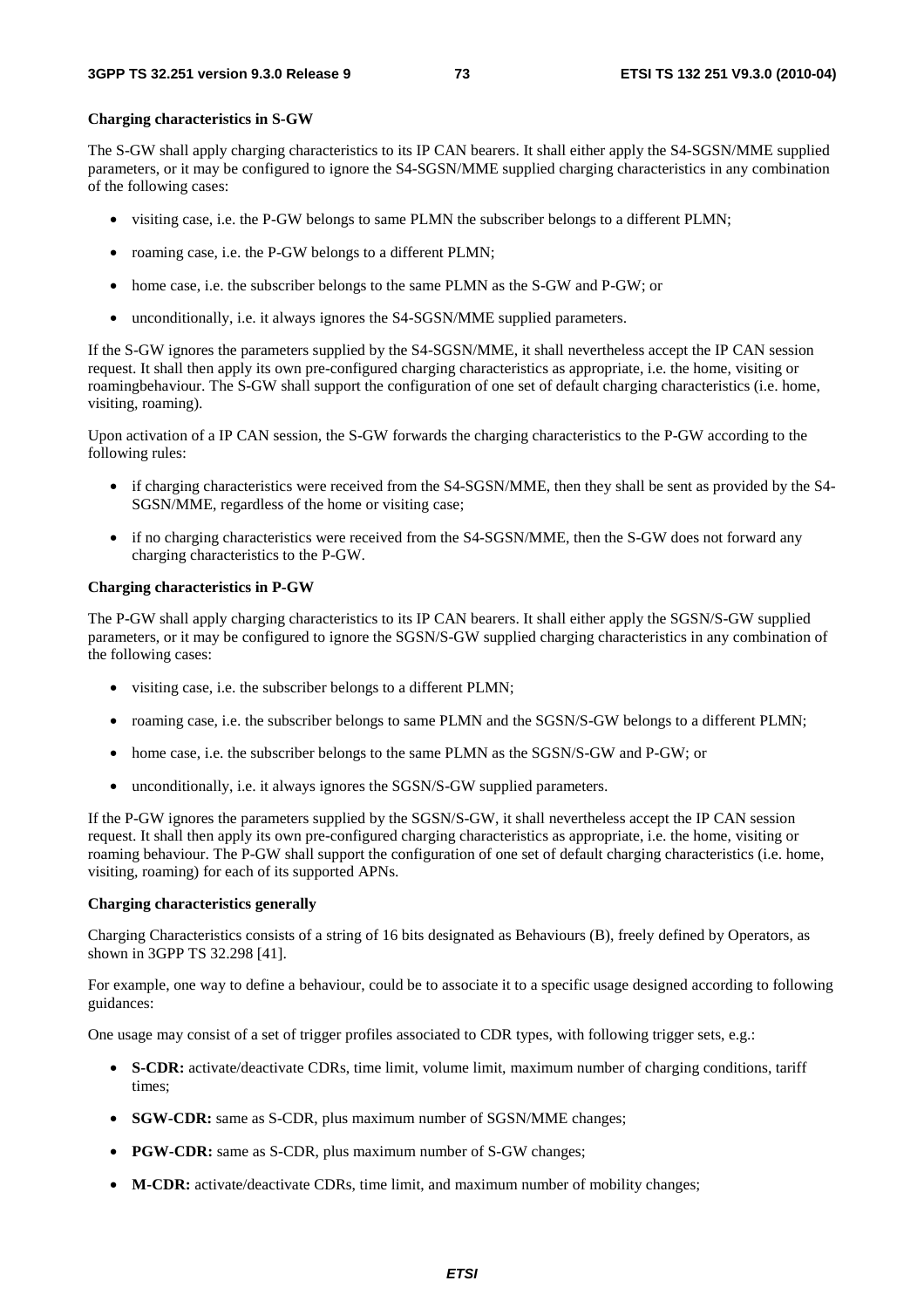- **SMS-MO-CDR:** activate/deactivate CDRs:
- **SMS-MT-CDR:** active/deactivate CDRs.
- **LCS-MO-CDR.**
- **LCS-MT-CDR.**
- **LCS-NI-CDR.**

In addition to these trigger sets, an optional charging gateway address may also be specified:

- If the CGF address is configured in the P-GW"s selected charging characteristics behaviour, the P-GW shall apply it for the PGW-CDRs. P-GW applied CGF address is sent to SGSN/S-GW during IP CAN bearer activation.
- - In the home or visiting case, the S-GW shall apply from P-GW received CGF address to the SGW-CDRs pertaining to this IP CAN bearer. In the roaming case, or if no CGF address is received from the P-GW, the S-GW shall use the CGF address from its own applied charging characteristics behaviour, or, if it does not exist, it uses the default CGF address. There is no need to send CGF address to S4-SGSN/MME as it does not generate charging data.
- In the home or visiting case, the SGSN shall apply the received CGF address to the S-CDRs pertaining to this IP-CAN bearer. In the roaming case, or if no CGF address is received from the P-GW, then the SGSN shall use the CGF address from its own selected charging characteristics behaviour, or, if it does not exist, use the default CGF address. For M-CDRs and SMS CDRs, the SGSN shall use the CGF address configured in the charging characteristics behaviour that it applies to the respective CDRs, or if no such address is configured then the default CGF shall be used.

Table A.1, A.2 and A.3 are informative examples intended for clarification.

|                                                  |                    |               | <b>M-CDR</b>         |                        |                |                              |               |           |
|--------------------------------------------------|--------------------|---------------|----------------------|------------------------|----------------|------------------------------|---------------|-----------|
| <b>Behaviour Index</b><br><b>bits</b><br>$0 - 3$ | <b>CGF Address</b> | <b>Active</b> | <b>Time</b><br>limit | <b>Volume</b><br>limit | Change<br>cond | <b>Tariff</b><br>times       | <b>Active</b> | $\cdots$  |
|                                                  |                    | Yes           | 30 min               | 100K                   | 2              | $0 - 7, 7 - 12,$<br>$\cdots$ | Yes           | $\cdot$ . |
|                                                  | 100.128.35.20      | No            |                      | ۰                      |                |                              | No            |           |
|                                                  |                    | Yes           | $10 \text{ min}$     | 50 K                   |                | $0 - 24$                     | Yes           | . .       |
| $\cdot$ .                                        | $\cdots$           | . .           | $\cdots$             | . .                    | . .            | $\cdots$                     | . .           | $\cdots$  |

**Table A.1: Example of charging characteristics behaviours for SGSN** 

Charging characteristics behaviour in S-GW is used for SGW-CDR generation

## **Table A.2: Example of charging characteristics behaviours for S-GW**

|                                                             |                                                      |               | <b>SGW-CDR</b>       |              |                          |                     |                     |
|-------------------------------------------------------------|------------------------------------------------------|---------------|----------------------|--------------|--------------------------|---------------------|---------------------|
| <b>Behaviour</b><br><b>Index</b><br><b>Bits</b><br>$0 - 15$ | <b>Primary and Secondary CGF</b><br><b>Addresses</b> | <b>Active</b> | <b>Time</b><br>Limit | Vol<br>Limit | Change<br>Cond.          | <b>Tariff times</b> | $\cdots$            |
| $\mathbf 0$                                                 | 100.128.35.20<br>100.128.35.21                       | Yes           | 30 min               | 100K         | $\mathcal{P}$            | $0 - 7$<br>$7 - 12$ | $\cdot$ .<br>$\sim$ |
|                                                             | 100.128.35.21<br>100.128.35.20                       | No            |                      | <b>.</b>     | $\overline{\phantom{0}}$ |                     | $\cdots$            |
| 2                                                           | 100.128.35.21<br>100.128.35.20                       | Yes           | $10 \text{ min}$     | 50K          |                          | $0 - 24$            | $\cdot$ .<br>$\sim$ |
| $\cdots$                                                    | $\cdot\cdot\cdot$                                    | $\cdots$      | $\cdots$             | $\cdots$     | $\cdots$                 | $\cdots$            | $\cdots$            |

Charging characteristics behaviour in P-GW is used for PGW-CDR generation / and for online charging.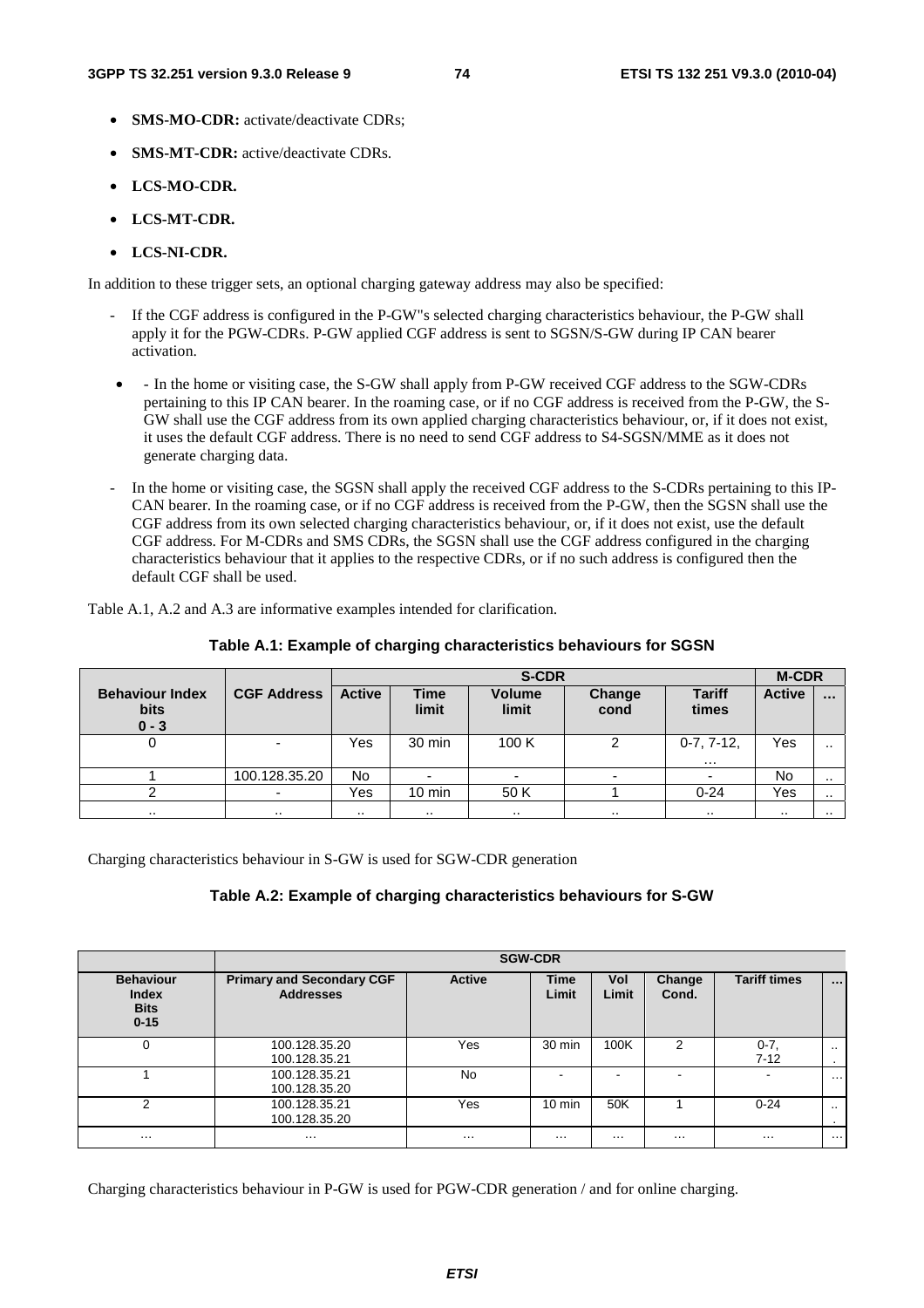FBC is always active in P-GW. PCRF may provide default charging method to PCEF (P-GW) per IP CAN bearer session. If received by the PCEF, it supersedes the "Default charging method" in charging characteristics behaviour, see TS 23.203 [72] for more information about default charging method. PCRF may also provide CGF/OCS addresses to P-GW per IP CAN bearer session. If received by the P-GW it supersedes the "Primary CGF/OCS address" and "Secondary CGF/OCS address" in charging characteristics behaviour, see TS 23.203 [72] for more information.

|                                                                 |                                      | <b>Offline charging (PGW-CDR)</b>                       |               | Online charging      |              |                 |                        |          |                                                         |               |          |
|-----------------------------------------------------------------|--------------------------------------|---------------------------------------------------------|---------------|----------------------|--------------|-----------------|------------------------|----------|---------------------------------------------------------|---------------|----------|
| <b>Behav</b><br>jour<br><b>Index</b><br><b>Bits</b><br>$0 - 15$ | <b>Default</b><br>charging<br>method | <b>Primary and</b><br><b>Secondary CGF</b><br>addresses | <b>Active</b> | <b>Time</b><br>Limit | Vol<br>Limit | Change<br>Cond. | <b>Tariff</b><br>times | $\cdots$ | <b>Primary and</b><br><b>Secondary OCS</b><br>addresses | <b>Active</b> | $\cdots$ |
| 0                                                               | Online                               | 100.128.35.20<br>100.128.35.21                          | Yes           | 30 min               | 100K         | 2               | $0 - 7$ .<br>$7 - 12$  | $\cdots$ | 100.128.35.30<br>100.128.35.31                          | Yes           | $\cdots$ |
|                                                                 | Offline                              | 100.128.35.21<br>100.128.35.20                          | No.           |                      |              |                 | -                      | $\cdots$ |                                                         | No            | $\cdots$ |
| $\mathfrak{p}$                                                  | Online<br>/Offline                   | 100.128.35.21<br>100.128.35.20                          | Yes           | $10 \text{ min}$     | 50K          |                 | $0 - 24$               | $\cdots$ | 100.128.35.31<br>100.128.35.30                          | Yes           | $\cdots$ |
| $\cdots$                                                        | $\cdots$                             | $\cdots$                                                | $\cdots$      | $\cdots$             | $\cdots$     | $\cdots$        | $\cdots$               | $\cdots$ | $\cdots$                                                | $\cdots$      | $\cdots$ |

**Table A.2: Example of charging characteristics behaviours for P-GW** 

Other examples for behaviours are:

- Selection of the applicable idle context purge timer, i.e. use global value or use special value. This feature could be used to distinguish between customers and/or APNs whose IP CAN bearers should be purged after short (e.g. 30 minutes) or long (e.g. 12 hours) periods of inactivity.
- Use specific charging gateway address (override all other configured/selected CG addresses).
- Deactivate SMS-MO-CDRs for customers of the own PLMN using pre-configured SMSC addresses.
- Disable PGW-CDRs for roamers that use the HPLMN P-GW.
- Allow or inhibit the use of own P-GWs by visitors.
- Allow or inhibit network triggered QoS change (upgrade and/or downgrade).

The SGSN selects the charging characteristics behaviour for M-CDR generation upon the creation of a MM context. SGSN, S-GW and P-GW select the charging characteristics behaviour upon creation of a IP CAN bearer. Once selected, the charging characteristics behaviour shall be maintained throughout the lifetime of the MM or IP CAN bearer. If the SGSN receives modified subscriber information from the HLR/HSS (e.g. execution of a stand-alone Insert Subscriber Data procedure) which includes changes the charging characteristics, the new charging characteristics shall be applied only to new IP CAN bearers. This implies the following:

- the S4-SGSN/MME shall not send IP CAN bearer modifications for the existing IP CAN bearer to the S-GW because of charging characteristics change;
- the SGSN shall not send IP CAN bearer modifications for the existing IP CAN bearer to the P-GW because of charging characteristics change.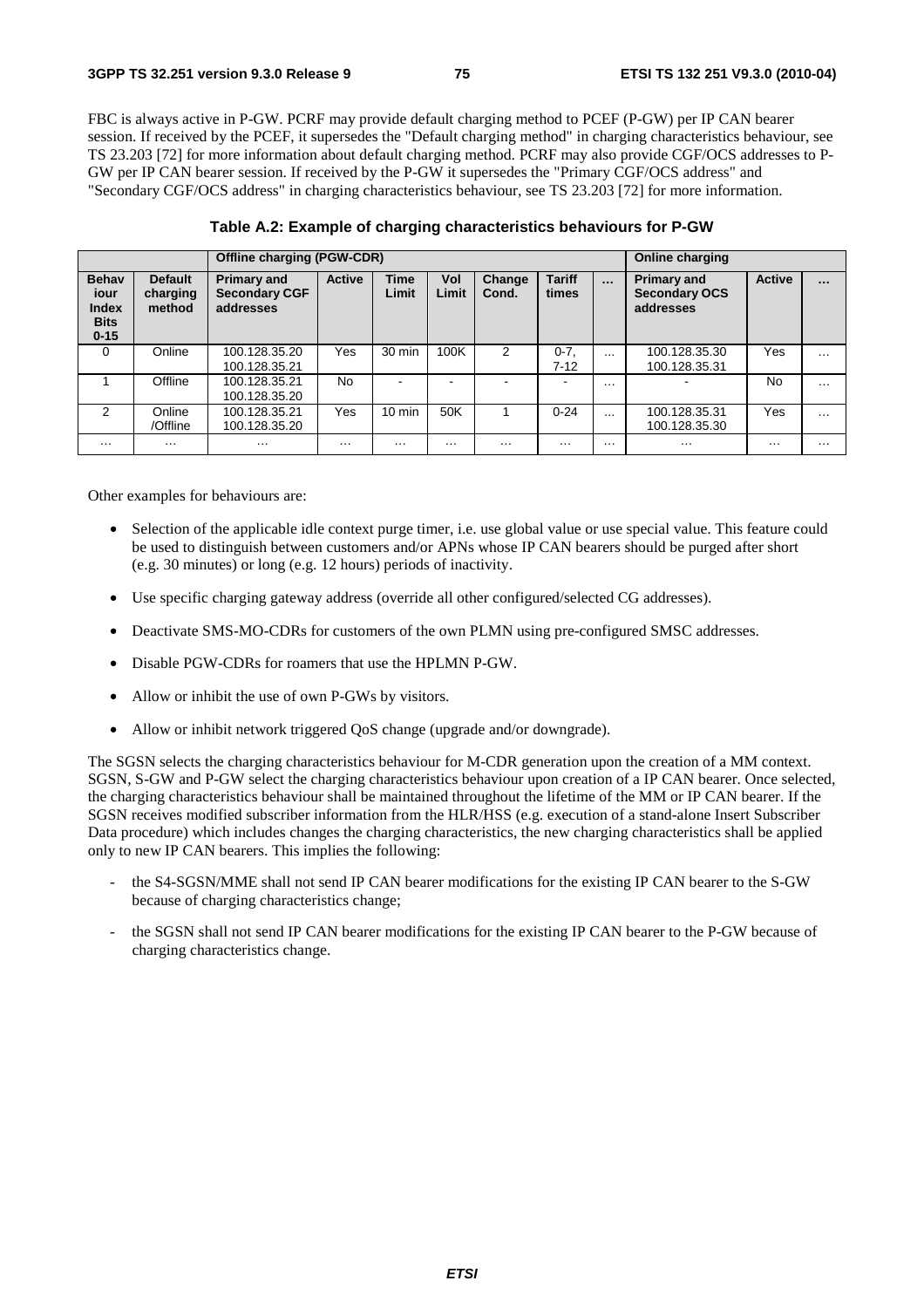## Annex B (normative): Tx expiration; Failure Handling procedure and session failover mechanism description

| <b>DIAMETER</b><br><b>CREDIT-</b><br><b>CONTROL</b><br><b>FAILURE</b><br><b>HANDLING</b> | <b>Initial CCR, Tx</b><br>expiration<br><b>Session</b><br>failover                                                                                                                                                                                                                                                                                                                                                                                                                     | <b>Initial CCR,</b><br><b>Tx</b><br>expiration<br><b>Session</b><br>failover | <b>Update CCR,</b><br><b>Tx expiration</b><br><b>Session</b><br>failover                                                                                                                                                                                                                                                                                                                                                                                              | <b>Update CCR,</b><br><b>Tx expiration</b><br><b>Session</b><br>failover | <b>Initial CCR,</b><br>Tx<br>expiration<br>for second<br><b>OCS</b> | <b>Update CCR,</b><br><b>Tx expiration</b><br>for second<br><b>OCS</b> |
|------------------------------------------------------------------------------------------|----------------------------------------------------------------------------------------------------------------------------------------------------------------------------------------------------------------------------------------------------------------------------------------------------------------------------------------------------------------------------------------------------------------------------------------------------------------------------------------|------------------------------------------------------------------------------|-----------------------------------------------------------------------------------------------------------------------------------------------------------------------------------------------------------------------------------------------------------------------------------------------------------------------------------------------------------------------------------------------------------------------------------------------------------------------|--------------------------------------------------------------------------|---------------------------------------------------------------------|------------------------------------------------------------------------|
|                                                                                          | enabled                                                                                                                                                                                                                                                                                                                                                                                                                                                                                | disabled                                                                     | enabled                                                                                                                                                                                                                                                                                                                                                                                                                                                               | disabled                                                                 |                                                                     |                                                                        |
| <b>Failure</b><br>$Action =$<br><b>TERMINATE</b>                                         | IP CAN bearer is<br>not established.                                                                                                                                                                                                                                                                                                                                                                                                                                                   | <b>IP CAN</b> bearer<br>is not<br>established.                               | IP CAN bearer is<br>terminated.<br>The PGW-CDR is<br>marked.                                                                                                                                                                                                                                                                                                                                                                                                          | IP CAN bearer is<br>terminated<br>The PGW-CDR is<br>marked.              | N/A                                                                 | N/A                                                                    |
| <b>Failure</b><br>Action=<br><b>RETRY &amp;</b><br><b>TERMINATE</b>                      | After Tx<br>expiration, the P-<br>GW sends the<br>Initial CCR to the<br>secondary OCS.<br>The next<br>considerations also<br>apply:<br>Tx is restarted.<br>$\overline{\phantom{a}}$<br>Service is not<br>granted yet, i.e.<br>PDP context is<br>not accepted<br>yet.<br>If an answer<br>L,<br>from the first<br>OCS is<br>received after<br>the first Tx<br>expiration, it is<br>ignored.<br>In case the<br>secondary OCS is<br>not available, the<br>behaviour is<br>described in the | IP CAN bearer<br>is not<br>established.                                      | After Tx expiration,<br>the P-GW will<br>move all pending<br>update CCRs for<br>the online session<br>to the secondary<br>OCS. The next<br>considerations also<br>apply:<br>Tx is restarted<br>Service is only<br>granted until<br>the quota is<br>exhausted.<br>If an answer<br>from the first<br>OCS is<br>received after<br>first Tx<br>expiration, it is<br>ignored.<br>In case the<br>secondary OCS is<br>not available, the<br>behaviour is<br>described in the | IP CAN bearer is<br>terminated.<br>The PGW-CDR is<br>marked.             | IP CAN bearer is<br>not established.                                | IP CAN bearer is<br>terminated.<br>The PGW-CDR is<br>marked.           |
|                                                                                          | column: "Initial<br>CCR, Tx<br>expiration for<br>second OCS".                                                                                                                                                                                                                                                                                                                                                                                                                          |                                                                              | column: "Update<br>CCR, Tx<br>expiration for<br>second OCS".                                                                                                                                                                                                                                                                                                                                                                                                          |                                                                          |                                                                     |                                                                        |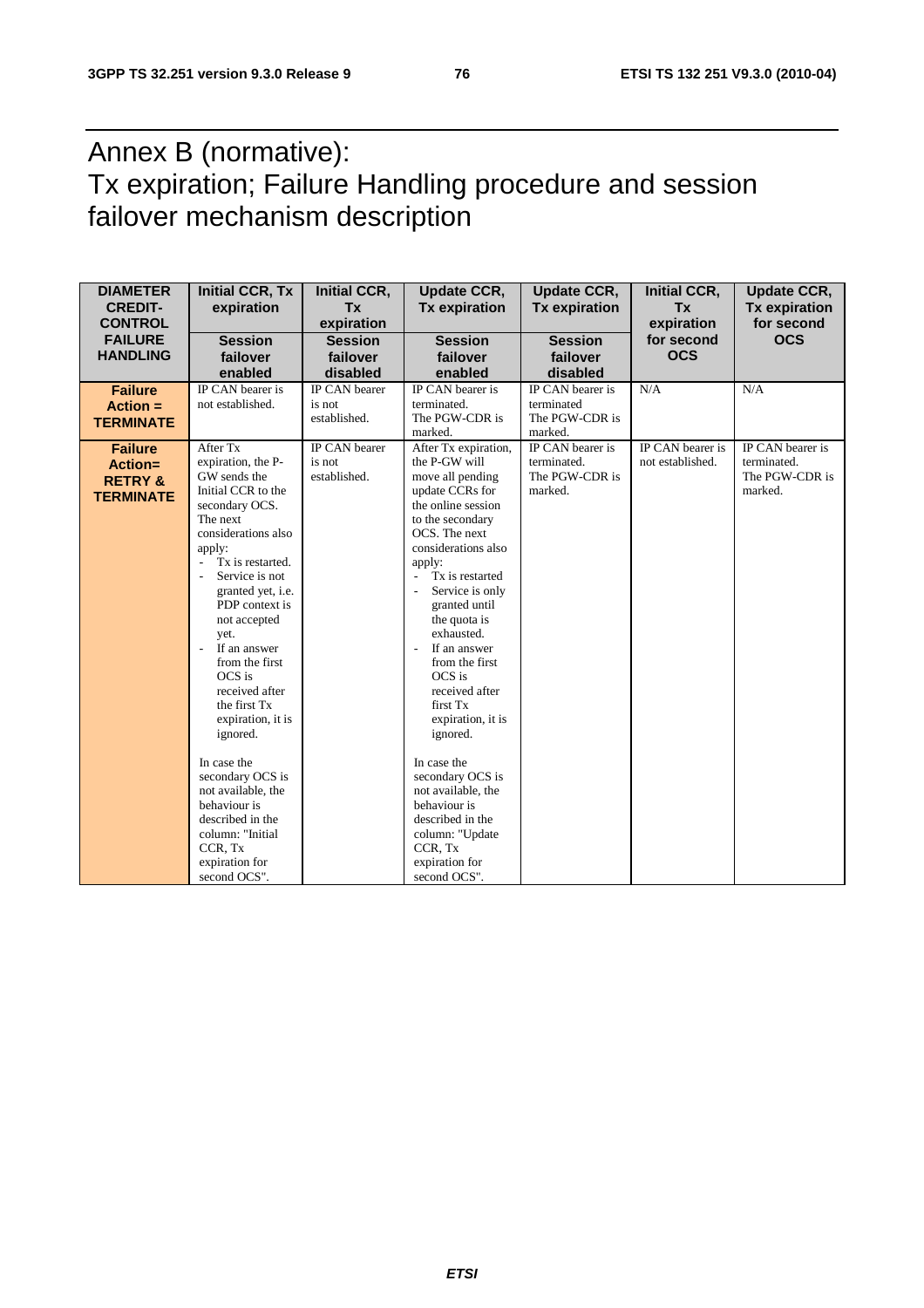| <b>Failure</b>  | After Tx            | The IP CAN        | After Tx expiration, | After the Tx        | After the Tx       | After Tx            |
|-----------------|---------------------|-------------------|----------------------|---------------------|--------------------|---------------------|
| Action=         | expiration, the P-  | bearer is         | the P-GW will        | expiration, the     | expiration for the | expiration for the  |
| <b>CONTINUE</b> | GW sends the        | accepted and the  | move all pending     | failure handling    | secondary OCS,     | secondary OCS.      |
|                 | Initial CCR to the  | credit-control    | update CCRs for      | mechanism is        | the failure        | the failure         |
|                 | secondary OCS.      | session is        | the online session   | immediately         | handling           | handling            |
|                 | The next            | considered        | to the secondary     | triggered:          | mechanism is       | mechanism is        |
|                 | considerations also | closed for the P- | OCS. The next        | The credit-control  | immediately        | immediately         |
|                 | apply:              | GW.               | considerations also  | session is          | triggered:         | triggered:          |
|                 | Tx is restarted     | The operator can  | apply:               | considered closed   | The IP CAN         | The credit-control  |
|                 | Service is only     | limit the         | Tx is restarted      | for the P-GW and    | bearer is          | session is          |
|                 | granted until       | duration of the   | Service is only      | access to all       | accepted and the   | considered closed   |
|                 | the quota is        | IP CAN bearer.    | granted until        | services is granted | credit-control     | for the P-GW and    |
|                 | exhausted           |                   | the quota is         | for an operator     | session is         | access to all       |
|                 | If an answer        | The PGW-CDR       | exhausted            | configurable        | considered         | services is granted |
|                 | from the first      | is marked.        | If an answer         | period of time.     | closed for the P-  | for an operator     |
|                 | OCS is              |                   | from the first       |                     | GW.                | configurable        |
|                 | received after      |                   | OCS is               | The PGW-CDR is      | The operator can   | period of time.     |
|                 | the first Tx        |                   | received after       | marked. All active  | limit the duration | The PGW-CDR is      |
|                 | expiration, it is   |                   | the first Tx         | service data flow   | of the IP CAN      | marked. All active  |
|                 | ignored.            |                   | expiration, it is    | containers shall be | bearer.            | service data flow   |
|                 |                     |                   | ignored.             | added to the CDR.   | The PGW-CDR        | containers shall be |
|                 | In case the         |                   |                      |                     | is marked.         | added to the CDR    |
|                 | secondary OCS is    |                   | In case the          |                     |                    |                     |
|                 | not available, the  |                   | secondary OCS is     |                     |                    |                     |
|                 | behaviour is        |                   | not available, the   |                     |                    |                     |
|                 | described in the    |                   | behaviour is         |                     |                    |                     |
|                 | column: "Initial    |                   | described in the     |                     |                    |                     |
|                 | CCR, Tx             |                   | column: "Update      |                     |                    |                     |
|                 | expiration for      |                   | CCR, Tx expiration   |                     |                    |                     |
|                 | second OCS".        |                   | for second OCS".     |                     |                    |                     |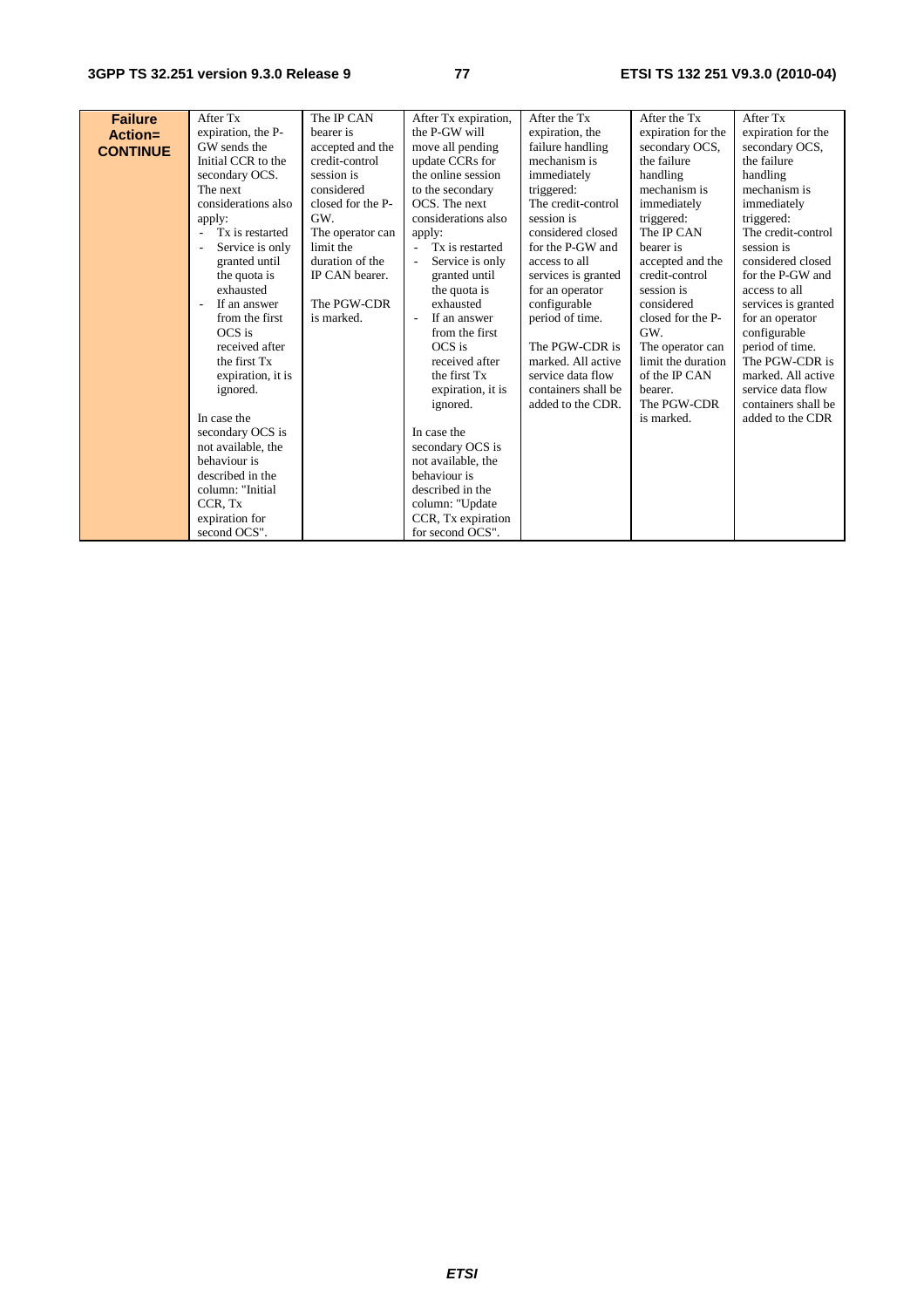## Annex C (informative): **Bibliography**

| a) | The 3GPP charging specifications                                                                                                                                                                                                       |
|----|----------------------------------------------------------------------------------------------------------------------------------------------------------------------------------------------------------------------------------------|
|    | 3GPP TS 32.252: "Telecommunication management; Charging management; Wireless Local Area<br>Network (WLAN) charging".                                                                                                                   |
| b) | <b>Common 3GPP specifications</b>                                                                                                                                                                                                      |
|    | 3GPP TS 22.101: "Service aspects; Service principles".                                                                                                                                                                                 |
|    | 3GPP TS 23.002: "Network Architecture".                                                                                                                                                                                                |
|    | 3GPP TS 23.003: "Numbering, addressing and identification".                                                                                                                                                                            |
|    | 3GPP TS 27.001: "General on Terminal Adaptation Functions (TAF) for Mobile Stations (MS)".                                                                                                                                             |
| c) | other Domain and Service specific 3GPP / ETSI specifications                                                                                                                                                                           |
|    | 3GPP TS 49.031: "Location Services (LCS); Base Station System Application Part LCS extension<br>(BSSAP-LE)".                                                                                                                           |
|    | 3GPP TS 24.008: "Mobile radio interface layer 3 specification; Core network protocols; Stage 3".                                                                                                                                       |
|    | 3GPP TS 23.040: "Technical realization of the Short Message Service (SMS)".                                                                                                                                                            |
|    | 3GPP TS 32.215: "Telecommunication management; Charging management; Charging data<br>description for the Packet Switched (PS) domain (Release 5)". Not propagated beyond Release 5.                                                    |
| d) | <b>Relevant ITU Recommendations</b>                                                                                                                                                                                                    |
|    | ITU-T Recommendation D.93: "Charging and accounting in the international land mobile<br>telephone service (provided via cellular radio systems)".                                                                                      |
|    | ITU-T Recommendation E.164: "The international public telecommunication numbering plan".                                                                                                                                               |
|    | ITU-T Recommendation Q.767: "Application of the ISDN user part of CCITT signalling System<br>No.7 for international ISDN interconnections".                                                                                            |
|    | ITU-T Recommendation X.25: "Interface between Data Terminal Equipment (DTE) and Data<br>Circuit-terminating Equipment (DCE) for terminals operating in the packet mode and connected to<br>public data networks by dedicated circuit". |
|    | ITU-T Recommendation X.121: "International numbering plan for public data networks".                                                                                                                                                   |
| e) | <b>Relevant IETF RFCs</b>                                                                                                                                                                                                              |
|    | IETF RFC 959 (1985): "File Transfer Protocol".                                                                                                                                                                                         |
|    | IETF RFC 1350: "The TFT Protocol (Revision 2)"                                                                                                                                                                                         |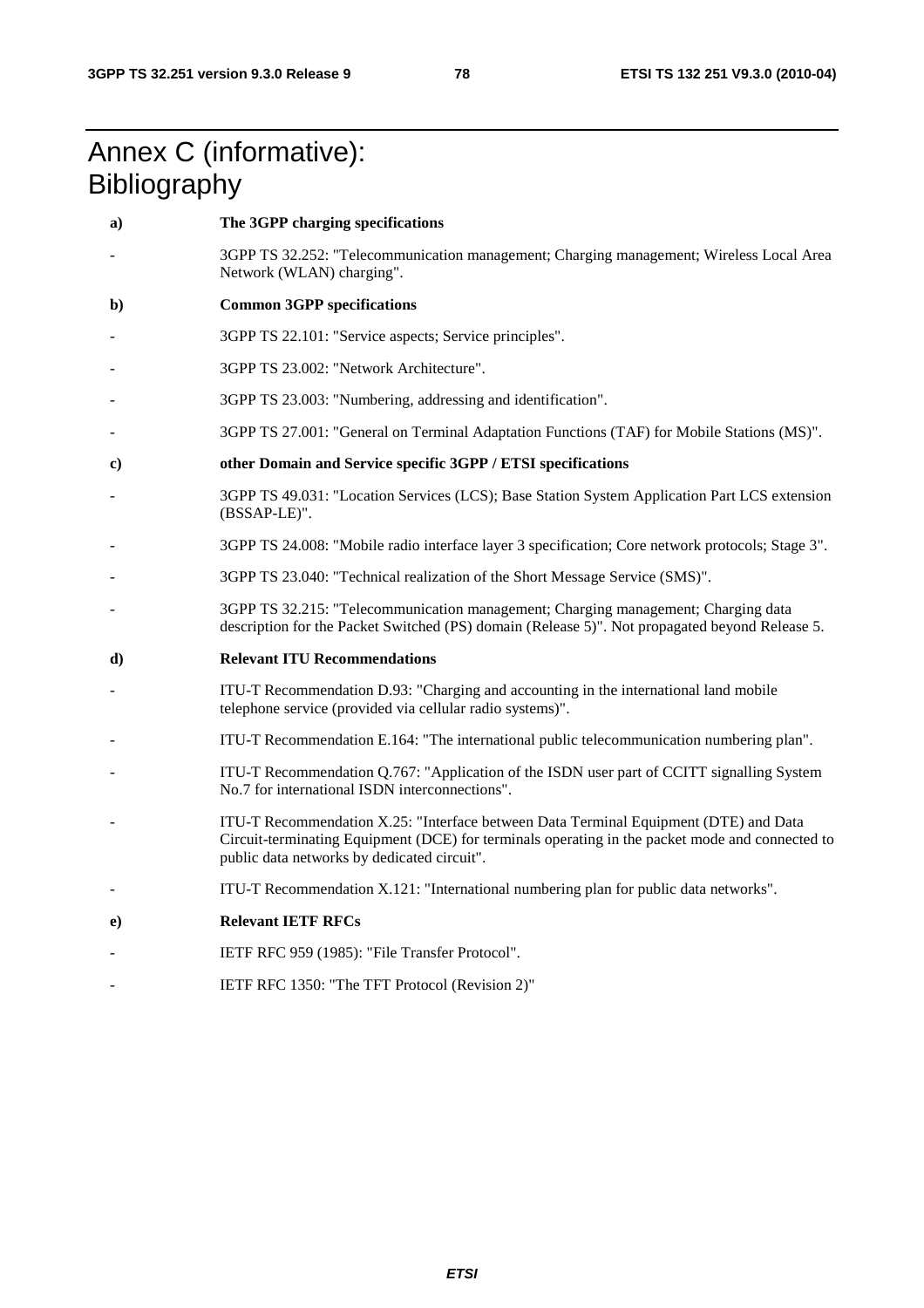## Annex D (informative): Change history

|                    |                    |                 |                     |    | <b>Change history</b>                                                                                              |         |               |             |                  |
|--------------------|--------------------|-----------------|---------------------|----|--------------------------------------------------------------------------------------------------------------------|---------|---------------|-------------|------------------|
|                    | Date   TSG #   TSG | Doc.            | <b>CR</b>           |    | <b>Rev Subject/Comment</b>                                                                                         |         | Cat Old       | <b>New</b>  | <b>Work Item</b> |
| Sep<br>2007        | <b>SP-37</b>       | SP-<br>070619   | 0061                | -- | Add service specific charging information for extended packet<br>inspection - Align with 23.203                    | С       | $7.5.0$ 8.0.0 |             |                  |
| Oct<br>2007        | u.                 |                 |                     | ÷. | Correction of typo on previous line of history table                                                               |         | 8.0.0 8.0.1   |             |                  |
| Mar<br>2008        | SP-39              | SP-<br>080060   | $0062$ --           |    | Align with the Rel-8 EPC architecture - Align with stage 2 in<br>23.401/23.402                                     | в       | 8.0.1         | 8.1.0       | <b>EPC-CH</b>    |
| Mar<br>2008        | SP-39              | SP-<br>080060   | $0063$ $-$          |    | Enhance the PS architecture to correspond with the Rel-8 EPC<br>architecture - Align with stage 2 in 23.401/23.402 | B       | 8.0.1         | 8.1.0       | EPC-CH           |
| Jun<br>2008        | <b>SP-40</b>       | SP-<br>080274   | 0064                | -- | Impact on Charging trigger for EPC Charging                                                                        | B       | 8.1.0         | 8.2.0       | EPC-CH           |
| Sep<br>2008        | <b>SP-41</b>       | SP-<br>080462   | 0065                | -- | Alignment on Bx interface                                                                                          | D       | 8.2.0         | 8.3.0       | EPC-CH           |
| Sep<br>2008        | <b>SP-41</b>       | SP-<br>080462   | $0066$ $-$          |    | Impact on Charging trigger for EPC Charging                                                                        | B       | 8.2.0         | 8.3.0       | <b>EPC-CH</b>    |
| <b>Dec</b><br>2008 | SP-42              | SP-<br>080852   | 0069                |    | Correction on CDR generation for EPC Charging                                                                      | F       | 8.3.0         | 8.4.0       | EPC-CH           |
| Dec<br>2008        | $SP-42$ SP-        | 080852          | $0070$ -            |    | EPC Offline Charging architecture - Alignment with TS 23.060                                                       | В       | 8.3.0         | 8.4.0       | EPC-CH           |
| Dec<br>2008        | SP-42              | SP-<br>080852   | 0071                |    | Clarification on Charging Charaterictics for EPC Charging                                                          | B       | 8.3.0         | 8.4.0       | EPC-CH           |
| Dec<br>2008        | <b>SP-42</b>       | SP-<br>080852   | 0074                |    | TS 32.251 small refinements on PS Online Charging parameters<br>for non-3GPP access consideration.                 | В       | 8.3.0         | 8.4.0       | EPC-CH           |
| Dec<br>2008        | $SP-42$ SP-        | 080852          | $0076$ -            |    | TS 32.251 PS offline charging - basic principles description<br>enhanced for Rf consideration                      | B       | 8.3.0         | 8.4.0       | EPC-CH           |
| Dec<br>2008        | <b>SP-42</b>       | SP-<br>080852   | 0077                |    | TS 32.251 PS offline charging-Rf message flows description for<br>S-GW and P-GW                                    | $\sf B$ | 8.3.0         | 8.4.0       | EPC-CH           |
| Dec<br>2008        | $SP-42$ SP-        | 080852          | $0078 -$            |    | Enhancement of Offline Charging Architecture for EPC Charging                                                      | B       | 8.3.0         | 8.4.0       | EPC-CH           |
| Dec<br>2008        | $SP-42$            | $SP-$<br>080852 | $0079$ -            |    | Correction on CDR data tables for EPC Charging                                                                     | С       | 8.3.0         | 8.4.0       | EPC-CH           |
| Dec<br>2008        | <b>SP-42</b>       | SP-<br>080852   | 0081                |    | TS 32.251 PS offline charging - data description for Rf messages<br>content                                        | в       | 8.3.0         | 8.4.0       | EPC-CH           |
| Dec<br>2008        | $SP-42$            | SP-<br>080852   | 0082                |    | TS 32.251 PS offline charging - PS information description<br>extension for EPC offline charging                   | B       | 8.3.0         | 8.4.0       | <b>EPC-CH</b>    |
| Dec<br>2008        | $SP-42$            | SP-<br>080852   | $\overline{0083}$ - |    | Addition of Rf interface on S-GW and P-GW                                                                          | B       | 8.3.0         | 8.4.0       | <b>EPC-CH</b>    |
| Dec<br>2008        | $SP-42$ SP-        | 080852          | 0084                |    | Addition of non-3GPP access information for EPC Online<br>Charging                                                 | С       | 8.3.0         | 8.4.0       | EPC-CH           |
| Dec<br>2008        | $SP-42$ SP-        | 080841          | $0073 -$            |    | Correction on Multiple Service Indicator category                                                                  | Α       | 8.3.0         | 8.4.0       | CH <sub>7</sub>  |
| Dec<br>2008        | SP-42 SP-          | 080706          | 0080                |    | Add Serving Node Type to PS domain charging                                                                        | В       | 8.3.0         | 8.4.0       | CH <sub>8</sub>  |
| Mar<br>2009        | $SP-43$            | SP-<br>090206   | 0086                |    | PS offline charging - Rf description refinements for EPC offline<br>charging                                       | $\sf B$ | 8.4.0 8.5.0   |             | EPC-CH           |
| Mar<br>2009        | $SP-43$ SP-        | 090206          | $0087$ -            |    | PS offline charging - Refinements on PGW CDR content<br>description and PS-information description                 | B       | 8.4.0 8.5.0   |             | EPC-CH           |
| Mar<br>2009        | SP-43 SP-          | 090206          | $0088$ -            |    | Clarifications on EPC charging                                                                                     | C       | 8.4.0 8.5.0   |             | EPC-CH           |
| Mar<br>2009        | $SP-43$ SP-        | 090206          | $0089$ -            |    | User Location description enhancement for complying to EPC<br>context                                              | $\sf B$ | 8.4.0         | 8.5.0       | EPC-CH           |
| Mar<br>2009        | $SP-43$ SP-        | 090206          | $\overline{0090}$ - |    | Correction of QoS handling in EPC Charging                                                                         | B       | 8.4.0 8.5.0   |             | EPC-CH           |
| Mar<br>2009        | SP-43              | SP-<br>090206   | 0091                |    | Refinements on SGW CDR content description                                                                         | C       | 8.4.0 8.5.0   |             | EPC-CH           |
| Mar<br>2009        | $SP-43$ SP-        | 090206          | $0092$ -            |    | Subscription identifier added in 'service information' description for<br>EPS offline charging                     | B       | 8.4.0 8.5.0   |             | EPC-CH           |
| Mar<br>2009        | $SP-43$ SP-        | 090206          | $0093$ -            |    | Node-Functionality use for Rf in EPC charging                                                                      | $\sf B$ | 8.4.0 8.5.0   |             | EPC-CH           |
| Mar<br>2009        | SP-43              | SP-<br>090206   | $0094$ -            |    | Non-3GPP access 'CDMA2000 HRPD access' information in<br>EPC charging                                              | B       | 8.4.0         | 8.5.0       | EPC-CH           |
| Mar<br>2009        | SP-43 SP-          | 090206          | 0095                |    | Mapping ACR to CDR in EPC charging                                                                                 | B       |               | 8.4.0 8.5.0 | EPC-CH           |
| Mar<br>2009        | $SP-43$            | SP-<br>090206   | 0096                |    | Missing information in PS information for SGW/PGW CDRs in<br>EPS offline charging                                  | B       |               | 8.4.0 8.5.0 | <b>EPC-CH</b>    |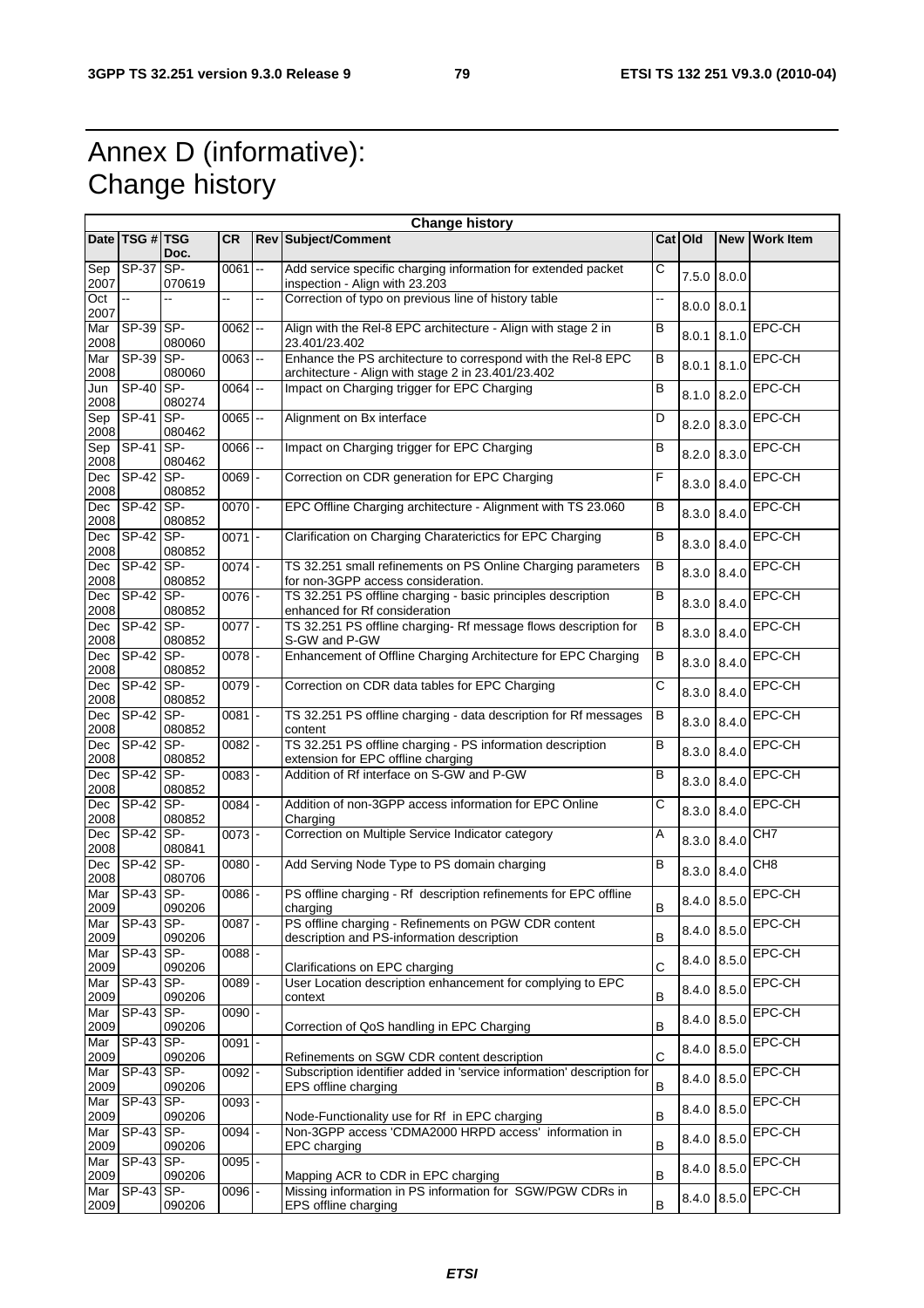| Mar<br>2009 | SP-43 SP-        | 090206        | $0097$ -              | Add new chargeable events to IP-CAN bearer charging                                                                     | B | 8.4.0 8.5.0           |       | <b>EPC-CH</b>   |
|-------------|------------------|---------------|-----------------------|-------------------------------------------------------------------------------------------------------------------------|---|-----------------------|-------|-----------------|
| Mar<br>2009 | $SP-43$ SP-      | 090206        | 0098                  | SGW CDR and PGW CDR fields description refinement for fields                                                            | B | 8.4.0 8.5.0           |       | EPC-CH          |
| Jun         | <b>SP-44</b>     | SP-           | $0099$ -              | applicable to GPRS only                                                                                                 |   | $8.5.0$ $8.6.0$       |       | CH <sub>8</sub> |
| 2009<br>Jun | <b>SP-44</b>     | 090432<br>SP- | $0100$ -              | Correction on Serving Node Address                                                                                      | F | $8.5.0$ $8.6.0$       |       | CH8             |
| 2009<br>Jun | SP-44 SP-        | 090432        | $0101$ -              | Add missing symbols and abbreviations for EPC                                                                           | F |                       |       | CH <sub>8</sub> |
| 2009<br>Jun | <b>SP-44</b>     | 090432<br>SP- | $\overline{0102}$ -   | Remove generic 'Non 3GPP specific information' parameter<br>Clarify 'IP-CAN bearer Charging' is achieved by 'Flow Based | F | 8.5.0                 | 8.6.0 | CH <sub>8</sub> |
| 2009        |                  | 090432        |                       | Charging' in P-GW                                                                                                       | F | 8.5.0                 | 8.6.0 |                 |
| Jun<br>2009 | <b>SP-44</b>     | SP-<br>090432 | $\overline{0103}$ -   | Clarify the SGSN Charging description applies to SGSN with<br>Gn/Gp connectivity only                                   | F | $8.5.0$ $8.6.0$       |       | CH <sub>8</sub> |
| Jun<br>2009 | $SP-44$          | SP-<br>090432 | $0104$ -              | 'Mobile Node Identifier' used for PMIP S5/S8 and S2a/S2b                                                                | F | 8.5.0                 | 8.6.0 | CH8             |
| Jun<br>2009 | SP-44 SP-        | 090432        | $0105$ -              | Alignment between PS-information used for offline charging and<br>SGW / PGW CDRs                                        | F | $8.5.0$ $8.6.0$       |       | CH <sub>8</sub> |
| Jun         | $SP-44$ SP-      |               | $0106$ -              |                                                                                                                         | F | 8.5.0                 | 8.6.0 | CH <sub>8</sub> |
| 2009<br>Jun | $SP-44$ SP-      | 090432        | $\overline{0107}$ -   | Correction on EPC Charging<br>MBMS charging in EPS allignment in MBMS context charging                                  |   | 8.6.0                 | 9.0.0 | MBMS_EPS        |
| 2009<br>Jun | SP-44 SP-        | 090296        | $0108 -$              | principle<br>MBMS charging in EPS allignment in MBMS bearer context                                                     | B | $8.6.0$ 9.0.0         |       | MBMS_EPS        |
| 2009<br>Sep | $SP-45$          | 090296<br>SP- |                       | charging data<br>CR 32.251 Add IP multicast distribution address in eMBMS                                               | B |                       |       |                 |
| 2009        |                  | 090541        | $0109$ -              | charging                                                                                                                | B | 9.0.0                 |       | 9.1.0 MBMS_EPS  |
| Sep<br>2009 | SP-45 SP-        | 090536        | $0111$ -              | Correction for Supported fields in Accounting Request and<br><b>Response Messages</b>                                   | A | $9.0.0   9.1.0  $ CH8 |       |                 |
| Sep<br>2009 | SP-45            | SP-<br>090541 | $0112 -$              | Add MBMS-GW-CDR to basic principles for PS domain offline<br>charging scenarios                                         | F | $9.0.0$ 9.1.0         |       | MBMS_EPS        |
| Sep<br>2009 | $SP-45$ SP-      | 090536        | $0114 -$              | Correction on Qos handling in PS information for EPS                                                                    | A | 9.0.0 9.1.0 CH8       |       |                 |
| Sep<br>2009 | SP-45 SP-        | 090536        | $0116$ -              | Correction on Charging Characteristics description                                                                      | A | 9.0.0 9.1.0 CH8       |       |                 |
| Sep<br>2009 | $SP-45$ SP-      | 090536        | $\overline{0118}$ -   | Correction on Charging characteristics forwarding from MME                                                              | A | 9.0.0 9.1.0 CH8       |       |                 |
| Sep<br>2009 | $SP-45$ SP-      | 090536        | $0120 -$              | Correction on supported fields for Credit-Control Request/answer<br>for Online Charging                                 | A | $9.0.0$ 9.1.0         |       | CH <sub>8</sub> |
| Sep<br>2009 | SP-45 SP-        | 090537        | $0121$ -              | Emergency bearer service consideration for charging                                                                     | B | $9.0.0$ $9.1.0$       |       | CH <sub>3</sub> |
| Dec<br>2009 | $SP-46$          | SP-<br>090720 | $0123$ -              | PLMN RAT Change removed as conditions for 'List of Servive<br>Data'                                                     | A | $9.1.0$ 9.2.0         |       | CH <sub>8</sub> |
| Dec<br>2009 | SP-46 SP-        | 090720        | $0125$ -              | Removal of forwarding CGF Address to S4-SGSN from S-GW                                                                  | Α | 9.1.0 9.2.0 CH8       |       |                 |
| Dec<br>2009 | SP-46            | SP-<br>090720 | $0127$ -              | Re-align Charging description for S4-SGSN                                                                               | Α | $9.1.0$ 9.2.0 CH8     |       |                 |
| Dec<br>2009 | SP-46            | SP-<br>090721 | $\overline{0}$ 128  - | Add user CSG information to the CDR                                                                                     | В | 9.1.0 9.2.0 CH8       |       |                 |
| Mar<br>2010 | <b>SP-47 SP-</b> | 100039        | 0131                  | Correction to PS Online Charging service context - Alignment with<br>TS 32.299                                          | Α | $9.2.0$ $9.3.0$       |       | CH <sub>7</sub> |
| Mar<br>2010 | <b>SP-47</b>     | SP-<br>100040 | 0133                  | Correction for 'Charging Characteristics Selection Mode'<br>parameter for Rf                                            | Α | $9.2.0$ 9.3.0         |       | CH <sub>8</sub> |
| Mar         | <b>SP-47</b>     | SP-           |                       | Clarify "Change Condition' settings in PS-information for offline                                                       |   | $9.2.0$ 9.3.0         |       | CH <sub>8</sub> |
| 2010<br>Mar | <b>SP-47</b>     | 100040<br>SP- | 0135                  | Charging<br>PLMN and RAT Change removed as conditions for 'List of Service                                              | A | $9.2.0$ $9.3.0$       |       |                 |
| 2010<br>Mar | <b>SP-47</b>     | 100041<br>SP- | $0136$ -              | Data'                                                                                                                   | F |                       |       | CH <sub>9</sub> |
| 2010        |                  | 100040        | 0139                  | Correction for offline Charging from PGW for 3GPP2 User location   A                                                    |   | $9.2.0$ $9.3.0$       |       | CH <sub>8</sub> |